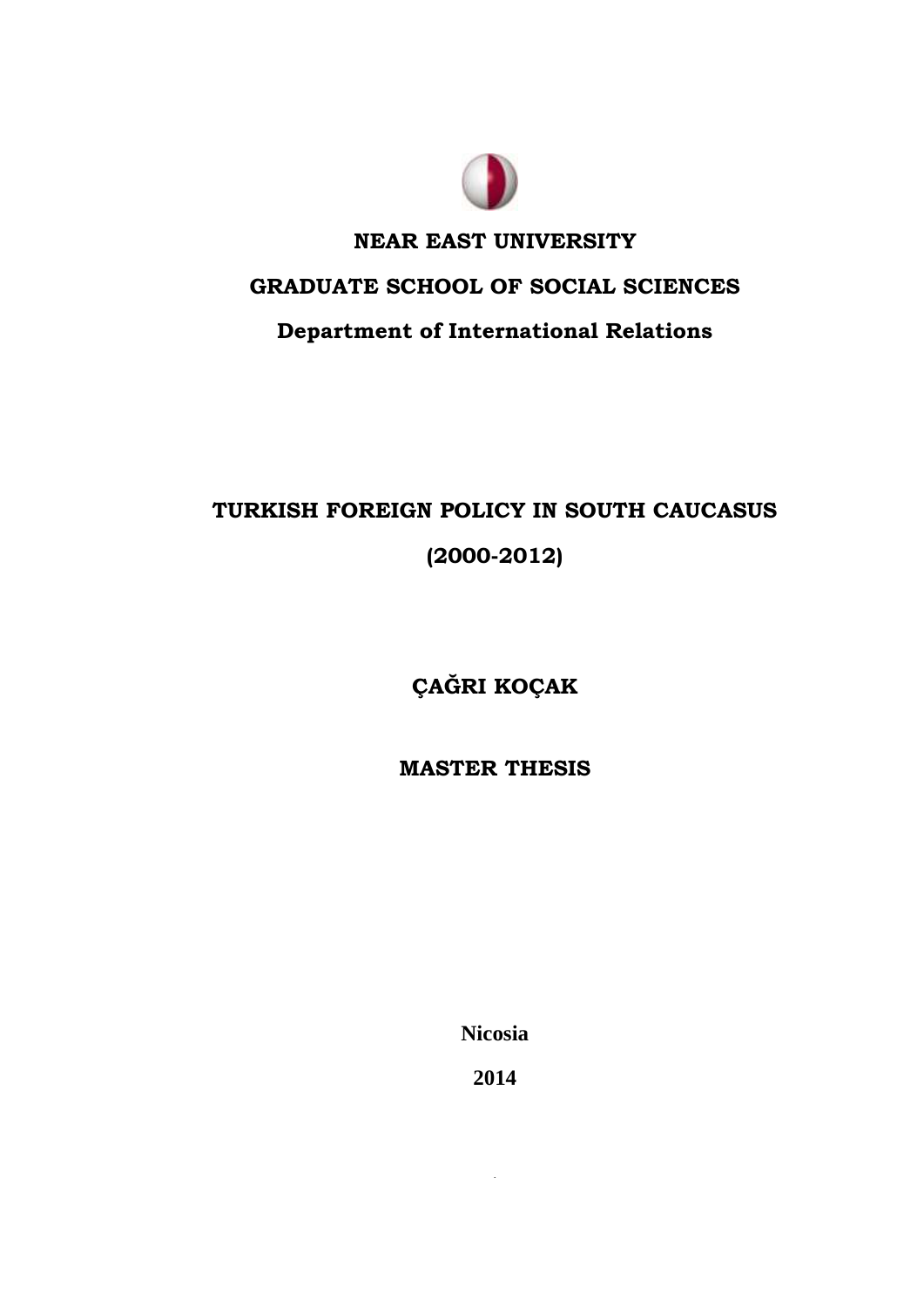# **NEAR EAST UNIVERSITY GRADUATE SCHOOL OF SOCIAL SCIENCES Department of International Relations**

# **TURKISH FOREIGN POLICY IN SOUTH CAUCASUS (2000-2012)**

**ÇAĞRI KOÇAK**

**MASTER THESIS**

**SUPERVISOR**

**Dr. Muhittin Tolga Özsağlam**

**Nicosia**

**2014**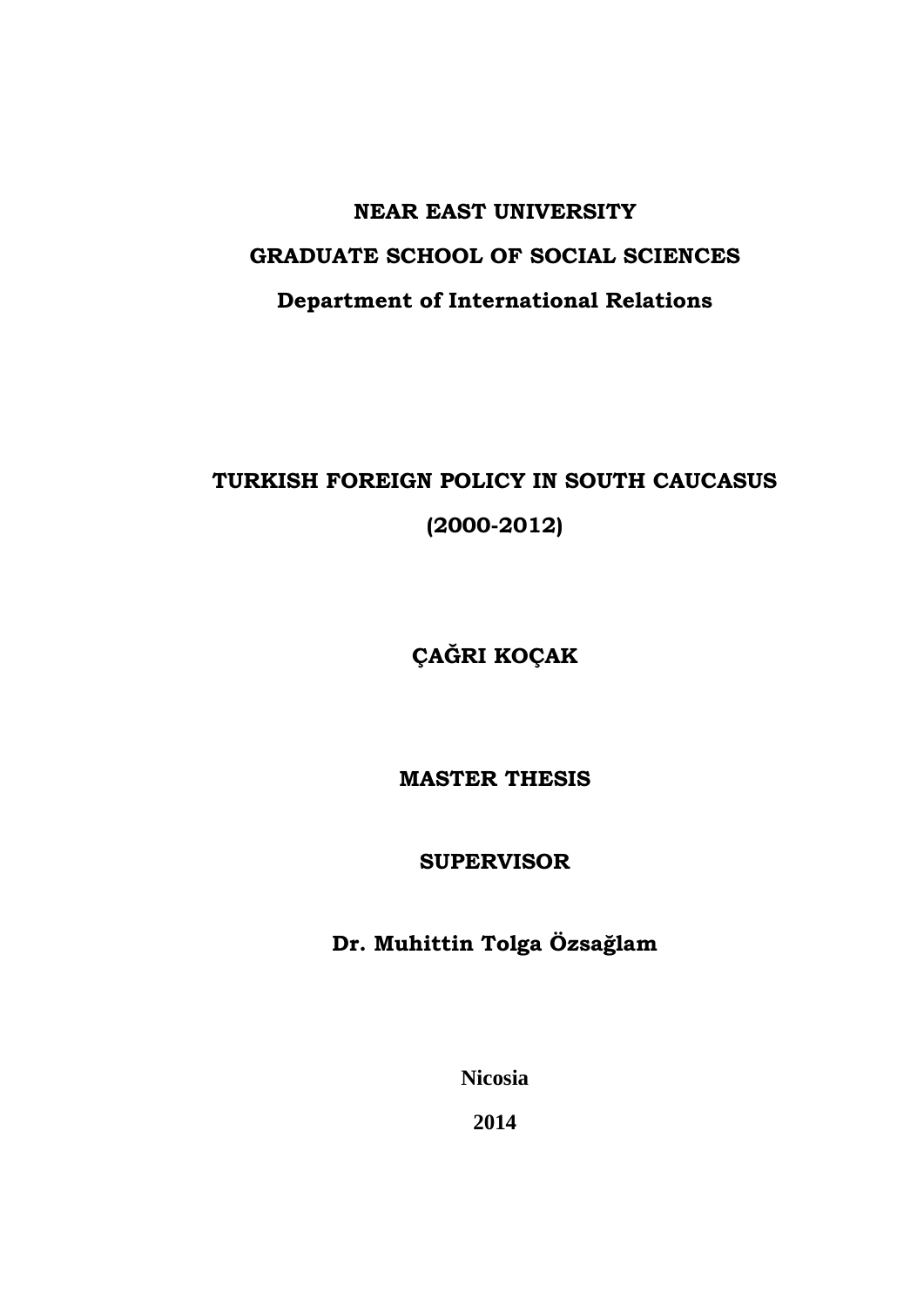# **YAKIN DOĞU ÜNİVERSİTESİ SOSYAL BİLİMLER ENSTİTÜSÜ**

### **Uluslararası Ġlişkiler Master Programı**

**Master Tez Savunması**

**Turkey's Foreign Policy In South Caucasus**

**(2000-2012)**

**Çağrı Koçak**

**Tez 15.09.2014 tarihinde aşağıdaki juri üyeleri tarafından Dalında Master Tezi olarak oy birliği ile kabul edilmiştir.**

**Juri Üyeleri**

 **Dr. M. Tolga ÖZSAĞLAM** 

 **Dr. Turan CAVLAN**

 **Doç.Dr. Ali DAYIOĞLU**

**Sosyal Bilimler Enstitüsü'nün Onayı**

**Prof.Dr. Çelik Aruoba/Dr.M.Tolga Özsağlam Sosyal Bilimler Enstitüsü Müdürü/Müdür Yrd.**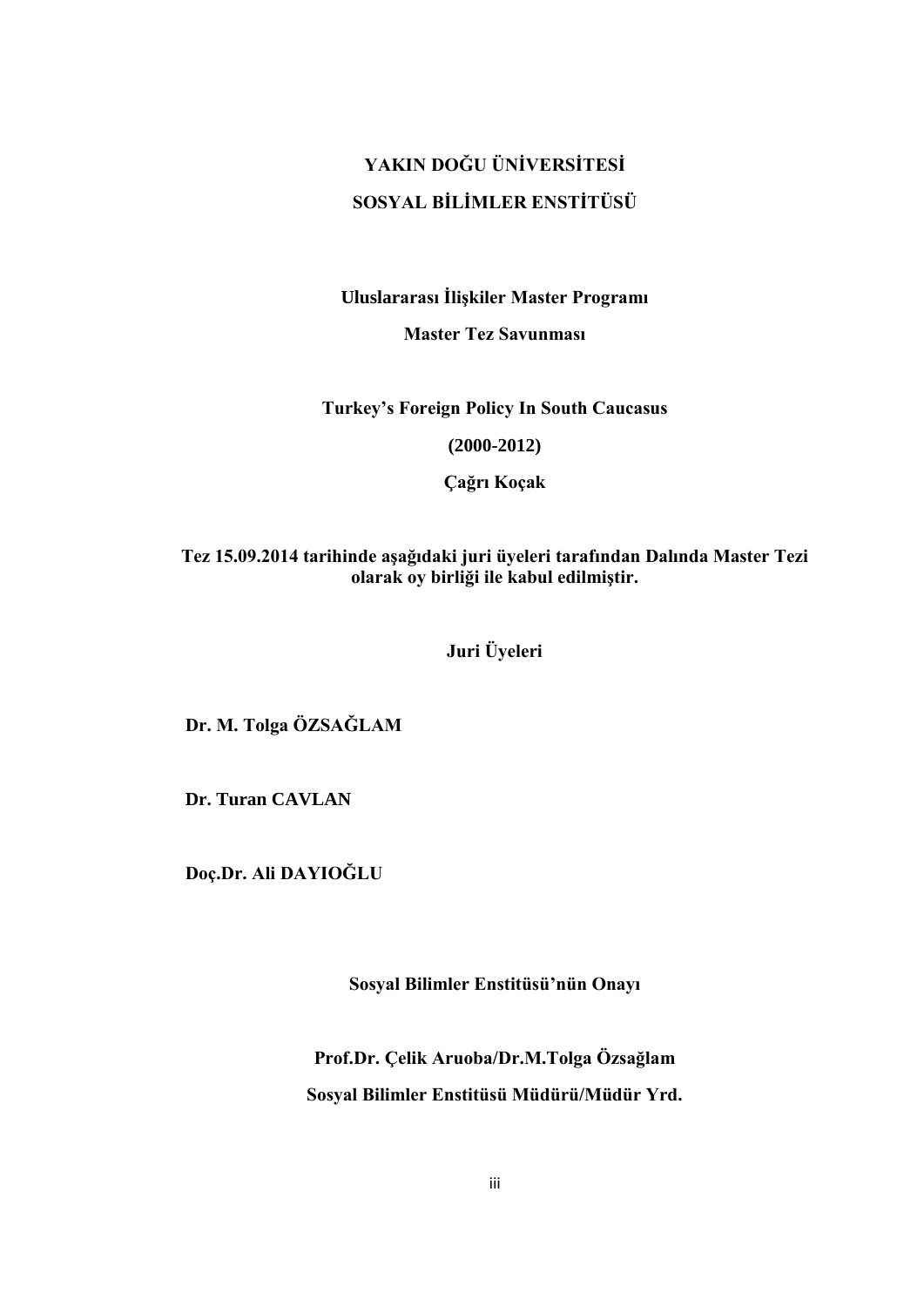#### **ABSTRACT**

In every period of the history, Caucasus has always been important for many countries especially which have expected to take control over the region. Beside its geopolitical importance, geostrategical position, ethnical diversities, richness of religous structures and rich energy sources are the other important points. Because of these reasons, wars and power struggles over the region have never ended.

With the collapse of Soviet Union, three new countries have been founded. And these new countries were recognized by Turkey in 1991 without any expectation. It has been important to establish close relations with these new regional countries in order to affect them and create hegemony over the region. There are also other important countries which have been trying to take control over the region for a long time such as Russia, USA, China and Iran. But, Turkey's position and sharing common history with some of these countries have been important in establishing close relations especially with Azerbaijan and Georgia rather than Armenia.

When looking at the Turkish foreign policy and bilateral relations between 1991 and 2000, we cannot talk about close relations built on strong basis. Before the 2000s, Turkey was aware of the importance, but could not produce effective policies and establish close relations the regional countries because of many political reasons. But after 2000, Turkey's foreign policy principles have changed sharply and very close and benefitial relations with the regional countries have been established. **Keywords:** South Caucasus, Turkey, Soviet Union, Azerbaijan, Armenia, Georgia, Turkish Foreign Policy, Nagorno-Karabakh, Abkhazia, South Ossetia, Nakhchivan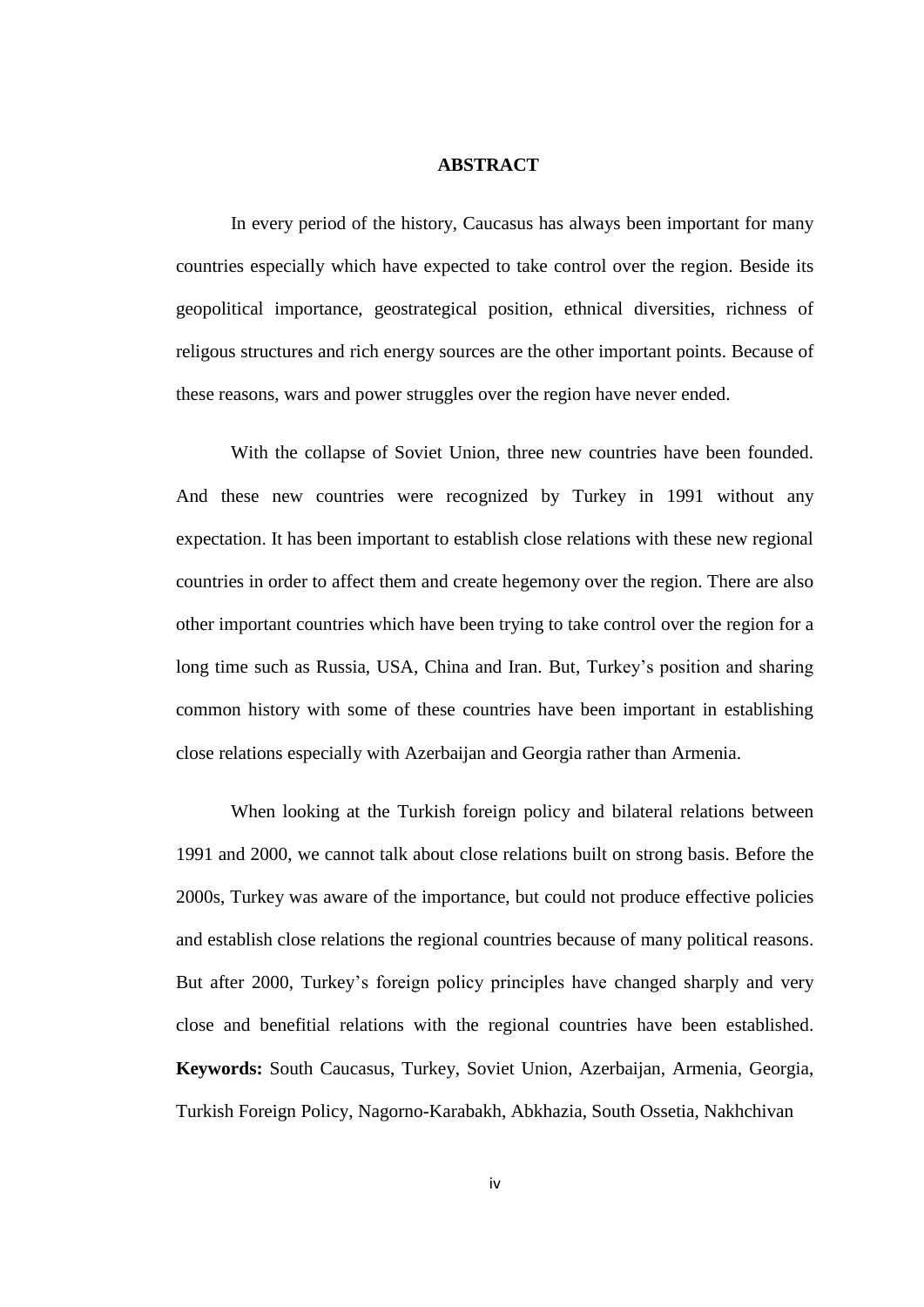### **ÖZET**

Kafkaslar, tarihin her döneminde, sadece bölge ülkeleri için değil, bölgede egemenlik kurmak isteyen birçok devlet için de çok önemli bir yere sahip olmuştur. Bölgenin jeopolitik konumunun yanında jeostratejik pozisyonu, etnik çeşitliliği, dini yapıların ve enerji kaynaklarının çokluğu bu önemin nedenlerindendir. Bu nedenle bölgede savaşlar ve güç mücadeleleri hiç son bulmamıştır.

Sovyetler Birliğinin dağılmasından sonra üç yeni devlet kurulmuştur. Ve 1991 yılında, Türkiye bu üç yeni devleti hiçbir bir politik karşılık beklemeden tanımıştır. Bu yeni devletleri etkilemek ve bölge üzerinde egemenlik kurabilmek için yakın iliĢkiler kurmanın önemli olduğu bilinmektedir. Ayrıca uzun zamandan beri bölgeyi kontrol altına almak isteyen Rusya, Amerika Birleşik Devletleri, Çin ve İran gibi ülkeler de bulunmaktadır. Fakat Türkiye'nin pozisyonu ve bazı bölge ülkeleri ile ortak tarihi paylaĢması, Ermenistan'dan ziyade Azerbaycan ve Gürcistan ile yakın ilişkiler kurmasına yardımcı olmuştur.

1991 ve 2000 yılları arası Türk dış politikasına ve ikili ilişkilere baktığımızda, sağlam temeller üzerine kurulmuş yakın ilişkilerden bahsedemeyiz. 2000 öncesinde Türkiye bu önemin farkında idi, fakat bazı politik nedenlerden dolayı bölgede pek etkili olamadı. Ama 2000 sonrasında Türk dış politikası prensipleri keskin bir şekilde değişmiş ve Türkiye bölge ülkeleri ile yakın ve verimli ilişkiler kurmaya başlamıştır.

**Anahtar Kelimeler:** Güney Kafkasya, Türkiye, Sovyetler Birliği, Azerbaycan, Ermenistan, Gürcistan, Türk DıĢ Politikası, Dağlık Karabağ, Abhazya, Güney Osetya, Nahçivan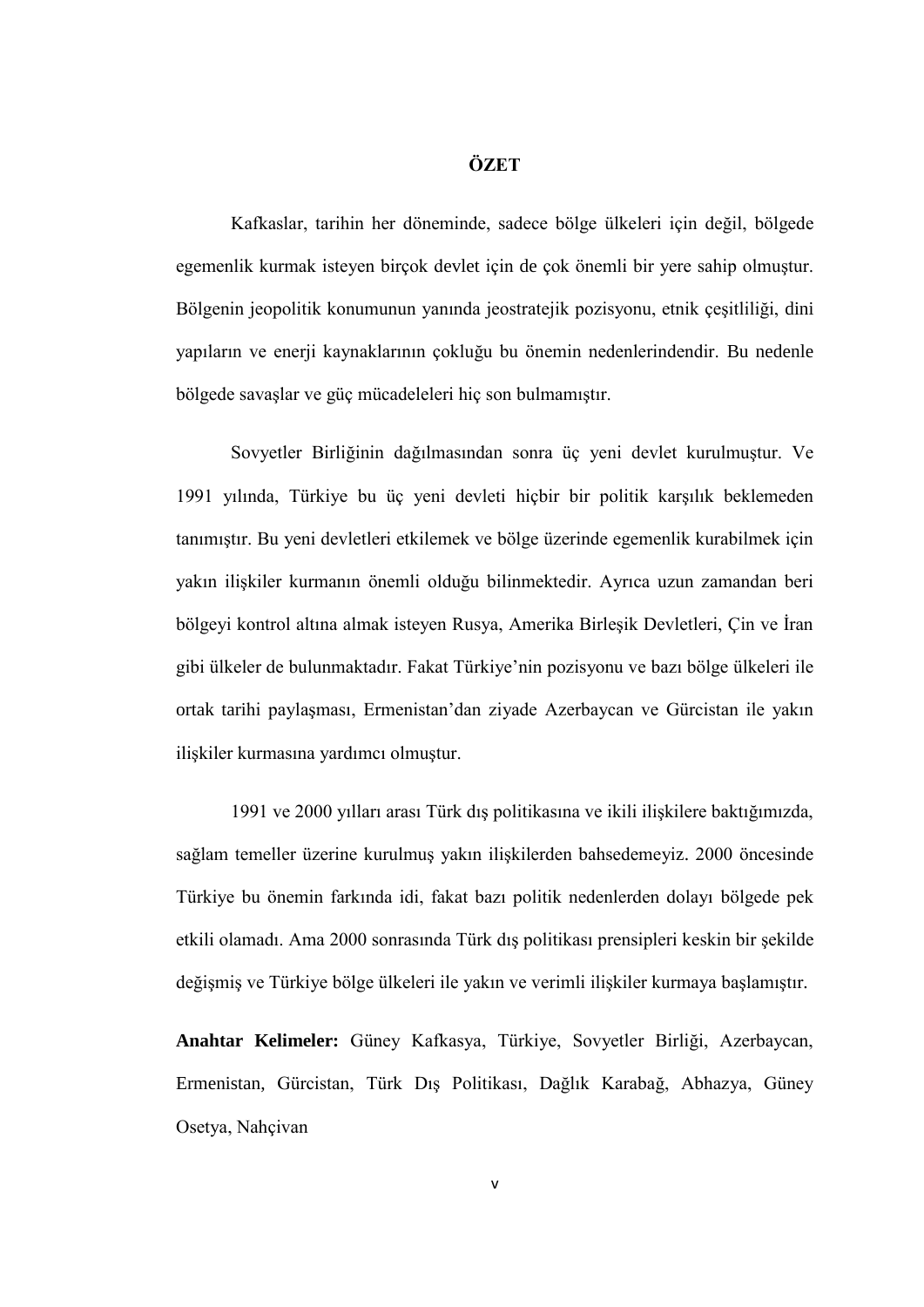### **ACKNOWLEDGEMENTS**

First of all, I would like to express my gratitude and special thanks to my supervisor Dr. Muhittin Tolga ÖZSAĞLAM for his endless personal and academic support during my studies.

During my master programme education and thesis writing period, I would like to present my gratitude and thanks to my university teachers, school friend Özgür Daut and my work friends for their support.

I would like to thank my family for supporting in all my life and especially morally in writing thesis period.

During this period, the most important support was from my wife. I would like to thank her very much and present my praises for all her support.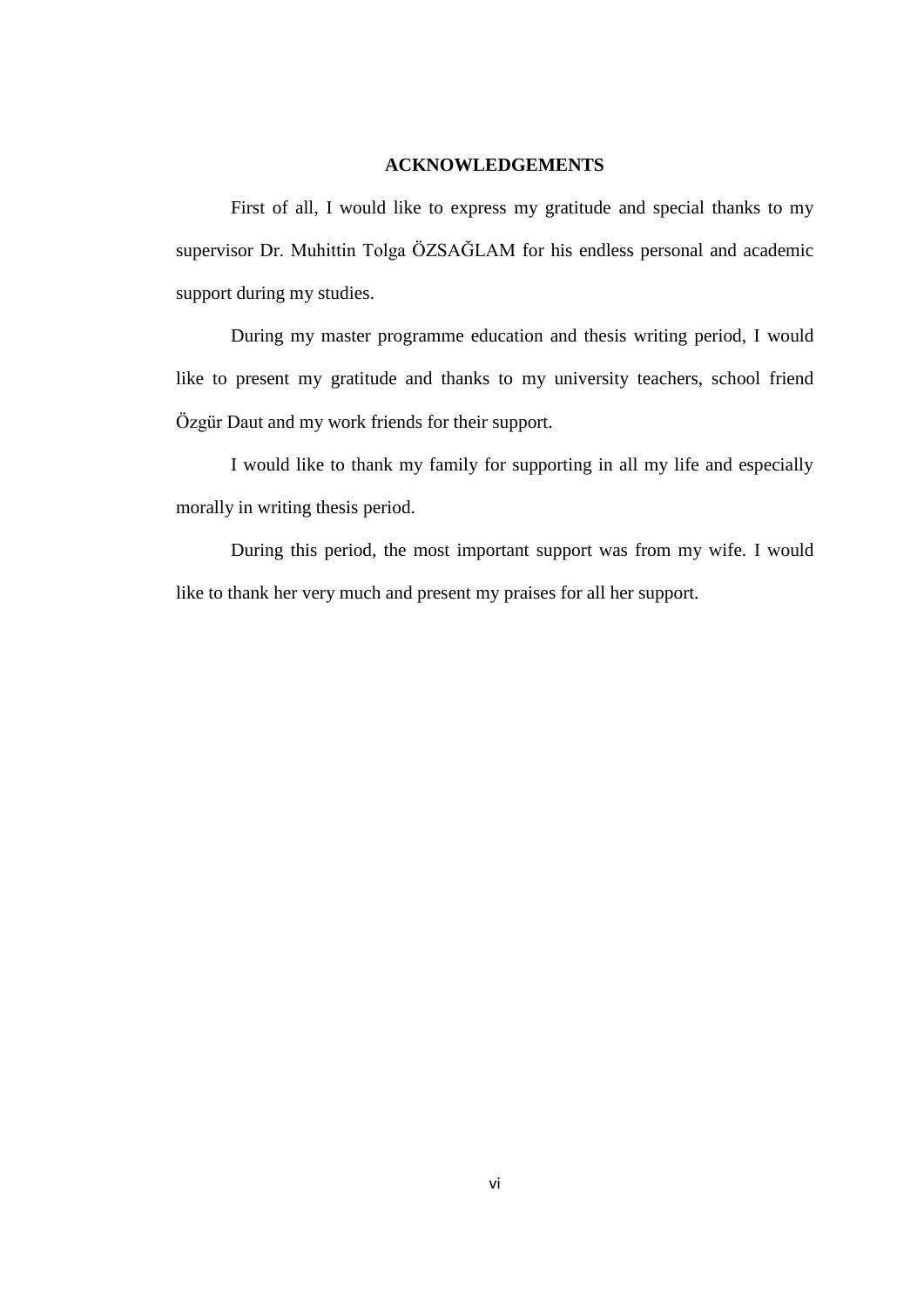**CONTENTS** 

| <b>ABSTRACT</b>                                                                 | iii            |
|---------------------------------------------------------------------------------|----------------|
| ÖZET                                                                            | iv             |
| <b>ACKNOWLEDGEMENTS</b>                                                         | V              |
| <b>CONTENTS</b>                                                                 | $\mathbf{vi}$  |
| <b>LIST OF FIGURES</b>                                                          | viii           |
| <b>ABBREVIATIONS USED</b>                                                       | ix             |
| <b>INTRODUCTION</b>                                                             | $\mathbf{1}$   |
| CHAPTER 1, GEOPOLITIC AND GEOSTRATEGIC IMPORTANCE OF                            | $\overline{4}$ |
| THE REGION                                                                      |                |
| 1.1 Location of South Caucasus, Geopolitic and Geostrategic Importance of the 4 |                |
| Region                                                                          |                |
| 1.2 Turkey's Foreign Policy Towards the Region between 1991-2000                | 12             |
| CHAPTER 2, BILATERAL RELATIONS WITH REGIONAL COUNTRIES                          | 17             |
| 2.1 Turkish Foreign Policy Towards South Caucasus after 2000                    | 17             |
| 2.2 Relations with Azerbaijan                                                   | 24             |
| 2.2.1 Political and Military Relations                                          | 24             |
| 2.2.2 Economic Relations                                                        | 29             |
| 2.3 New Alliance of Turkey: Georgia                                             | 32             |
| 2.3.1 Political Rapproachment and Military Relations                            | 32             |
| 2.3.2 Economic Relations                                                        | 41             |
| 2.4 Difficult Relations with Armenia                                            | 45             |
| 2.4.1 Political and Military Relations                                          | 45             |
| 2.4.2 Weakness of Economic Relations                                            | 50             |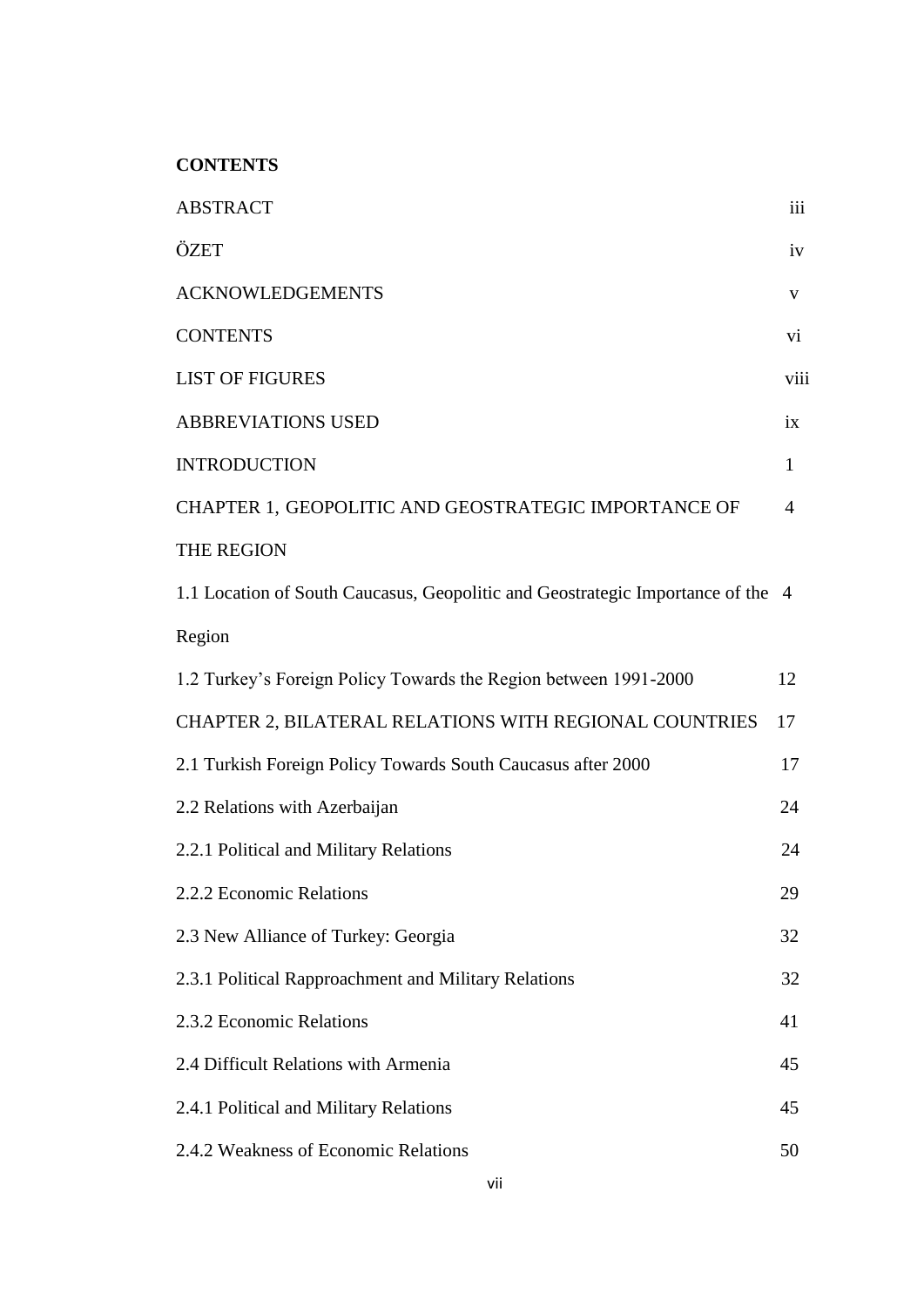## CHAPTER 3, TURKEY'S PERSPECTIVE IN REGIONAL CONFLICTS AND

| <b>PROBLEMS</b>               | 53 |
|-------------------------------|----|
| 3.1 Nagorno-Karabakh Conflict | 53 |
| 3.2 Nakhchivan Problem        | 60 |
| 3.3 Abkhazia Problem          | 63 |
| 3.4 South Ossetia Problem     | 71 |
| <b>CONCLUSION</b>             | 78 |
| <b>REFERENCES</b>             | 85 |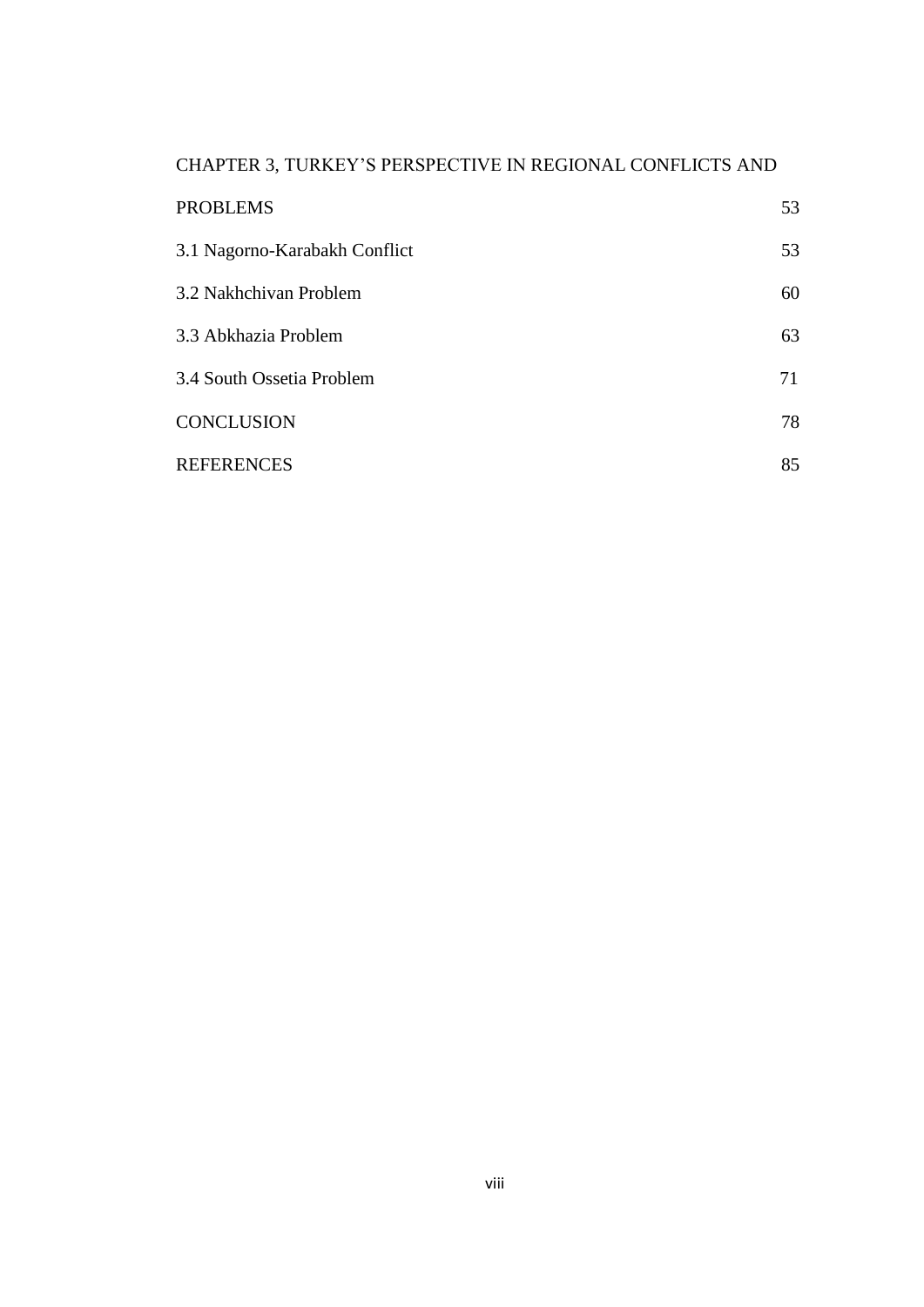## **LIST OF FIGURES**

**Figure 1.1** Map of South Caucasus region 5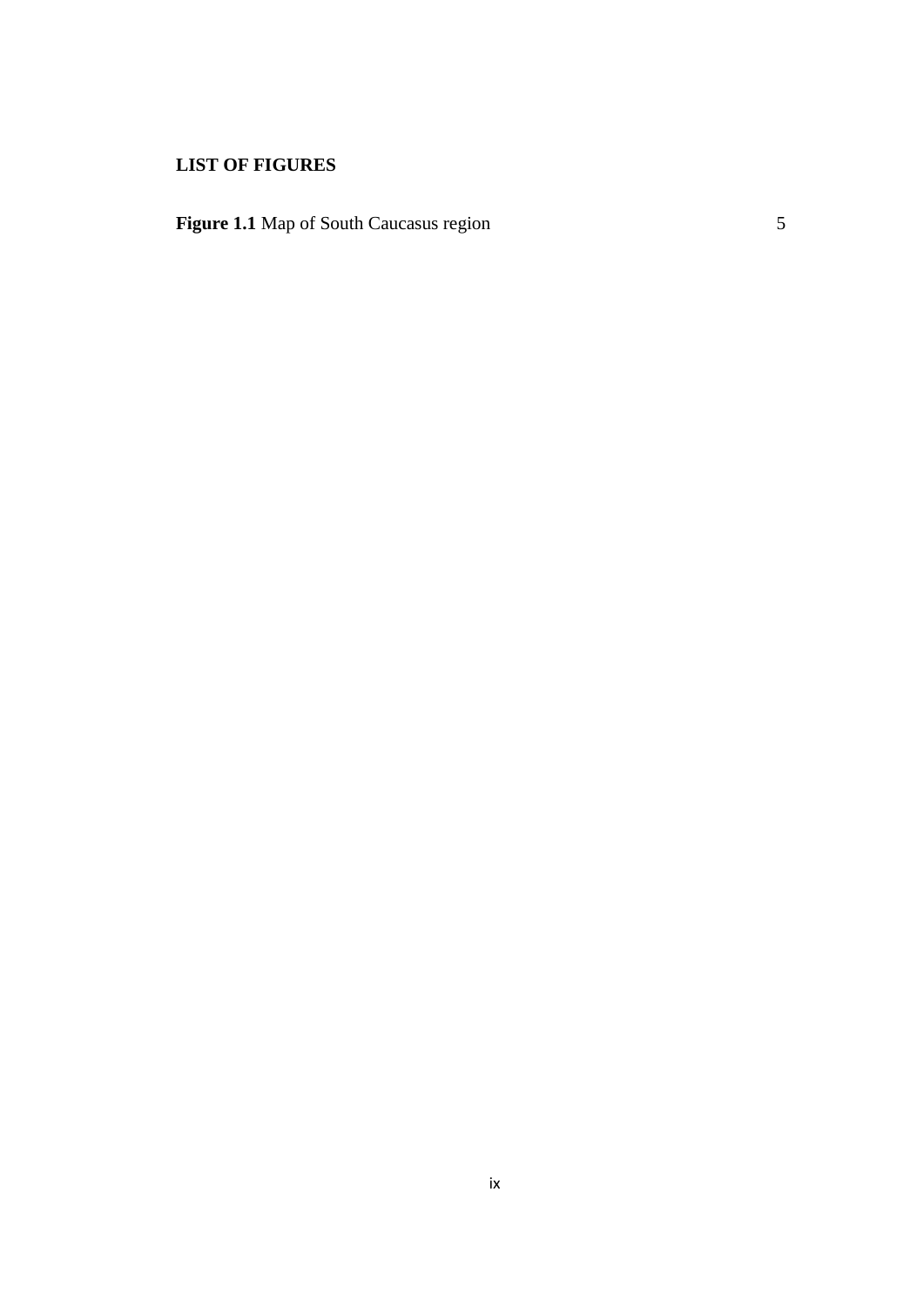### **ABBREVIATIONS USED**

| B.C                | <b>Before Christ</b>                                     |
|--------------------|----------------------------------------------------------|
| <b>BLACKSEAFOR</b> | <b>Black Sea Naval Force</b>                             |
| <b>BTC</b>         | Baku-Tblisi-Ceyhan                                       |
| <b>BTE</b>         | Baku-Tblisi-Erzurum                                      |
| <b>BTK</b>         | Baku-Tblisi-Kars                                         |
| EU                 | European Union                                           |
| <b>IEA</b>         | <b>International Energy Agency</b>                       |
| <b>JDP</b>         | <b>Justice and Development Party</b>                     |
| <b>NATO</b>        | North Atlantic Treaty Organization                       |
| <b>OBSEC</b>       | Organization of Black Sea Cooperation                    |
| <b>OSCE</b>        | Organization of Security and Cooperation in Europe       |
| <b>PKK</b>         | Kurdistan Worker's Party                                 |
| <b>TARC</b>        | <b>Turkish-Armenian Reconciliation Commission</b>        |
| <b>TUSKON</b>      | Turkish Confederation of Bussinessmen and Industrialists |
| <b>UN</b>          | <b>United Nations</b>                                    |
| <b>UNAOC</b>       | United Nations Alliance of Civilization                  |
| <b>USA</b>         | <b>United States of America</b>                          |
| <b>USSR</b>        | Union of the Soviet Socialist Republic                   |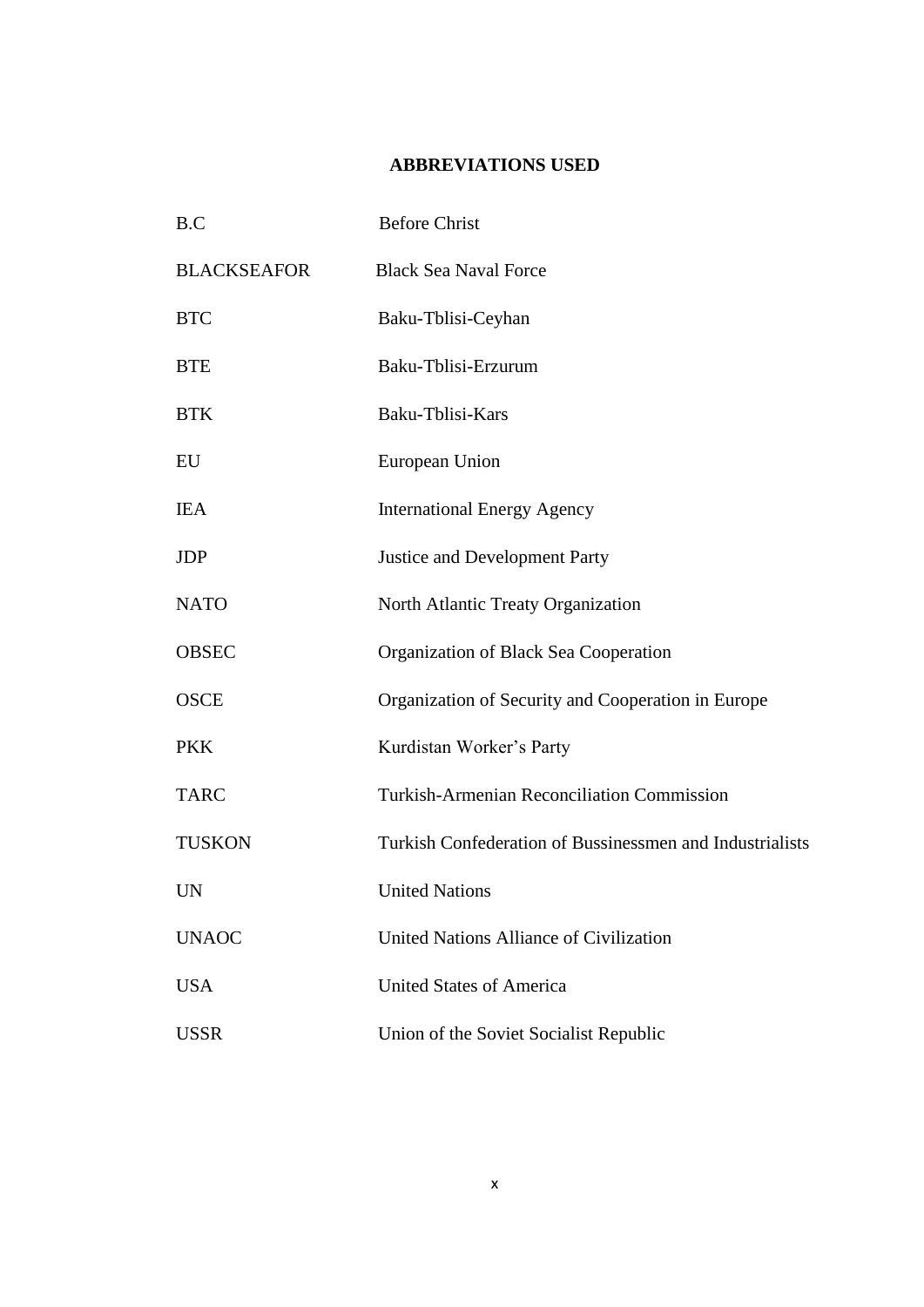#### **INTRODUCTION**

In this study, Turkish governments foreign policy and relations with regional countries after 2000 and conflicts in South Caucasus are tried to be explained. The aim of this thesis is to analyze and show the perspective of Turkey in South Caucasus between 2000-2012.

The aim of this study is to analyse geopolitical and geostrategical importance of South Caucasus related with historical background in order to;

- 1) Figure out the importance of South Caucasus region which directly effect policies of many countries,
- 2) Find out accurate policies for Turkish governments in order to influence the region,
- 3) Figure out the bilateral relations of Turkey with the regional countries,
- 4) Analyse the conflict areas with the historical backgrounds and Turkey's policies towards these conflicts.

Subjects have been analysed with their historical backgrounds. With giving many examples from history and current events, they have been compared with the past. Events have been analysed in a chronological order under certain titles with an objective view and literature review have been made from many sources such as internet news, articles and books.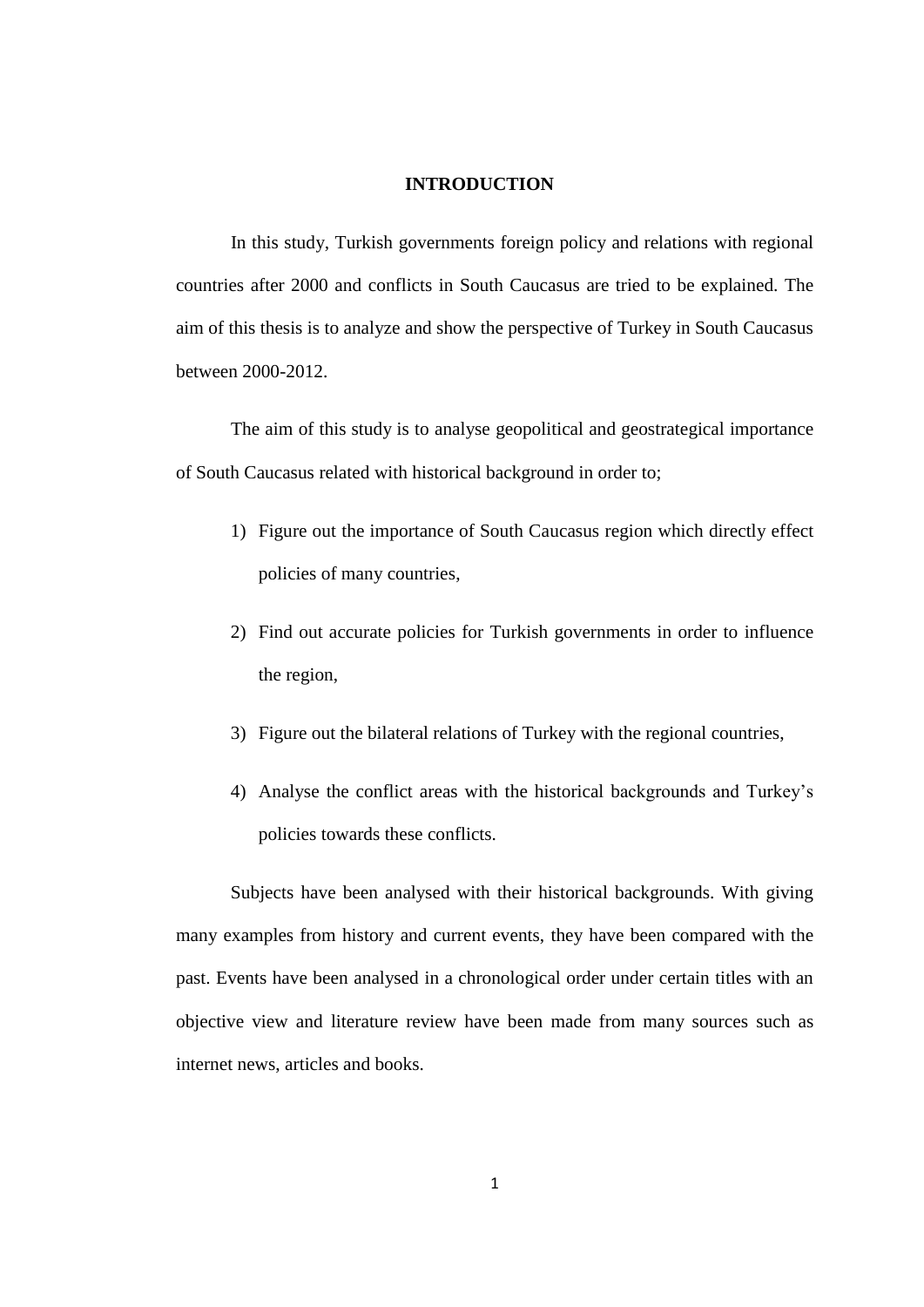This study is important because, searching out Turkish governments bilateral relations with the regional countries and attitudes towards regional issues in the first quarter of  $21<sup>th</sup>$  century will help us to understand the changes in the Turkish foreign policy in the region. We try to show the priorities and expectations of Turkey in the region and it's position on the regional problems and separatist movements.

South Caucaus have always been important for Turkey for many reasons. Energy supplies, economic capacity and political importance are some of these reasons. Another important reason is the location of the region for Turkey, which have always been a door for searching Turkic Republics in Middle Asia. Because of these reasons, Turkish governments have always been trying to increase their power by emphasizing the relations with Caucasus and Middle Asia which can be clearly seen especially after 2000.

After the collapse of the Soviet Union, Turkey has become neighbor with Georgia, Azerbaijan and Armenia. This new status has brought Turkey many opportunities. But some political failures, Turkish politicians could not use this advantage very well in the first years of Soviet collapse. In the early beginning of the new century, Turkey's new government, JDP administration, has changed the foreign policy and gave importance on establishing more friendly relations with regional countries with respecting their territorial integrity and borders firstly.

In the first chapter, geographical location of South Caucasus and a brief history of the region, Turkish foreign policy between 1991-2000 are explained with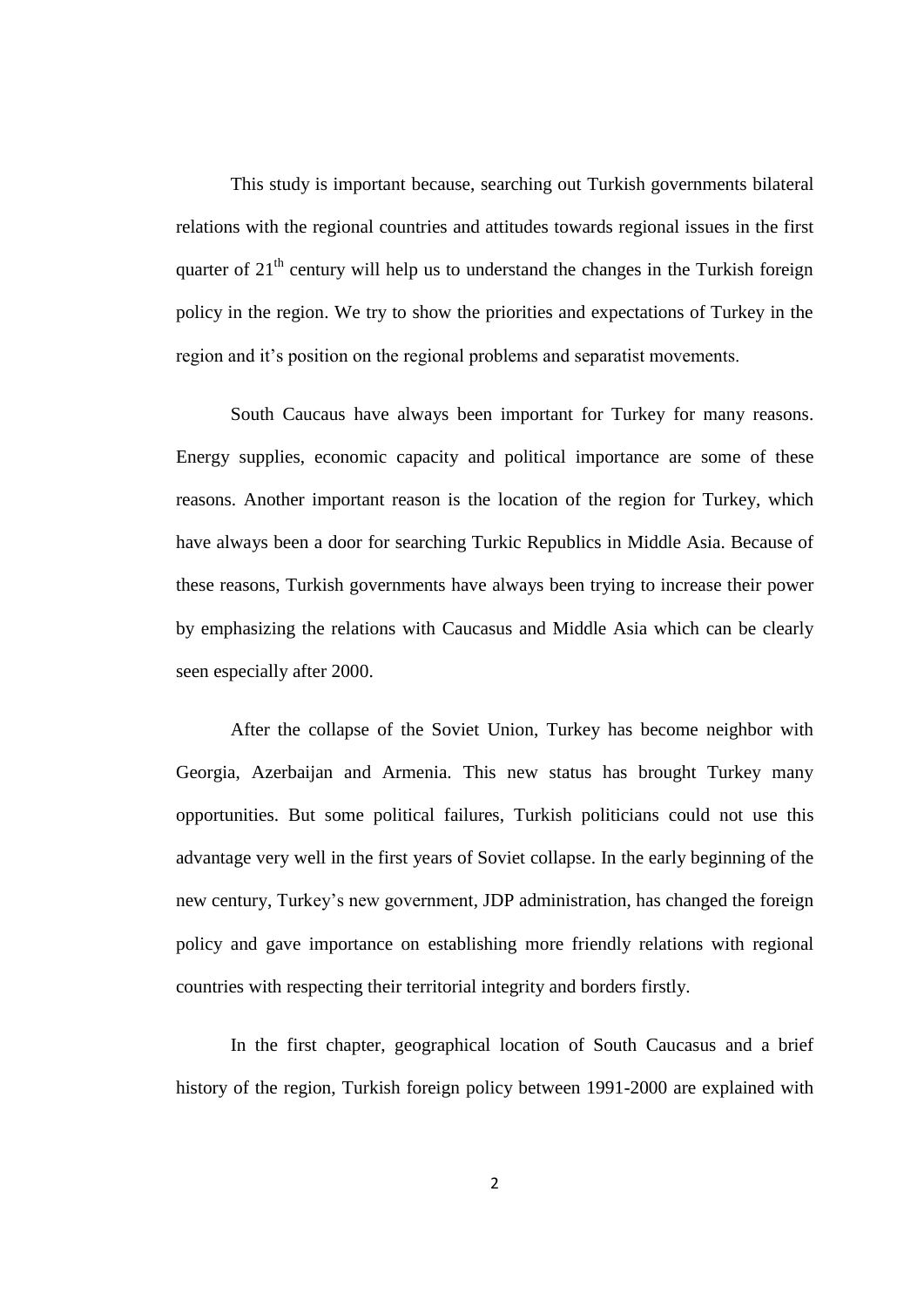some examples from the history. The concepts of geopolicy and geostrategy made by many scholars are explained before expressing the importance of the region.

In the second chapter, the change in Turkish foreign policy after 2000 and bilateral relations with the region countries are analysed under two topics, which one is about politic and military relations and other one is economic relations. Bilateral developments, agreements and problems are handled in these parts.

In the third chapter, regional problems and conflicts and also Turkey's approaches towards these conflicts and separatist movements are explained with a historical background of these problems.

In the last part, achieved conclusion is handled. Also in this part, results are analysed and responsibilities of Turkey are explained in order to create more successful policies in the region.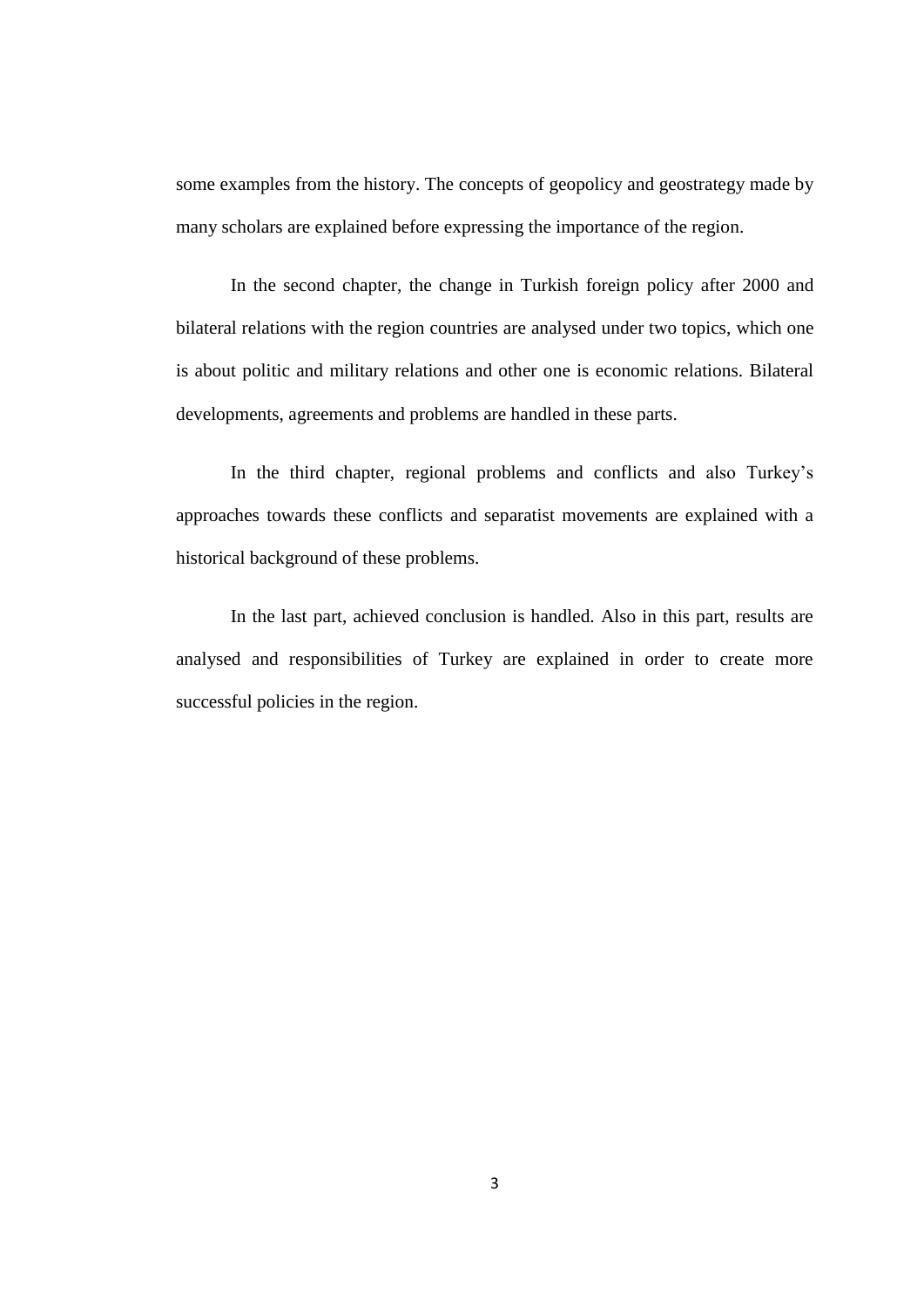### **CHAPTER ONE**

# **GEOPOLITIC AND GEOSTRATEGIC IMPORTANCE OF THE REGION**

# **1.1 Location of South Caucasus, Geopolitic and Geostrategic Importance of the Region**

Caucasus is a region between Black Sea and Caspian Sea, covering 440.000 km² area starting from Russia's Southwest looking to Europe and containing the territories of Georgia, Armenia and Azerbaijan. There is Caucasus Mountain in the North and Aras River and Kars Plateau in the South.

The Caucasus Mountain divides the region into two parts called North and South Caucasia. North Caucasus is neighbour with Caspian Sea in the east, Black Sea and Azak Sea in the west and with Meriç River in the North. The area covered from the spilling point of Samur River to Caspian Sea through the spilling point of Ingus River to Black Sea is in the southwestern of the region.

Trans-Caucasus or the South Caucasus starts from the Caucasus Mountain Peaks through the Little Caucasus Mountains South foots and contains the borders of Georgia, Armenia and Azerbaijan. South Caucasia's area is for about 186.000 km². And, in this two parts of the region, there are many different ethnic groups living. Because of the sharp and high mountains, these ethnic groups are forced to live seperated. Although these are many different and seperated ethnic groups, they have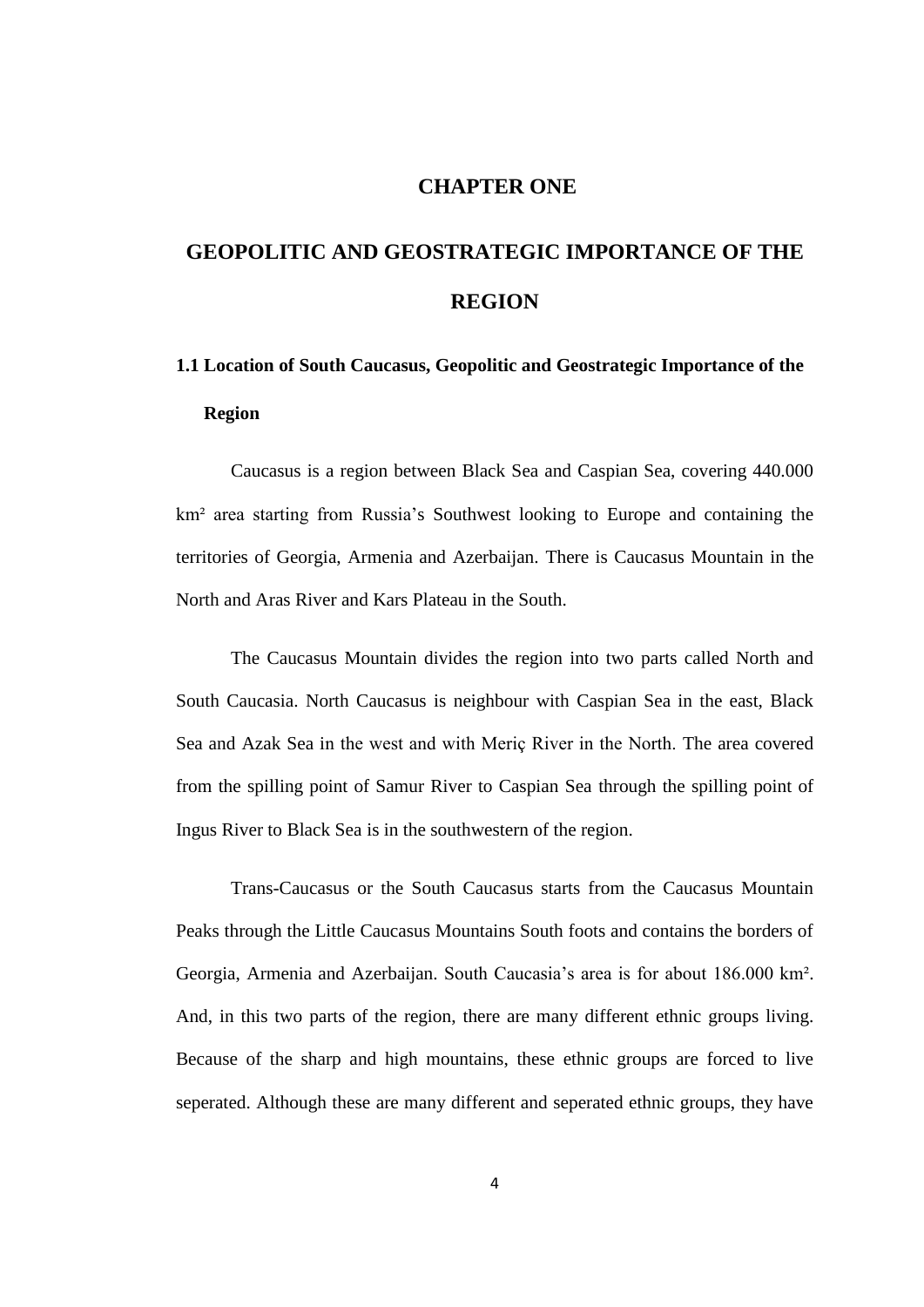been always in contact due to their common backgrounds and culture, they have always been in sharing same values (Çelik, 2012, 4).

Caucasus word was first used by Antique Greek author Aiskhylos in Before Christ (B.C) 409. It' s believed that this word was learned from the Greek colonies living in the seaside in Black Sea. After Greeks, this word was transferred to Roman's and also used in Turkish-Islamic works as Alburz Mountain. After Renaissance, with the use in humanitarians works, the region is accepted as Caucasus/Caucasia/Caucasie (Ayan, 2010, 22).



Source:<http://www.turkishny.com/local-news/6-local-news/47377>

When we look at the history, we can obviously see that Caucaus have always been a struggle region for many different ethnic groups and countries. Until 8th B.C, the first group that had located in Azerbaijan was Saka Turks which came from Middle East. After them, the region was under control of Byzantine Empire. Until Mongolian invasion in  $13<sup>th</sup>$  B.C, the region was under contol of Seljuks Turks. And after this date, the region was occupied by many different groups and countries such as Ottoman Empire, Iran and Russia. In  $16<sup>th</sup>$  century the region has changed hand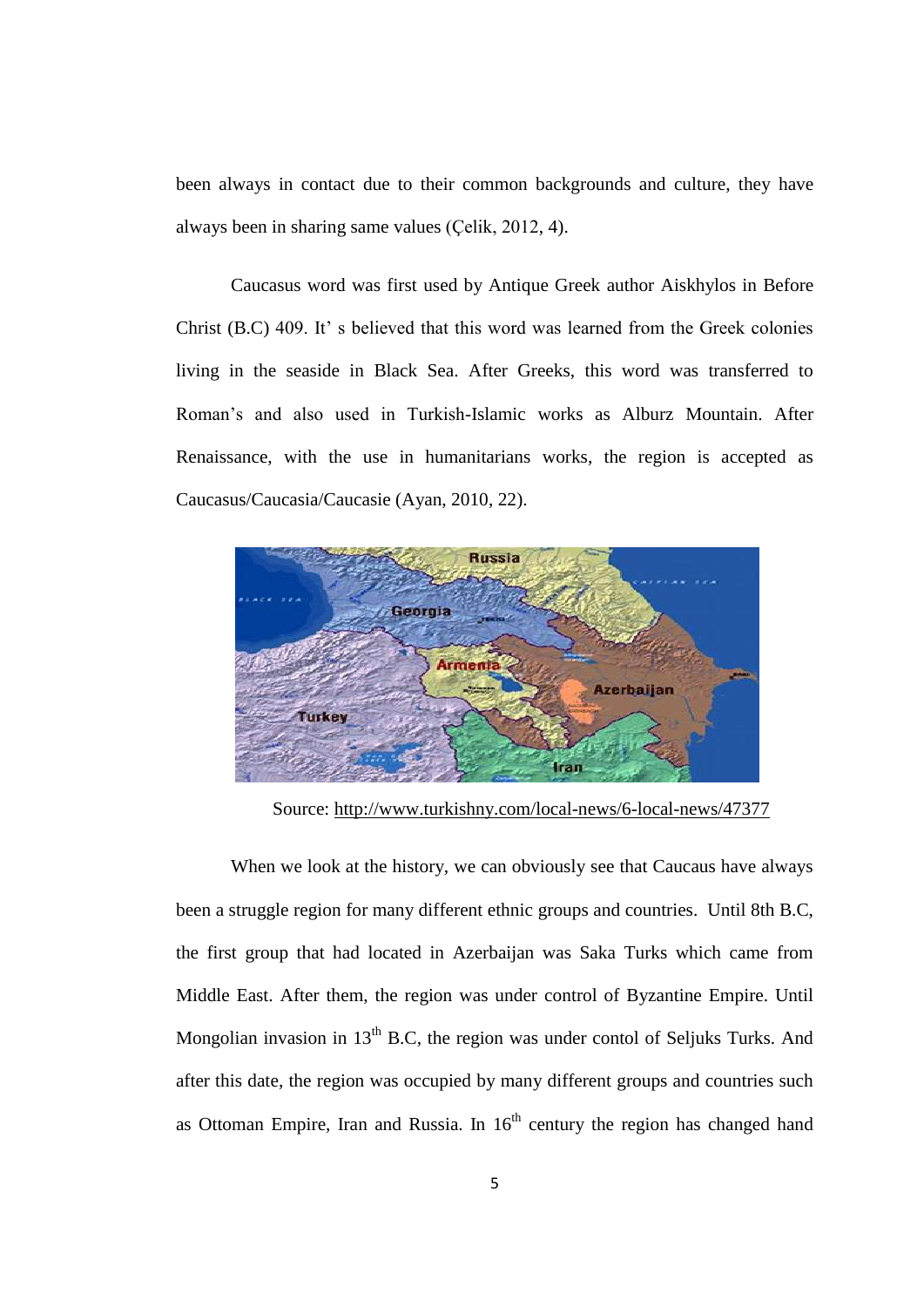between Ottoman Empire and Iran. Russia had a hegemony first in 1720's with occupying Caspian Sea's North sides and Baku (Sen, 2008, 7). South Caucasia has been a conflict region between Russia, Ottoman Empire and Iran in 18th and 19th century. These countries tried to take control on the region. Especially after the lost of 1877-1878 Ottoman-Russian War, Ottoman hegemony has finished and England-Russain conflict started. The reason for this conflict was about the road to India. With the hegemony of Soviet Union on the region, the politics were about to asimilate the popuation and make them "Soviets". Although these politics, the ethnic structure could not be changed but created ethnic conflicts. Abkhas-Georgian and Chechen-Ingush conflicts are examples for this duration (Memmedov, 2009, 8).

Before looking the geopolitic and geostrategic importance of the region, it is important to make the definition of geopolitics.

Until  $20<sup>th</sup>$  century, geopolitic concept was not known very clearly but used by every country in making foreign policies in every period of history. Especially in  $20<sup>th</sup>$ century, it was examined more scientifically (Iscan, 2004, 49).

Every region on the world have some benefits which differ from others. And especially the ones which contain many needs of humans have always been in the target of powerful countries. Some of them can be strategically important in position and some of them can be rich with its energy supplies and many other. Becuase of this reason, in every period of the history, these kind of areas become struggle and conflict zones. In the last period of  $19<sup>th</sup>$  century and in the beginning of  $20<sup>th</sup>$  century, with rising colonization movements, geopolicy became very important. In literature,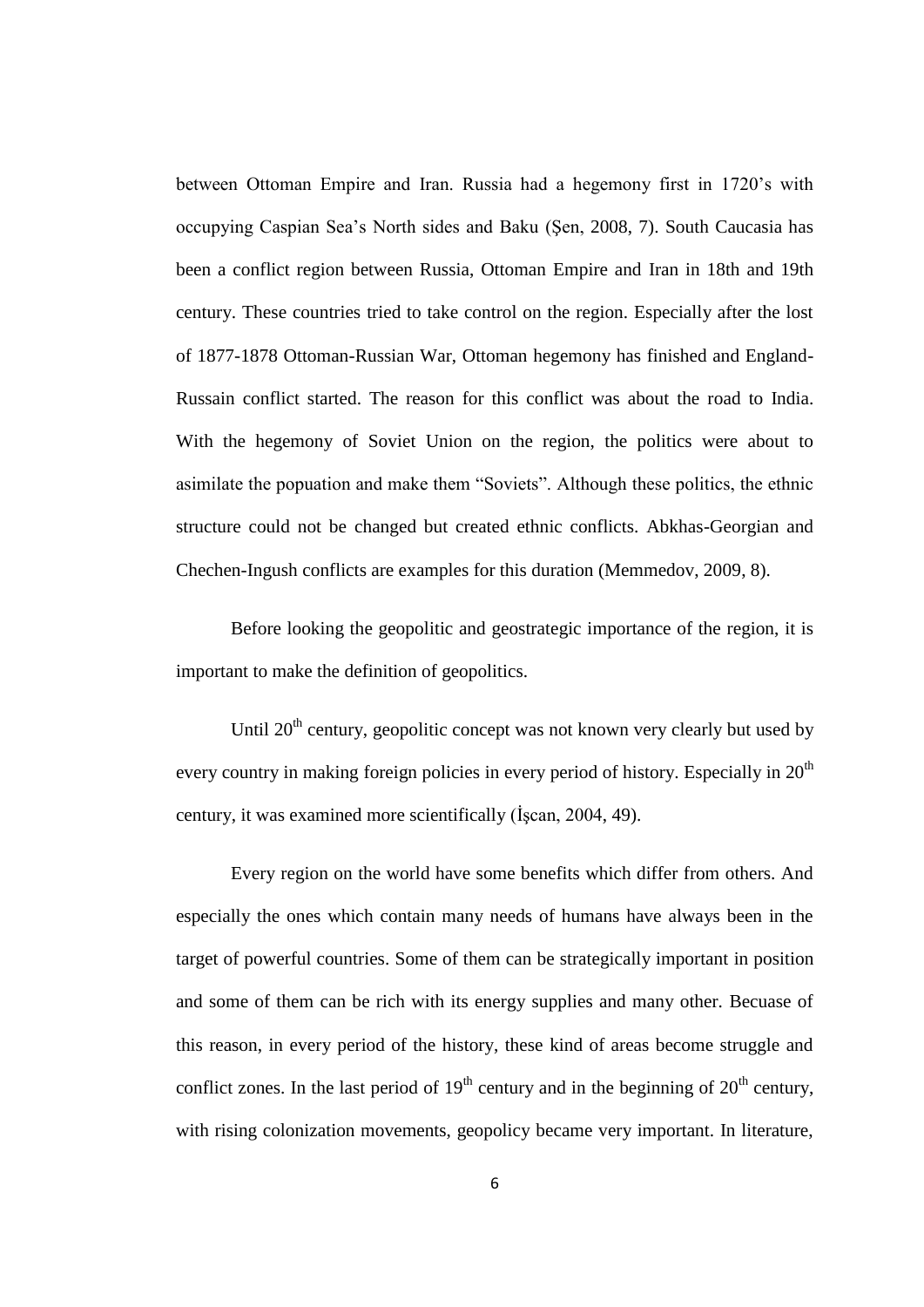this concept was first used by Swedish Rudolf Kjellen (1864-1922). He stated that a countries geographical position creates its foriegn policy and this is acccepted as geopolitics. But scientifically, this concept was used by German Friedrich Ratzel (1844-1904). According to him, one country must create its own defence policy and defence strategy according to its geographical position. State, geography and policy are the three important and necessary concepts that are very important for defining geopolitics ( $\hat{I}$ scan, 2004, 53).

In 18th and 19th century, there have been some important scholars that have made definitions for geopolicy and geostrategy which were also effected from each other. These are;

It is claimed that their definitions were completely related with their own countries geographical position and foreign policies (Sevgi, 1988, 218). It is important to analyze them to understand geopolitics and geostrategy better.

According to German scholar Frederich Ratzel "state is an organism made up from one cell. State will desire to widen and develop. And the widening policy of the state will be through weak and primitive countries by invading them (Iscan, 2004, 54). This was published in his work "Political Geography" in 1897 (Yılmaz, 2009, 72). And he adds that in this small world there is only one place for powerful country. This is an important statement for understanding the colonization policies of the powerful countries especially in  $19<sup>th</sup>$  and  $20<sup>th</sup>$  century. This vision was first accepted by Germany and then by many European countries. After this period Europe had faced with  $1<sup>st</sup>$  World war (İscan, 2004, 55).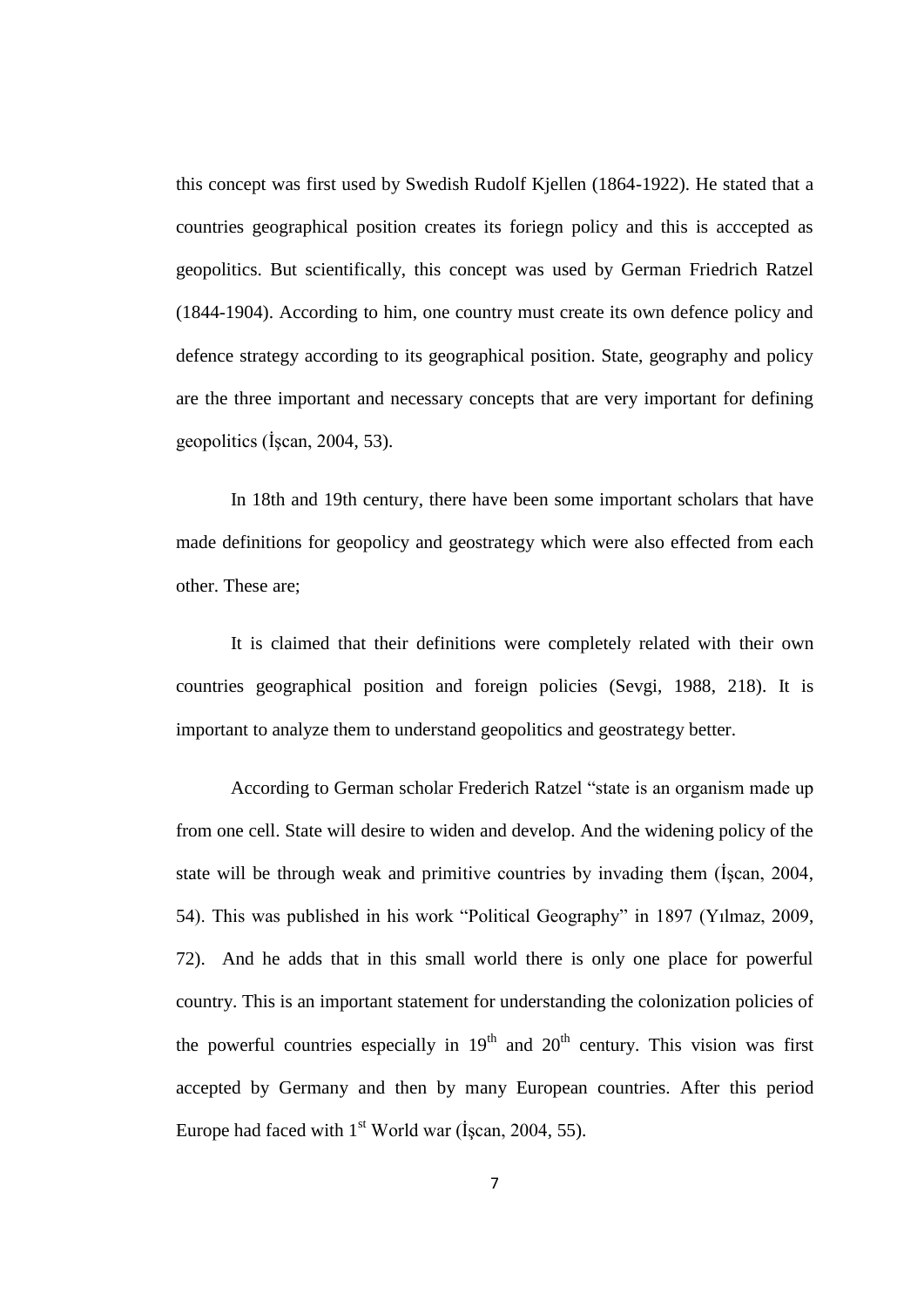Another important German Scholar Rudolf Kjellen was the first man using the word jeopolitics. He first used this concept in his book "The State as a Living Form" published in 1916. Kjellen believed that states existence is related with states power (ĠĢcan, 2004, 56). He was effected from Ratzel' opinions and supported his opinions strongly. His vision about jeopolitics is more complex from Ratzel's. He saw state as a living organism and even a human being, equating human organs with state organs and made some comparisions between them ( Sevgi, 1988, 219).

German Scholar Karl Haushofer defined jeopolitics as an art trying to find answers to the relations and connections between political life style, effected from natural conditions and historical developments, and it's living place. He had seen the location area of the State as the most important power element. His opinions effected Hitler's policy in  $2<sup>nd</sup>$  World War (İscan, 2004, 57).

Halford J. Mackinder, an English Scholar, is accepted as one of the founders of geopolitics and geostrategy. In his work, "The Geographical Pivot of History", he had written very important points of geography and international relations from many different points. He believed that colonization through oversea period had finished. Because any political struggle which also effected many countries all over the world, shortly faced with counter reactions. According to him, there is only one big land on the world. He called this land as "World Island", the center of this island as "Heartland". But he had used "Pivot-Area" word much more than "Heartland" in his first works. "Heartland" is known as the area containing the borders of old Soviet Union. This area is very important for many reasons such as containing many countries with many neighbors and mostly because of owning many natural energy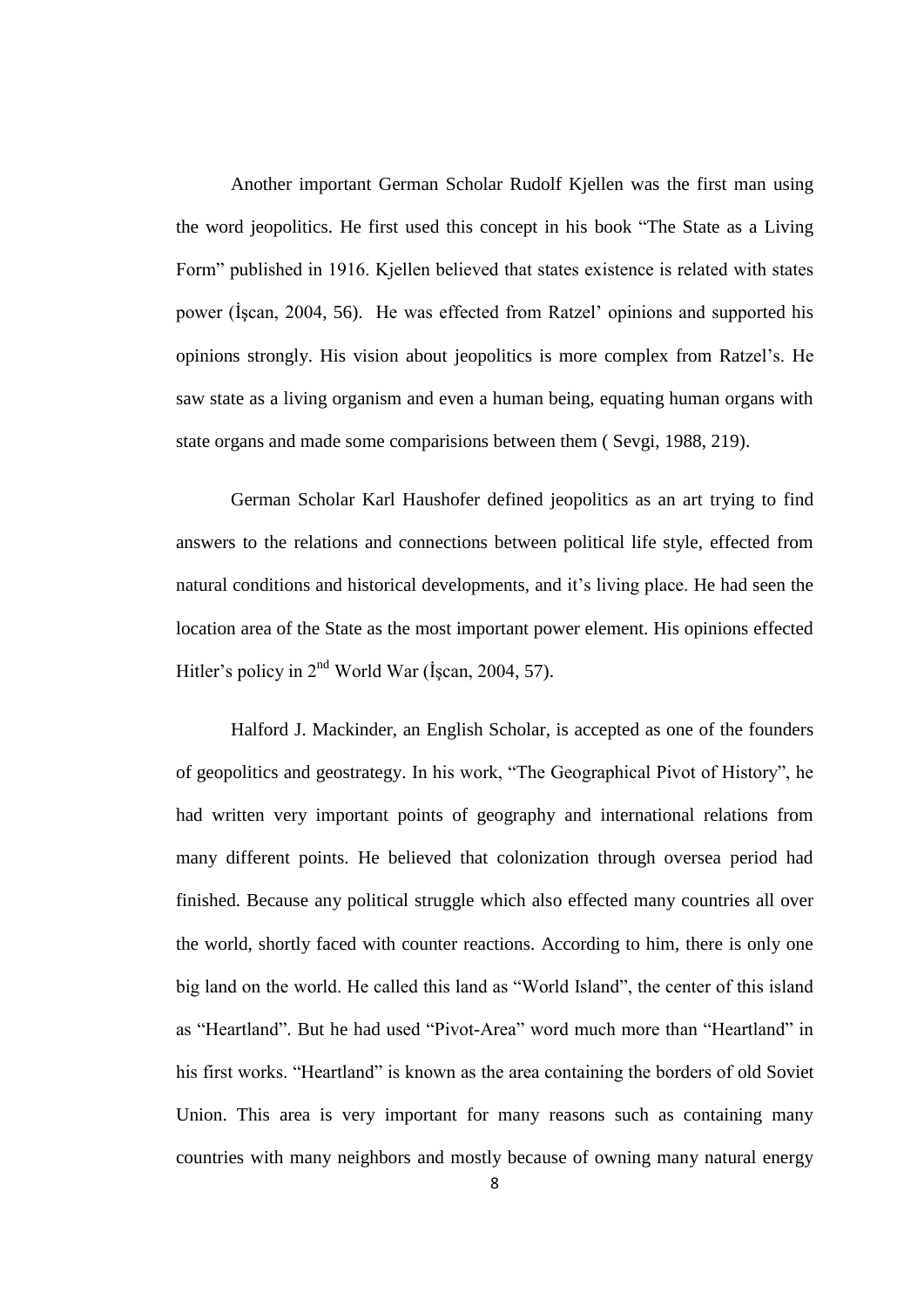sources. The countries that are rotating this "Heartland" are called "Inner Crescent". Also Mackinder called United States of America (USA), England, Japan and land countries are called as "Insular Crescent and Lands of Outer" (Scott and Alcenat, 2008, 2-4).

Admiral Alfred T. Mahan had analyzed English Naval Forces history and according to these analyzes, written "The Influence of Sea Power Upon History" published in 1890, and created a new theory based upon naval forces importance. He stated that who ever ruled the seas will rule the whole world. This opinion became important after the industrial revolution in  $19<sup>th</sup>$  century. Economic relations and new raw material searchings made sea ways important (Yılmaz, 2009, 80).

Nicholas Spykman is an USA scholar who had effected from opinions of Mahan and Mackinder and tried to explain from a different view. According to Spkyman, Rimland is more important then Heartland. This rimland includes European coast countries, Middle East, India, South East Asia and China. He stated that Heartland do not contains enough energy supplies and transportation is hard from this area. He also added that, who ever controls rimland, he will control Heartland, and who ever controls Heartland, he will control the whole world. Because of this reason, rimland places are in an important position in world policy and other countries such as USA, England, Japan and other land countries in Asia must be in cooperation with rimland countries in order to establish hegemony on Heartland countries (Sevgi, 1988, 219).

9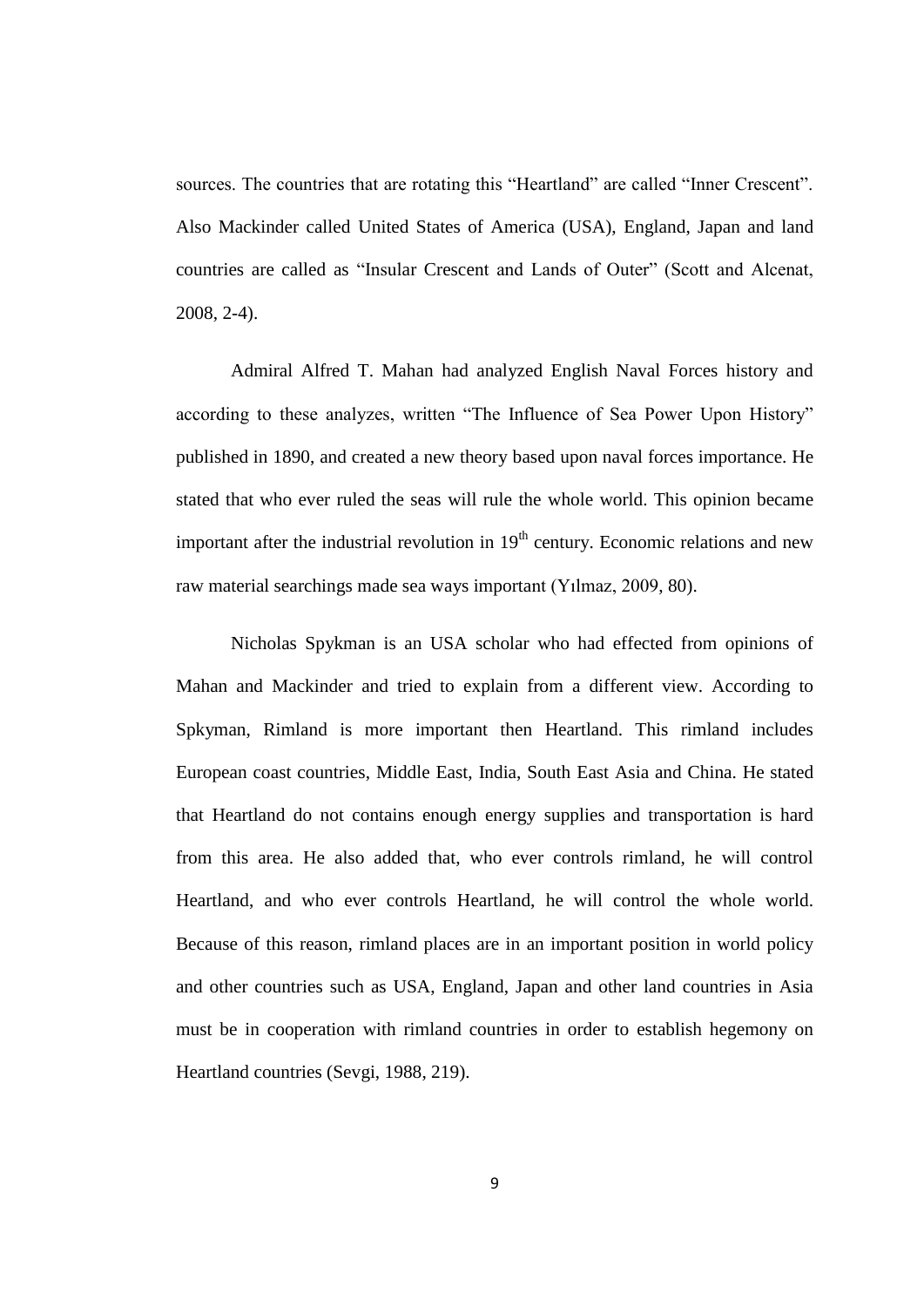In his work called "Geography and Foreign Policy", published in 1938, he tried to explain the importance of size, world location and regional location on countries foreign policies. He believed that the most important factor in creation foreign policy is the countries world and regional location. And he also added that size of a country makes him powerful if he is also technologically and politically succesful. But in his work he had given some examples from small countries. He had written that although the most powerful countries are bigger countries in size, there are some other small countries which had been very succesful in history. He believed that this success of the small countries are because of their power of navy units.

When looking back to the importance of Caucasus through these theories, the region has been always in the center of the world politics. The geostrategic importance of the region is because of it's bridge duty between Middle East to Russia, Asia to Black Sea and then from Anatolia to Europe. By Caucasus, transportation is easy through Europe and Asia. The region is also an intersection point for many countries (Efe, 2011, 433). It is on a strategic point which controls the Persian Gulf and also completely a peculiar rich petrol reserve which increases it's strategical importance (Şen, 2008, 10). Other important reasons are; Georgia's location in South Caucasia especially after war with Russia, Azerbaijan's economic potential and owning high sources of natural riches, and Armenia-Russia relations in many dimensions (Memmedov, 2009, 18).

According to Halford Mackinder, who ever ruled the "pivot" would command the heartland, who ever ruled the heartland would command the world island,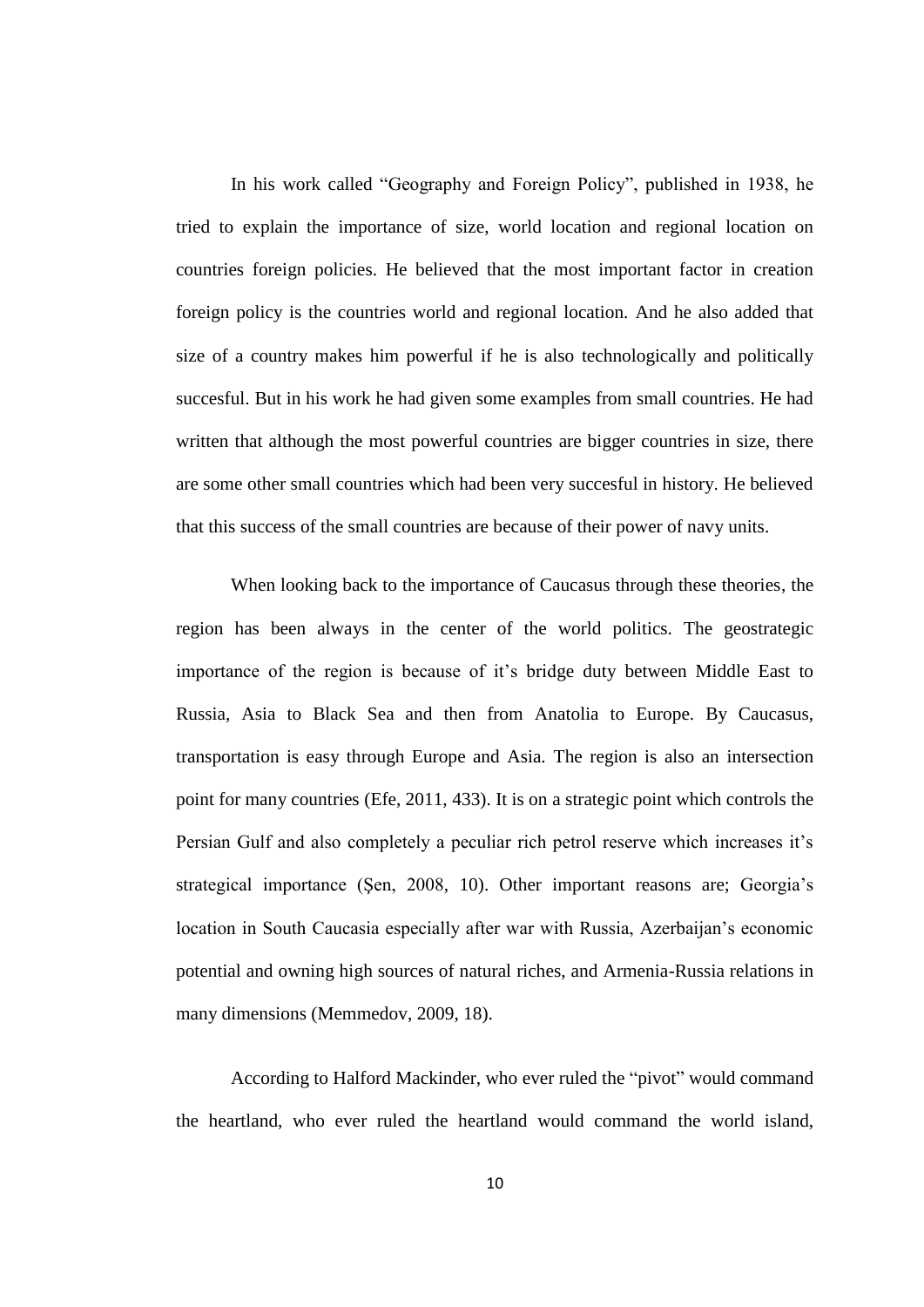Europe, Russia and into Asia and who ever controlled the world island would rule the world. And according to this theory, South Caucasus countries are in the Heartland. This Heartland is always in the center of the world politics and power struggles, says Mackinder (Iscan, 2004, 60). We can see in every period of the history that powerful countries always transform their own foreign policies in order to be dominant in this region according to the current conjuncture.

The geopolitical importance of South Caucasus has been continuing to rise, especially after Cold War, because of three reasons. The first one is about its strategic importance, which it's an entrance door through Middle Asia and North Caucasia from Europe. The second one is its importance for Central Asia, transporting directly through Europe, and the last one, owning a high reserve of petrol and natural gas (Memmedov, 2009, 19). According to International Energy Agency (IEA), energy reserves of Middle East and South Caucasia is for about 15 and 40 billion barrel (ġen, 2008, 11). Especially Western countries try to decrease their dependence on Russia for energy sources and create new relations with region countries. They also try to get benefit from the political gap after the cold war and create hegemony on the region.

The tension, instability and conflicts in the zone will not affect only the countries in the region but also other countries that have relations with these. The relations are mostly founded on increasing demand for energy in the world. Because of this reason many countries, especially Western ones, believe that stability must be hold in the region and tension must be down in order to transport the Caspian oil and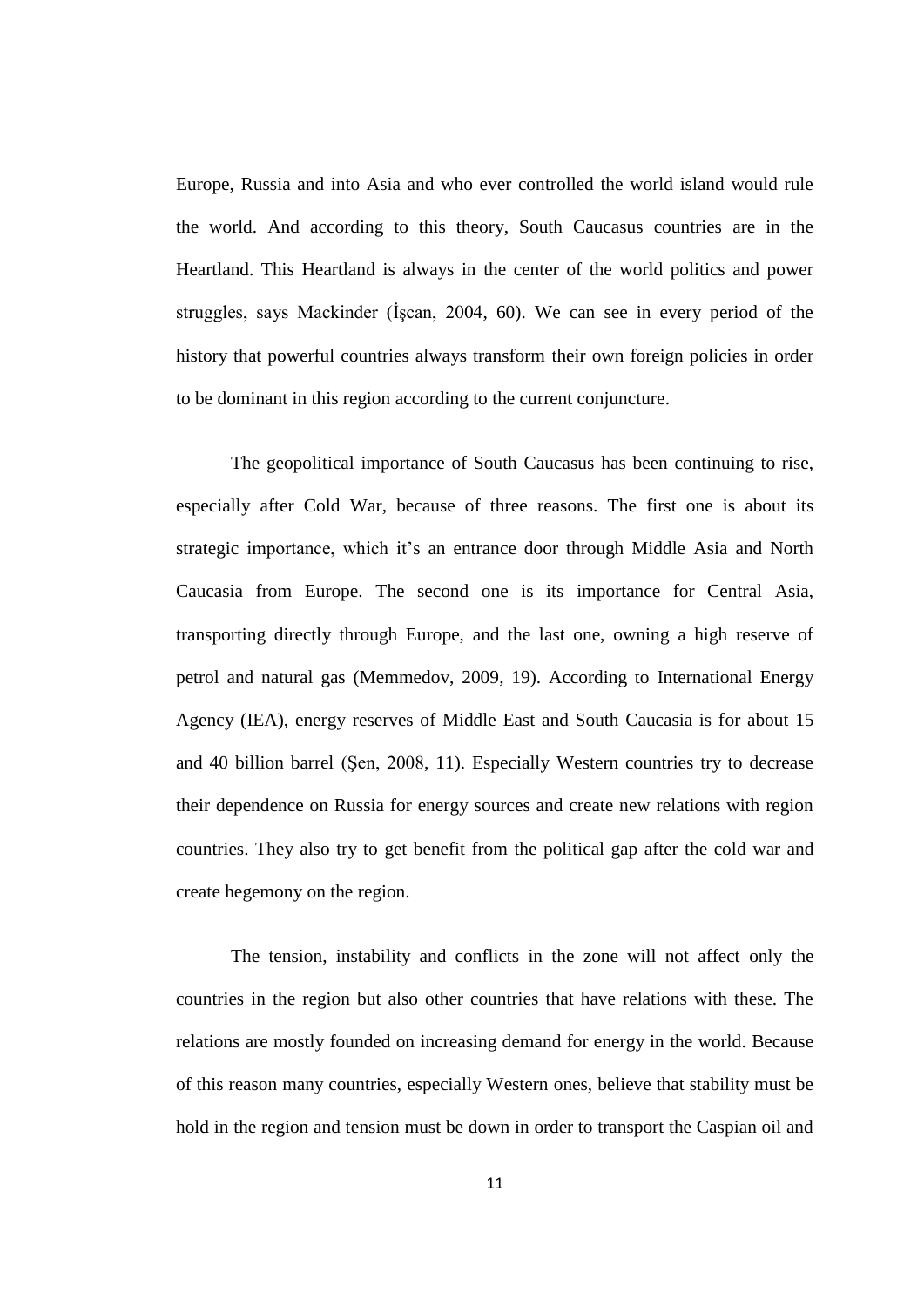gas through Europe safely. The Caspian Sea contains for about 3-4 percent of oil and 4-6 percent of natural gas of world reserves (Efe, 2011, 435).

#### **1.2 Turkey's Foriegn Policy towards the Region between 1991-2000**

After the collapse of Soviet Union in 1991, there had been many countries founded especially with the support of Western countries. Many countries regional and international policies have been forced to change along with these newly founded countries. This change can be clearly seen in Turkey's foreign policy towards the region too. Main components of Turkey's Caucasus policy for these new countries are independence, political and economical stability, being close to western values and adopting peaceful living conditions.

After the foundations of these new countries, independence and territorial integrity of these countries have been the most important political principles of Turkey since 1991. With the collapse of Soviet Union, Turkey's geographical position and historical background especially with the South Caucasus countries had been seen as an important opportunity for many western allied countries. Turkey have been seen an important bridge country for affecting the regional countries with western values. A direct influence over the region would lead to new crises. Because of this reason, Turkey would be more efficient in influencing the region. Such an important role for Turkey was accepted easily. On this new political ground, countries independence was accepted by Turkey except Armenia. Then, political and economical relations have been established.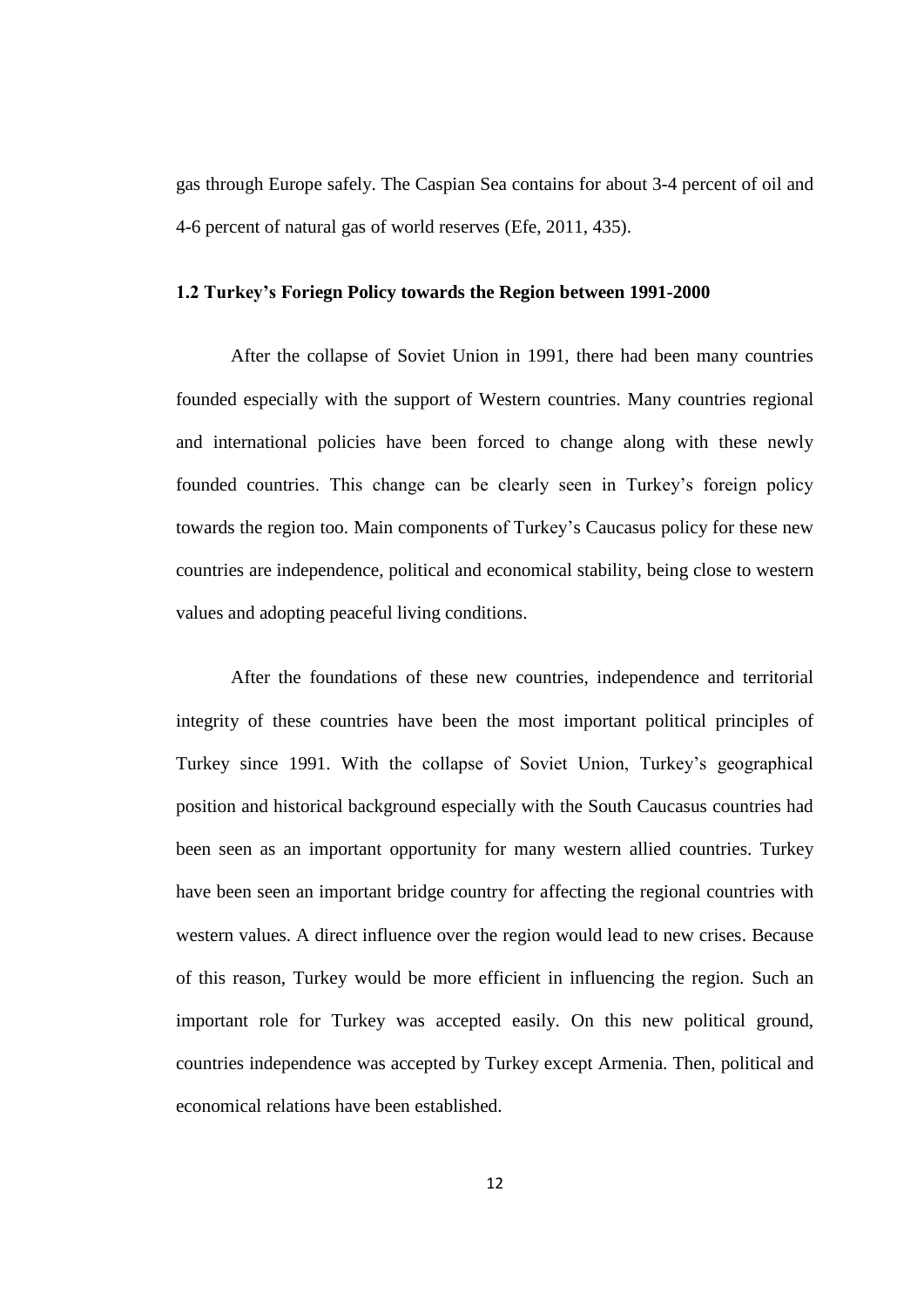The role given to Turkey by western powers was mostly about constructing the bridge through Central Asia. So that western powers could easily reach and create hegemony over the region and the energy sources. Also Turkish governments tried to be careful on this period in order to not get contrary with western ones. Another important principle was to affect regional countries about being member of Western Organisations. Turkey could be an important model for them in order to accept these invitations. Some supplies for affecting the regional countries not only brought benefits for them but also for Turkey. Most important role for Turkey was to create a safe energy corridor through Europe. Baku-Tblisi- Ceyhan (BTC) project is only the one of them. In the foundation process of this pipeline, it was important not to take the counter reaction of Iran and Russia (Çelikpala, 2010, 100).

After collapse of Soviet Union, ethnic crises had emerged in the newly independent countries. Many of these crises were supported by Russia in order to not lose the hegemony on these countries. This support was not only diplomatically but also military support was obvious. Especially the support of Russia to South Ossetians was clear. It had started in the past and countinuing today. The situation in 2008 war between Russia and Georgia can be an important example. The military support of Russia to Ossetians had been high and created big crises in the region. In such an occasion, Turkey had to be very careful in producing policies. In every conflict in the region, except Nagorno-Karabakh conflict, Turkey had stayed distant to problems. These conflicts have been seen as inner problems and must be solved by own. But Nagorno-Karabakh conflict was different. Turkey believed that Armenia had occuppied Azerbaijan's land and this could not be accepted. Because of this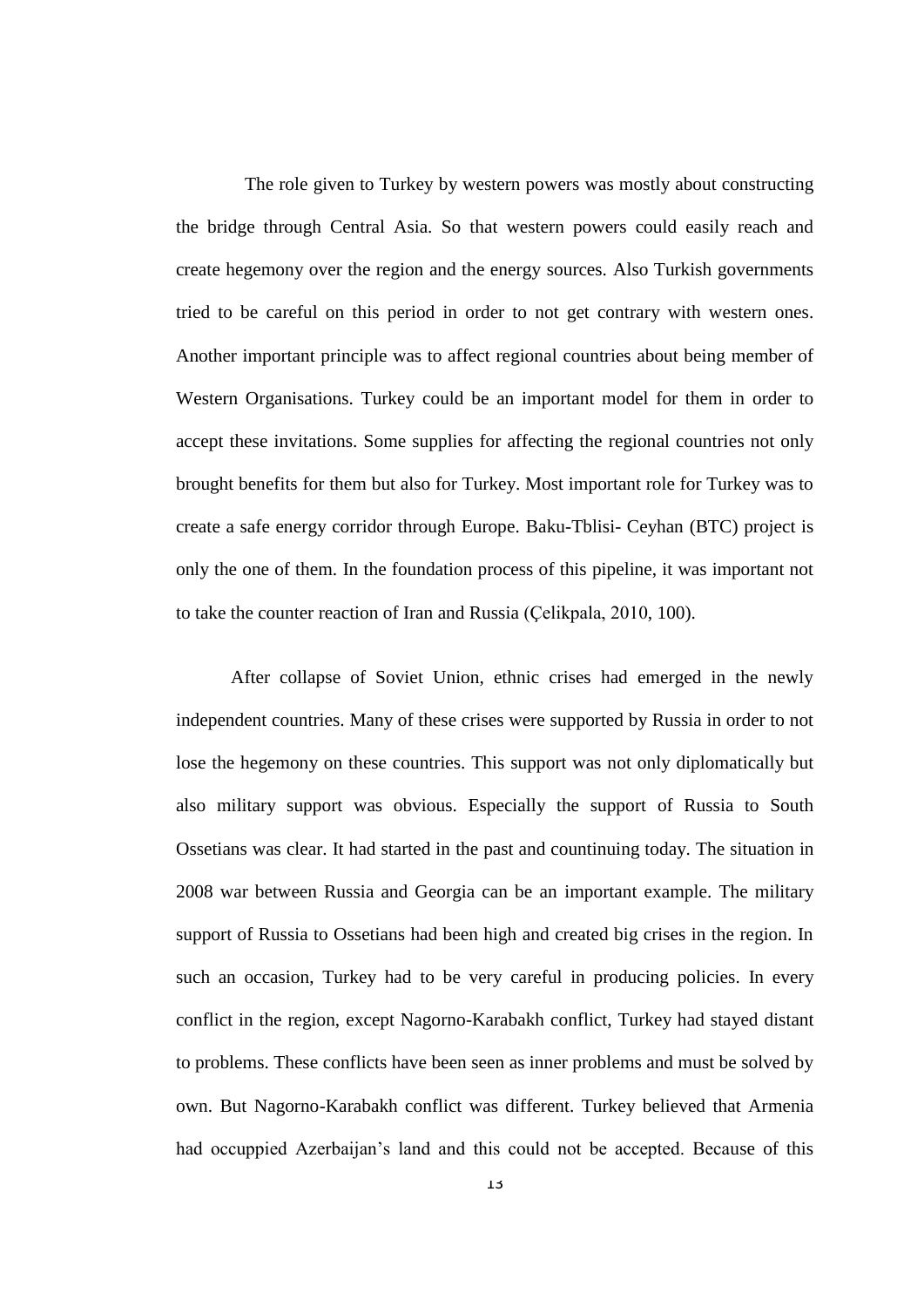view, Turkey have always supported Azerbaijan's territorial integrity on international stage and terminated relations with Armenia. Turkey, due to this territorial occupation of Armenia, still keeps its borders closed with Armenia since 1993. The most important reason for being far from other conflicts was mainly beacause of Turkey's Kurdistan Worker's Party (PKK) problem. Especially in 1993- 1994, the actions of PKK were very high. Turkey's statements and actions about inner problems of South Caucasus countries would also give those countries counter action about Turkey's inner problems. Because of this reason, Turkey was aware but distant to these problems (Çelikpala, 2010, 111).

At the beginning of the collapse of Soviet Union and with the change of the role of North Atlantic Treaty Organization (NATO), it was considered that Turkey's strategical importance would decrease. But this situation had affected Turkey in a positive way. Turkish politicians believed that this was a good chance in order to create a powerful Turkey in the region of these newly founded countries. Turkey could be a good model for them. And with this vision, Turkey tried to be more active in these regional problems (Kasım, 2009, 38).

Another importance of the region was because of its economic potential. The collapse of Soviet Union also created a suitable area for trade. Turkey was aware of this potential and offered Organization of Black Sea Economic Cooperation in 1990. And after this step, in 1992, Declaration of Black Sea Economic Cooperation was signed in Istanbul by the regional countries. This aggrement also created a peaceful area for many countries which had problems with each other. Main aim of this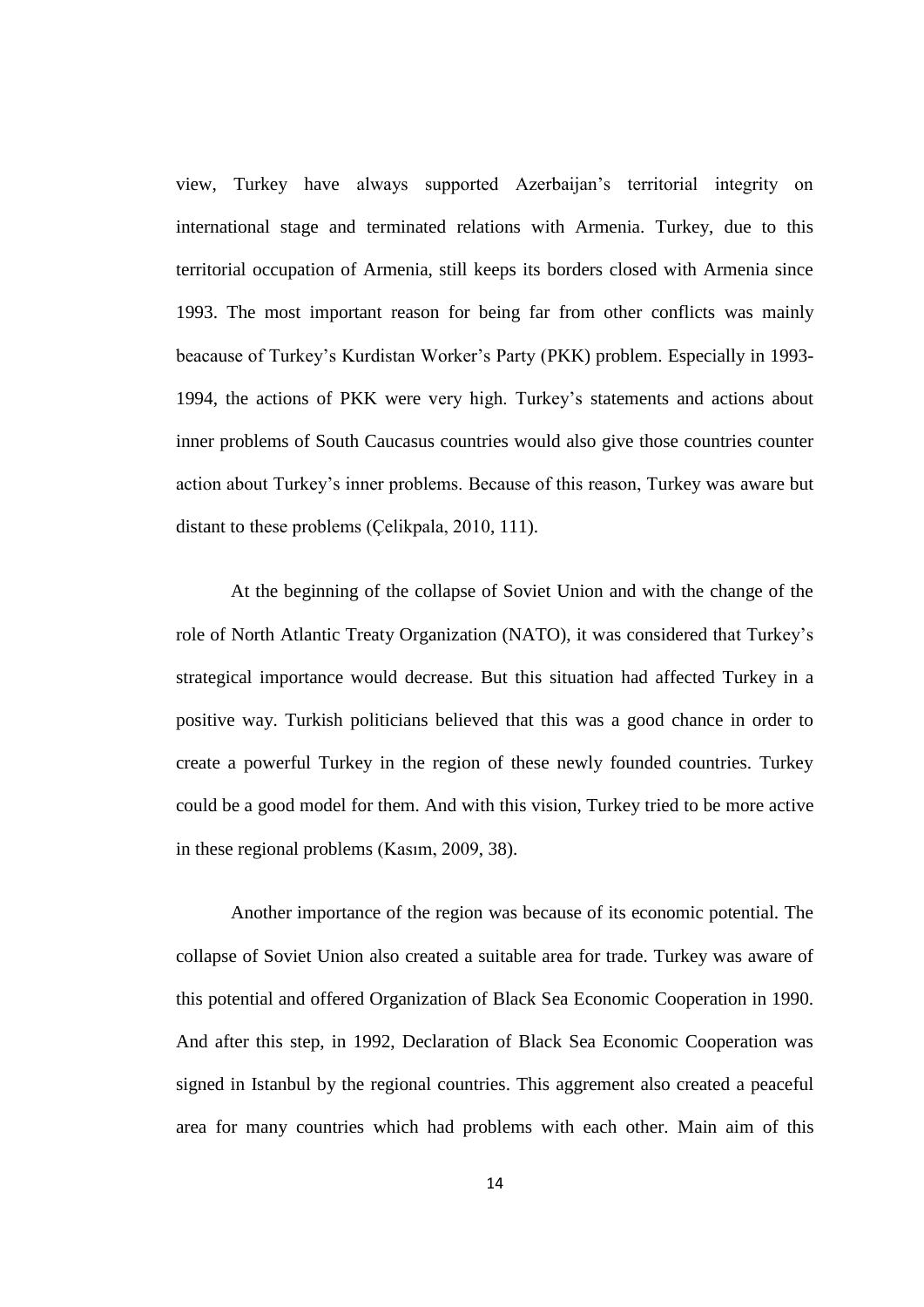organization is to increase the trade volume and solve the economic problems in the region. This organization opinion created negative thoughts about Turkey in Western countries. They thought that Turkey was trying to find alternative organizations against West. But this opinion was wrong. These steps were also trying to integrate this region with western (Kasım, 2009, 39).

Political change in Turkish foreign policy was not from the rough. Turkey's approach to the region included the utmost care. Conjunctural change and cooperation in the region was the important reason for this approach. Although, these changes in Turkish foreign policy after the collapse of Soviet Union, relations achieved success especially after 2000's. Turkey's opinion and knowledge about the region was limited. The main reason of this limitation was because of the weak relations with the countries under the hegemony of Soviet Union. So that, Turkey was very far from their problems and the ties with this region were not very close. Another problem was the Iran and Russia in the region, which were also trying to take control over the region or not to lose the hegemony. They were an obstacle in front of Turkey on creating hegemony on the region. Especially Russia was the most important obstacle in front of the new policies of Turkey. Russia had many advantages when compared with Turkey. Russia was more powerful on military, technology, economy and policy especially on the regional issues and didn't want the regional countries got affected from Western countries. Another important country Iran also didn't want Turkey to affect the region. Because Iran thought that Turkey could be a bridge to carry western values and norms to its neighbors. And another and important reason was the continuing ethnical problems in these countries.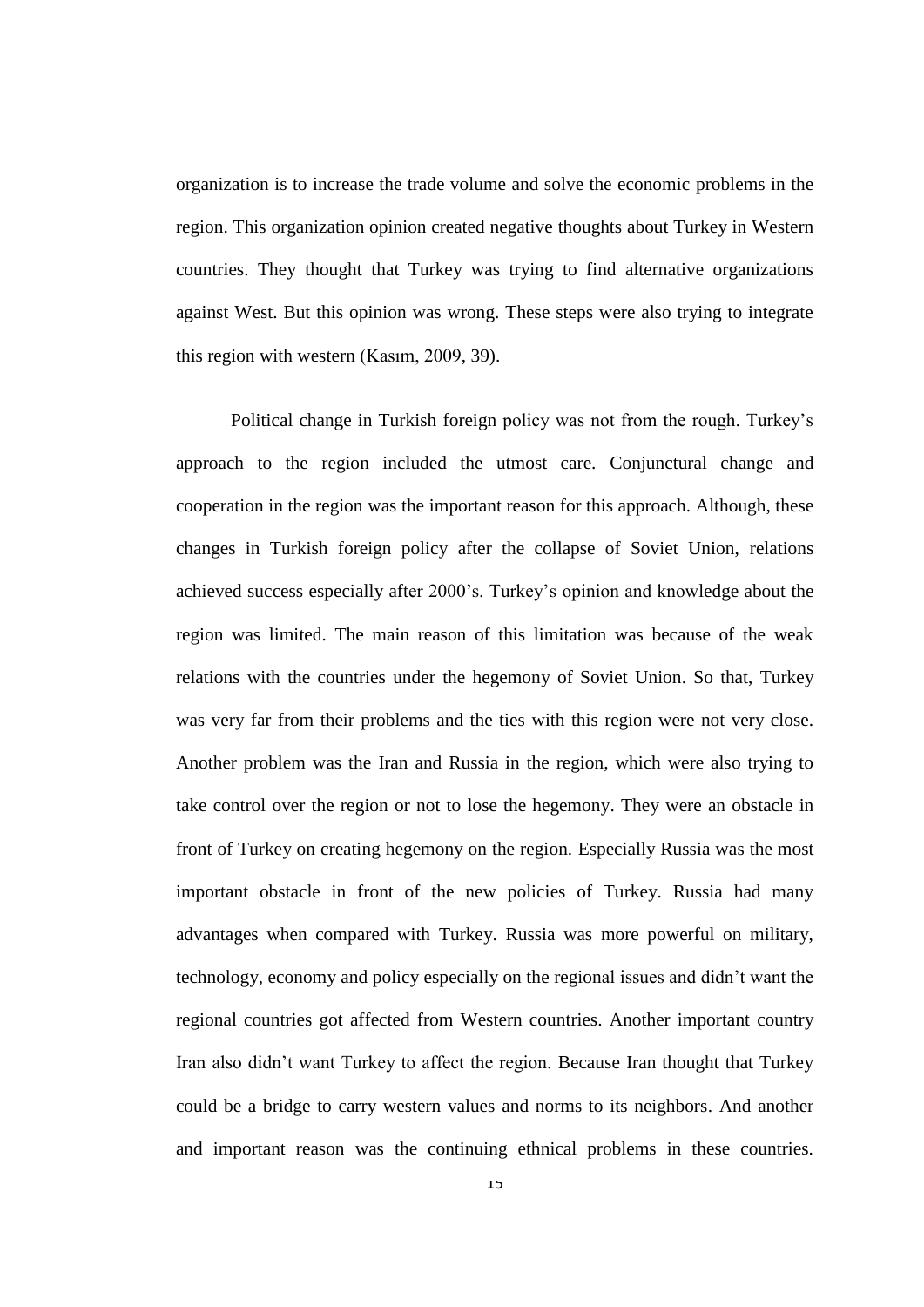Turkey was not very professional on interfering on ethnical conflicts (Kasım, 2009, 40-44). Because of these reasons, Turkey could not create very successful policies in the early years of 1990.

Turkey was aware of its potential in the region. Turkish President Süleyman Demirel stated in his one speech that Turkey is now in the middle of this new foundation area and should perform the requirements of it. He also stated that Turkey had new responsibilities. These responsibilities were about constructing a bridge between regional countries. And the most important responsibility of Turkey was being active in these relations (Aydın, 2013, 375).

Although the relations between 1991 and 1993 were mainly constructed on politician's mutual emotions, relations after 1993 were more constructed on realities. Turkish diplomats had made many visits through these new independent countries. These visits were also supported by USA diplomats in order to create western hegemony over the region. In this period, Turkey had promised these countries support in many areas such as policy, education and health.

But, Turkey could not be successful at the beginning because of some obstacles and economical reasons. Turkish politician's unefficiency in the regional issues can also be added on this failure. After 2000, the situation has changed sharply.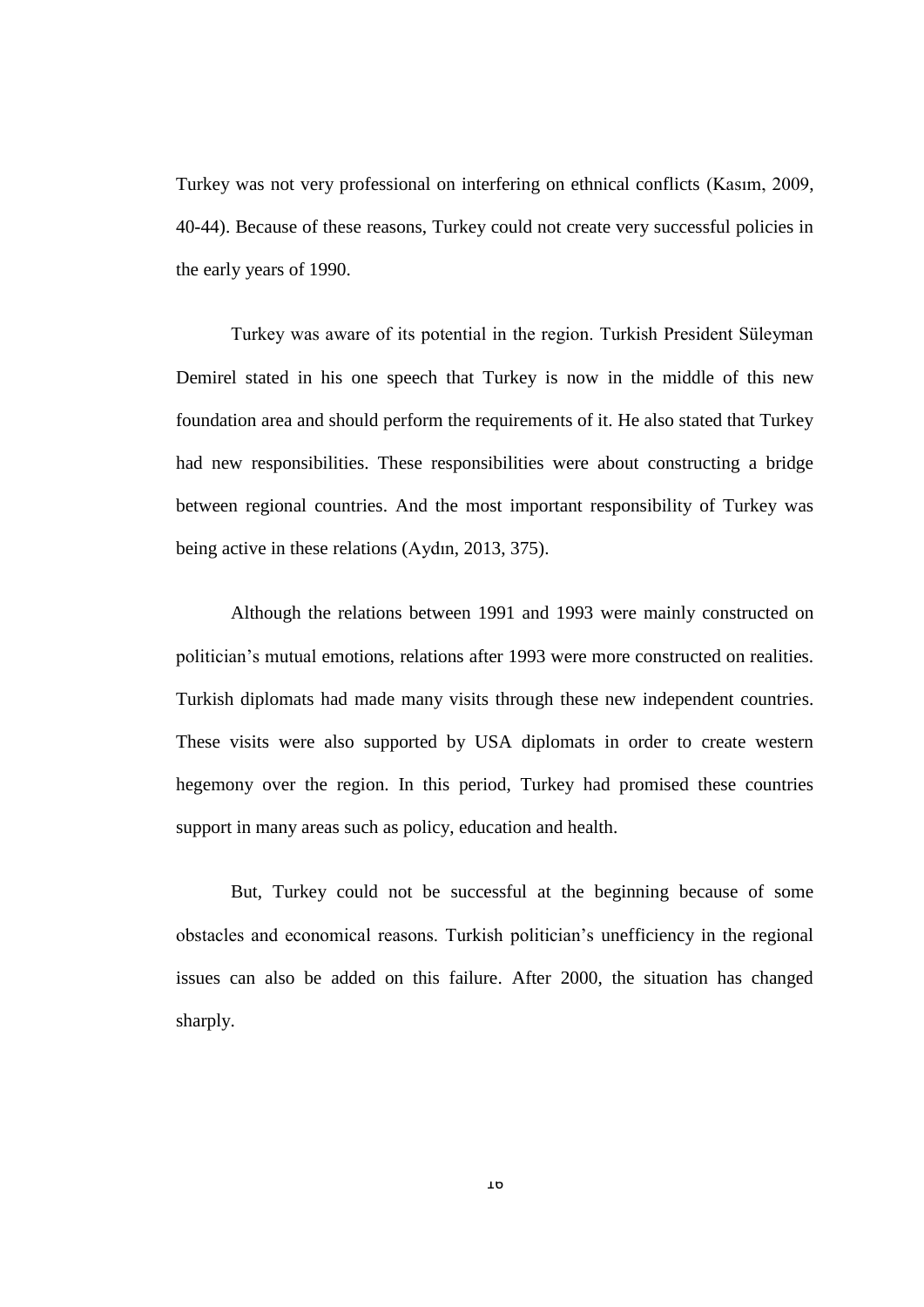### **CHAPTER TWO**

# **BILATERAL RELATIONS WITH REGIONAL COUNTRIES**

#### **2.1. Turkish Foreign Policy towards South Caucasus after 2000**

After the cold war era, Turkey could not adapt the new system very efficiently because of some insufficiencies. Additionally to these reasons, other main reason is that Turkey's adherence to the status quo of the Cold War period. But in every period of the history, Turkey's Caucasus policy has been established on country independence, territorial integrity and peaceful relations. On the international stage, Turkey has always stated that independence of these countries must be recognized and saved. Although these kinds of statements we cannot say that Turkey had an active role in Caucasus until 2000.

After 2000, Turkish diplomats understood that change in foreign policy is necessary. With to the end of Cold War, the wave of globalization, 9/11 events, rising international terrorism and energy needs forces this change in the foreign policy (Aras and Akpınar, 2011, 22). And related with this necessity, new concepts and parameters have emerged. Some of them have been used in many countries around the world for a long time. These parameters are multilateral diplomacy, proactive foreign policy, zero problems with neighbors, transferring from "model" or "bridge country" through "central country", using soft power more than hard power,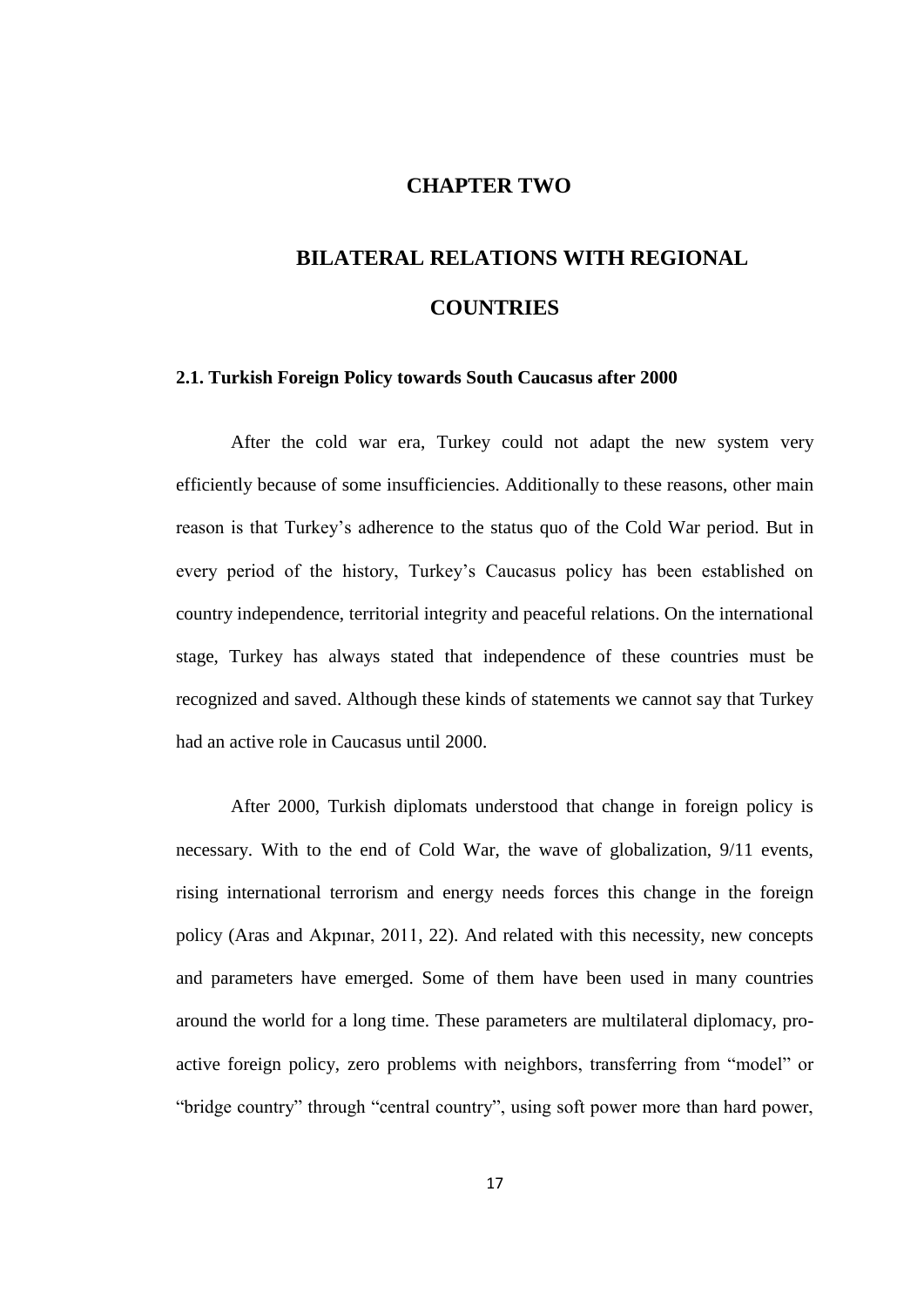economy centered foreign policy and the last one is security-liberty balance in policies (Güder and Mercan, 2012, 59).

When we look at the multilateral diplomacy parameter, before the collapse of Soviet Union there were two poles in the world and countries had to be one side, from USA or Soviet Union. But after with the collapse of Soviet Union, USA became the superpower of the world. In the beginning of 21th century, with the rising globalization policies and events, new powerful countries have emerged. And these new powerful countries tried to create policies which could be benefitial for them on the international stage.

Turkey, which was from the western block before the collapse of Soviet Union, could not adapt and produce policies easily till 2000's. With the new countries emerging after the collapse of Soviet Union, Turkey changed its face through these countries. These countries were easy and ready to establish relations due to the common historical, cultural and social past. These countries were directly or indirectly affected from the Turks. All of them had relations in the past. And this created a new platform for Turkey over these countries, especially Caucasain and Middle East countries. Turkey's hope was to be in more cooperation with both sides. This was the most effective reason of this new foreign policy strategy. And this created new friendships and relations with many countries on many continents. South Caucasus countries Azerbaijan, Georgia and Armenia were some of them.

We can say that the progres of relations have fastened and important oppurtunities have emerged with the end of cold war. While we were criticizing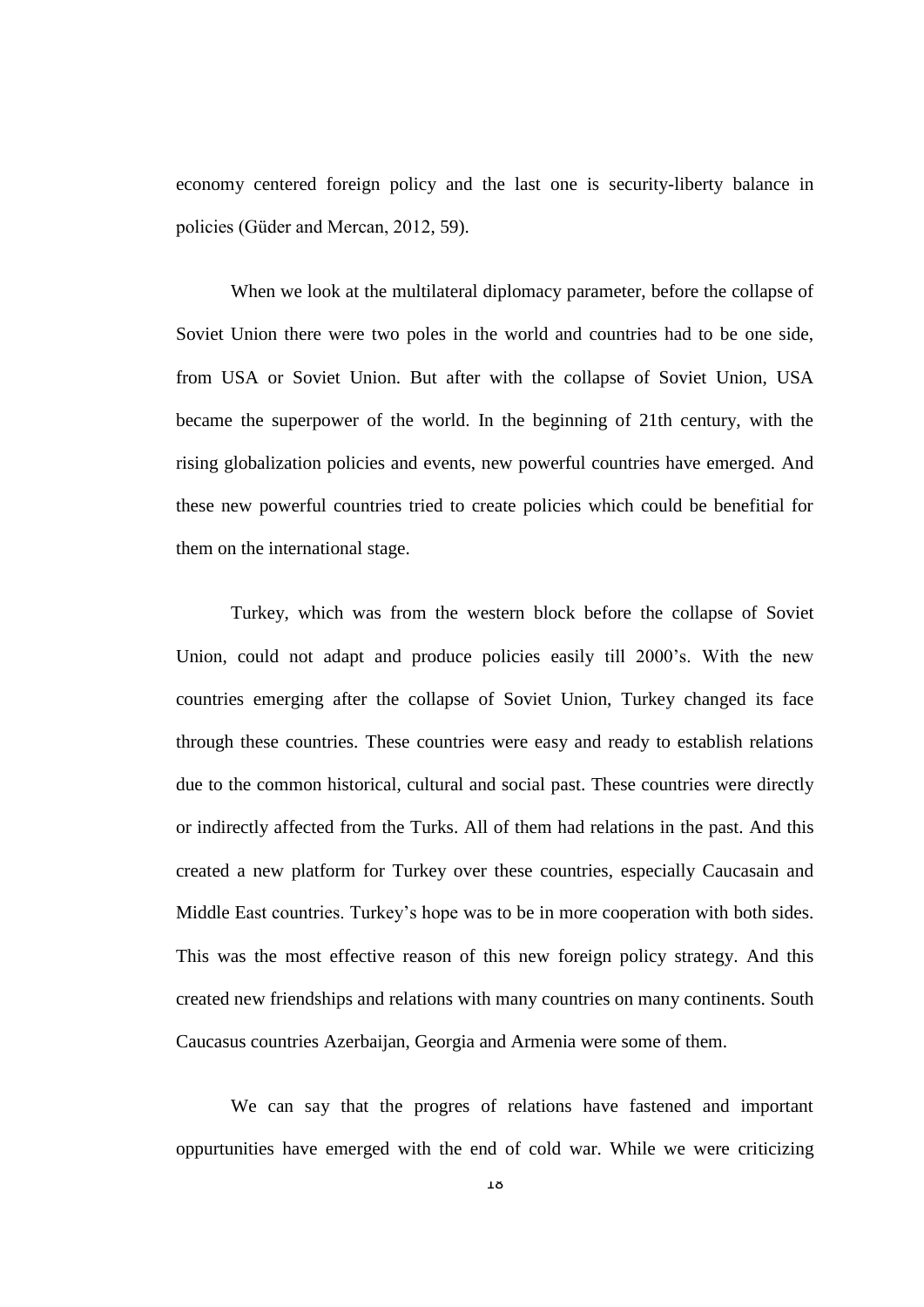Turkish foreign policy before 2000, we can not say nothing have happened during this period. Some important agreements were signed with the regional countries, such as Economic Cooperation Organization (OSCE) in 1985 and The Black Sea Economic Cooperation (BSEC) in 1992 (Güder and Mercan, 2012, 62).

Pro-active foreign policy is another important parameter Turkish foreign policy like many other countries. Related with this policy, Turkish politicians stated that Turkish government must have foreign policy towards any problematic area. This parameter was firstly used by Ismail Cem in the beginnings of 2000's and have been used by other politicians. As stated by Davutoğlu, Turkish Minister of Foreign Affairs, as "... we want Turkey to have a policy wherever there is a global problem" (Davutoğlu, 2011).

Turkish politicians accept pro-active foreign policy as being a mediator between the countries which have problem. We can see this approachment exactly in the policies of Turkey towards the problems between Azerbaijan and Armenia. Especially after 2000, Turkish government increased its diplomatic efforts in negotiations between these two countries in order to solve this problem. Some other examples can be given as Arab-Israel, Syria-Israel, Iran-West and Bosnia-Serbia conflicts (Yeşiltaş and Balcı, 2011, 11).

The third parameter is zero problem policy with neighbors. It is based on 6 main facts. These are "Equal security for everybody, economic integration, living together in respect of different cultures, political cooperation on the highest level, regional consciousness on the highest level and the last one is being in cooperation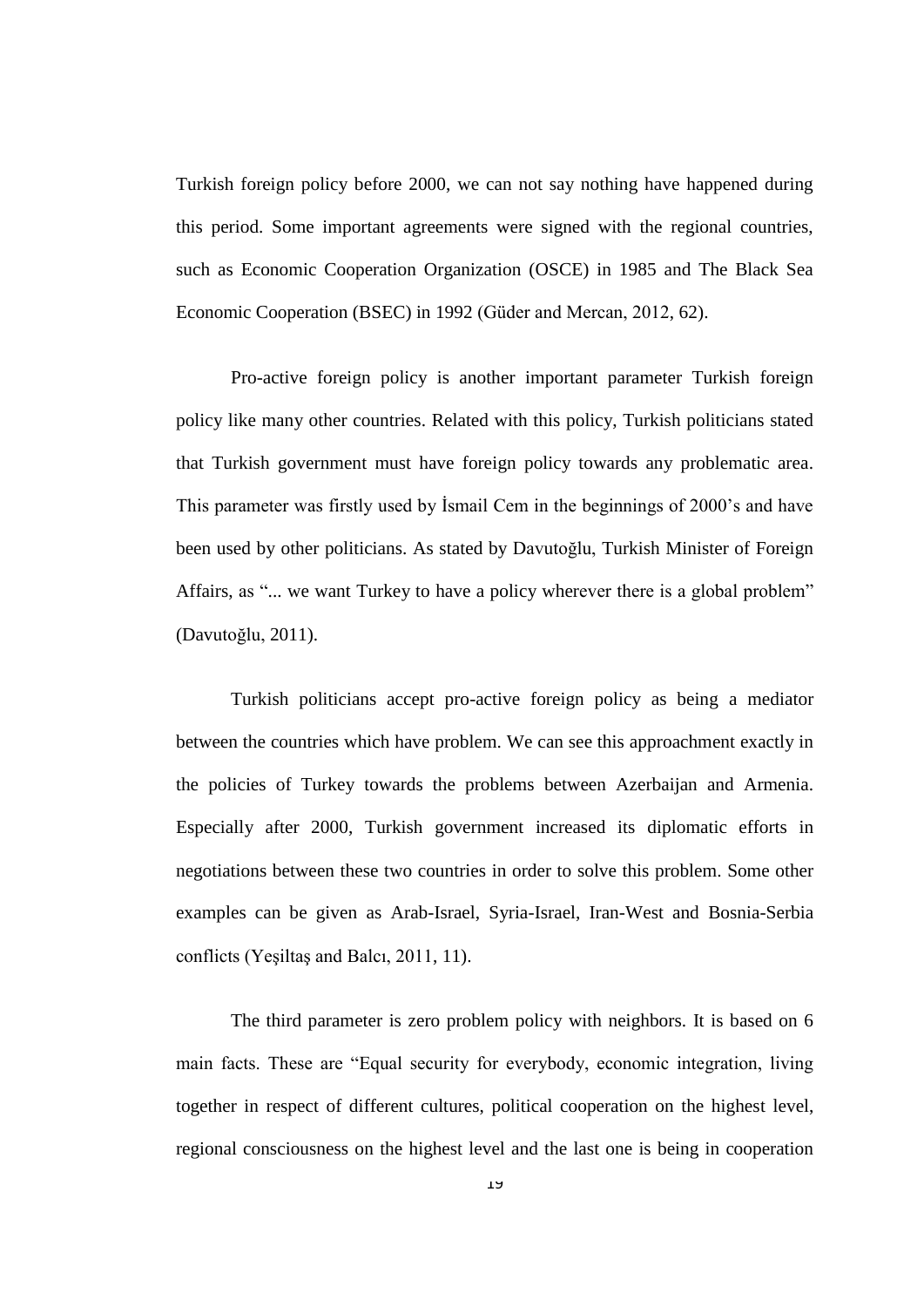for stability and development" (Zentürk, 2010, 24). This has been seen as the most important and popular parameter in Turkish foreign policy after 2000. Before 1991, Turkey had faced many problems with neighbors. Greece, Bulgaria, Syria and Iraq problems can be given as examples. Because of these critical problems, Turkey had always struggled on the international platforms lonely and used its energy for these kinds of problems.

But after 2000, living in peace with neighbors became very important strategy of Turkey. And in every statement of Turkish politicians, soft and peaceful statements about these can be seen. Turkey's Armenia expansion is an important example for this parameter. Statements made by Turkish Prime Minister Erdoğan are calm and helpful for constructing friendly relations between two countries. But when building up close relations with Armenia, on the other side, this rapprochment caused damage in the relations and cooperation with Azerbaijan. Because of this reason, some believe that this zero problem policy cannot be accepted as an effective policy for every situation, especially performing on countries those who are in war. (Tisdall, 2010).

The main aim of this strategy is to increase Turkey's efficiency both in global and regional problems. It's believed by the government that when struggling with problems and neighbors, many of the energy, potential and sources are consumed for these problems. Because of this reason, it has been an important principle and policy for Turkish government. But when we look at the diplomatic process today, we cannot say that this strategy could have reached success. Problems with Greece,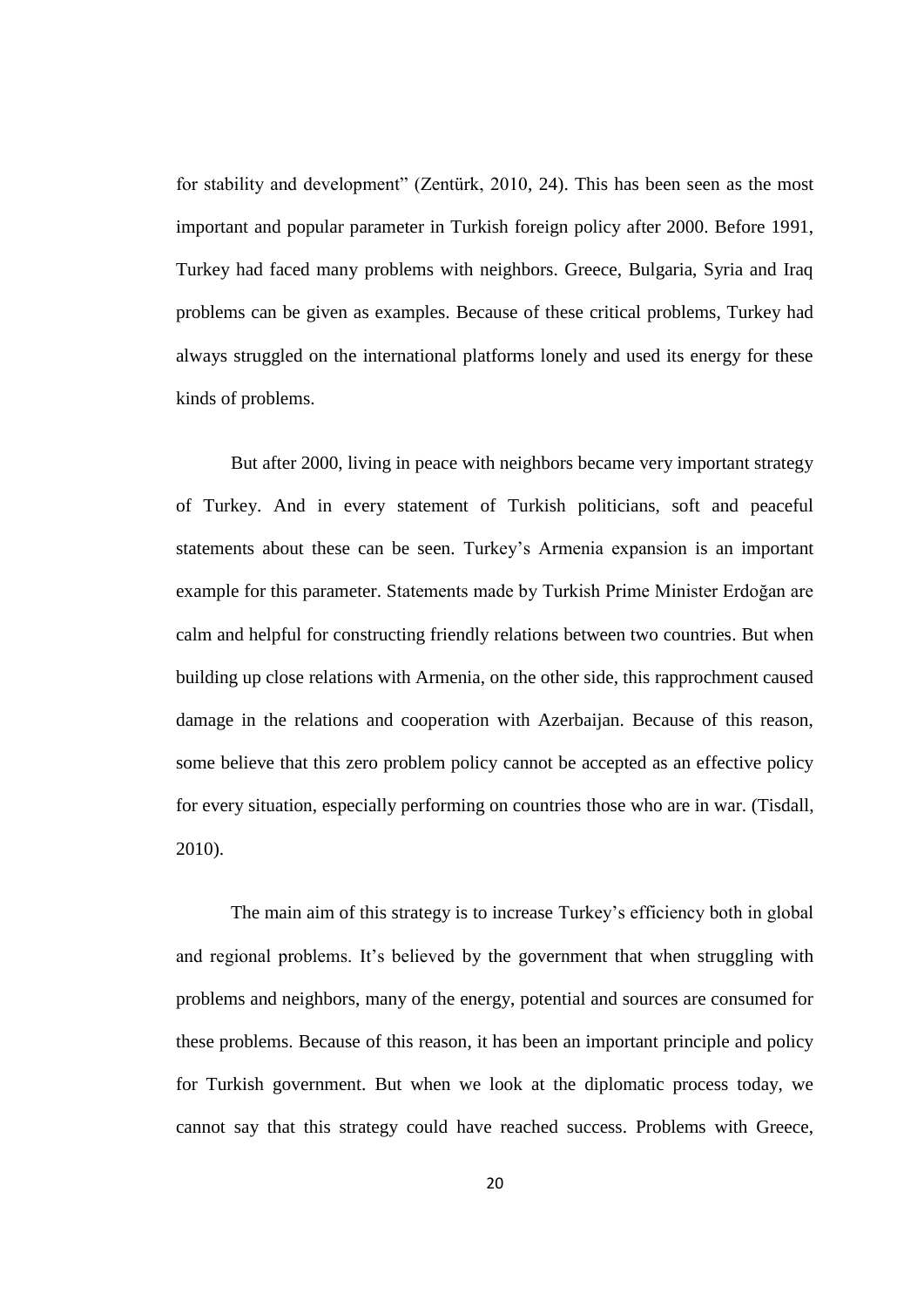Syria, especially after Arab Spring, and problems with Iraq and Armenia are still continuing. Although this strategy is not accepted as successful in the beginnings of 2000's, it is believed that it will be effective and successful in the long term of Turkish diplomacy. It is also important and necessary for Turkey who entitles himself as a central country (Güder and Mercan, 2012, 63).

Another important parameter is transforming from model or bridge country through central country. The analyses ignore that Turkey not also strengthen ties with west but also with Middle East and Caucasus (Aras and Akpınar, 2011, 24). According to Davutoğlu; "Turkey is in the center of all continents and this gives Turkey a powerful center country image. This situation gives the task Turkey to deal with the development in the region. This is a necessity for being a center country". Although there are many powerful countries in the region, Turkey has an important role for western countries against Russia and Iran. Turkish government is aware of this necessity and is trying to take an important role in the region to solve the problems as a mediator (Güder and Mercan, 2012, 64). Western countries, especially USA see Turkey as a buffer zone in the region. And also Russia and Iran believe and accept Turkey's importance for transporting their opinion through other countries in Europe and USA. Because of this reason, we can say that both side see Turkey as mediator and try to make Turkey by side (İşeri and Dilek, 2011, 18). Turkey's policy towards Caucasus and especially about South is related with the potential of the region. Turkey wants stability, peace and security in the region in order to take progress in economically and politically. Turkish International Cooperation and Development Agency (TİKA) play an active role in this strategy. %44, 44 of TİKA's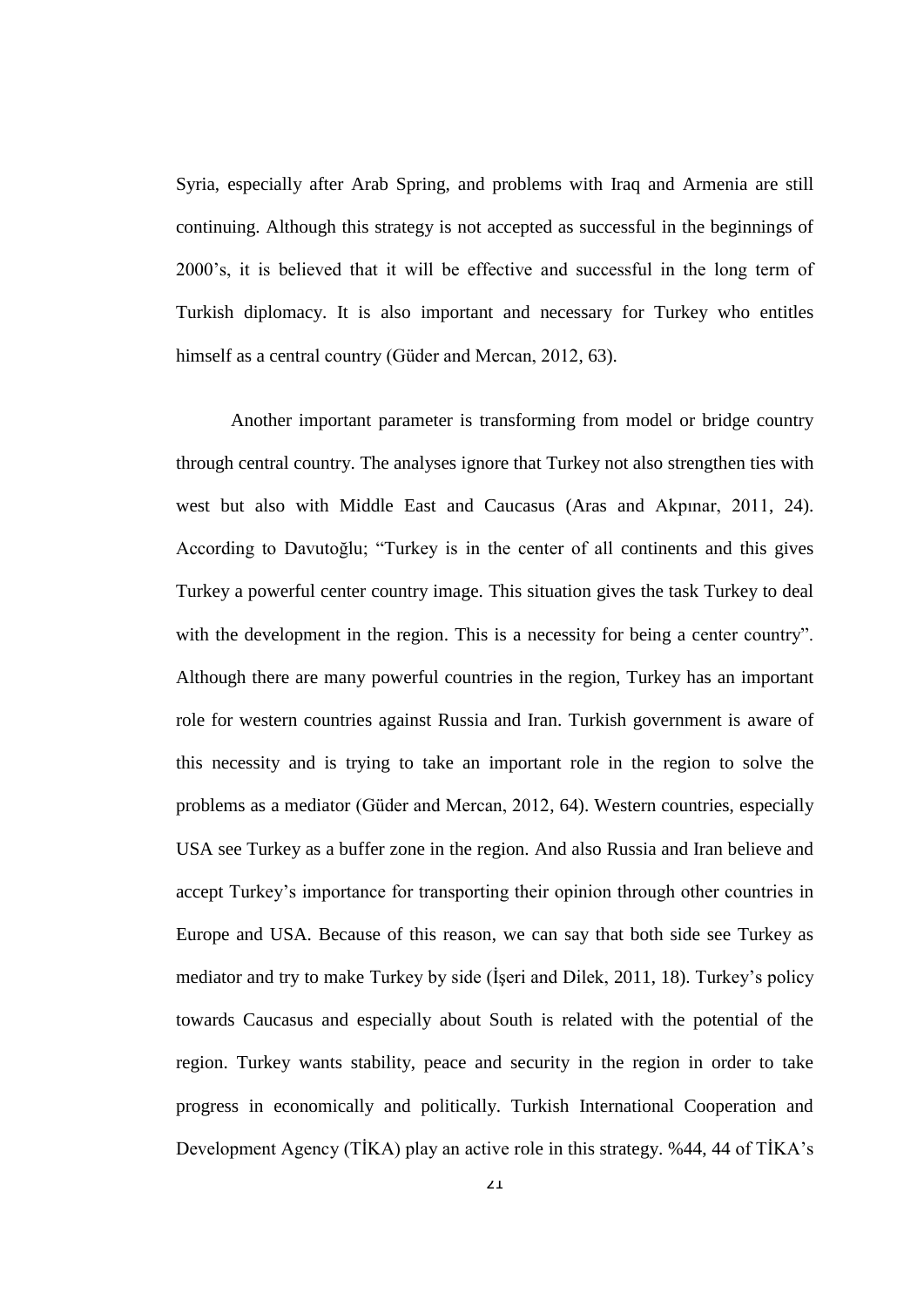developmental aid is dedicated to the region. Especially, developments in health, education and academic collaboration are targeted. There are also some other organizations which are in the same target. On the other hand, Turkish Businessman and Industrialist Confederation (TUSKON) and Foreign Economic Relations Council (DEİK) are other important organizations for establishing relations in many fields. In December 2010, TUSKON organized its second assembly with approximately 1700 businessman, 1200 from Turkey and 500 from 12 Eurasian countries (Aras and Akpınar, 2011, 25).

Soft Power principle became also important after 2000 in Turkey's international relations and foreign policies. It shows us that foreign policy is based on diplomacy, culture, dialog and cooperation in both politically and economically rather than using hard power (Yeşiltaş and Balcı, 2011, 14). This concept was first put in the literature by Joseph S. Nye in 1990 and developed by him again and put in International Relations literature in 2004. According to Nye; soft power is not lonely adequate. It must be blended and supported with military and economic power (Nye, 2004). Rising the number of international channels of TRT (National Channel), founding Yunus Emre Institutes which make cultural organizations, student exchange programs and direct flights of Turkish Airlines through many cities of this region countries are some of the examples for soft power (Güder and Mercan, 2012, 65).

After Cold War, the relations between countries are mostly shaped with economy. Because of this reason, economy centered foreign policy became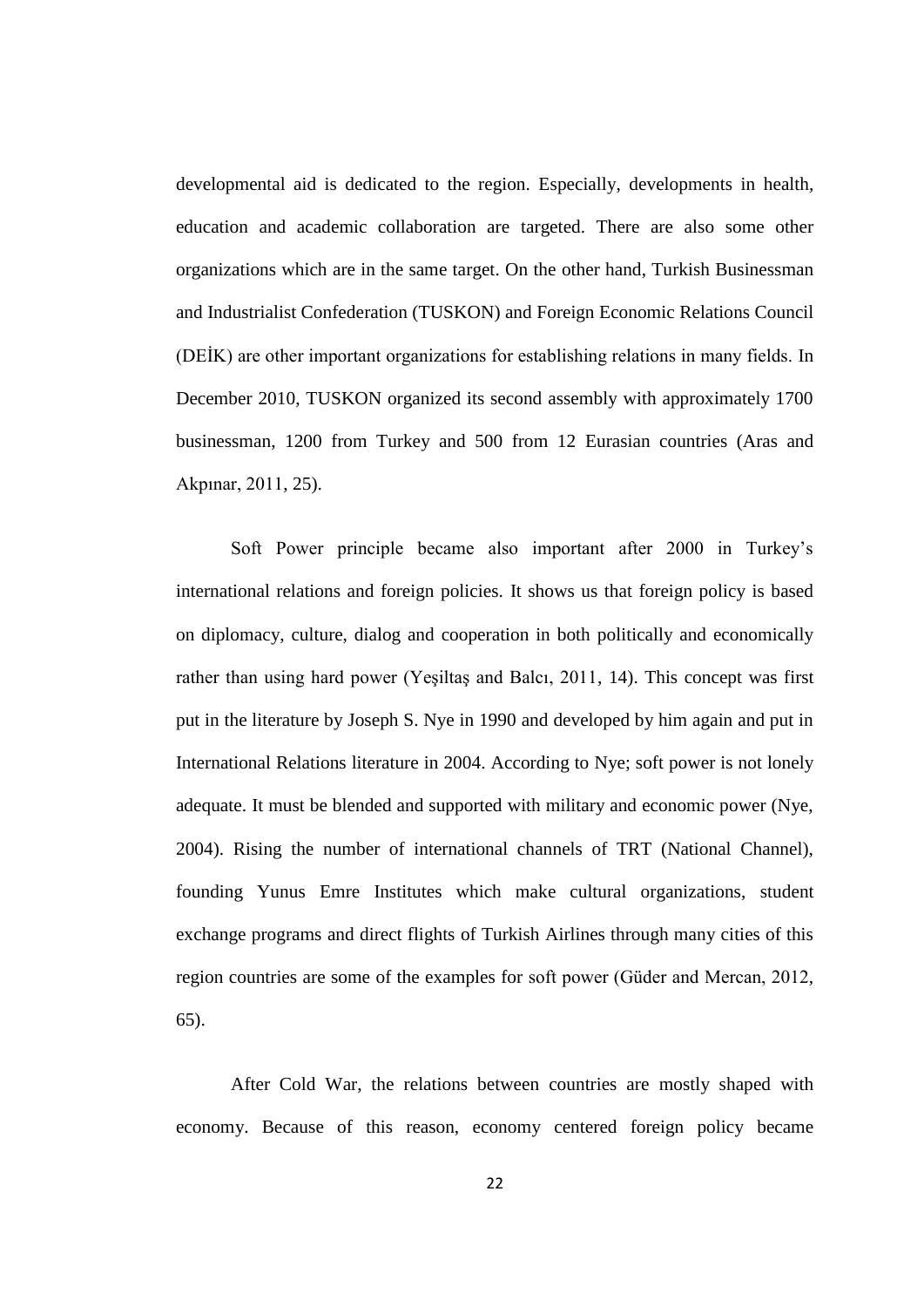important in world. Turkey also saw the regions potential and shaped its own strategy and policy according to this economy parameter. A lot of visits organized to these countries created many opportunities for businessman. Presidents and Prime Ministers made their visits to foreign countries with businesmen in order to increase economic relations with them. We can see this kind of visits through Azerbaijan too. Additionally to historical background, there is a highly potential economic relation between two countries. According to Turkish foreign policy, countries which make trade with each other won't fight with each other. For this reason, Turkey has given more importance to this principle. And Turkey wants to be a role model for this economic friendship in the region especially about energy trade (Güder and Mercan, 2012, 66). And the energy potential of the region is well-known by all the countries. Turkish governments aim is to be a bridge between this rich land and Europe (Aras and Akpınar, 2011, 25).

The last parameter is security and liberty balance. In the world, this concept emerged with the attacks in 9/11. With the change of threats, many countries like USA have changed their policy to renounce some freedoms for security. Turkey has not faced with this dilemma directly but it has been seen in many countries especially affected from the Arab Spring. After the leaders in Arabic countries had killed many people for their countries existance, Turkish government have criticized them. In Caucasus, such a problem hasn't been emerged till today. And neither of the countries of the region wants these kinds of events which will directly affect the stability and progress of the region (Güder and Mercan, 2012, 66).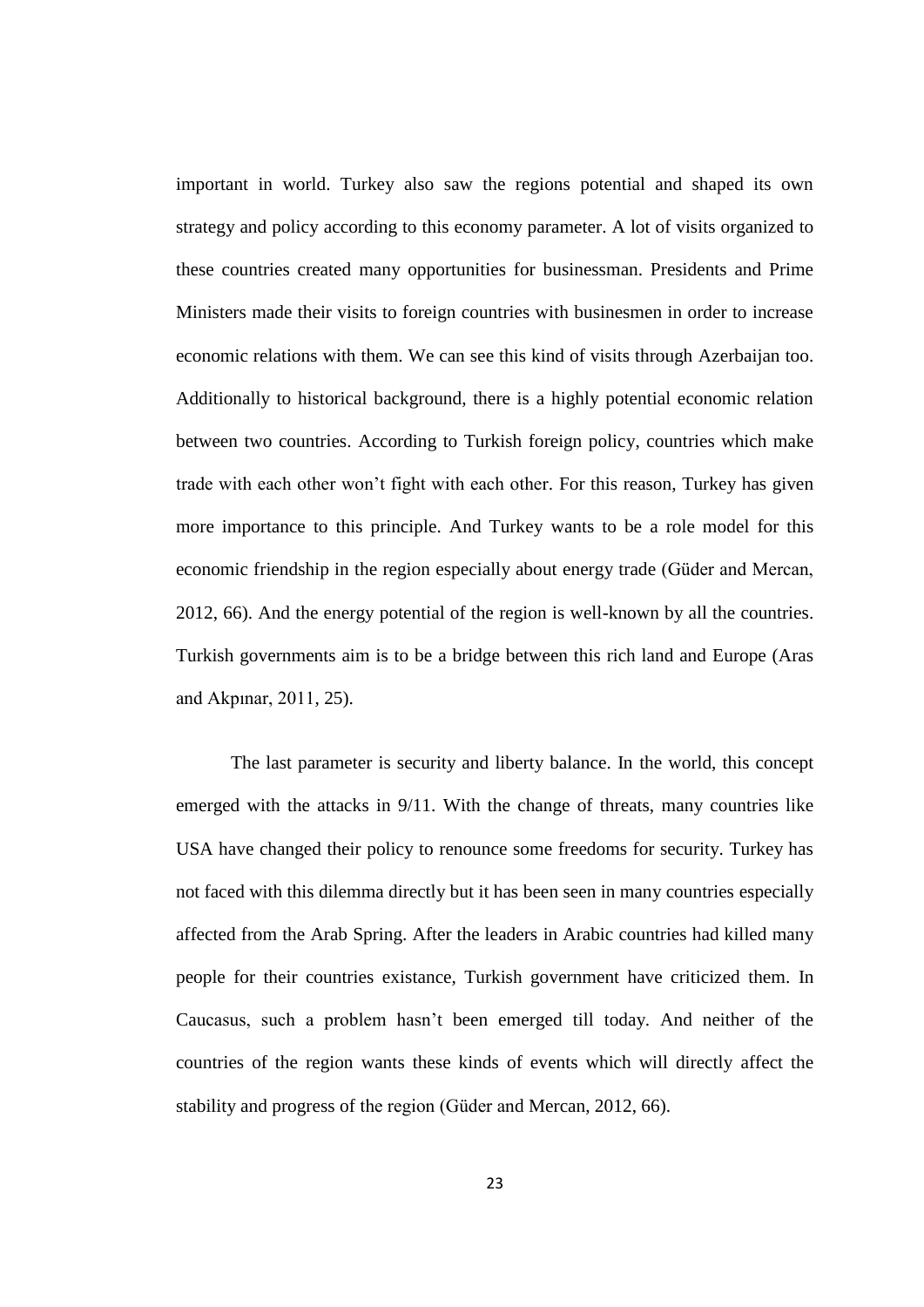#### **2.2 Relations with Azerbaijan**

#### **2.2.1 Political and Military Relations**

Turkey and Azerbaijan are called as brother countries in all history and they have lived under the same roof for a long time. But they have separated from each other when founding governments. Until 1991, before gaining independence from Soviet Union, the relations between Turkey and Azerbaijan were not very close. But these two societies never forgot each other (Şen, 2008, 20).

During Azerbaijan's struggle for independence, Turkey had made very important assistance and help. These efforts were welcomed by Azerbaijan government. And Turkey was also the first country to recognize Azerbaijan as an independent country on 18 October 1991. This was also very important point in the acceleration of close relations (Aslanlı, 2012, 177). Azerbaijan's and Georgia's territorial integrity and political stability are very important for Turkey. In the foreign policy of Turkey, this subject has always been in the first line (Babajew, 2007, 56).

According to this territorial integrity and stability, Turkey has always supported Azerbaijan also in military issues. These issues are not only about the development of Azerbaijan military but also about the regional integrity, stability and security. There are approximately 100 protocols and agreements signed between two countries are generally about military equipment, training and economic support for Azerbaijan Military<sup>1</sup>.

 $\overline{\phantom{a}}$ 

<sup>1</sup> http://www.1news.com.tr/yazarlar/20101105100313440.html, [11.10. 2010]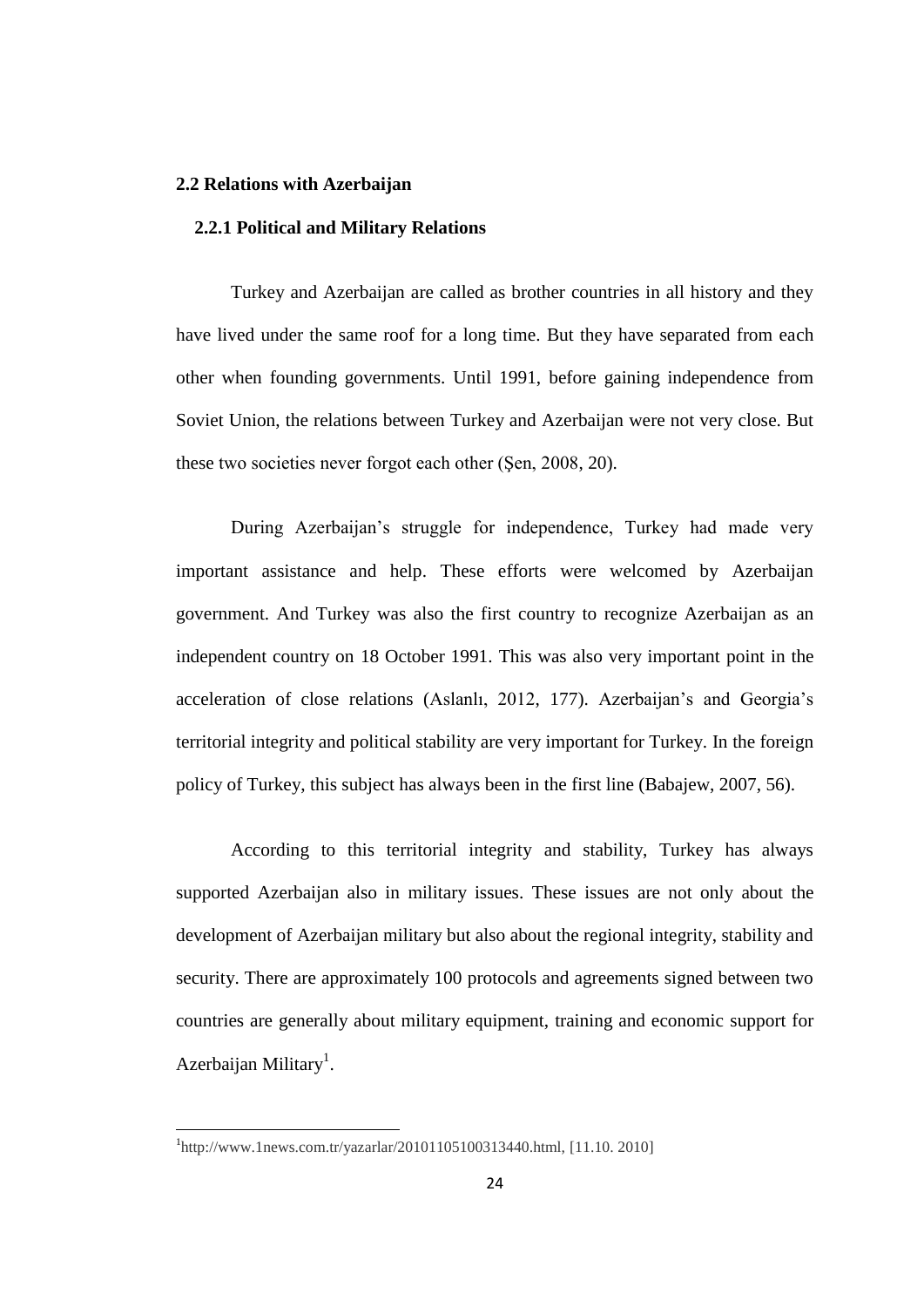In the membership process of NATO, Turkish Military commanders are training Azerbaijan Military Academy students. Turkey also accepts Azeri students in Turkish Military education schools in order to teach them NATO and Turkish military system. Turkish government supported and modernized Azerbaijan Military School according to NATO standards till 2001 (Askerzade, 2009, 5). Turkish government has also given 3 million dollar as remittance to Azerbaijan Military for modernization in 2001 (İyikan and Akyol, 2011, 12).

In 2005, Turkish General Staff YaĢar Büyükanıt visited Azerbaijan. He visited military schools and made some inspections. He also made a meeting with Azerbaijan Secretary of Defence Sefer Abiyev. Both of them stated that they are very happy for the close relations and military solidarity is the most important thing in mutual relations<sup>2</sup>.

Especially after the opening of BTC in 2006, the security issues in the region have come to an important point. Because of this importance, Turkish General Commander of Gendarme Forces, Işık Koşaner, made a visit to Baku and had a meeting with Sefer Abiyev. They were aware of the importance of project for the region and talked about being ready for the unexpected security issues. After a moment, Turkish Second General Staff Ergin Saygun made a visit to Baku and also he had a meeting with Secretary of Defence. The subject was again the security of

 $\overline{\phantom{a}}$ 

<sup>2</sup> http://www.mynet.com/haber/dunya/orgeneral-buyukanit-azerbaycanda-152601-1, [07.08.2005]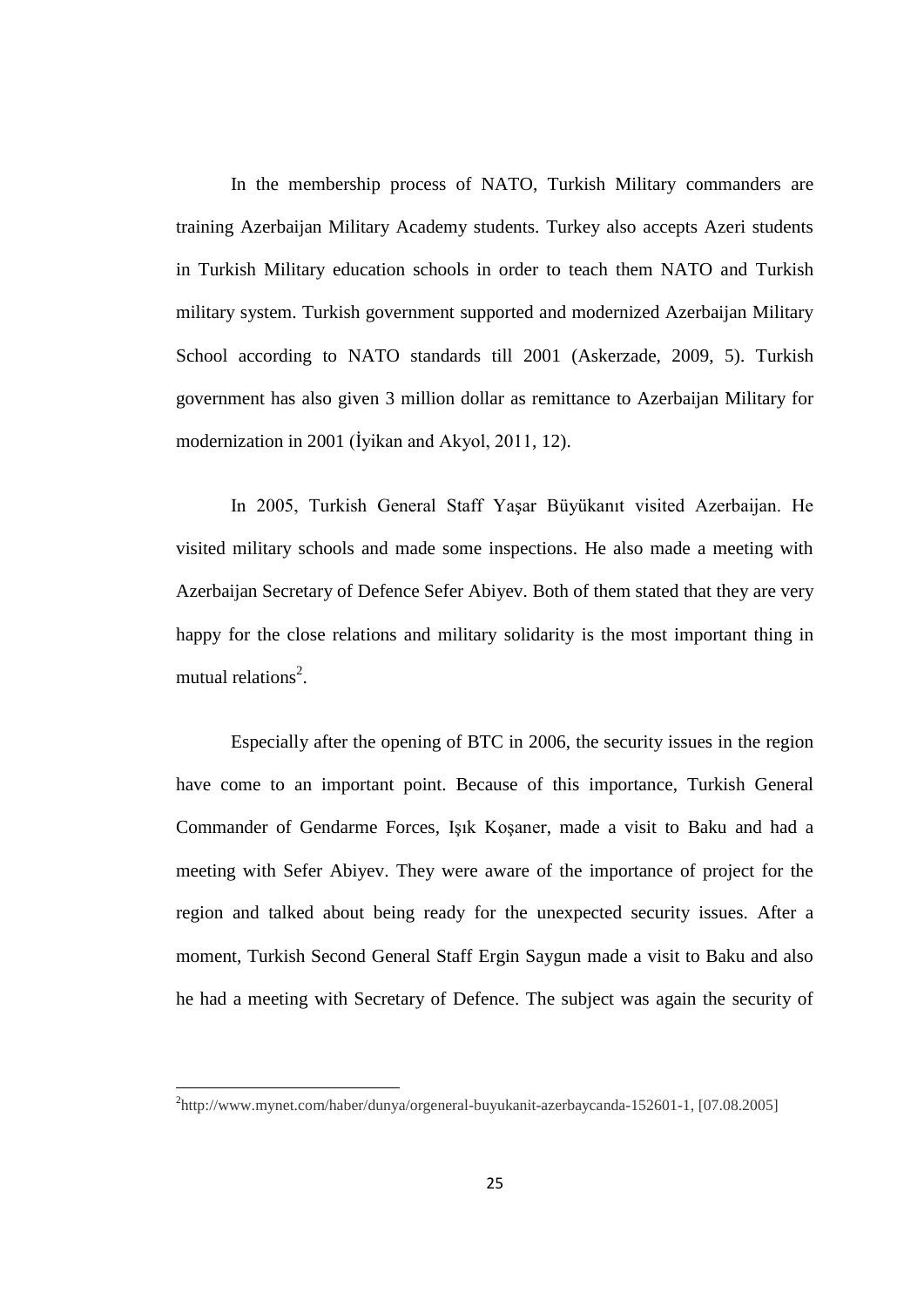the energy transportation line. They agreed on having closer relations in order to be active in the region (Askerzade, 2009, 6).

When we look at the period in the last 23 years, we can classify relations in three parts. The first part, beginning of the relations, is based on ideological and emotional relation and the second part is closer relations between leaders rather than whole community (Aslanlı, 2012, 178). Turkish President Süleyman Demirel and Azerbaijan President Haydar Aliyev's close friendship can be an example for this kind of relation (Şen, 2008, 23). And in the last part, which is especially after 2000's, we can talk about a complete professional relation between two countries supported with many projects such as BTC, Baku-Tblisi-Erzurum (BTE) and Baku-Tblisi-Kars (BTK). In every period of the history, political leaders of both countries stated that Turkey and Azerbaijan are brothers and the most important strategic partners of each other (Aslanlı, 2012, 178). For example, in August 2001, Azerbaijan had a crisis with Iran in Caspian Sea. Iran navy forces removed Azerbaijan ships from the area and then sent some jet planes to Azerbaijan airspace. After this crisis, Turkey had sent some of his planes to Azerbaijan and gave a message both to Iran and Azerbaijan.

Turkey's good relation with Azerbaijan continued after Haydar Aliyev with his son İlham Aliyev. As stated before, in addition to historical and emotional background, the rise of the need for energy supplies, desire of constructing strong military and economic independence make closer both countries (Aras and Akpınar, 2011, 28). Furthermore, Azerbaijan's importance come from its strategic positioning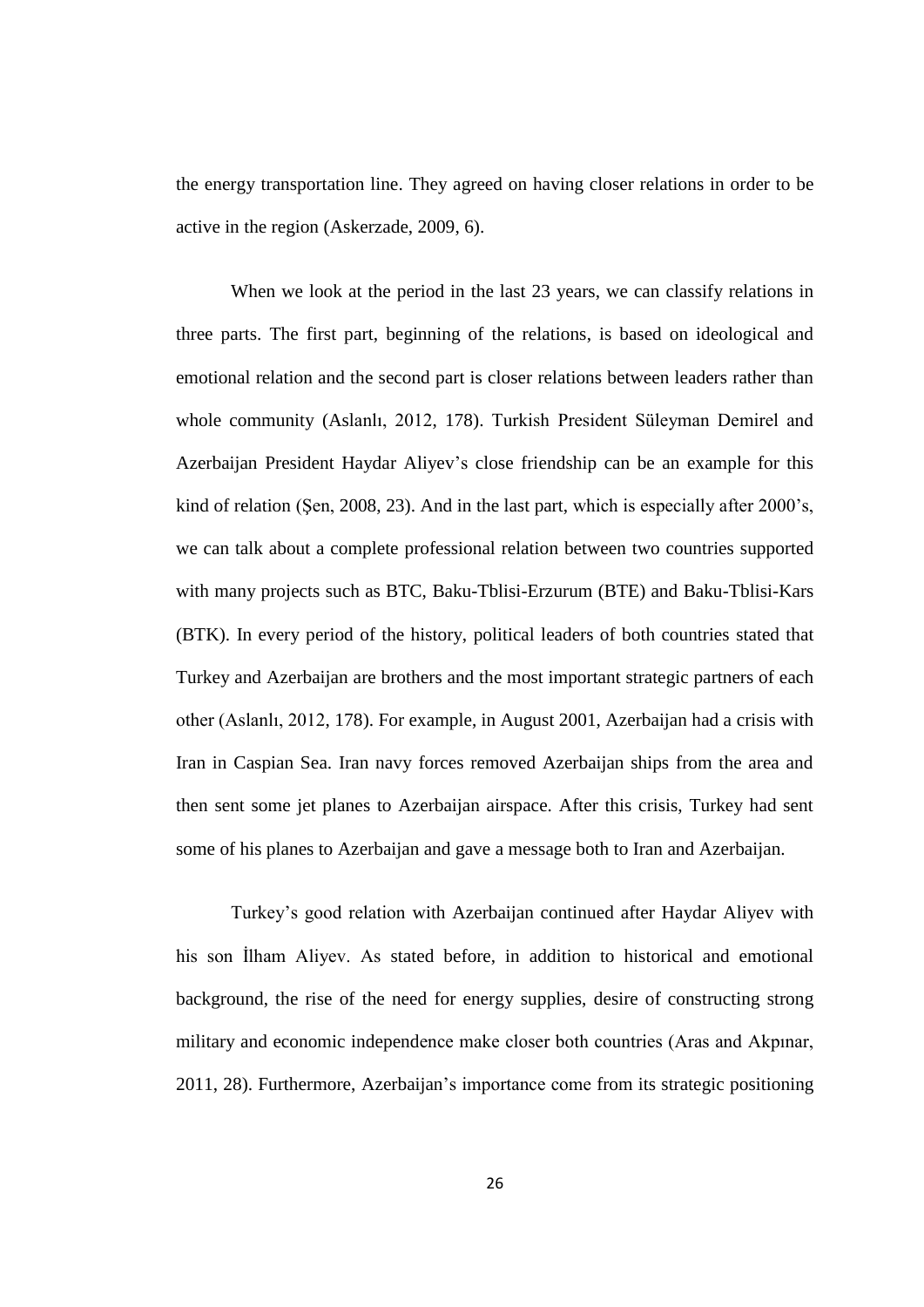in the region. This country is like a door through Middle Asia which has rich energy sources (Babajew, 2007, 57).

Azerbaijan took an important step and made some expansions through North Cyprus. This step made relations stronger in 2006. Because, in this period, Turkey had need some support on international stage about North Cyprus issue. There is an important statement of Haydar Aliyev about the issue before 2004. He stated that, if Turkish Cypriots say "Yes" and Greek Cypriots say "No", then Azerbaijan will be in promise for recognizing North Cyprus as an independent state (Turhan, 2009, 176). But Azerbaijan government hasn't recognized North Cyprus yet.

In 2007, Turkey and Azerbaijan had some problems related with Turkey's relations with Armenia. Armenia has a strong lobby in many countries over the world and especially in USA senate and France. After statements made by diplomats of these countries, which had accepted Turkey as a criminal country in so-called genocide events in 1915, Turkey wanted Azerbaijan to show reaction against these countries diplomatically. But Azerbaijan was not close to this reaction and this gave damage to the bilateral relations. After a meeting in Istanbul in 2007, President Gül declared that Turkey will not open the border gates until Armenia pours out from Azerbaijan land. After a moment from this statement, USA House of Representatives has accepted the so-called genocide scheme and a reaction to this, Azerbaijan condemned this accept (İşyar, 2012, 245).

Especially after 2008, with the rapprochment process of Turkey and Armenia, Azerbaijan relations of Turkey have taken damage. Azerbaijan diplomats believed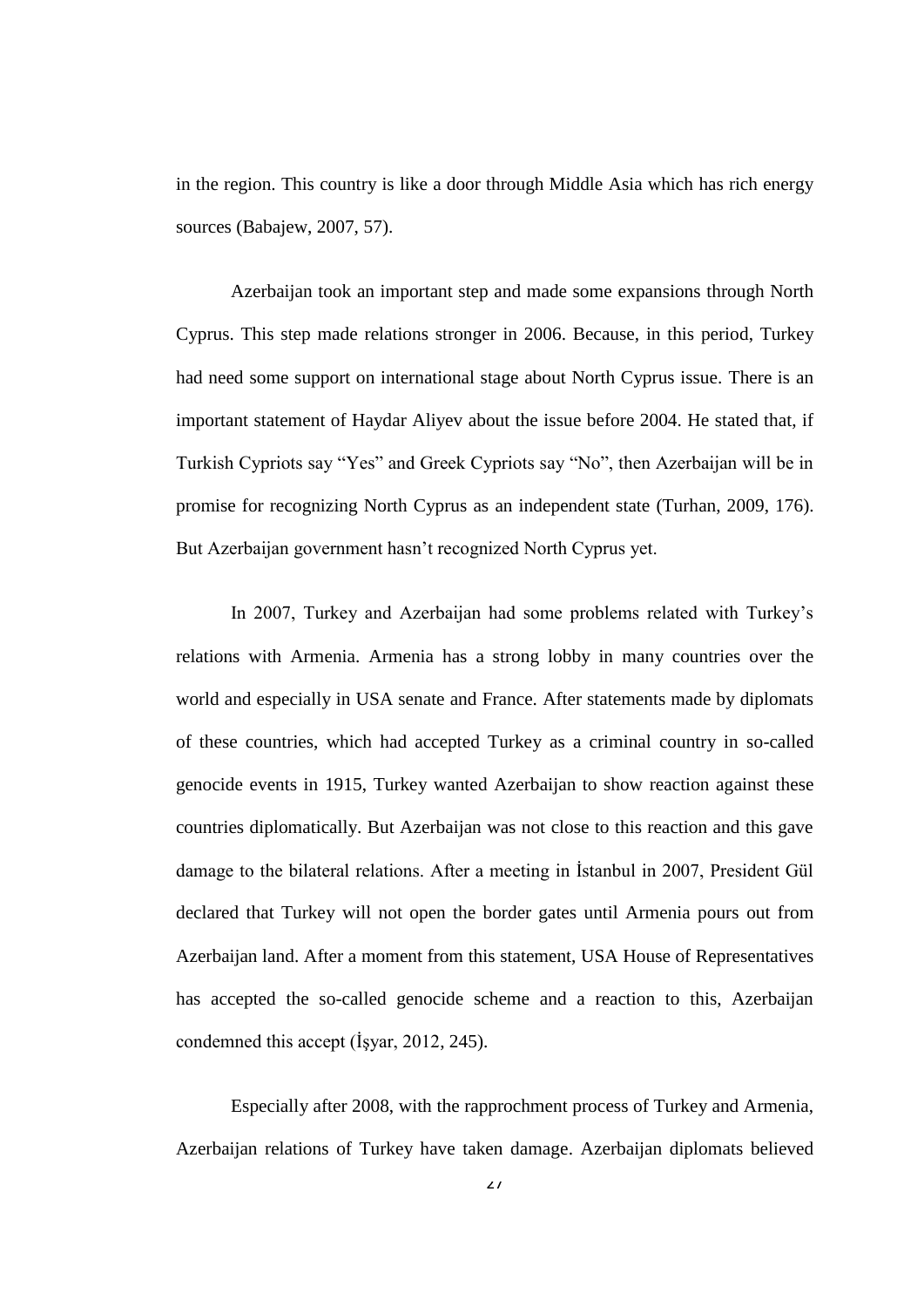that Turkey must not be in a close relation until Armenian military pours out from their land in Nagorno-Karabakh. They also added that these kinds of attitudes will create diplomatic crises between Turkey and Azerbaijan and give damage to a complete history.

The first friendly step was taken by Armenian President Serj Sarkisyan. He invited President Gül to Armenia-Turkey football match. President Gül accepted this invitation and went to Erivan on 6 September 2008. Another important process between two countries was about the protocols which were signed in Zurich on 10 October 2009. These protocols were about establishing close and diplomatic relations between two countries. Azerbaijan had given a very strong reaction to this protocol and stated that there shouldn't be a relation between Turkey and Armenia until Karabakh problem is solved. These events made a crisis between Turkey and Azerbaijan and Azerbaijan President İlham Aliyev didn't join the meeting of United Nations Alliance of Civilization (UNAOC) in Istanbul (Isvar, 2012, 247). He also stated that the natural gas salary must be checked again according to trade agreements. After this statement, the meeting between Turkish and Azerbaijan professionals ended with opposing for Turkey. Before this crisis, Turkey was paying for about 720 million dollar for the natural gas per annual. But after the new agreement Turkey was going to pay for about 1.8 billion dollars (Asker, 2010, 24). Another important crisis was because of Turkish flags which were in Turkish soldier cemeteries. After Turkey didn't give permission for Azerbaijan flags in Turkey and Armenia football match, Azerbaijan took down the Turkish flags in cemeteries. This diplomatic crisis was solved with the two leader bilateral meetings. It can be clearly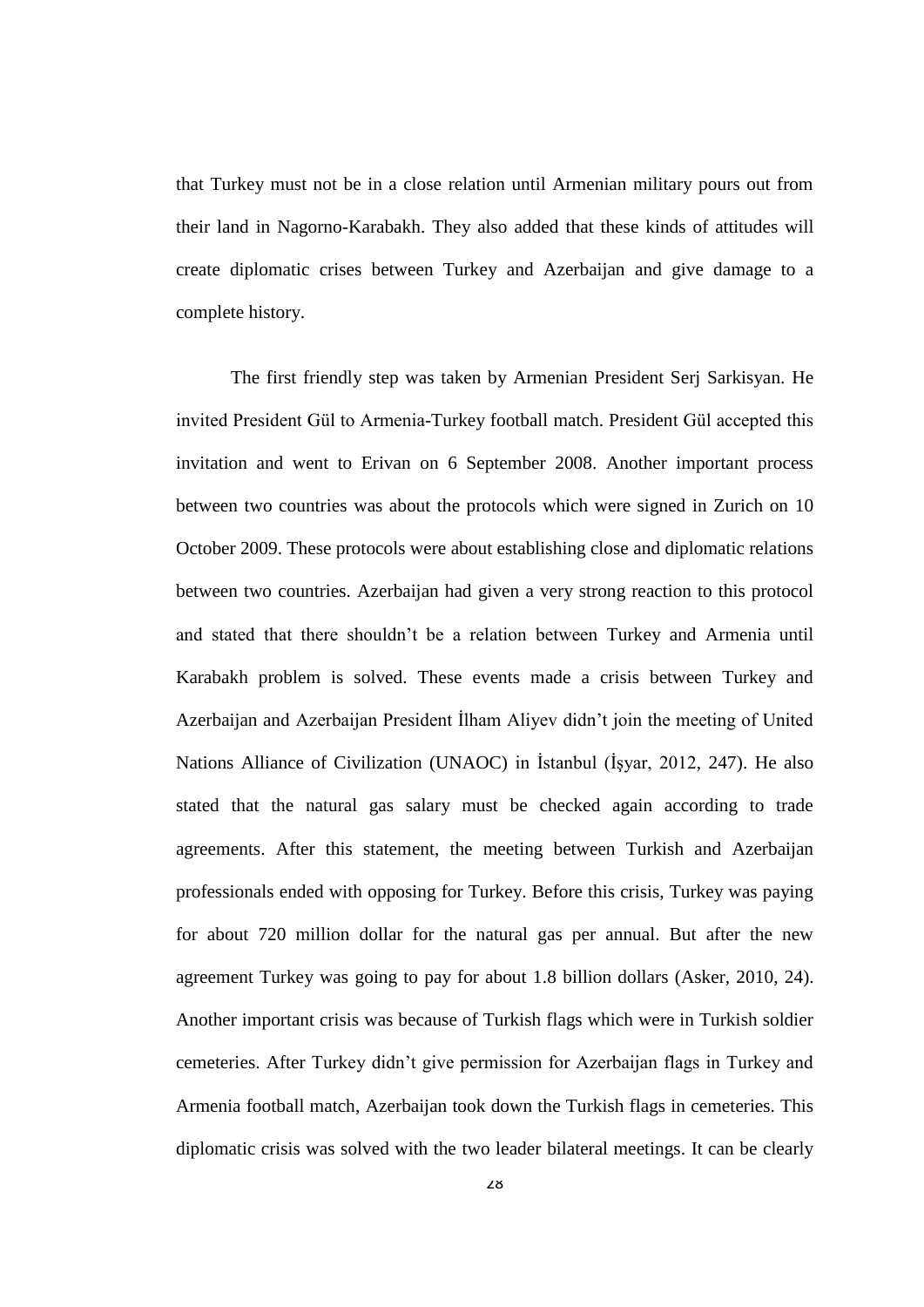understood from here that close relations with Armenia brought sadness for both Turkey and Azerbaijan<sup>3</sup>. It can be also added that, Azerbaijan developed relations with Israel, which Turkey had many diplomatic problems in that years. This was not well accepted by Turkish government and told to Azerbaijan diplomats. In these days, Azerbaijan had increased relations not diplomatically but also economically and military. With this attempt, Azerbaijan had shown Turkey that they don't need Turkey for support. After these events, on 16-17 August 2010, President Gül went to Azerbaijan and signed an important agreement which was about Strategic Partnership and Mutual Support in order to increase cooperation and take Azeri support again and give a message them that Turkey will not be in close relation with Armenia unless Armenia abandons Azerbaijan lands (İşyar, 2012, 249).

First meeting of this agreement was made in İzmir, 25 October 2011, and the second one in Gebele, 11 September 2012. In these two meetings, there have been many agreements signed and these meetings have brought up closer relations between two countries in many dimensions<sup>4</sup>.

 3 http://www.cnnturk.com/2009/dunya/10/27/azerbaycan.ile.bayrak.krizi.sona.erdi/549485.0/, [27.10.2009]

<sup>4</sup> http://www.mfa.gov.tr/turkiye-azerbaycan-siyasi-iliskileri.tr.mfa, [2011]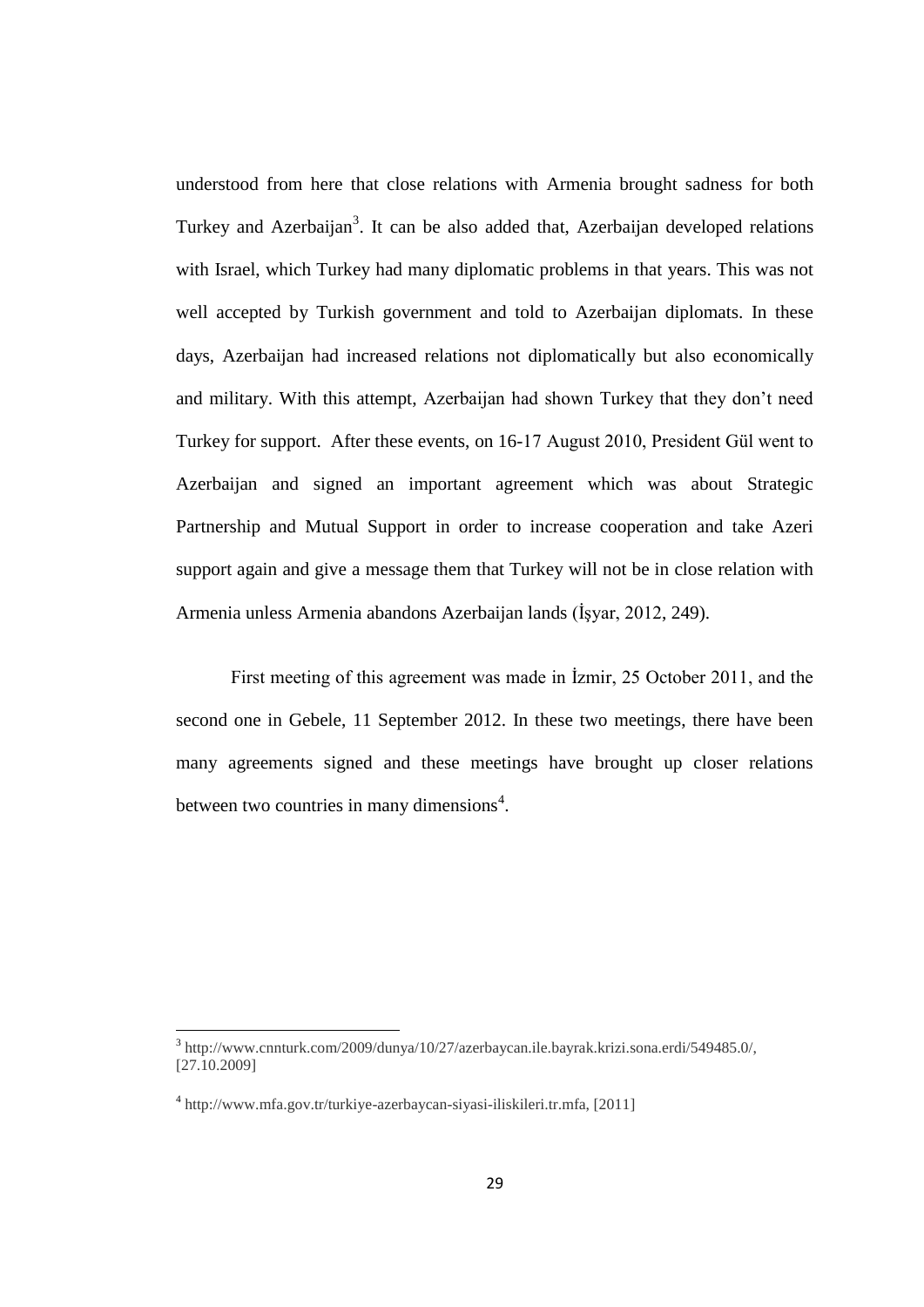#### **2.2.2 Economic Relations**

As stated before, the most important projects between two countries are Baku-Tblisi-Ceyhan oil pipeline, Baku-Tblisi-Erzurum natural gas and Baku-Tblisi-Kars railroad projects.

The BTC pipeline is about 1800 km long, and its history is quite long (Aras and Akpınar, 2011, 31). The first opinion was made in 17April- 2 May by Süleyman Demirel to Central Asian countries and Azerbaijan that Turkey can be a perfect way of transportation for this oil through other countries. After this date, on 9 March 1993, a framework document on the construction of this pipeline was signed in Ankara with a ceremony by Turkish President Süleyman Demirel, Foreign Minister Hikmet Çetin and Azerbaijan's Petroleum Minister Sabit Bağıroğlu. On 29 October 1998, the presidents of Turkey, Georgia, Azerbaijan, Kazakhstan and Uzbekistan signed the Ankara Declaration, which accepted to build more than one pipeline and supporting the main line BTC. The construction phase of the project began officially on 18 September 2002. Turkish President Ahmet Necdet Sezer, Azerbaijan President Haydar Aliyev and Georgian President Eduard Shevardnadze lay down the foundation stone of the pipeline. On 25 May, 2005, the pipeline started pumping oil. And on 13 July 2006, the formal opening ceremony of the pipeline was done.

As we can understand from the dates, the period of the project is quite long. But today, it became very important not only for the three countries but also for all of the region countries and also for Europe. The daily capacity of BTC is 1 million barrels and annual capacity is about 50 million tons (Aras and Akpınar, 2011, 33).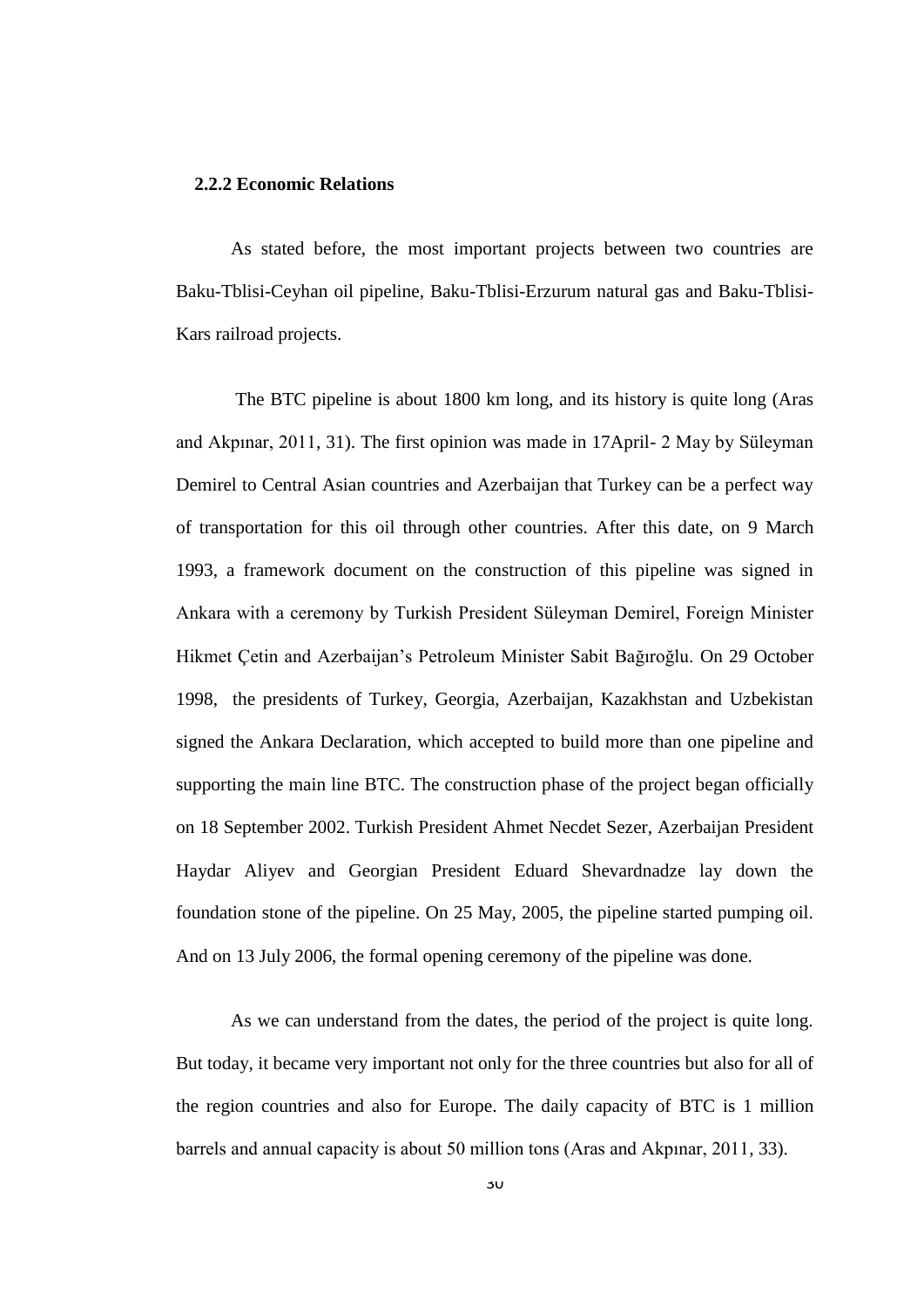Another important project between Turkey and Azerbaijan is Baku-Tiblisi-Erzurum natural gas pipeline. It is accepted as the second energy corridor of East and West. It started to pump gas completely on 3 July 2007. Turkey takes the natural gas from this pipeline which is taken from Shah Sea, the field of Caspian Sea near to Azerbaijan. There is an agreement between two countries for buying 6.6 billion cubic meters of natural gas for 15 years.

Baku-Tblisi-Kars railroad project is the other important and strategic project between Turkey and Azerbaijan. In 2012 President Aliyev stated that this project is very important for three countries and there is no other example like this in the world. He also added that the relations between three country is in high stage and this three country can has shown this willpower in this project like before in BTC and BTE projects. Turkish President Gül told that this will not only tie this three country but also many countries in the region through China and Mongolia<sup>5</sup>.

Not only Turkey has investments in Azerbaijan but also Azerbaijan has some in Turkey especially in energy sector. For example, the Star refinery is one of the biggest projects.On 25 October 2011, Turkish Prime Minister Recep Tayyip Erdoğan and Azerbaijan President İlham Aliyev laid down the foundation of this big project together. This was an important project because it was the biggest foundation of our country which was established on a single area and most comprehensive localization project. 10 million tons of petrol was going to be processed and this was an important number for the region and for Turkey exactly.

 $<sup>5</sup>$  http://www.tcdd.gov.tr/home/detail/?id=1660, [09/04/2012]</sup>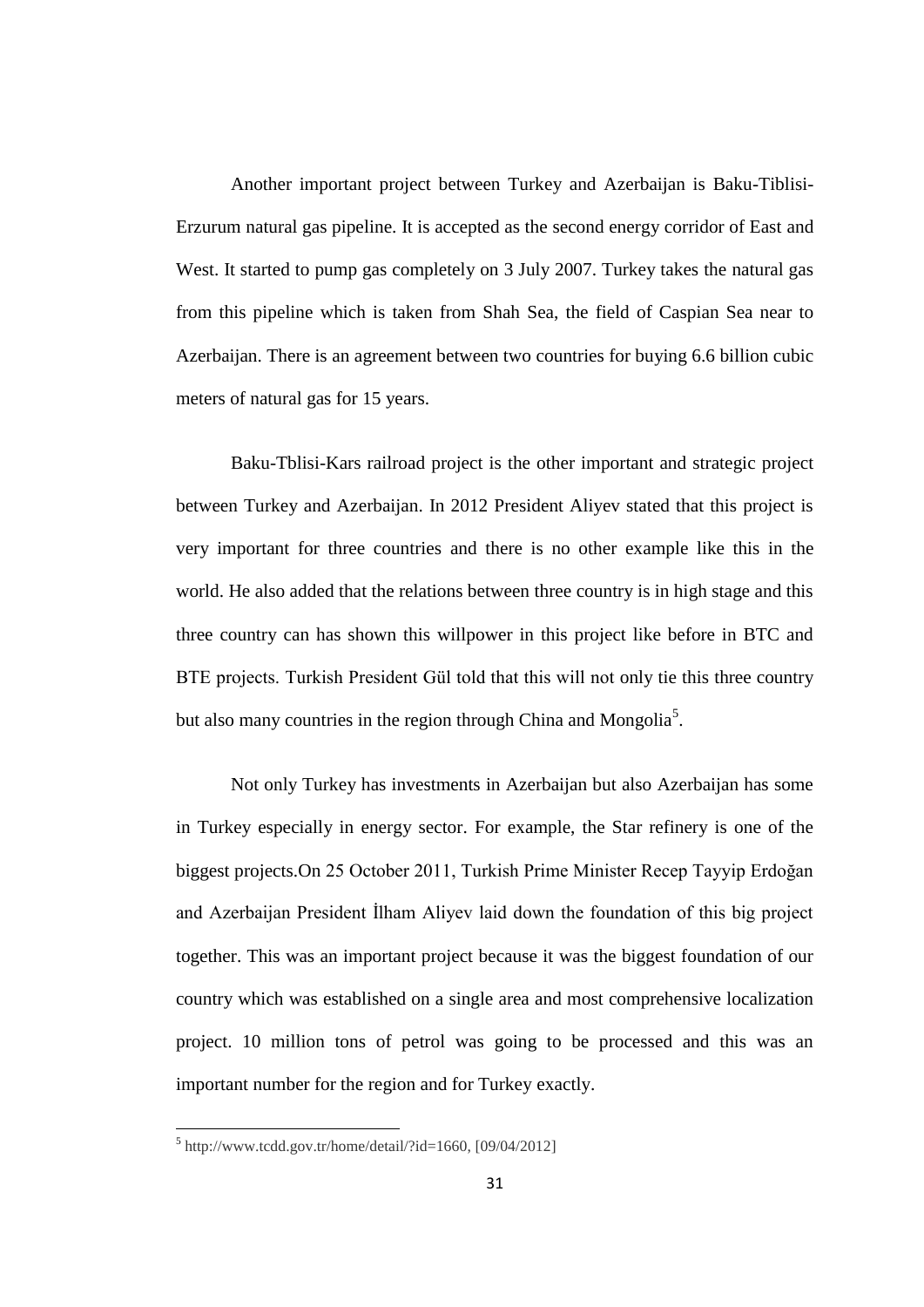On 16-17 August 2010, Turkish President Abdullah Gül visited Azerbaijan and signed The Agreement on Strategic Partnership and Mutual Support with Azerbaijan. After that, on 15-16 September 2010, Turkish Prime Minister Erdoğan and Azerbaijan President Aliyev agreed on founding High level Strategic Cooperation Council (HLSCC) and on 25 October 2011 they made the first meeting (Aslanlı, 2011, 179). In this meeting they have also signed two agreements which were about the selling gas from Shah Sea-2 in 2017 to Turkey and for transit of gas from Shah Sea-2 through Turkey between 2017 and 2042. These two agreements were very important not only for Turkey but also for Europe (Aras and Akpınar, 2011, 251).

When we look at the statistics of trade between two countries, we can say that we the relations come closer, trade also increases. In 2000, Turkey's export to Azerbaijan is for about 230 million dollar. And import from Azerbaijan is about 95 million dollar. Until 2008, trade between two countries had increased. But after 2008, with Turkey's expansion to Armenia decreased the volume of trade. With the normalization process of two countries, trade number started to increase but not very fast. There is always a fear in tradesmen. When we come to 2013, we can see that trade is for about 5 billion dollar and it is estimated to be 10 billion dollars in  $2020^6$ .

 $\overline{\phantom{a}}$ 

<sup>6</sup> http://www.baku.emb.mfa.gov.tr/ShowInfoNotes.aspx?ID=170179, [19.12.2012]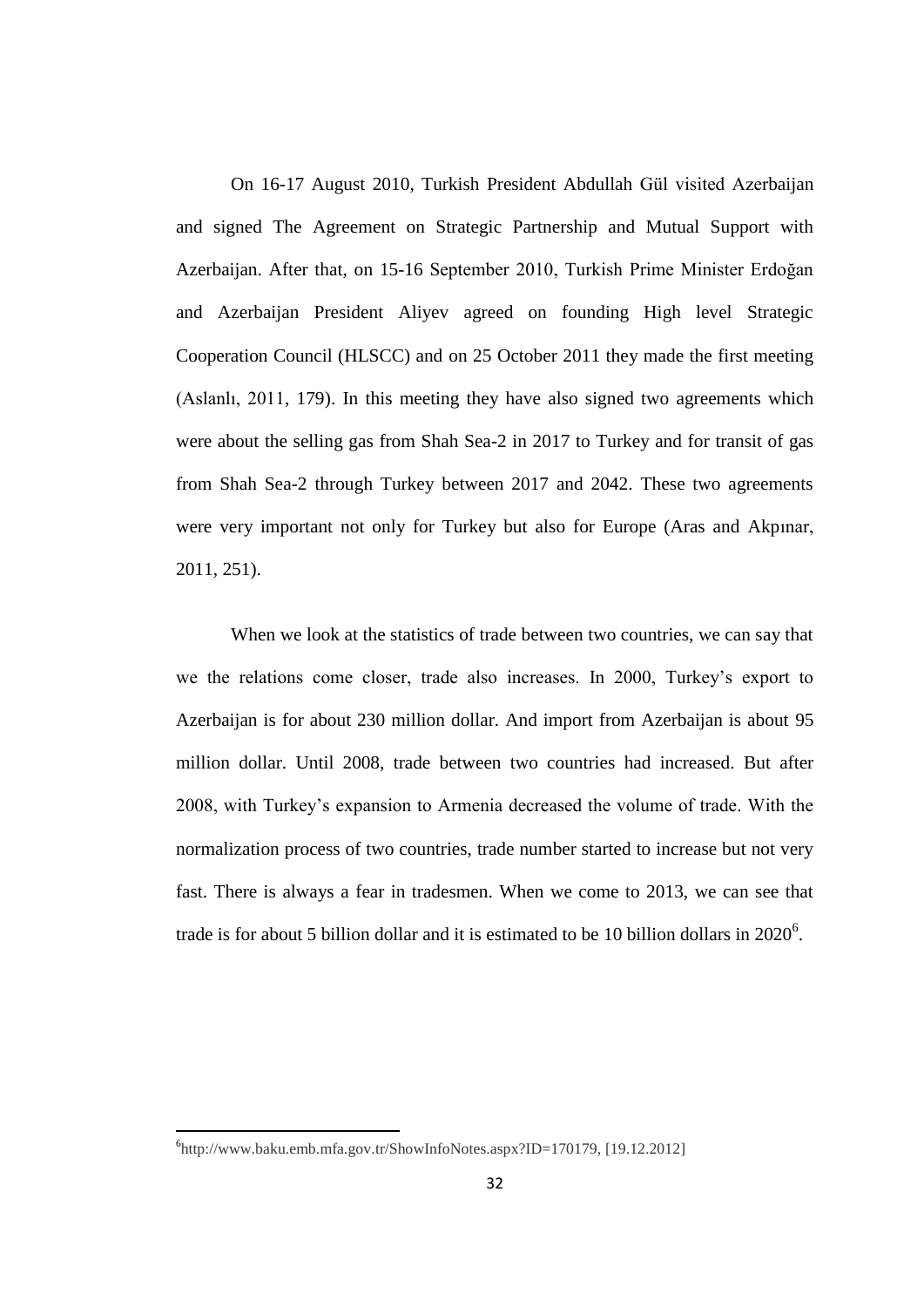## **2.3 New Alliance of Turkey: Georgia**

#### **2.3.1 Political Rapproachment and Military Relations**

Turkey and Georgia relations are in a good condition. Turkey is supporting Georgia's independence, territorial integrity and inner stability. This is the main politic aim of the new government of Turkey especially after 2002. It is important for Turkey because of many reasons. A Georgia having problems inside will not bring Turkey benefit. On the contrary, this will negatively affect Turkey's economy and stability. We saw this in the conflict between Georgia and Russia in 2008. This conflict not only affected Georgia but also Turkey faced difficulties. Turkey's Caucasus and Central Asia policies took damage. Turkey follows the process in Georgia for the whole region. And the relations between two countries are mostly effected and established against attitude of Russia.

Because of Turkey's policies about energy and the energy transportation, Georgia is accepted as a strategic country (Alsırt, 2009, 89). An independent Georgia, having friendly attitudes towards Turkey, would be better for Turkey then being close with other less friendly countries known from the history such as Iran, Armenia and Syria in the region. This close relation is also supported by other powerful and effective countries on world stage. They see Turkey as a model country for Georgia and want to separate Georgia from Russian hegemony. Some attitudes are made for this separation. For example, the membership progress in NATO of Georgia and the support of Turkey is one of the important evidence for this subject (Karagiannis, 2004, 22).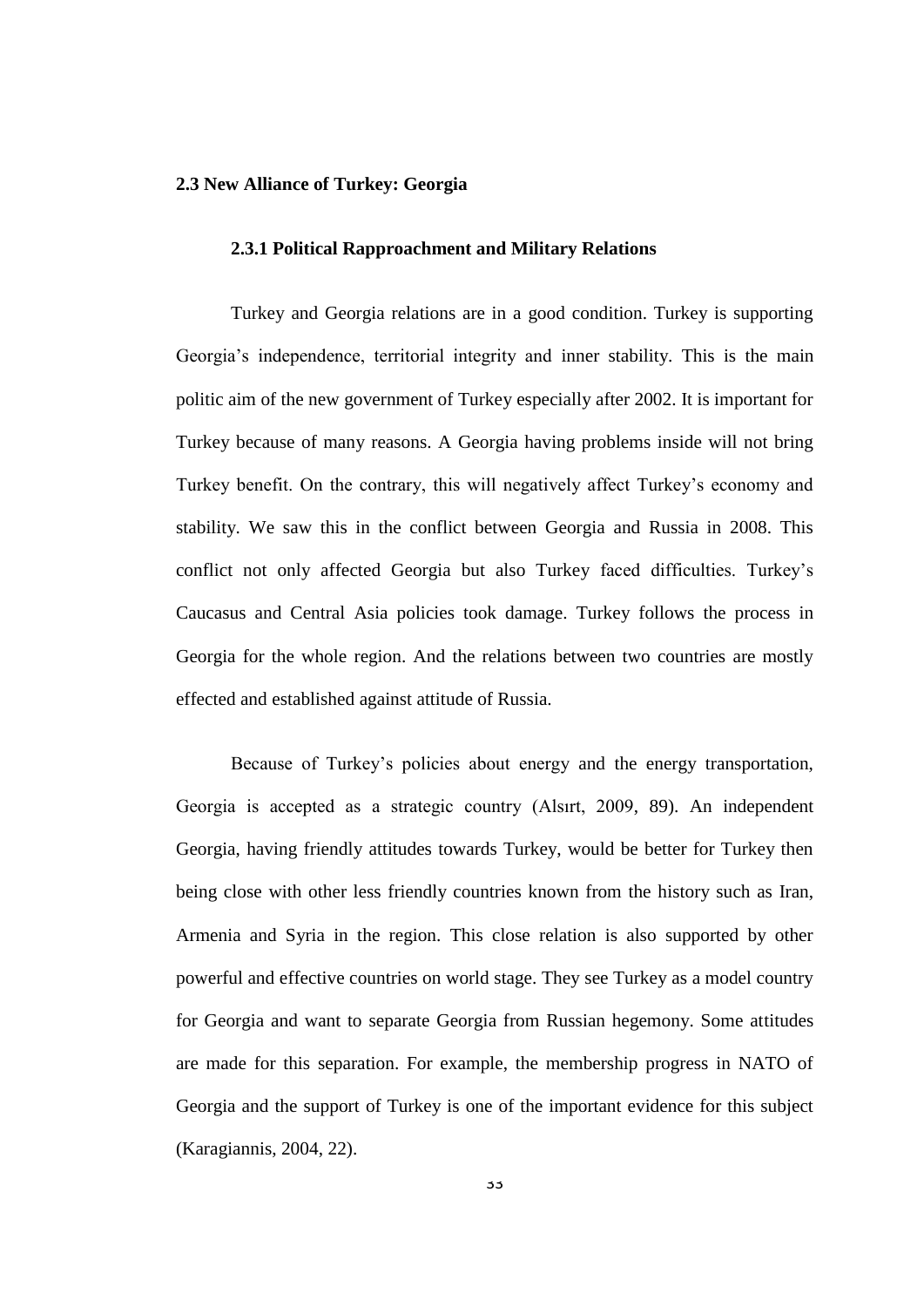When looking from the Georgian side, it is clear to say that Georgia is in a hope to be integrated with west and Turkey as a model and bridge country for them which is a neighbor of Europe, member of NATO and in negotiations with European Union (EU). Georgia is also the only bridge between Turkey and another important partner Azerbaijan.

From this point of view, politic and military relations became closer after with the new presidency of Shevardnazdze and relations continued in many dimensions. Turkey and Georgia have called each other as "strategic partner" especially after 1998 and Azerbaijan was also added to these two countries later (Alsırt, 2009, 90).

When we look at the relations between Turkey and Georgia, there have been always important visits on diplomatic stages. In 2000, Turkish President Süleyman Demirel claimed in a visiting at Tblisi that, for a regional security, "Caucasus Stability Pact" must be established. It was believed that, this pact would decrease the efficiency of Russia and bring peace to the region (Demirağ, 2005, 130-133).

An important project was executed between two countries in the beginning of 2000. The protocol signed about the modernization of Marneuli Military Airport was very important for both countries in rapprochment. This was Turkish Air Forces first construction building in another country and for about 1 billion 279 thousand dollars had spent for this construction. Also with some new constructions in the airport and with some new modernizations, the airport was modernized with NATO standards and until 2004, for about 2.5 million dollars had spent for this modernization. In the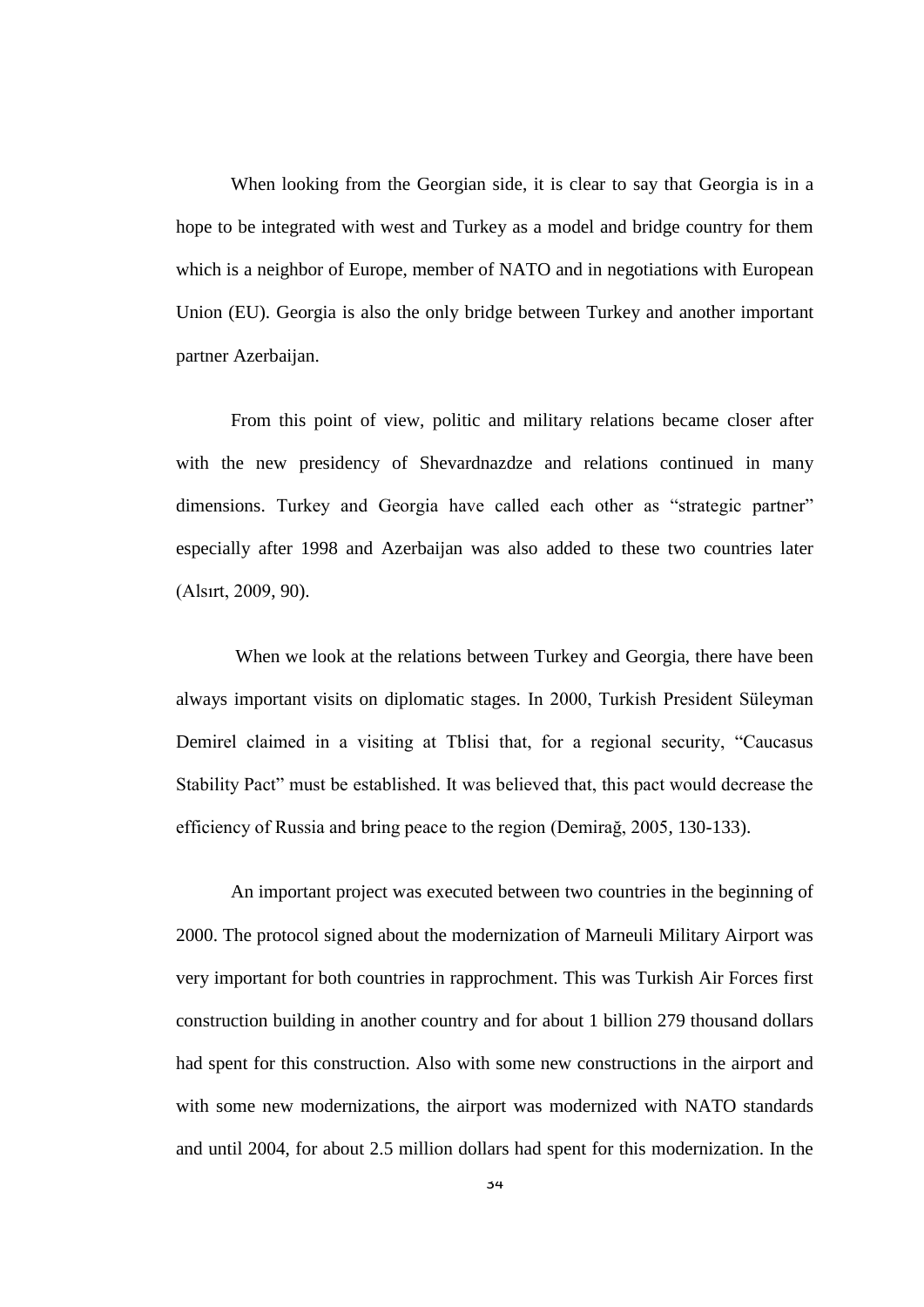opening of this airport, Okruashvili, Georgian Secretary of Defence, stated that Georgia has always close relations with Turkey and they always find Turkey with them whenever they need. He also added that in modernization of Gerogian Air Force, Turkey had many help and they see these help brotherly<sup>7</sup>. In 2002, the diplomatic and military relation continued and Tbilisi administration gave permission to Turkish Air Force in using Marneuli Airport unrequited. Another important process between two countries was about Vaziani Military Base modernization in 2002. Turkey gave for about 1 million dollars for this modernization. Turkey also gave 2 UH-1H helicopter and 3 navy vehichle to Georgian Army (Demirağ, 2005, 135-138).

Continuing from military relations, another important project between the countries which had coast to Black Sea was put in practice. This project was called as Black Sea Naval Force (BLACKSEAFOR). First opinion for this kind of an organization was made by Turkey in 1998 in Varna/Bulgaria at the conference of Navy Admirals of the countries which had coast to Black Sea (Alsırt, 2009, 92).

The aim of this project was to continue stability and peace in Black Sea, increase regional integrity and neighborhood policies and create a big armada which would work for stability in Black Sea. And the first signals about "Purpose Letters" were signed by consular of the countries on 28 June 2000 in Ankara. The foundation agreement was signed on 2 April 2001 in Istanbul by Foreign Ministers of countries which had coast to Black Sea. Turkey, Russia, Bulgaria, Romania, Ukraine and

<sup>&</sup>lt;sup>7</sup>[http://www.haber7.com/dunya/haber/69056-gurcistanda-ilk-askeri-havaalani,](http://www.haber7.com/dunya/haber/69056-gurcistanda-ilk-askeri-havaalani) [25.12.2004]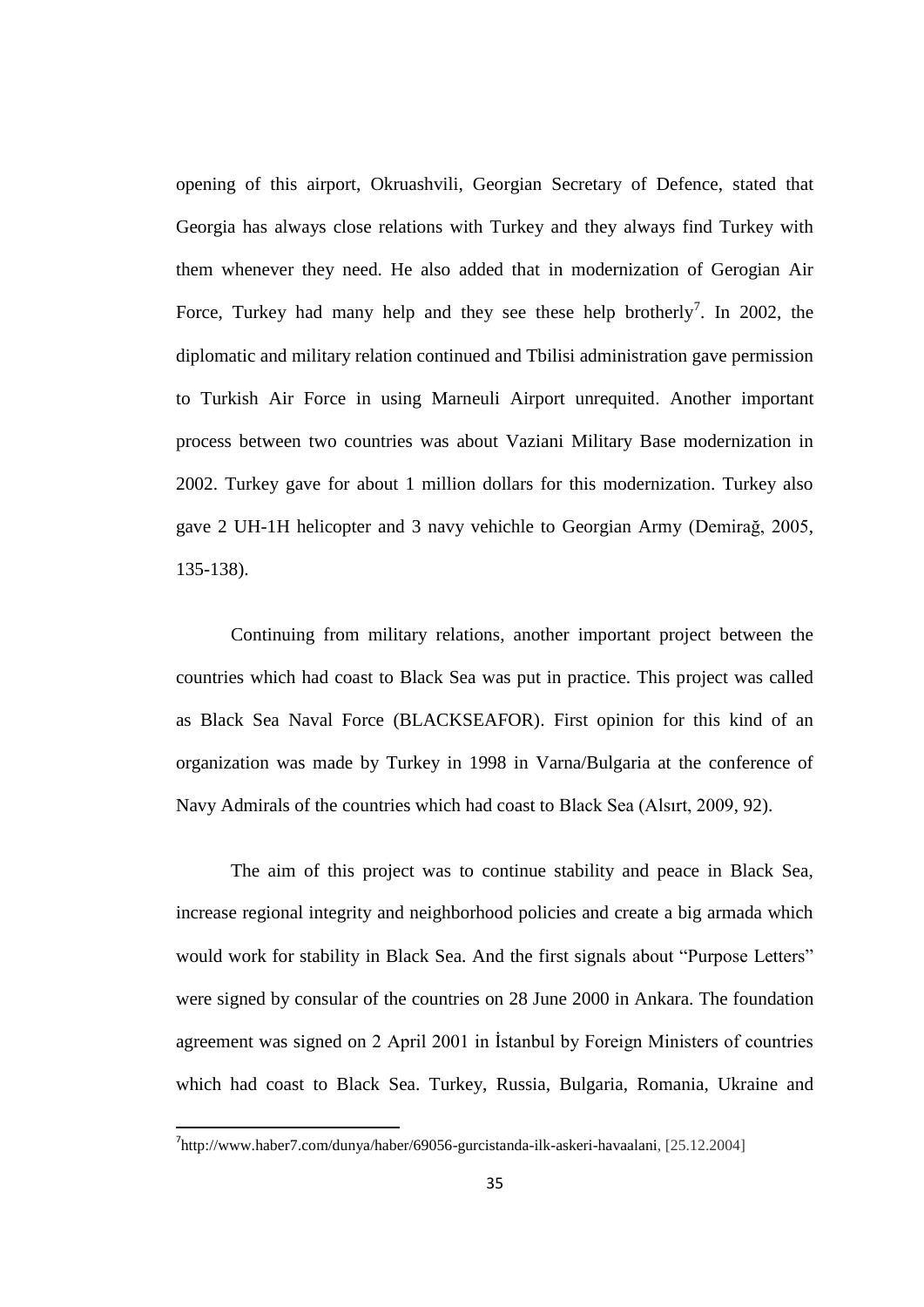Georgia are the member countries. This agreement was very important because for the first time in the history, the countries came together and founded a group which would move together in operations at Black Sea (Alsırt, 2009, 92).

The main task of this group was declared as moving together against Search and Rescue Operations, Humanitarian Assistance, Mine Counter Measures, Environmental Protection Operations, Goodwill visits, and other tasks<sup>8</sup>.

President Shevardnadze visited the Turkey's new President Ahmet Necdet Sezer on January 2001 and stated that they believe Turkey's attitude and support against Georgia's independence and territorial integrity. Turkish President Sezer stated that Turkey's negotiator role and active policy will continue in the region for stability (Karagiannis, 2004, 24). In a returning visit of Sezer, on 8 November 2001, Turkish President also stated that this pact is very important and must be established in a short time. Although these opinions, Russia is completely against for this kind of a pact which will decrease his power in the region. Adding to this power loss, Turkey and many other countries from Europe and USA will try to be effective in the region and in the unconcluded problems. This could not be accepted easily when looking from the Russian side. And the foundation of this pact have always been delayed (Demirağ, 2005, 135-136).

<sup>8</sup> [http://www.dzkk.tsk.tr/denizweb/blackseafor/english/agreement/agreement.php,](http://www.dzkk.tsk.tr/denizweb/blackseafor/english/agreement/agreement.php) [16.04.2014]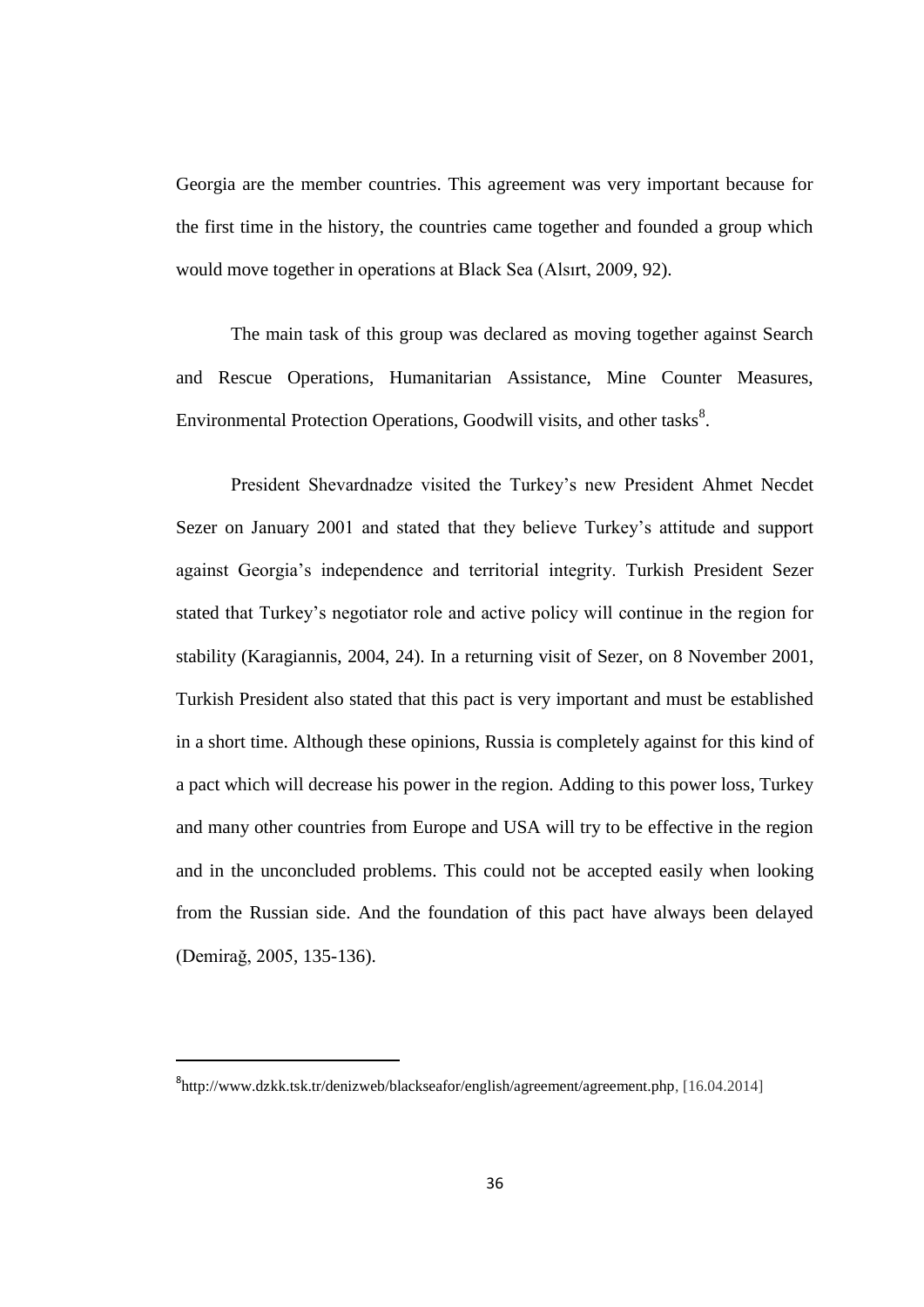Although there are close relations, we cannot say that there are no problems between two countries. Adding to Abkhazia and South Ossetia problems, there are some other important problems that could not be solved yet.

For example, after Rose Revolution in 2003, Saakashvili government tried to reimpose his authority on the country and intervened a crisis in Adjara. After this intervention in 2004, Saakashvili tried to make Muslims in the region as Christians and added cross to Adjara flag (Alsırt, 2009, 32).

Another important problem is about Akhaltsikhe Turks. Akhaltsikhe Turks accept themselves as Anatolian Turks and their mothertongue is very similar to Turkish. On 16 March 1921, with Moscow Agreement, Akhaltsikhe was given to Russia and then connected to Georgian Soviet Socialist Republic. After this statue change, there had been much pressure on these Turks. People who couldn't lean against the pressure of Stalin administration had migrated from their hometowns first through Central Asia and then to other countries especially through west (Coene, 2010, 28-35). And many of them had migrated to Turkey because of the common history and similarity of social beliefs. But, with the collapse of Soviet Union, they had delivered their will about returning their hometowns. Turkish governments have always supported this opinion of these Turks and tried to be a negotiator between Georgia and Akhaltsikhe Turks. Although Saakashvili promised to give support about the return of Akhaltsikhe Turks to their hometowns in 2004, this subject is a continuing problem between two countries (Seferov and Akis, 2009, 402).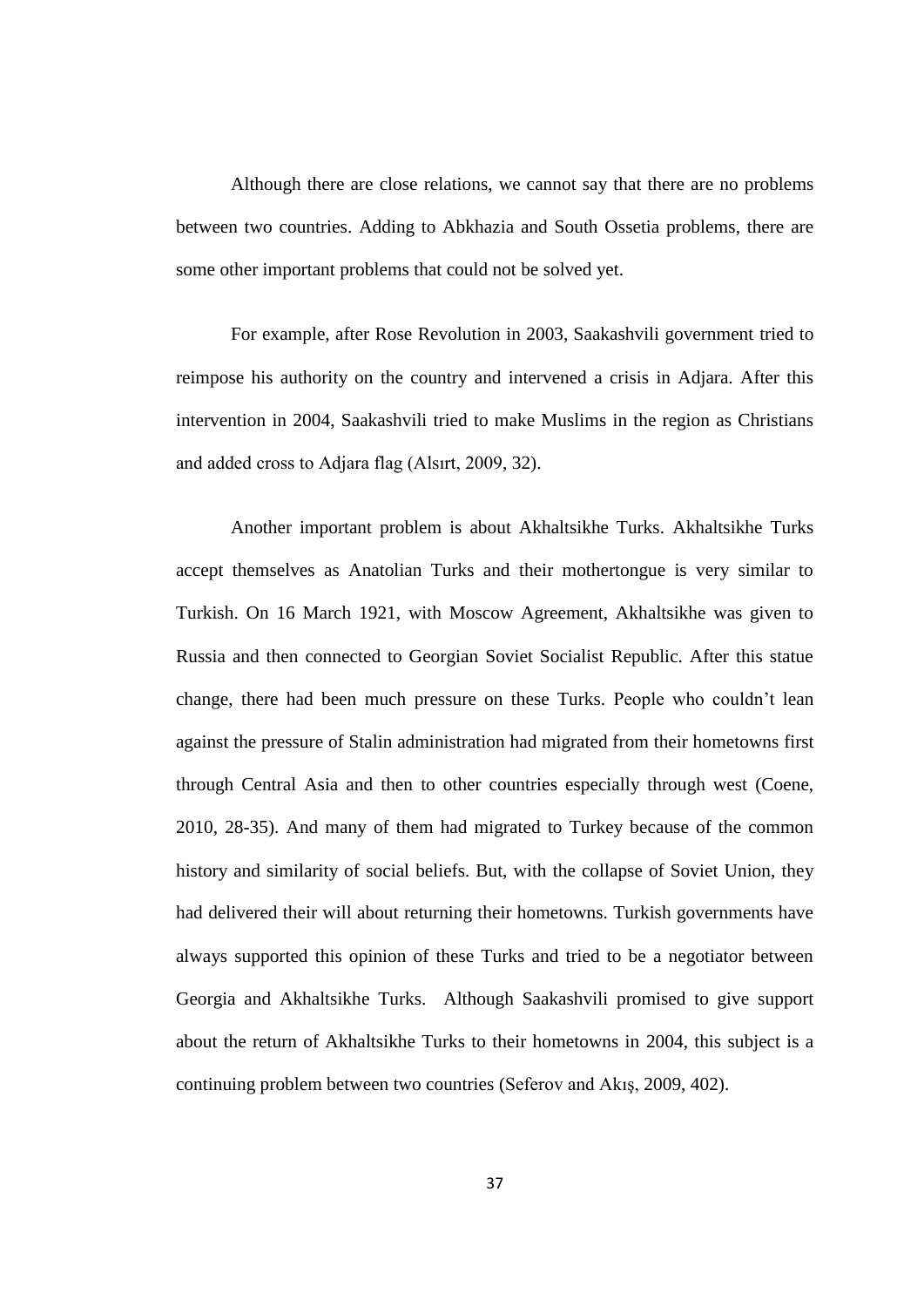Especially after the change of government in 2003, Turkey tried to be outside from the process. In that time Turkey had many other problems such as terrorism, EU negotiation process and economic problems. As we stated before, Turkey's foreign policy was about peace and stability in the region and then in world. Because of this principle, Turkey didn't want to be a side in this chaos in Georgia but supported stability in the country. The ethnic conflicts in the region, stated before as as Adjara problem, sometimes created small sized problems between two countries. But Turkey's all statements were about the support against territorial integrity of Georgia although Adjara administration called help from Turkey.

Saakashvili visited Turkey on 22 May 2004, and stated that the relations tight relations with Turkey in many dimensions such as energy, military and policy will continue in the new period of his administration. After a few months later Turkish Prime Minister Erdoğan visited Tblisi on August 2004. These mutual visiting decreased serenity and Turkey followed more active policy in Georgia. For example; Turkey always stated that the most important principle in foreign policy is to be friendly in relations and respect to territorial integrity. Because of these principles, Turkey was not very active in old policies and was not a side. But from the statements of Erdoğan, we can understand that Turkey wants to be more active in problems and try to be a negotiator. Prime Minister Erdoğan stated that there are many Abkhazian in Turkey more than in Abkhazia. And problems must be solved with negotiations, not with wars (Demirağ, 2005, 138-140).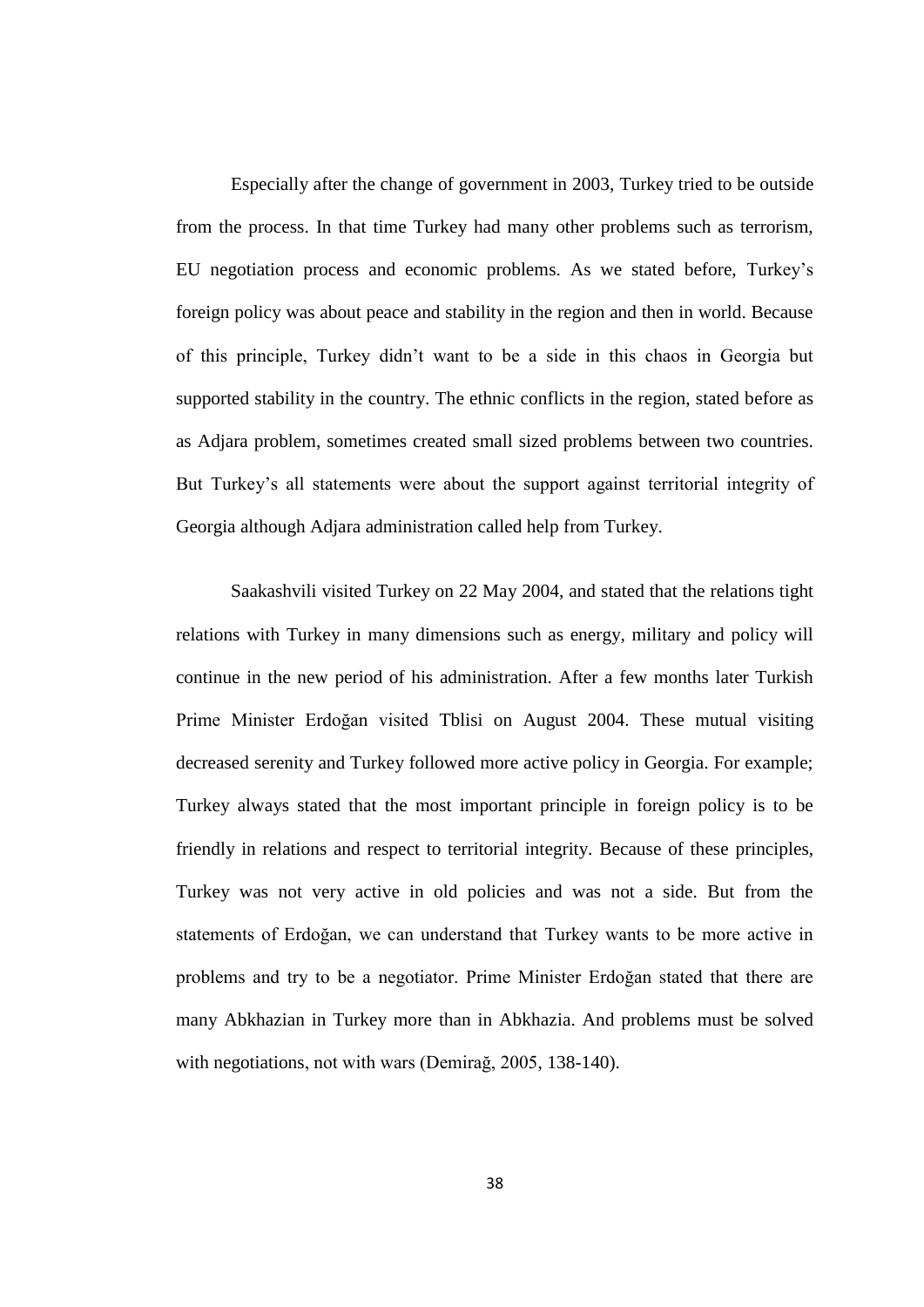Looking at the important projects, we can say that common use of Batumi Airport is important for both countries and citizens of them. The negotiations started in 2005 and agreement was signed in 2006, when Turkish President Ahmet Necdet Sezer visited Georgia. According to this agreement, Turkish citizens could use Batumi Airport as a domestic line in transportation. With this agreement, people living in that region could easily transport and don't need to travel 250 km for the nearest airport in Turkey (Alsırt, 2009, 116).

The new administration of Saakashvili had fastened the process and negotiations for being a member of NATO and always wanted support from his neighbor Turkey. Turkey always supported this membership process of Georgia with statements made by all governments. Georgia believes that in order to create stability in the region and Black Sea, his appointment must be accepted by NATO. But in Bucharest meeting, 4 April 2008, Georgia and Ukraine were not accepted to MAP (Membership Action Plan). This made a big shock in Georgian Government. Some of the powerful countries such as Germany, France and Italy didn't accept this opinion. The biggest reason for Georgia not being accepted is that there are some conflicts and problems those cannot be solved yet. For example, South Ossetia and Adjara are some of these problems (Oğan, 2008, 2). Another important factor is the fear from Russia. Europe's energy need is obtained mainly from Russia and the countries next to it.

8 August 2008 was an important date for region. Georgian war vehicles crossed South Ossetian borders. This made a crisis on international stage and started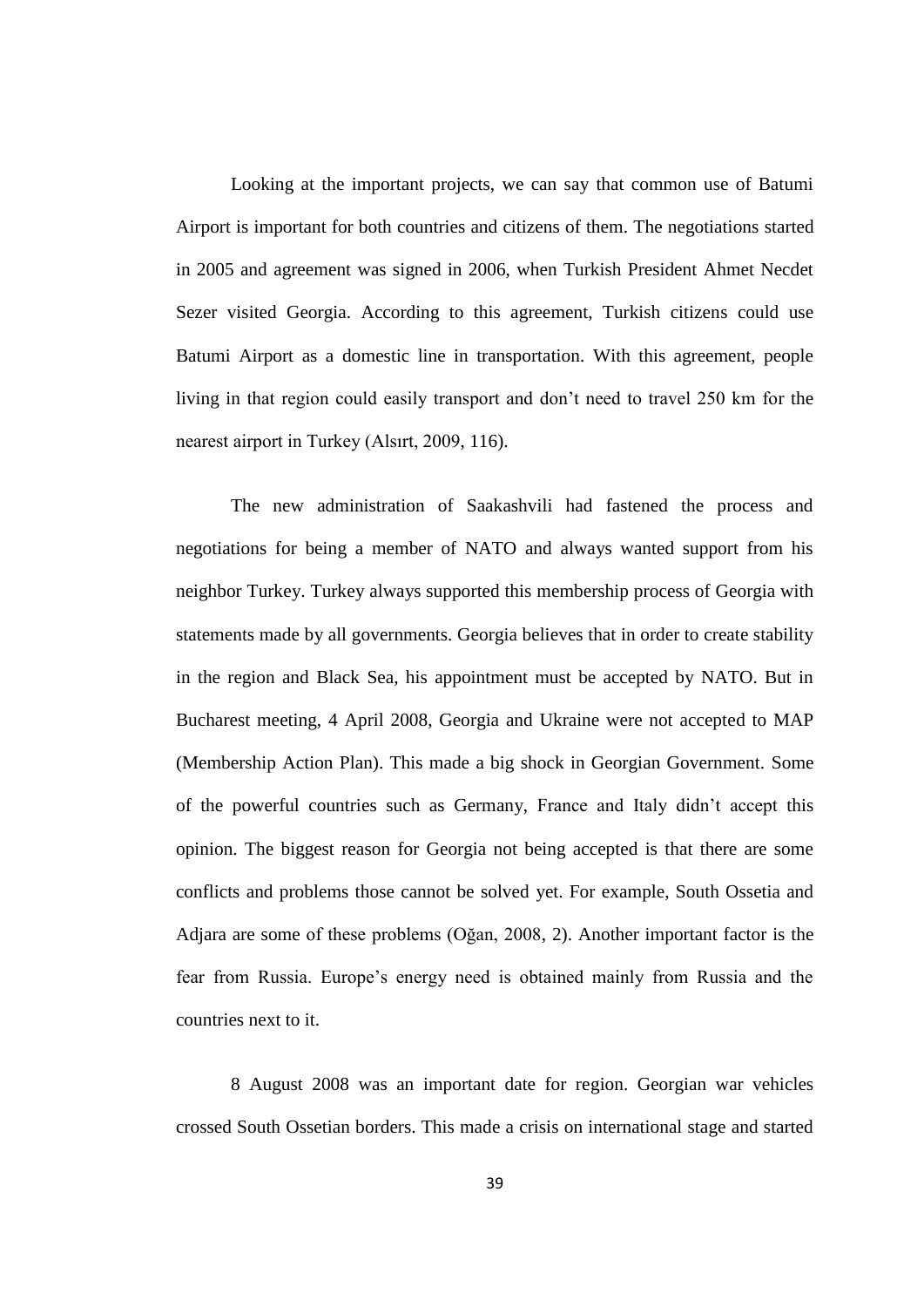a war between Russia and Georgia after Russian army interfered. Turkey was seen as a supporting country to Georgians by Russian media and there is news about Turkey's political and armament support to Georgians had been published. First, on 13 August 2013, Prime Minister Erdoğan went to Moscow and one day later he passed to Tblisi. He stated that Georgia's territorial integrity and fully independence is very important for Turkey. He added that Turkey is with Georgia sharing their unhappiness and ready to make any support they need about humanitarian assistance (Can, 2012, 38).

In the last years of Saakashvili administration and the new President Margvelashvili, after 2013, the close relations continued with diplomatic visits and some agreements made by two countries. For example; the Trabzon Declaration, which is signed by Turkey, Azerbaijan and Georgia is for more cooperation in many areas on 8 June 2012. Also the new President of Georgia, Margvelashvili made his first diplomatic visit to Turkey in 2012. Turkish President Abdullah Gül declared that he is pleased for this visit and stated the importance of both countries for each other. He said that, Georgia is an opening door for Turkey through East and Turkey is an important country which ties Georgia to West and many other organizations that Georgia wants to join<sup>9</sup>. Another example is Batumi Airport, which is used common. Adding more, there is no visa until 90 days, and new projects are planned for border gates and trades. With the protocol signed on 31 May 2011, the volunteers of both countries can pass the border without showing passport, only showing an identity

<sup>9</sup> http://www.tccb.gov.tr/haberler/170/88304/gurcistan-turkiyenin-doguya-acilan-kapisi-turkiye-degurcistani-batiya-baglayan-ulkedir.html, [20.01.2014]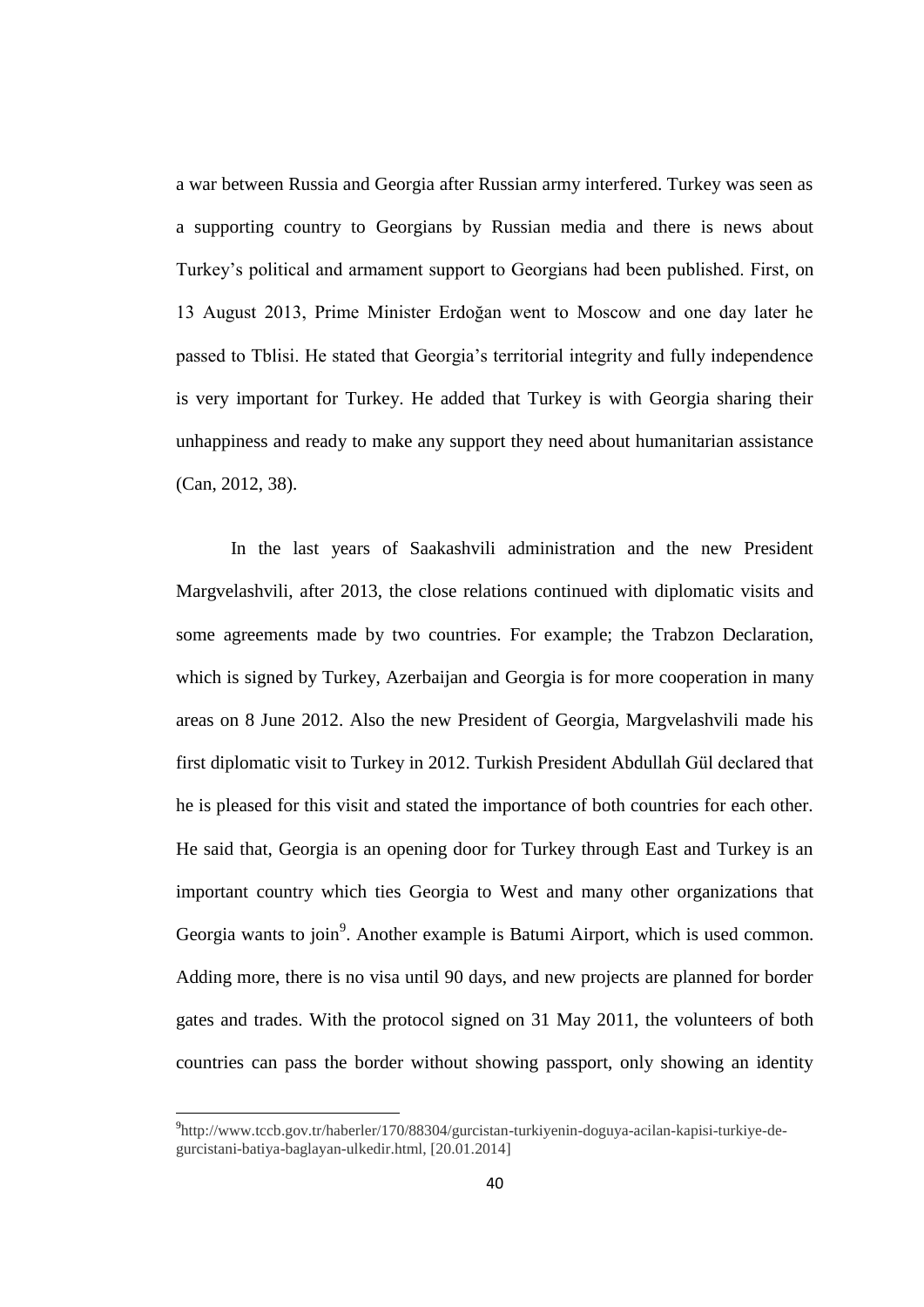card<sup>10</sup>. Relation in defence industry is strongly continuing. Especially after the Russian-Georgian war, Georgia has increased the military defence budget. And parallel to this situation, they are buying some military equipment from their neighbor Turkey. For example, in 2010, Turkey sold 72 armored vehicles to Georgia<sup>11</sup>. Also, still some of Georgian military personel is trained in Turkish military schools.

## **2.3.2 Economic Relations**

Economic relations between Turkey and Georgia are based upon on the agreements which are "Trade and Economic Cooperation", "Bilateral Protection and Protection of Investments" and "International Road Transport".

After the opening of Sarp Border Gate between two countries in 1988, the economic relations have fastened and increased sharply. And in a short time after from the independence of Georgia, Turkey became one of the most important partners of Georgia with Russia and USA. First official relations started in 1991 with energy cooperation, with the agreement of electricity transfer from Turkey through Georgia (Alsırt, 2009, 104).

In the first years of diplomatic relations which were about 1992's, trade between two country was 17.8 million dollars, increased in 1997 with mutual visits of diplomats to 240 million dollars and statistics according to the first two months of

 $10$ [http://www.mfa.gov.tr/turkiye-gurcistan-siyasi-iliskileri.tr.mfa,](http://www.mfa.gov.tr/turkiye-gurcistan-siyasi-iliskileri.tr.mfa) [2011]

 $11$ [http://www.siyahgribeyaz.com/2010/08/taktik-tekerlekli-zrhl-arac-iyasas.html,](http://www.siyahgribeyaz.com/2010/08/taktik-tekerlekli-zrhl-arac-iyasas.html) [2010]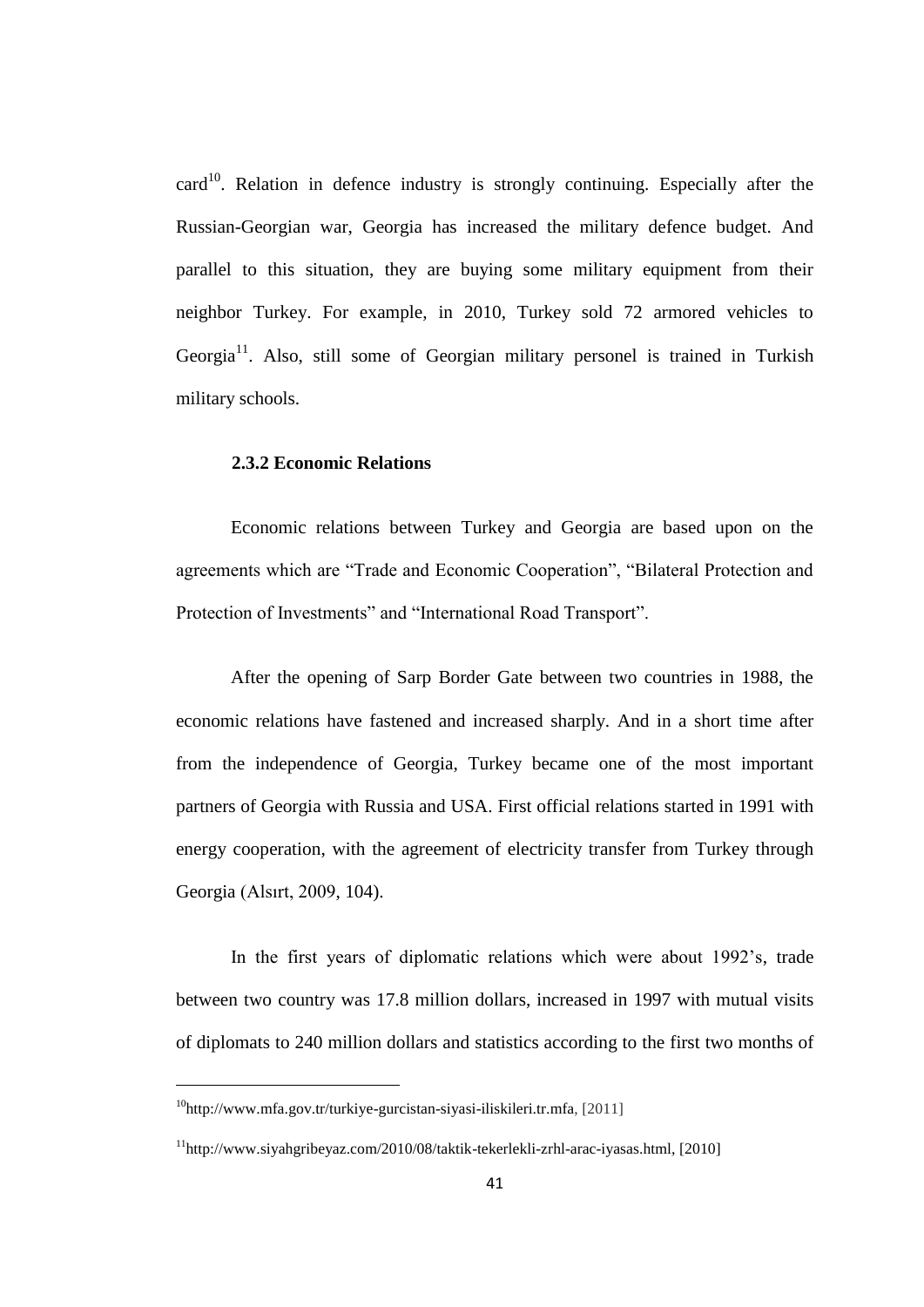2014, it is for about 210 million dollars. Another statistics is about transportation through foreign countries. For about 1 million Turkish people have transported to Georgia in 2013, and which is about %15 of all the transportation<sup>12</sup>.

Especially after 2002, with the new established Turkish government, trade between two countries accelerated fastly. When coming to 2007, which was before Russian-Georgian conflict, trade between two countries was in a highest level. Countries declared themselves as "strategic partners". The war between Russia and Georgia couldn't also affect the trade between Turkey and Georgia very effectively. It was for about 1.5 billion dollar in those years. Georgia is very important for Turkey. Because Turkey's position in Georgia's foreign trade is for about %16.5 of all. And there are many contractors in Georgia from Turkey and they do for about 1 billion dollar cost constructions<sup>13</sup>.

Relations in Black Sea between two countries are also important for economy. For example; Organization of Black Sea Economic Cooperation created a trade area for countries who are member of this organization.

Organization of Black Sea Economic Cooperation opinion was first created by Turkey in 1990. Until that day there were no established organizations in Black Sea. With studies of some departments, on 25 June 1992, summit agreement which would legally found the organization was signed. Turkey, Azerbaijan, Moldova, Bulgaria, Greece, Armenia, Russia, Romania, Ukraine, Albania and Georgia are the

 $\overline{\phantom{a}}$ 

<sup>12</sup>http://www.tuik.gov.tr/PreTablo.do?alt\_id=1046.

<sup>13</sup>[http://www.mfa.gov.tr/turkiye-gurcistan-siyasi-iliskileri.tr.mfa,](http://www.mfa.gov.tr/turkiye-gurcistan-siyasi-iliskileri.tr.mfa) [2011]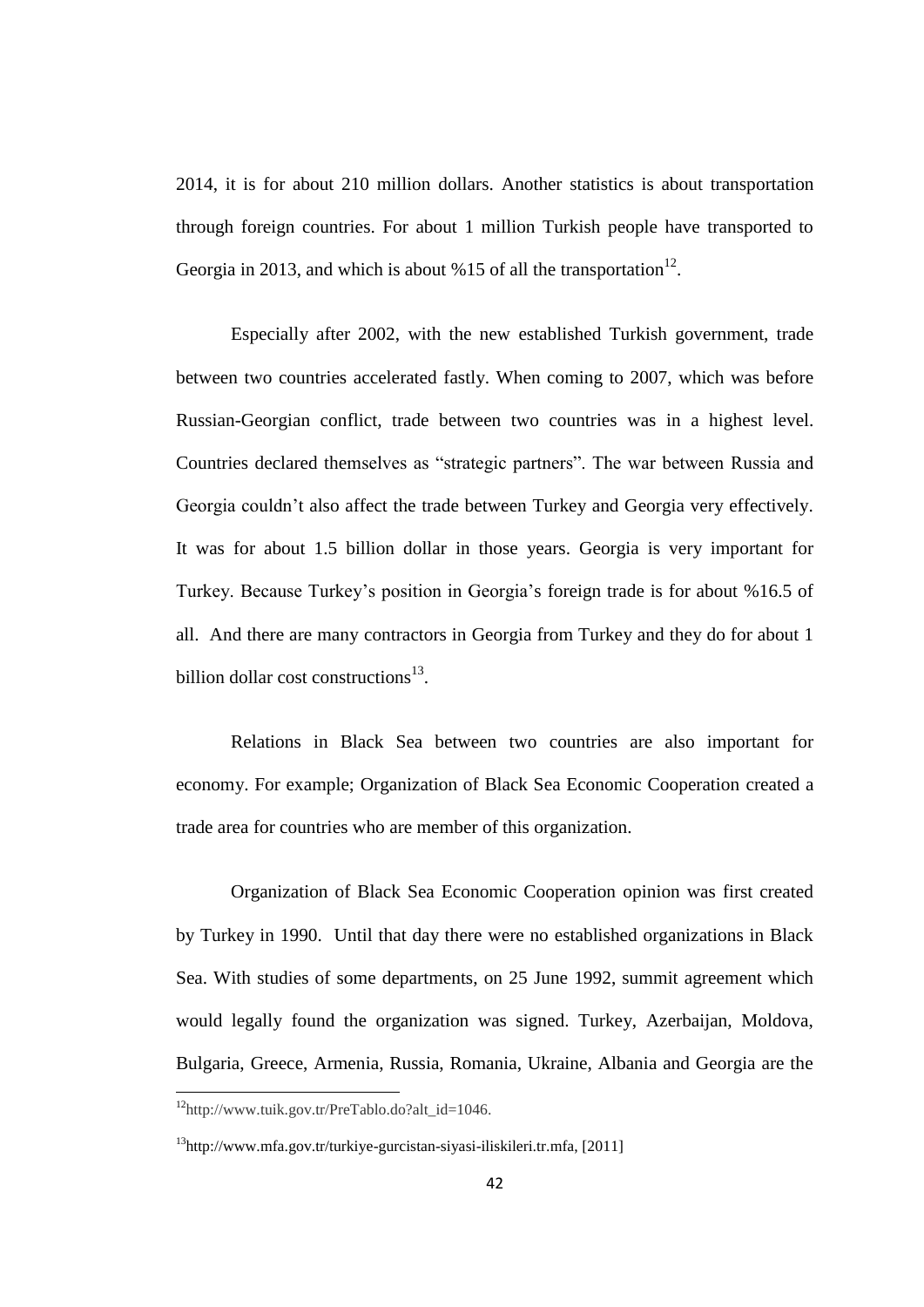founder countries. Poland, Israel, Egypt, Italy, Austria, Slovakia and Tunisia are observer countries.

The aim of this organization is to create peace, stability and harmony in Black Sea with providing trade area for the countries who are member. This organization not only includes the countries which have coast to Black Sea. It also includes Caucasus and Balkan countries. And adding with observers, we can say that for about 350 million people are in this organization and annually over 300 billion dollar trade is done between these countries. It's another importance is that the energy transportation from Caucasus and the region through Europe is done from this road<sup>14</sup>. Because of these reasons, cooperation and stability in Black Sea is very important.

Baku-Tblisi-Ceyhan petrol pipeline is another important and strategic project which ties countries together. From Turkish perspective, after the war between Azerbaijan and Armenia and many problems in the region, the only way of reaching through Azerbaijan and transferring the oil through Europe is on the way from Georgia. Because of this reason, Ankara is very careful in Georgia policy (Karagiannis, 2004, 24).

From Georgian's perspective, BTC project is also very important in decreasing Russian pressure on them. Faliure of this project and using the Baku-Supsa pipeline will give the chance to Russia for establishing a pressure on Georgia again for ensuring the security of the pipeline (Karagiannis, 2004, 25).

<sup>14</sup>http://www.bsec-organization.org/Information/Pages/bsec.aspx, [2014]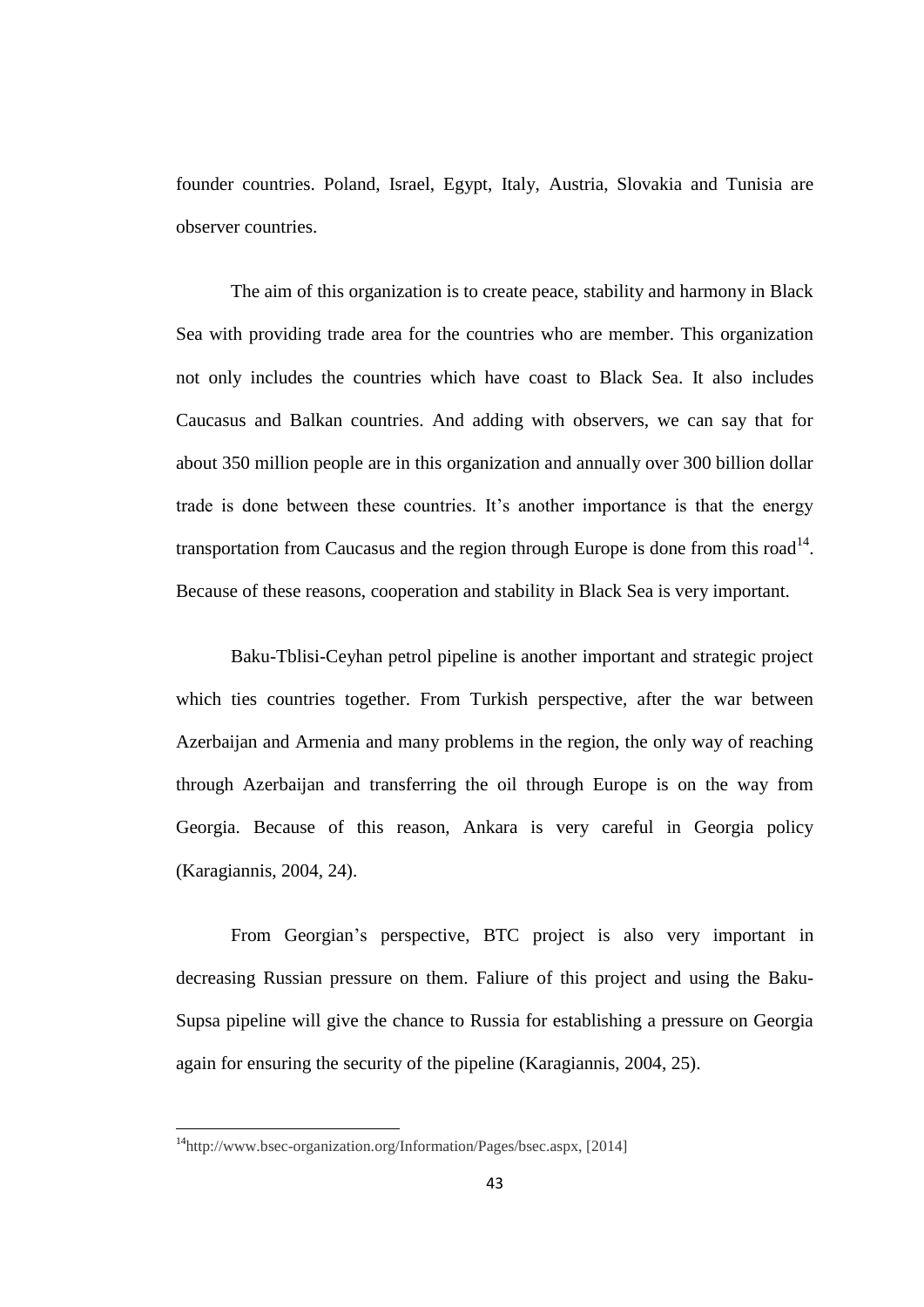Georgian government gives importance to this kind of organizations in order to get far from Russian hegemony and establish bilateral relations with other countries independently. Especially Russian-Georgian crisis can be a good example for this situation. Sometimes Russia can make trouble for Georgia with decreasing the limit of energy in order to create pressure and hegemony on them. In these kinds of problems, Turkish government has always supported Georgia. For example, in 2000, when Russia made embargo on Georgia, Turkey helped Georgia and gave them fuel-oil unrequited (Alsırt, 2009, 109).

Another important and strategic project between two countries is Baku-Tblisi-Kars Railroad project. This project will directly tie Turkey, Georgia and Azerbaijan. This railroad is about 124 km and 92 km is in Turkey and 32 km is passing in Georgia. On 20 November 2007, Turkish President Abdullah Gül made a visit to Georgia and after one day later from the visit, Gül, Saakashvili and Aliyev laid the foundation of the project together in Georgia. Until today, %85 of the project has finished and it is estimated to be finish in the second half of 2014. With the opening of railroad, in the first year approximately 1 million people and 6.5 million ton bulk will be transported. This project costs for about 500 million dollar and Turkey has paid 295 million dollar of the whole project<sup>15</sup>.

Although these close and efficient relations, it cannot be said that it is enough for two country. There are some important reasons for this deficiency. One of them is

 $\overline{\phantom{a}}$ 

<sup>15</sup>[http://www.haberler.com/baku-tiflis-kars-demiryolu-projesi-nde-son-durum-5606253-haberi/,](http://www.haberler.com/baku-tiflis-kars-demiryolu-projesi-nde-son-durum-5606253-haberi/) [30.01.2014]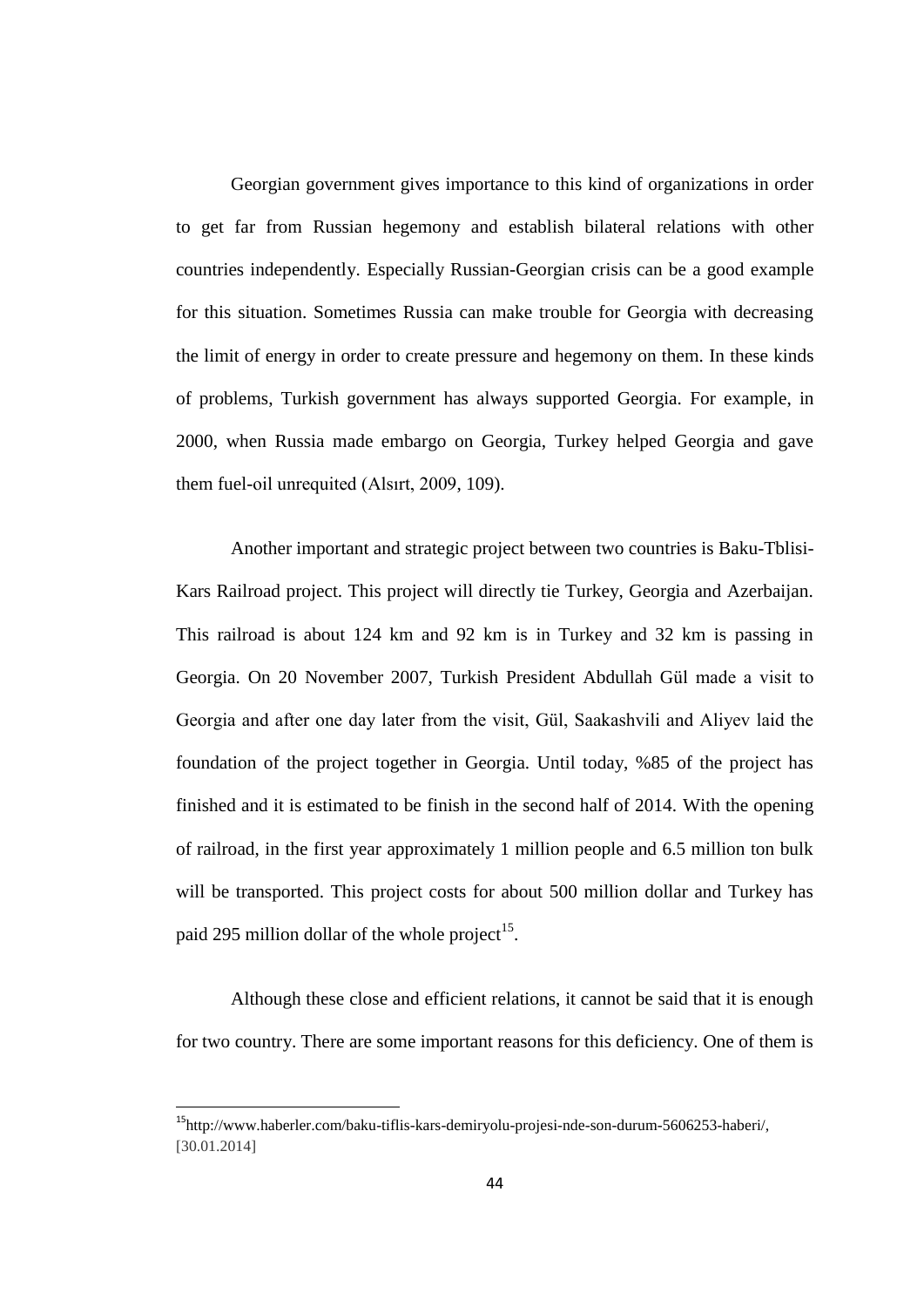the transportation system between two countries. Transportation is the most important factor for trade between countries. And when this factor is not well constructed, trade will not be very abundant. We can also add incomplete Kars-Tblisi railway to this reason. It is estimated to be finished in 2015. Another important reason is inadequate relations in banking sector. Fees and taxes are important factors when making trade with a country. So some developments must be done in order to make businessman investment. One other reason is the ethnic conflict and instability in the country (Alsırt, 2009, 113). Georgia gives importance to joining organizations in order to decrease the rate of these kinds of conflicts and create a stable area which will both bring benefit to Georgia and other countries in the region. And as stated before, Turkish government is a supporter of Georgia in these membership processes.

# **2.4 Difficult Relations with Armenia**

# **2.4.1 Political and Military Relations**

Armenia is one of the most problematic countries for Turkey when looking to other neighbors. The problems depend mostly on the events in 1915. Armenia claimed that many Armenians were killed in the deportation. And this has been always a struggle and problem between two countries for a century which could not be solved.

Related with its foreign policy, Turkey had recognized Armenia's independence on 16 December 1991 and was one of the first countries that recognized Armenia's independence. However Turkey's friendly attitude, Armenia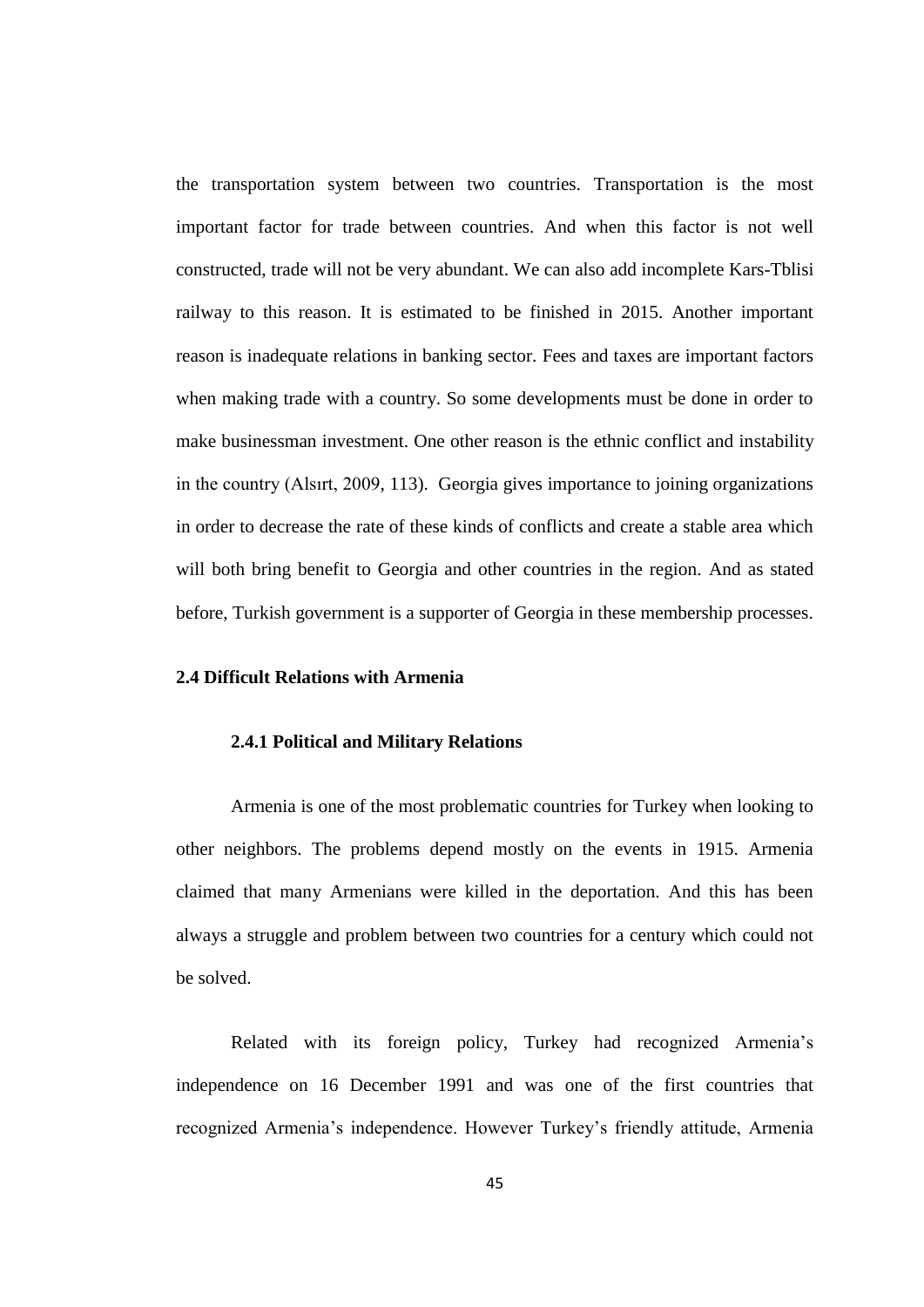didn't recognize the treaty Kars, signed in 1921, which was about the border between two countries and they had shown East of Turkey as West of Armenia.

In the first years of independence of Armenia, Turkish government didn't want to cut the relations with this new independent country although it's unfriendly attitudes. Furthermore, in 1992, Turkey had invited and established OBSCE with this country and other members. But after the war between Armenia and Azerbaijan in Nagorno-Karabakh and Armenia's occupation of Azerbaijan lands, Turkey strictly cut relations with this country and closed the borders which were important for a country which was new founded. With this attempt, Armenia had hard days and completely dependent on Russia (Vidlickova, 2012, 7).

After 2000, some important attempts had done. For example, in 2001, Turkish Armenian Reconciliation Commission (TARC) was established. There were 6 from Turkey and 4 members from Armenia. This commission's duty was to find solutions and bring new ideas for the problems between two countries. And in the meetings the problem about Nagorno-Karabakh and so-called genocide claims were not going to be stated (Ural and Çaykıran, 2011, 118-121). This Commission wanted a study from International Center for Transitional Justice about the events in 1915. This Center had written a report and stated that nobody or no country can demand a desire, politically or economically, from the 1915 events. This made a crisis between Turkey and Armenia relations had cut off bilaterally and after this report the duty of TARC had finished in 2004 (Aktan, 2003, 22-25).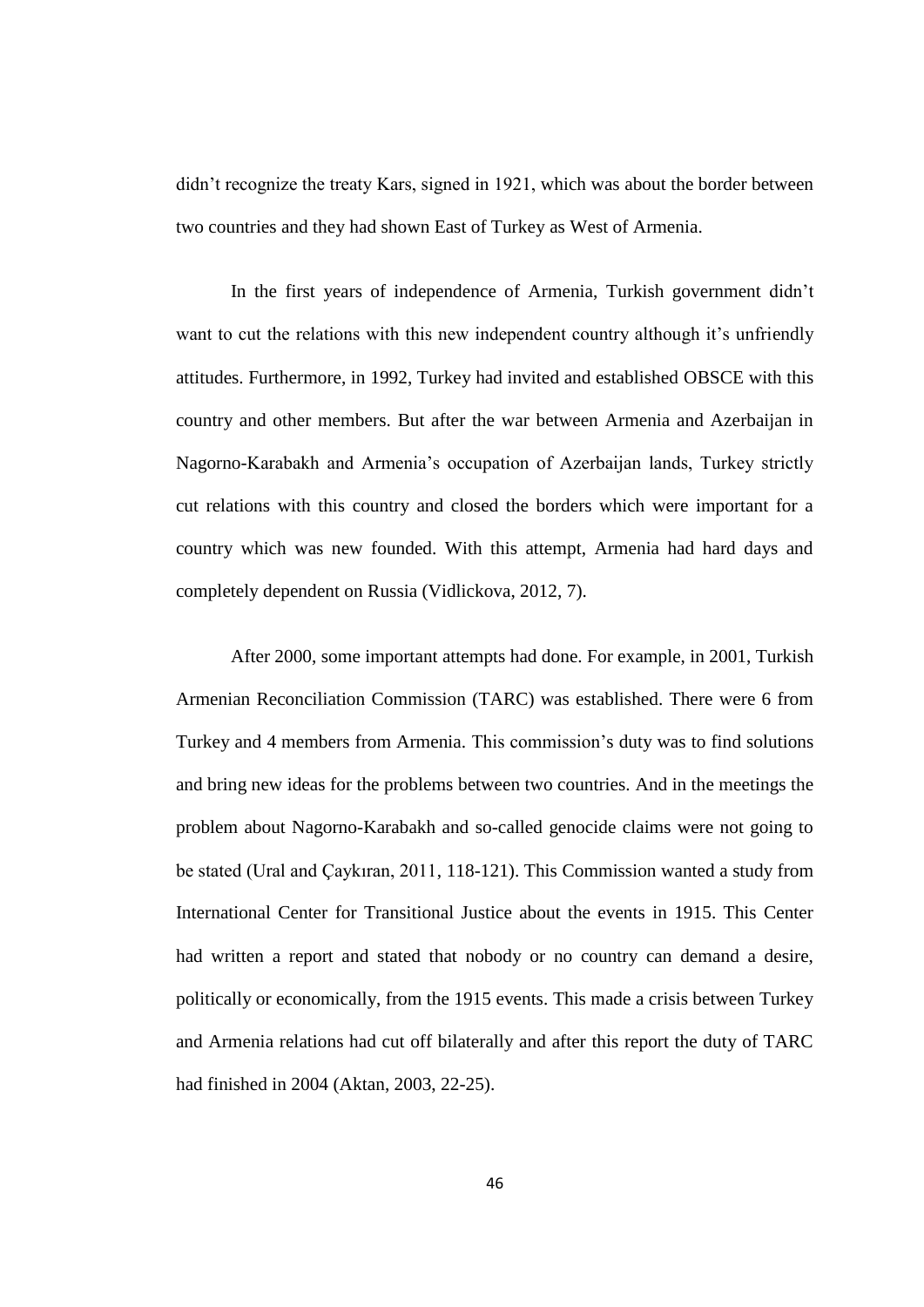Another important attempt made by Turkish Council of Ministers was opening the archives of Turkey for search in 2002. Although this important attempt of Turkey, Armenia didn't accept this kind opinion and this rapprochment attempt became also unsuccessful (Vidlickova, 2012, 8).

After the change of government in Turkey, foreign policy has also changed. "Zero problems with neighbors" principle has taken the center in international relations of Turkey. With this change, Erdoğan and his government also tries to strenghten the relations with Armenia for a long time. Concrete steps were taken in 2004. Turkey invited Armenia President Robert Koçaryan to NATO meeting on 28- 29 June 2004 to Ġstanbul but Koçaryan rejected this invitation and showed that Armenia is not very desirable for close relations again (Kodaman, 2013, 117-119).

In 2005, Turkish National Assembly published a declaration and stated that Turkey's desire is to create a friendly ground for Turkey-Armenia relations and find solutions for the problems for both nations who have lived on the same territories for long times in the history. And by Turkish Prime Minister Erdoğan, many attempts have been made about founding a commission for searching historical realities by historians. But Armenia has always refused these demands (Kodaman, 2013, 119).

After 2007, Turkey's desire to be in a good relation with Armenia has accelerated. Restoration of Ahdamar Church in Van is one of the examples for this progress (Göksel, 2010, 16). Although these friendly attitudes, assassination of an Armenian Journalist Hrant Dink by a Turk in Istanbul created another crisis between two country.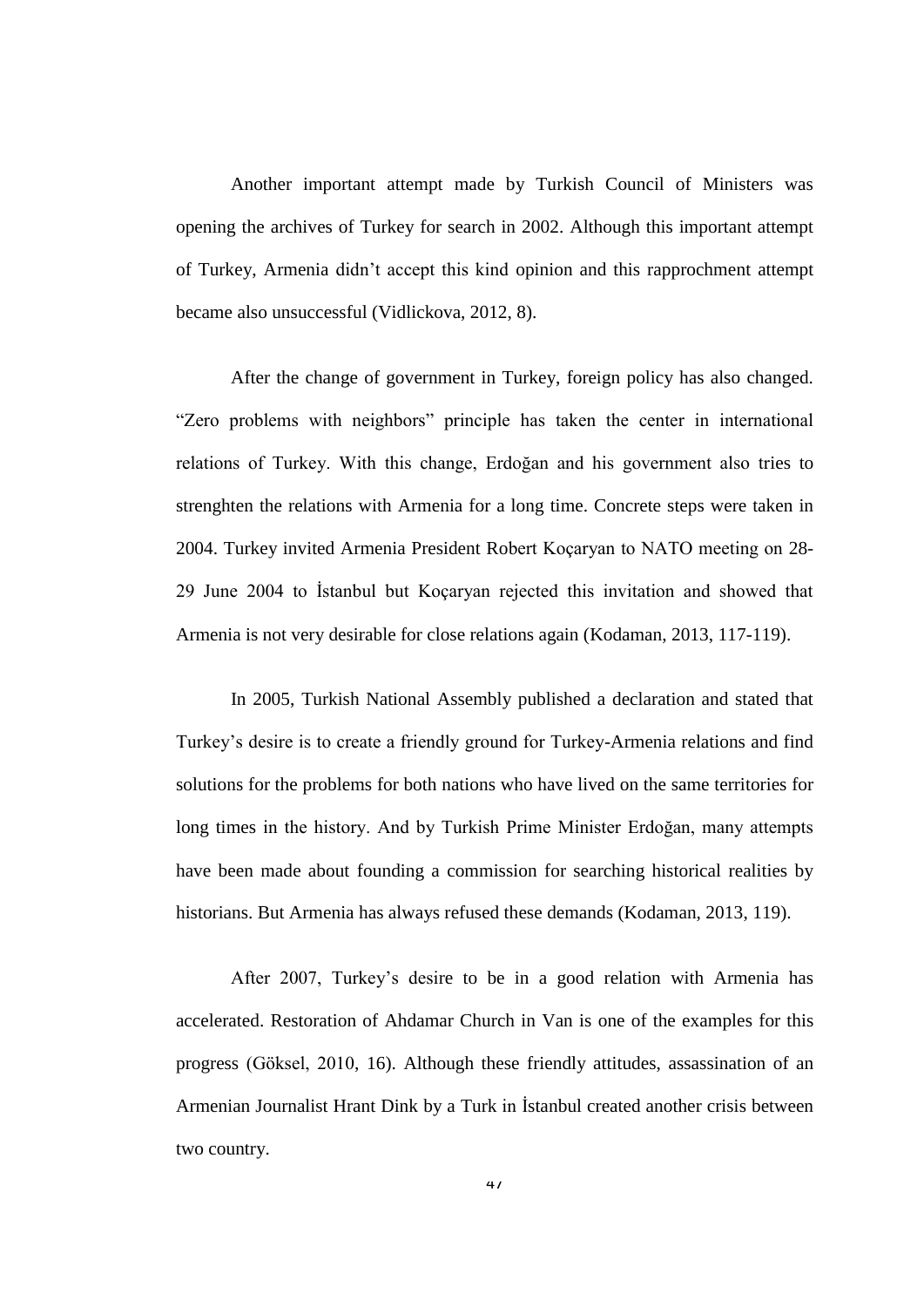Year 2008 was a milestone for the unfriendly relations until that day. In September 2008, Turkish President Abdullah Gül visited Armenia for the match between Armenia and Turkey which was about 2010 World Cup Qualifications (Nichol, 2014, 33). Gül was the first Turkish leader to visit Erivan. This attempt was accepted as turning point for both sides and called as "Soccer Diplomacy". This diplomatic change created other opportunities for more cooperation between two countries. After a while, Turkish and Armenian officials came together in Switzerland. With all these progress, both sides signed "Protocol on Establishment of Diplomatic Relations" and "Protocol on Development of Relations" in 10 October 2009. With these protocols it was expected to increase bilateral relations and normalize the process (Giragosian, 2009, 3).

When looking at the first protocol, which is about to the establishment of diplomatic relations, bring some predictions for both sides about accepting the border between two countries. And this is an application that Armenia has not accepted until today. Another important prediction is about that both countries would not make policy against each other which will disturb other one. This is directly about Armenia's policy about 1915 events. And also another important topic is about terrorist acts and given support to terrorist acts. With this protocol, both countries accepted that they will not support terrorist groups and make cooperation against these kinds of activities when seen on both borders (Phillips, 2012, 27).

The main target of the other protocol is to develop bilateral relations with the regard of mutual respect, opening border and open support on solving problems in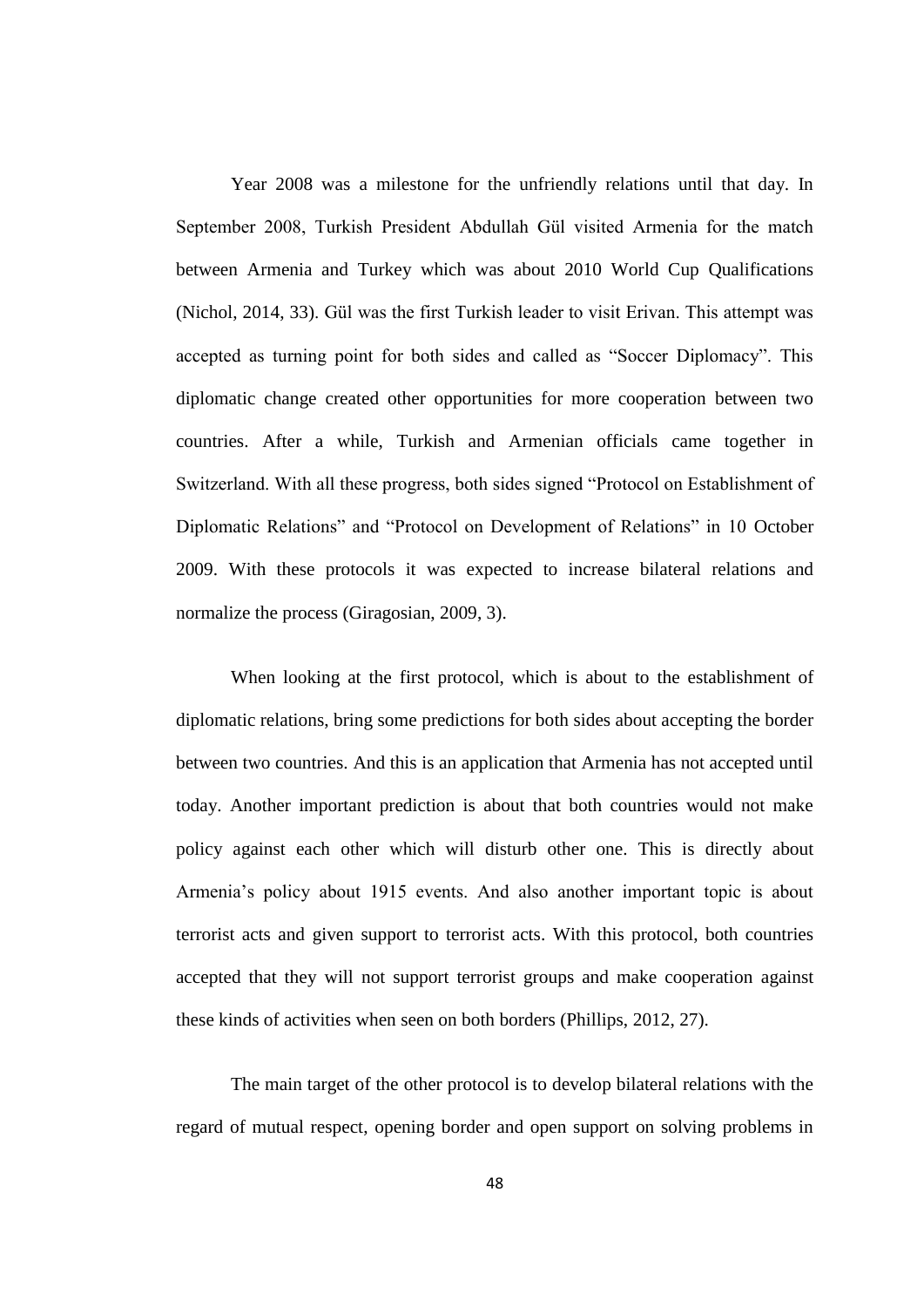the region by international law rules. This is nearly related with Turkey's policy towards Nagorno-Karabakh problem between Armenia and Azerbaijan. We can understand from here that Turkey wants this problem to be solved by international law then war. Also, another important topic of this protocol is about the study of historians in the archives about 1915 events. Turkey's demand for this study is one of the main policies of the government in relations with Armenia<sup>16</sup>.

Although these protocols signed between two countries, Turkish executives have always stated that, until the Nagorno-Karabakh problem is solved with Azerbaijan, the relations cannot be normal with Armenia. Because Azerbaijan has an important place in Turkish foreign policy and because of common history, they are accepted as "brothers". In order to be legal of these two protocols, they must be approved by two parliaments. But Armenia Diaspora was completely against these protocols. Related with these kinds of attitudes, Turkish parliament had never taken these protocols an agenda. And the normalization process had been frozen (Tanrısever, 2011, 12).

With developing relations between Turkey and Armenia, Baku had developed relations with Israel in this period. This was not well accepted by Turkish government which they had many problems with Israel on international stage (Esen, 2013, 2).

 $\overline{\phantom{a}}$ 

<sup>16</sup>[http://www.mfa.gov.tr/protocol-on-development-of-relations-between-the-republic-of-turkey-and](http://www.mfa.gov.tr/protocol-on-development-of-relations-between-the-republic-of-turkey-and-the-republic-of-armenia.en.mfa)[the-republic-of-armenia.en.mfa,](http://www.mfa.gov.tr/protocol-on-development-of-relations-between-the-republic-of-turkey-and-the-republic-of-armenia.en.mfa) [2011]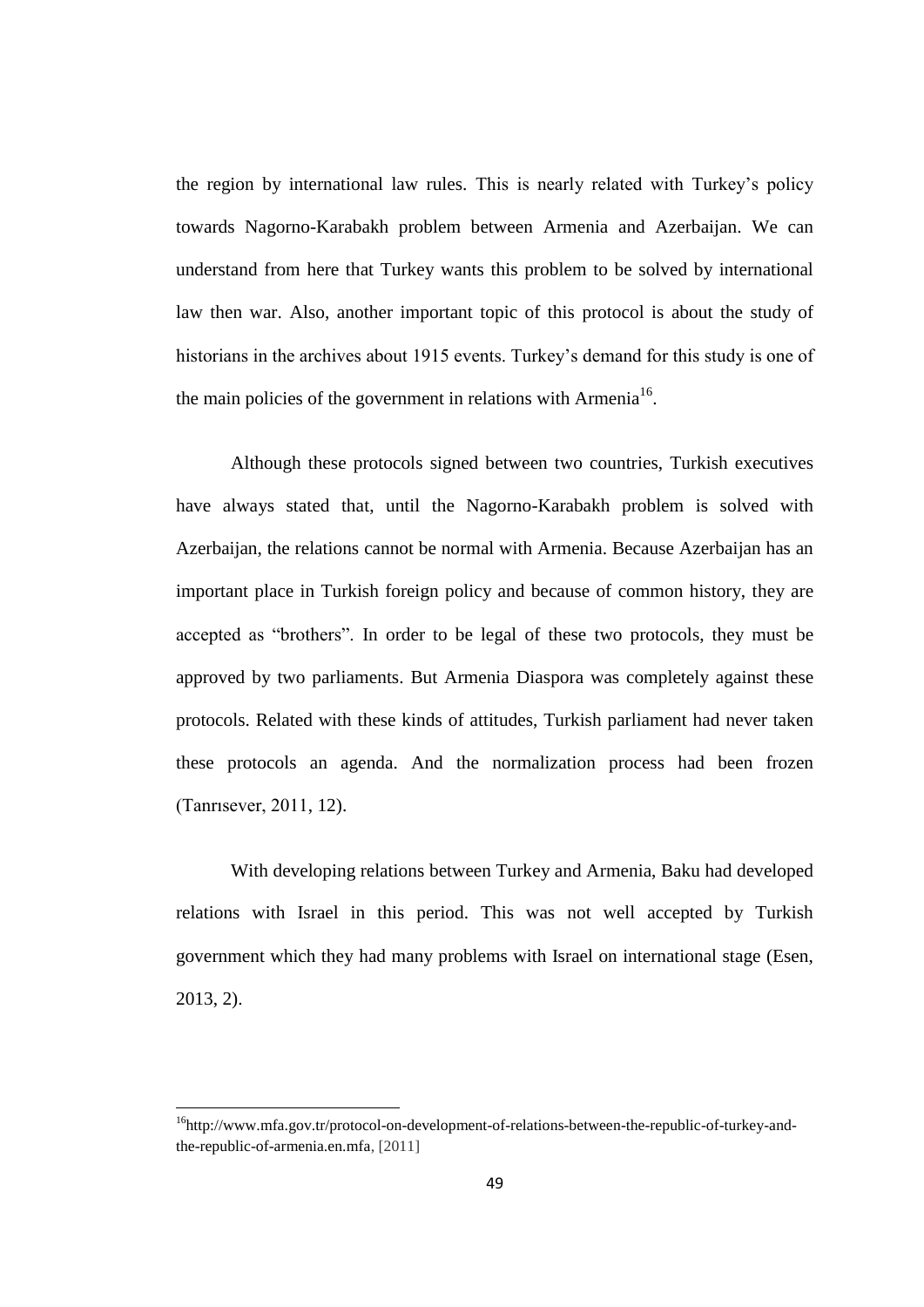When looking at this process, this acceleration is not only the will of two countries. Some other factors on international arena made Turkey and Armenia closer. For example, Barack Obama's victory in the elections and his visit to Turkey and speech in Turkish National Assembly, Russian-Georgian war, and increasing energy needs and economical reasons are some of them (Kodaman, 2013, 119). Especially USA is supporting the close relations between two countries because Armenia's relations with Russia.

Another important and unexpected statement was made by Turkish Prime Minister Recep Tayyip Erdoğan on 24 April 2014. He stated that Turkish and Armenian people who share similar customs and manners must be able to talk each other about the past and accept their faults. They must be in negotiaton and Turkey is ready for this process with all its historical sources. He also wished rest in peace who had lost their lives in the early 20th century and conveyed condolences to their  $children<sup>17</sup>$ .

#### **2.4.2 Weakness of Economic Relations**

 $\overline{\phantom{a}}$ 

After Armenia's unfriendly attitudes against Azerbaijan and conflict in Nagorno-Karabakh, Turkish government has closed the border and applied embargo through Armenia. Closing the border didn't only affect Armenia but also Turkey's eastern cities and people who are living and making trade over there. This embargo made Armenia to be dependent on Russia (Sireaka, 2013, 22). This situation is not

<sup>&</sup>lt;sup>17</sup>http://www.turkishweekly.net/news/165992/pm-erdogan-stresses-39-shared-pain-39-in-statementon-armenian-issue.html. [24.04.2014]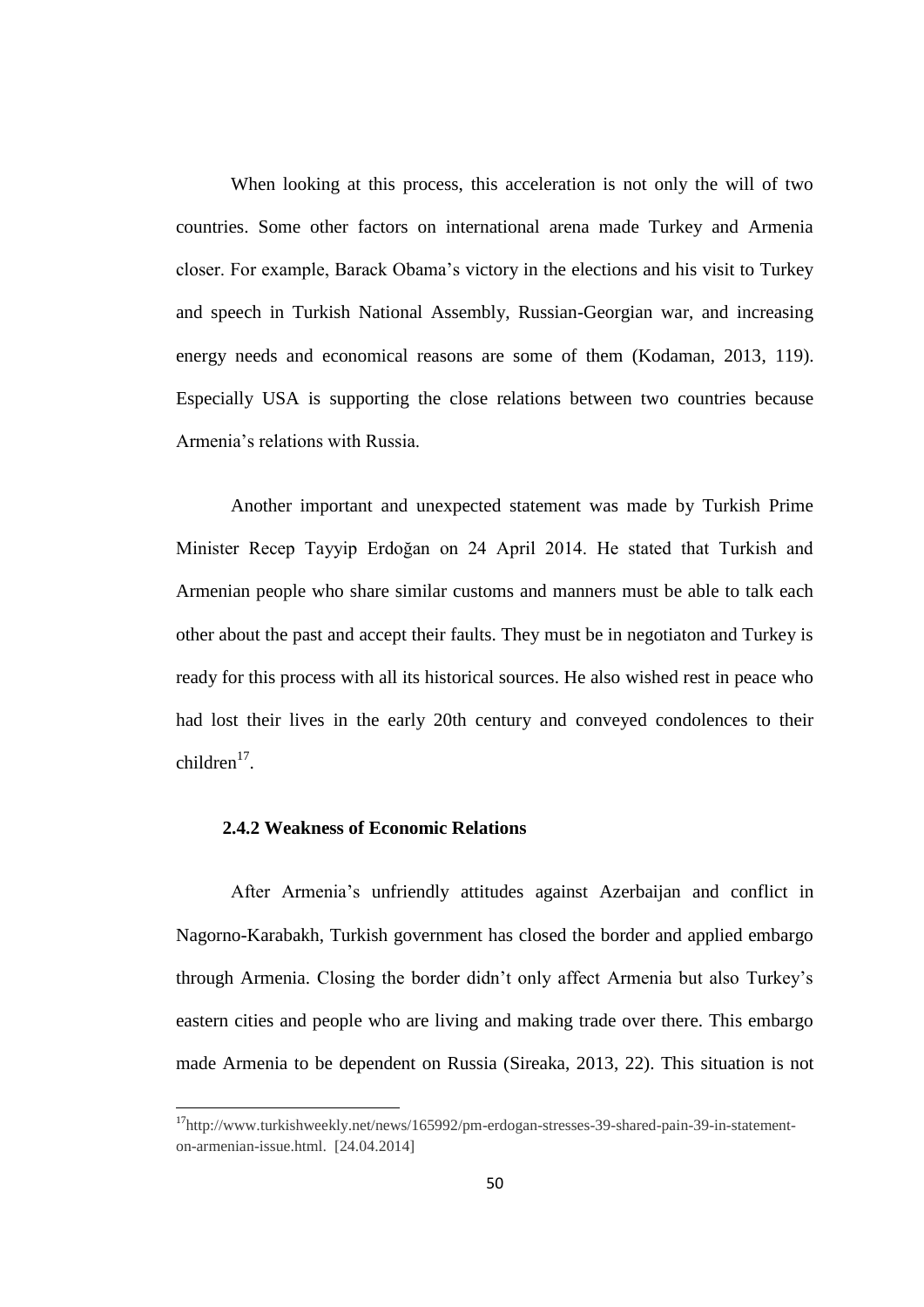very acceptable by USA and other countries in Europe. Because they want Russia not to be very strong in the region and establish his hegemony like before.

Although the border is closed with Armenia, we can see that there is trade according to economic states. Two countries are members of Black Sea Economic Cooperation and they continue their organization duties and meetings. For example; Turkish Secretary of Foreign Policy Ahmet Davutoğlu made a visit to Erivan in 2013 He stated that Turkish government wants to increase cooperation and relation with Armenia. Georgia is a bridge for two countries and their trade. Armenia also knows that Turkish border is very important for them. Because their energy and raw stuff need is very high. And with close of Georgian border adding to Turkish one, they got into a big problem. Their persistence in protocols about opening the border is because of this reason.

Turkey and Armenia has trade although this closed border. According to economical statistics, in 1993 trade was about 4.5 million dollar; in 1997 it was about 30 million dollar. Especially after 2000, with the new Turkish government and rapprochement between two county, we can see that trade volume has come in a higher level. In 2008, it is about 200 million dollar and when we look at the first quarter of 2014 we can see that trade volume between two country is 500 million  $d$ ollar<sup>18</sup>.

 $18$ [http://www.tuik.gov.tr/PreTablo.do?alt\\_id=1046,](http://www.tuik.gov.tr/PreTablo.do?alt_id=1046) [2014]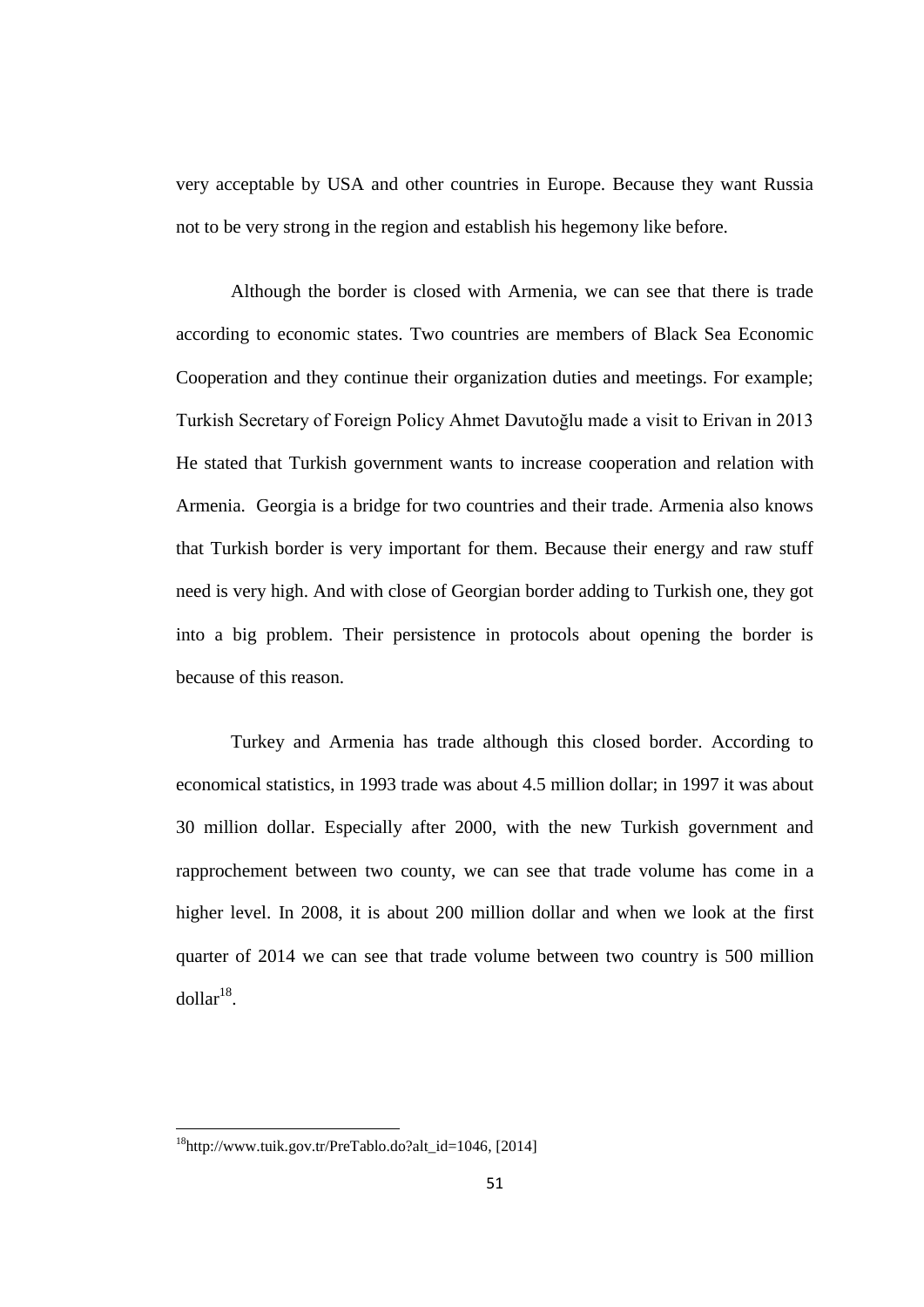The closed border brings also some heavy loads for Armenia. When trade is done over Georgia, the transportation cost increases and profit decreases for about %10. And also the transportation of goods delays approximately 2 days. It is estimated that if the border is opened, transportation costs will decrease for about %30-50 and profit will increase with this regard<sup>19</sup>.

<sup>19</sup>[http://www.tabdc.org/wp-content/uploads/TR-Rapor1.pdf,](http://www.tabdc.org/wp-content/uploads/TR-Rapor1.pdf) [2013]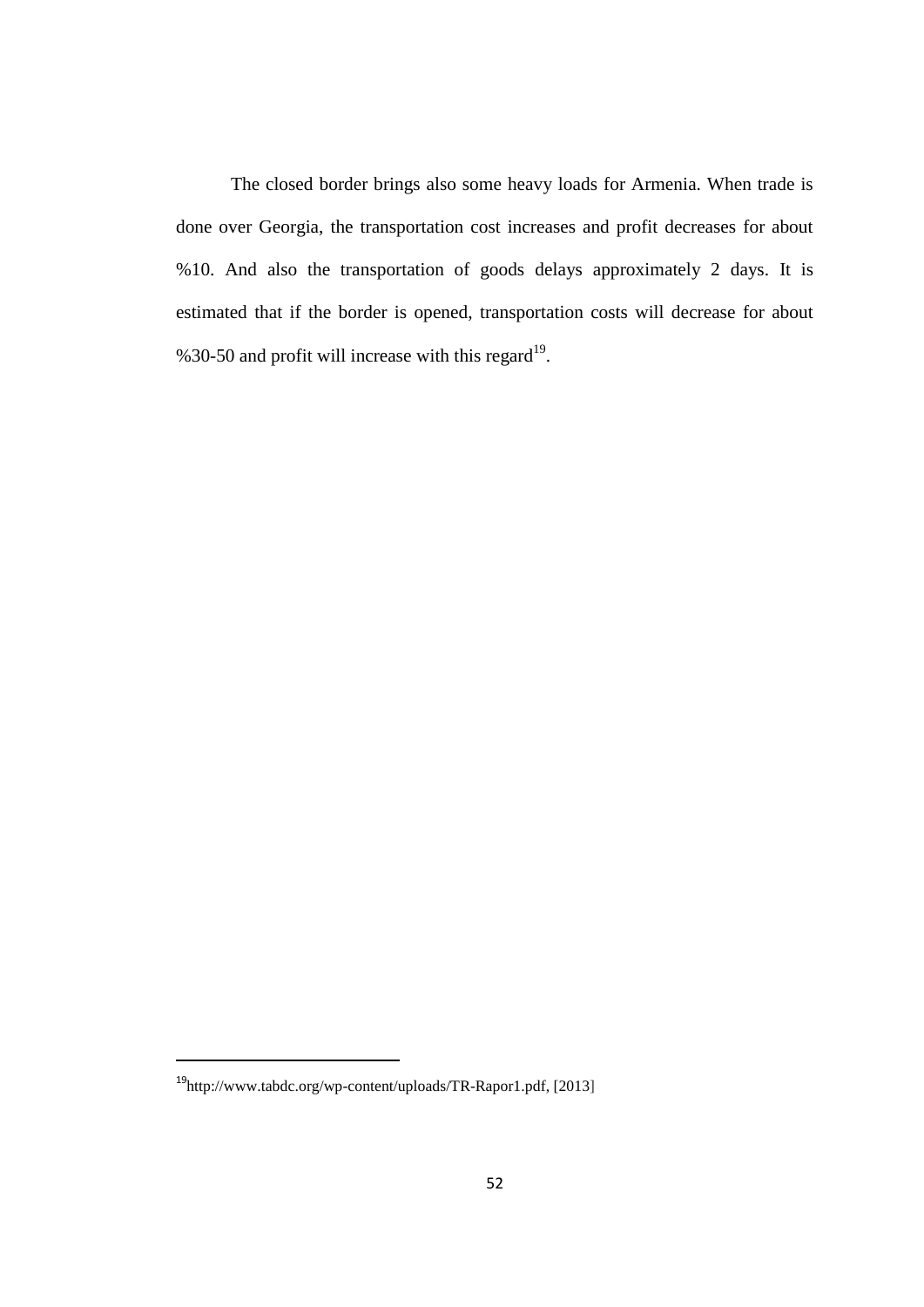# **CHAPTER THREE**

# **TURKEY'S PERSPECTIVE IN REGIONAL CONFLICTS AND PROBLEMS**

## **4.1 NAGORNO-KARABAKH CONFLICT**

Karabakh region, which is in the southeast of Caucasus Mountains, is for about 4392 km². Region is between Kura, Aras Rivers and Lake Sevan, Armenia in the west, Iran in the south and from north to south about 120 km, east to west about 35-60 km. Region is covered with mountains and lowlands. Because of the regions north sides covered with high mountains, it is called as Nagorno-Karabakh (Gökçe, 2011, 1149).

Roots of this conflict go to 1800s with the starting of Russian hegemony on the region (Pashayeva, 2009, 66). With the desire of Russia to capture all the Caucasus, they had made cooperation especially with Armenians. They had put the Armenians to the regions which they have captured especially from Azerbaijan. According to sources, for about 1 million people were put in Karabakh, Ganja and Nakhchivan. With the immigration policy of Russian government, ethnic structure of Caucasus had taken damage. Russia also had supported the Armenian gangs which had damaged the Azerbaijan cities and killed many people. These events continued in  $19<sup>th</sup>$  and  $20<sup>th</sup>$  century. The first events which were very bloody and heavy were in 1905-1906. It is believed that the main reasons of this conflict are the support of Russia and assimilation policies of them towards Muslims (Yılmaz, 2013, 90).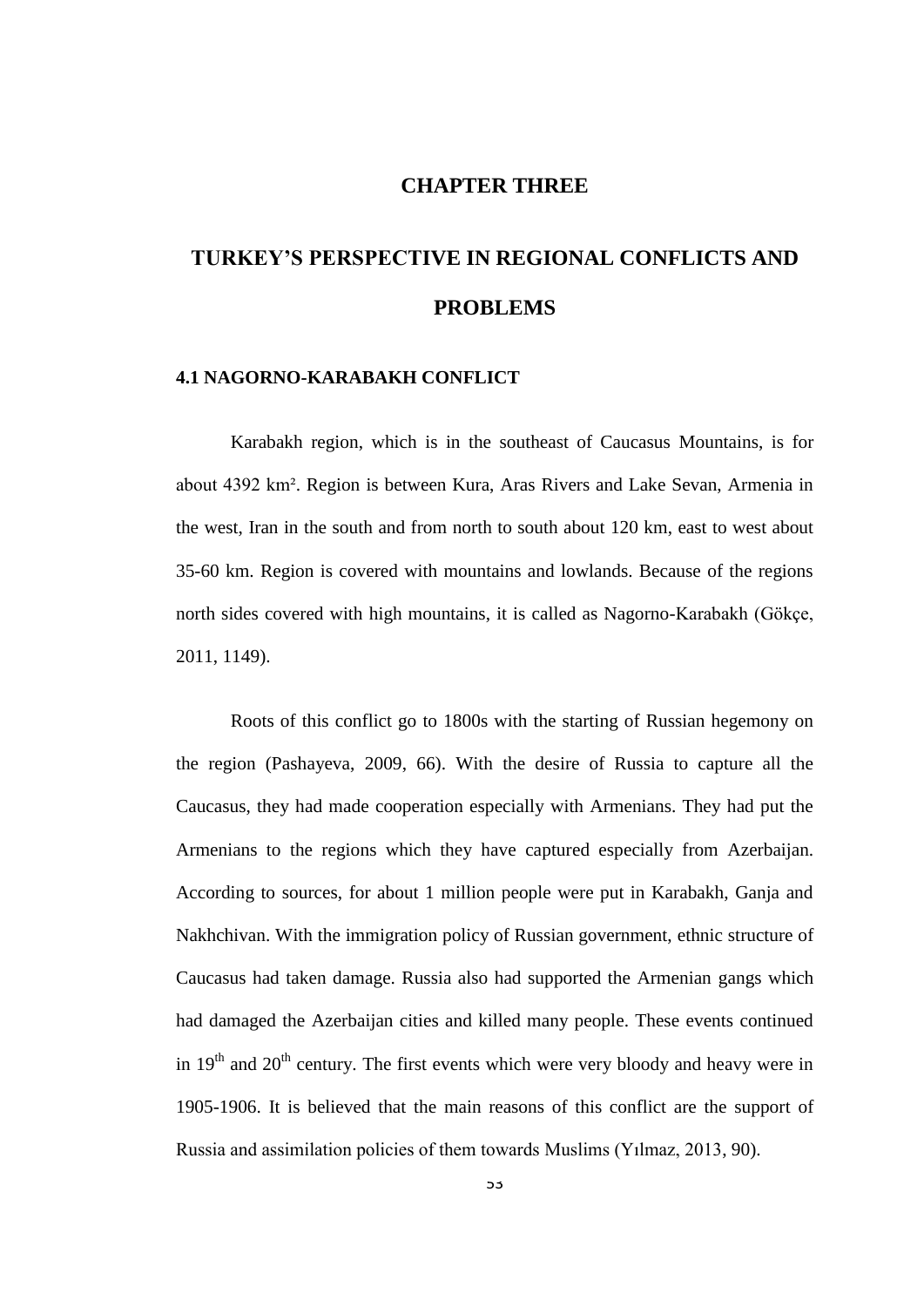Although Nagorno-Karabakh was an autonomous region but connected to Azerbaijan, %70 of the population was Armenian. Population of Nagorno-Karabakh was about 192.000 in those years (Yılmaz, 2013, 87-89). The main reason of this conflict after their independence was because of the policies of Soviet Union. With liberal reforms called Perestroika and Glasnost, the relations had become hard to solve and conflicts had started (Şiriyev, 2011, 98-99). Although Nagorno-Karabakh was a "wide regional autonomy" connected to Azerbaijan in the administration of Stalin, Armenians always tried to attach it back to Armenia in 1945, 1963 and 1977 with offical offers made to Russia (Mkrtchyan, 2007, 5).

According to Armenian thesis; Armenians are more populated in Karabakh and they must have a choice to determine their own destiny. According to Azerbaijan thesis; when looking to history and international law, this region is their own land which had been assimilated by Russians in the history (Yılmaz, 2010, 90).

After the collapse of Soviet Union, some small conflict had occurred in the region (Svensson, 2009, 9). But after 1992, these small conflicts changed into war. Especially on 25-26 February 1992, Armenians, with the support of Russian military in that area, attacked Azerbaijan's Khojaly rayon and killed many people. This massacre had taken many reactions from many foreign country and international organization (Aslanlı, 2013, 183-184). Armenians had killed more than 600 Azerbaijan people and for about 1250 people had been wounded (Gökçe, 2011, 1152). After Khojaly massacre, there had been many articles written by international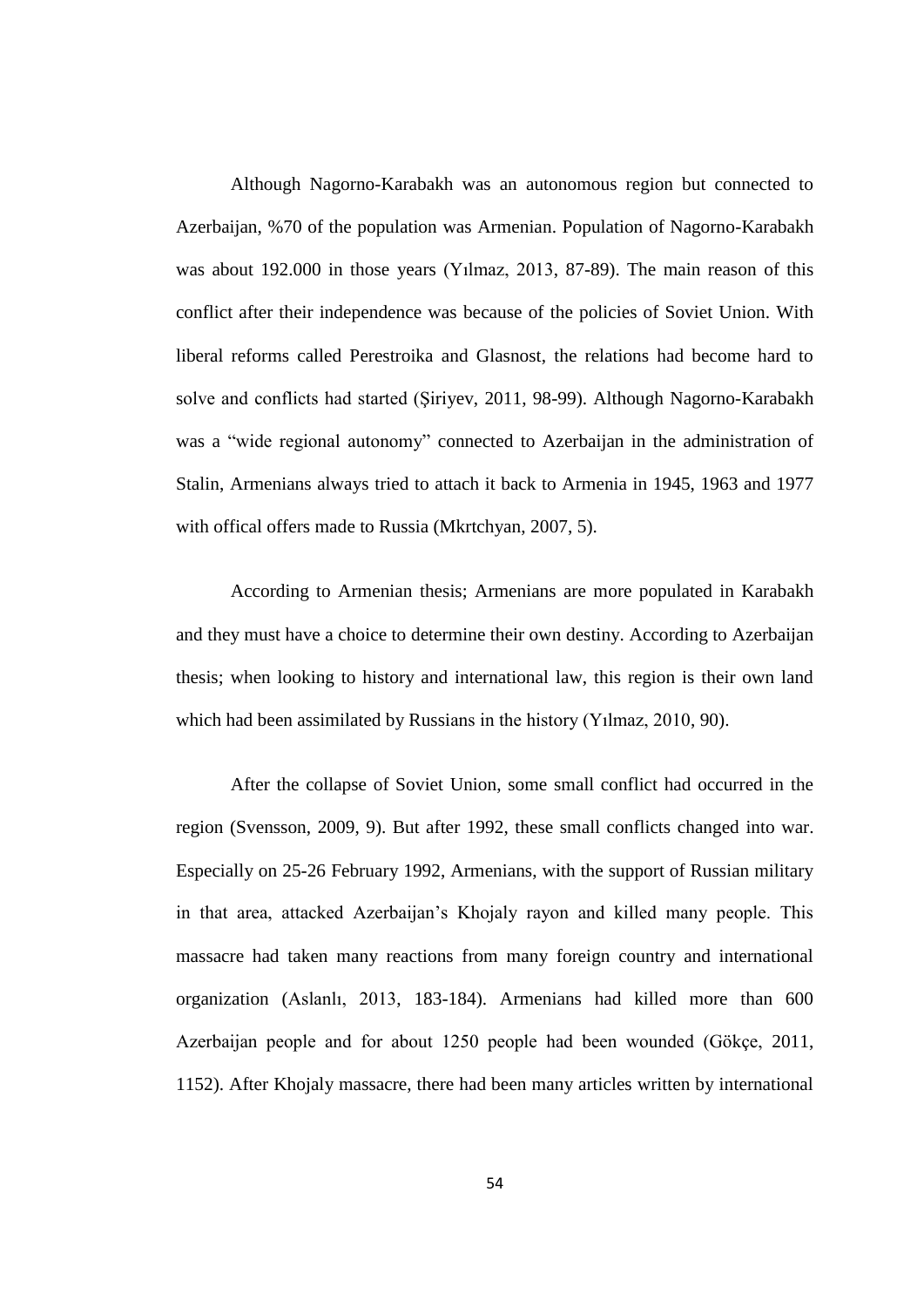media against Armenian government because of this barbarous attitude (Kasım, 2009, 39-40).

In the administration of Muttalibov, Azerbaijan always wanted support from the Western Unions and organizations for solving this problem. The first attempt was made by United Nations (UN) and Organization of Security and Cooperation in Europe (OSCE) came together in 1992. They sent an investigation committee to Karabakh. Also in 1992, OSCE accepted to make a conference in Minsk in order to find a solution to Karabakh problem on 24 March 1992 Helsinki Peak. Although these attempts, the Armenian occupation had continued and these attempts couldn't be successful (Yılmaz, 2010, 80-82).

After the administration of Muttalibov, Elchibey had taken the administration of Azerbaijan. Karabakh problem again had taken the first place of Azerbaijan foreign policy like before. Elchibey administration was also near to West administrations and they had tried to solve this problem with western organizations and unions. He had wanted help from OSCE and stated that Azerbaijan will never accept dividing the territory of Karabakh and always give warranty for Armenians to show respect their culture and other beliefs in the region. And these two facts were accepted in Helsinki Peak. Although the support of OSCE and UN Security Council, Armenia had continued unfriendly attempts and killed many Azerbaijan people. It can be clearly understood that Elchibey administration could not be successful in solving this historical problem (Yılmaz, 2013, 83).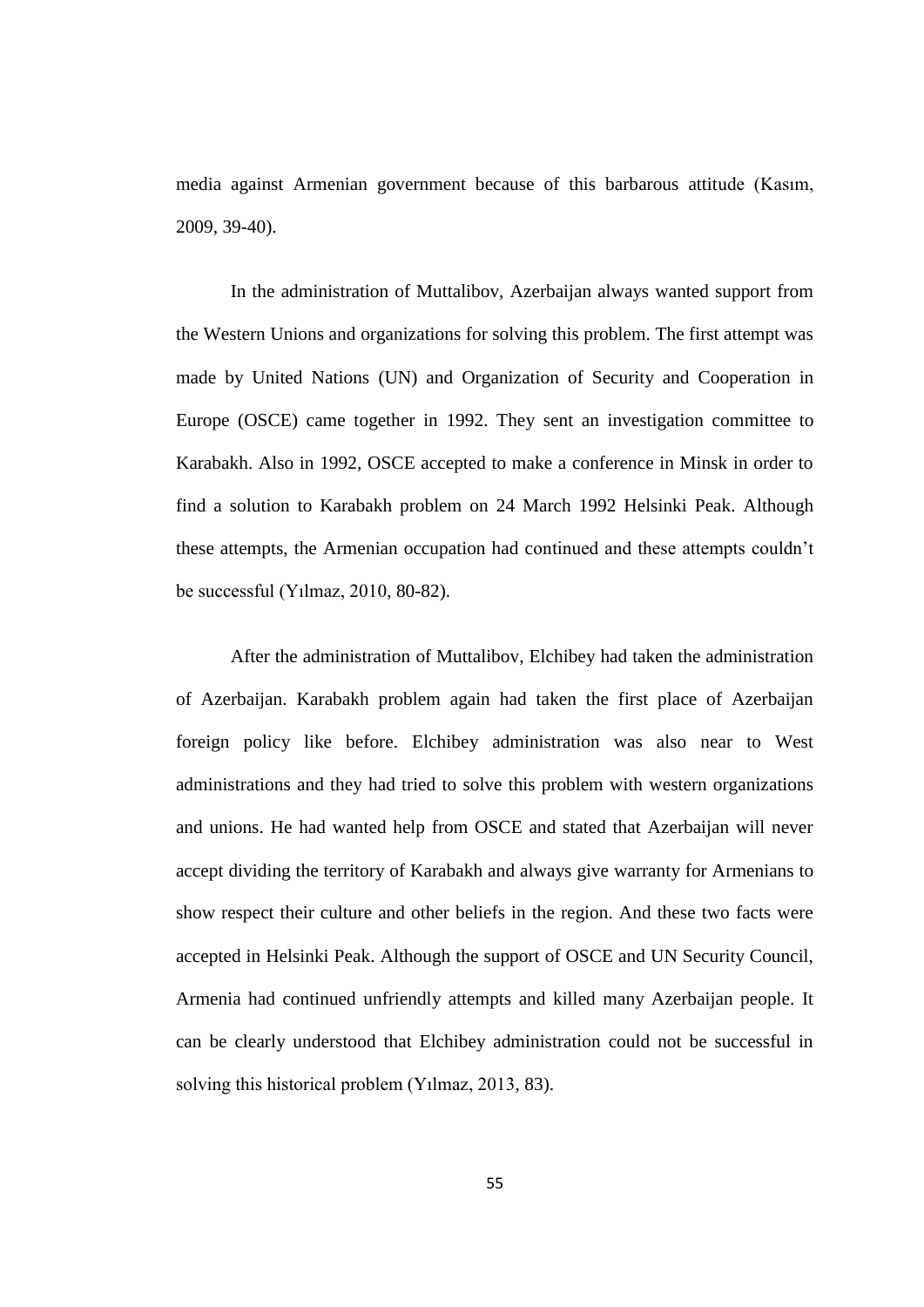The conflicts had continued until 1994. Haydar Aliyev had taken the administration of Azerbaijan after Elchibey and made an agreement with Armenia. On 9 May 1994, Secretary of Defense of both countries signed an agreement about ceasefire in Karabakh. Although this agreement had stopped the war, Azerbaijan had lost %20 of its territory until that date (Gökçe, 2011, 1153). In 3 December 1996, OSCE countries had made a meeting in Lisbon and accepted the territorial integrity of Azerbaijan and giving the highest level of autonomous for Nagorno-Karabakh. This declaration was accepted by all the member countries except Armenia (Siriyev, 2011, 99). In 1997, the Minsk Group fastened their studies for solving the problem and offered 3 solution ways. These were;

- 1. Package deal (17 July 1997)
- 2. Step by Step deal (2 December 1997)
- 3. Common State deal ( November 1998)

Package deal, which was offered in 1997, was accepting that Karabakh will be autonomous but connected to Azerbaijan. They could also prepare their own organic law. This deal also accepted that Armenians would withdraw from Azerbaijan lands except Karabakh and Karabakh would be a free trade economic area. Although there were some missing points for both countries, Armenia didn't accept this solution and the problem could not be solved (Demirtepe, 2011, 49-50).

According to Step by Step deal, the problems in the region would be solved in two steps. In the first step, it was planned to stop the conflict. And in the second step, the status of Nagorno-Karabakh was going to be connected to Azerbaijan. And there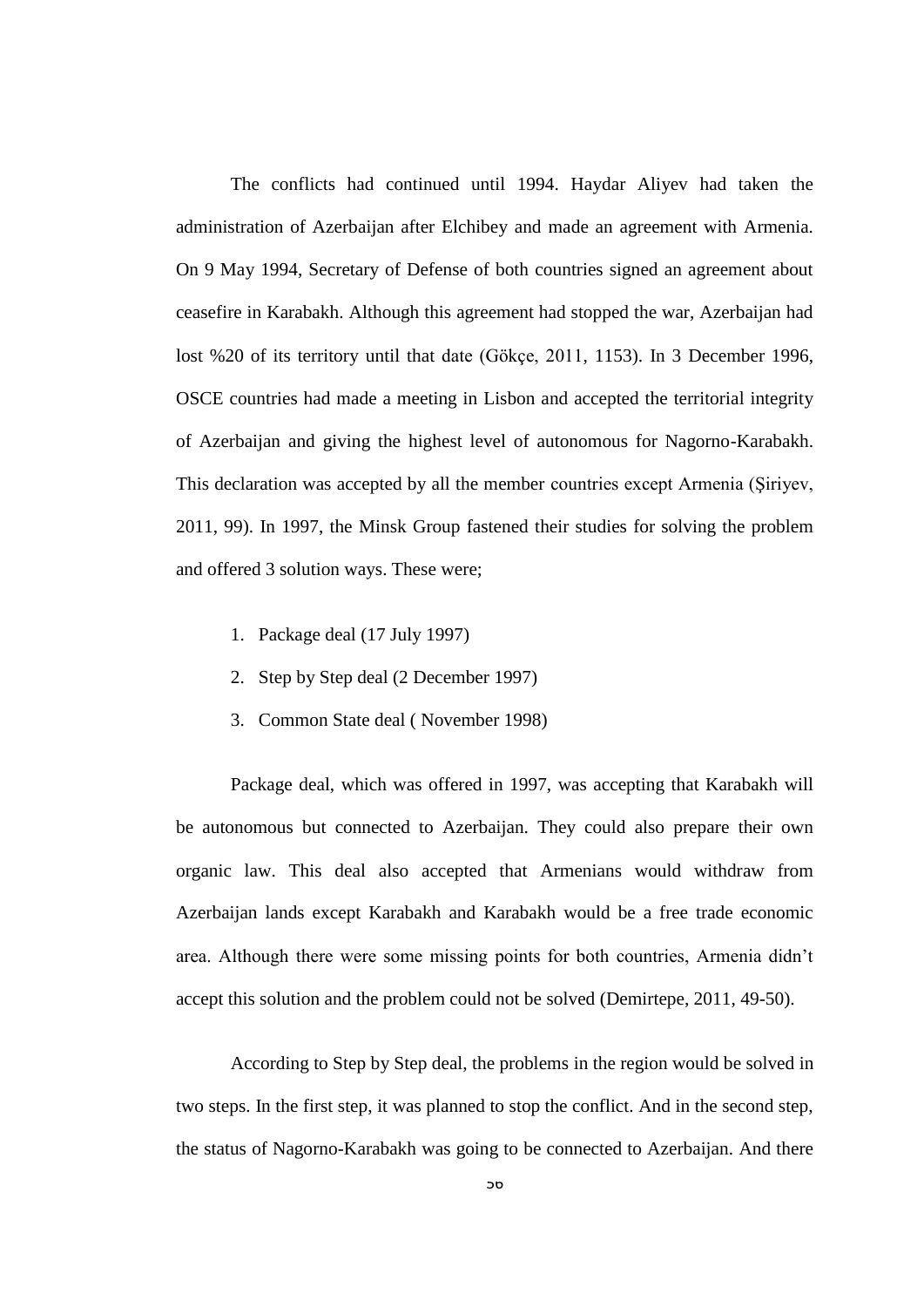was an important point in this plan. If one of the sides doesn't obey the plan, then there will be some sanctions for that country. This was also accepted by Azerbaijan and refused by Armenia (Şiriyev, 2011, 99-100).

Another plan was founding a Common State. According to this plan, Nagorno-Karabakh and Azerbaijan would found a common state. This state would accept Armenian as native language (Yılmaz, 2013, 89-90). This new Common State could create its own law and could veto Azerbaijan assembly decisions. Because these facts indirectly gave Karabakh independence, Azerbaijan didn't accept this plan (ġiriyev, 2011, 100).

After Haydar Aliyev, his son İlham Aliyev has taken the administration. He has also put the Karabakh problem in the center of Azerbaijan foreign policy. But, he didn't start the solution from the beginning, but continued from the point where his father had left. He has given importance to solve the problem without using army. He has also given importance inserting other countries and organizations in the problem. We can say that he has been successful in this policy. Another important policy of Aliyev is to establish friendly relations with other regional countries and western organizations and unions, such as close relations with NATO.

After 2004, relations between Azerbaijan and Armenia became closer. This period was accepted as "Prague Process". According to this process, Azerbaijan and Armenia was going to solve the problems with discussion without any third countries mediation. There had been some meetings between presidents of both countries especially in  $2006$  (Siriyev,  $2011$ ,  $104$ ).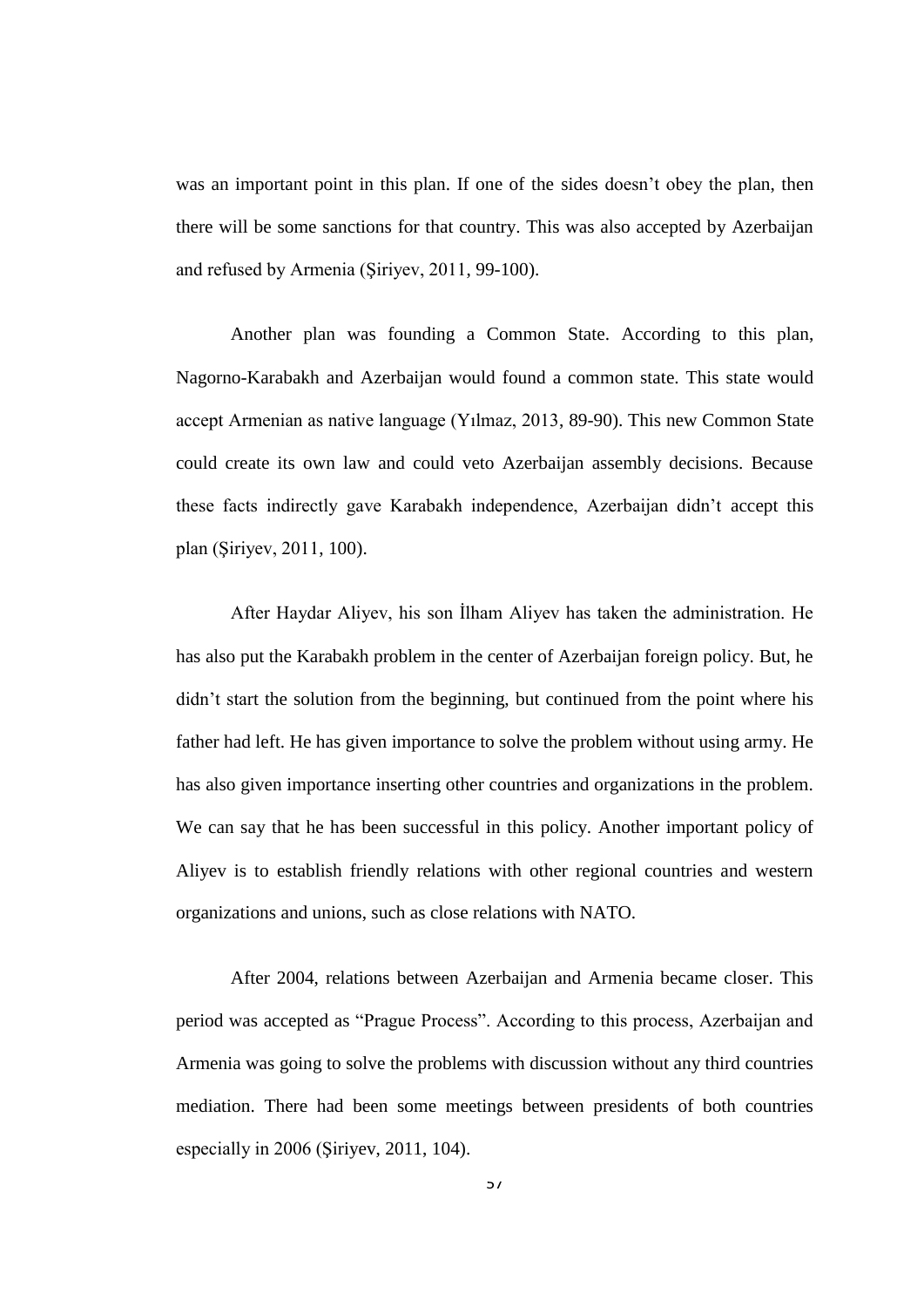In 2005, before the meeting of Foreign Policy Ministers in Prague, Parliamentary Assembly of the Council of Europe declared that Armenia is accepted as attacker in Karabakh problem and Karabakh is a separatist regime. This was the first international legal document (Gökçe, 2011, 1146).

At the same time, Madrid principles, which were declared on 29 November 2007, are very important for the process and developments for both countries. According to this principles, the area around Karabakh must be empty, the corridor, which ties Armenia to Karabakh, must be opened and war victims must return to their hometowns (ġiriyev, 2011, 100-101).

After the war between Russia and Georgia, the diplomats of conflict sides came together in Moscow and signed Moscow Declaration in 2008, with the support of Russian President Medvedev. This was the first agreement signed by Presidents of both countries since 1994. With this declaration, sides accepted that solution should be found with peaceful diplomatic relations. Additional to this agreement, there have been many bilateral meetings made in the administration of Medvedev between 2008 and 2012 (Fuller, 2013, 6).

Until 2011, there had been many meetings, especially with the support of Russia. In 2011, the most important development was the meeting of Azerbaijan, Armenia and Russia in Kazan, the capital city of Tatarstan. Also the support of OSCE Minsk Group countries had shown that there could be a peaceful agreement after this attempt. But this meeting also couldn't reach a sign peace agreement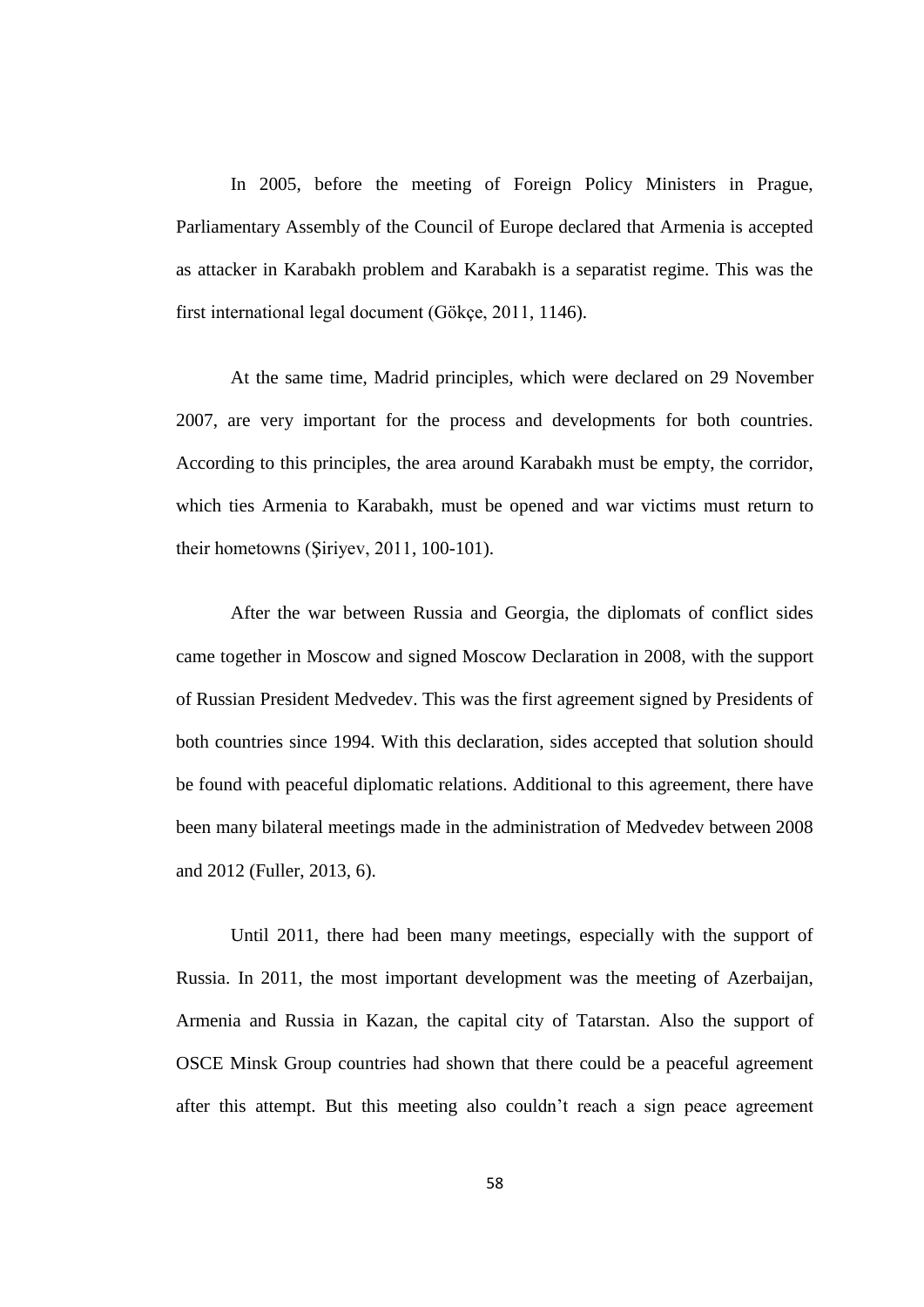(Aslanlı, 2013, 180). And we can say that there had never been an important attempt like this again after 2011.

Despite the growth of unfriendly statements of many people from both sides, especially Armenian's believe that their society has preserved a vast effort on building constructive dialogues and friendly relations about the issue. And they also believe that the problem can be solved by negotiations rather than using military (Abashov and Khachatrian, 2006, 4-5).

Turkish government attitude in this process is also important for solution. Turkish governments have always been together in solving these problemes and supporting Azerbaijan's territorial integrity on every international stage. After the intensive conflicts in Karabakh, Turkish government closed the border with Armenia and hasn't opened it yet, although pressure from many foreign countries and organizations.

This conflict also has shown Turkish government attitutude towards regional problems. Turkey was not going to be directly from one side and go into war. And also the problem was going to be carried on international stage. Turkish government has also faced with many problems especially when supporting countries which are Turk or Islamic origin. Because of this reason, Turkish governmnets have been a little bit far from Abkhaz problem (Aydın, 2013, 384).

Especially after the new government in Turkey after 2002, Turkey has changed its foreign policy. This change was in order to create more powerful Turkey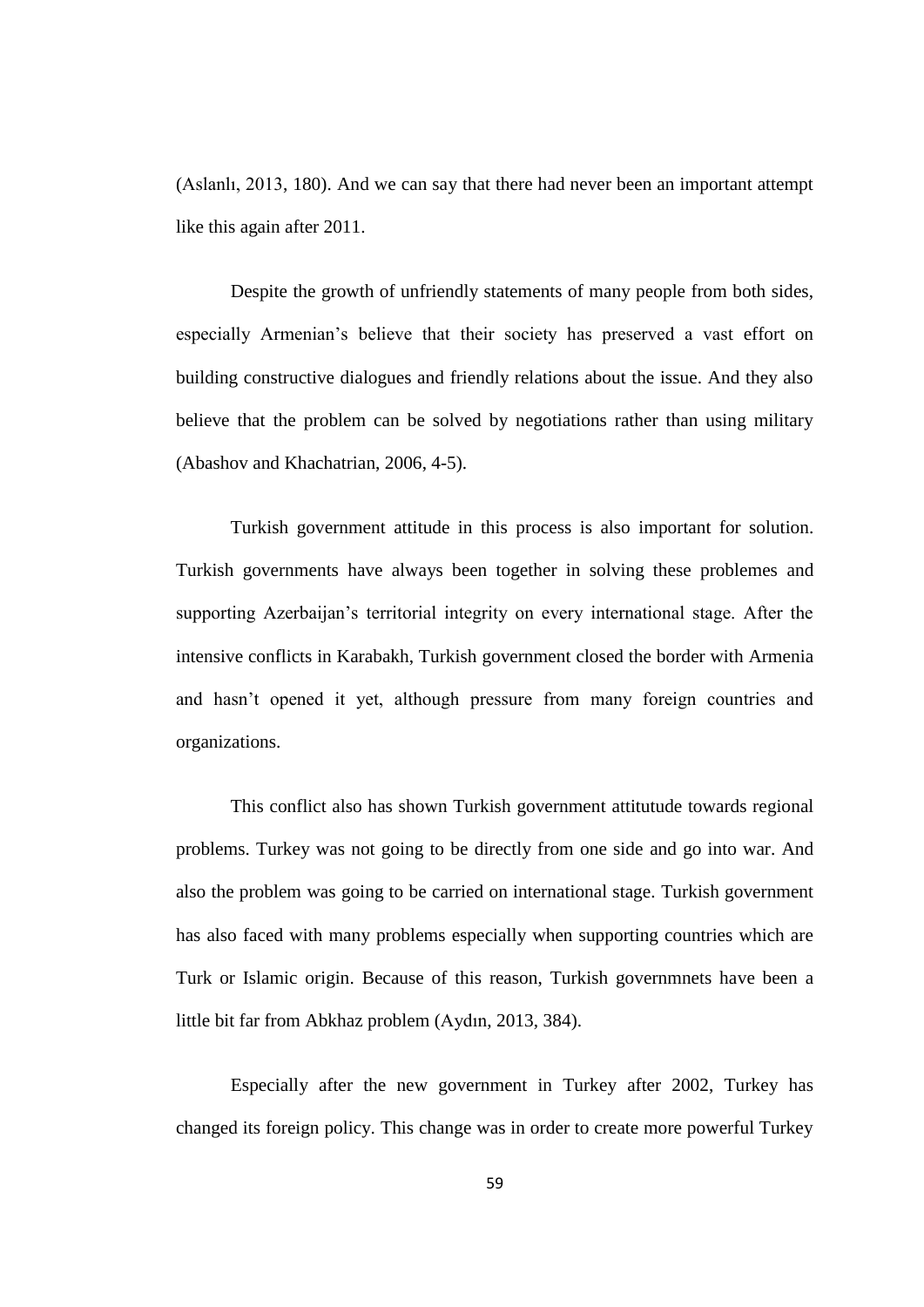in the region having zero problems with neighbors. And related to this policy, Turkish side has fastened the solution process with Armenia, although not well seen by Azerbaijan. Azerbaijan stated that Turkey's close relation with Armenia have made Azerbaijan people very sad. And after the close relation, Azerbaijan went to some sanctions against Turkey such as reorganizing the salary of natural gas, establishing close relations with Israel and coming closer to Russia. This problem was solved with the declarations of Presidents and critical diplomats. Turkish Prime Minister Erdoğan expressed that Turkey-Armenia relations could not be close unless there is a complete agreement on Nagorno-Karabakh issue between Azerbaijan and Armenia (Welt, 2013). Both sides, Turkey's and Azerbaijan's, common opinion was "One Nation, Two Countries" and "Strategic Partner". These expressions and beliefs lowered the tension.

#### **4.2 NAKHCHIVAN PROBLEM**

Nakhchivan Autonomous Republic is in the southeast part of the Caucasus region with covering 5363 km². It is neighbor with Armenia in the north and northeast (224 km), Turkey in the northwest (11 km) and with Iran in the west and southwest (163 km). Natural border with Turkey and Iran is the Aras River, which is very important for the region because of its water capacity (Simşek, 2010, 114-115). Its popularion is for about  $557.000$  and there are 6 rayons (Sen, 2008, 24).

Nakhchivan's has always been important for many countries in history. Importance of Nakhchivan is because of its geopolitical and geostrategic position.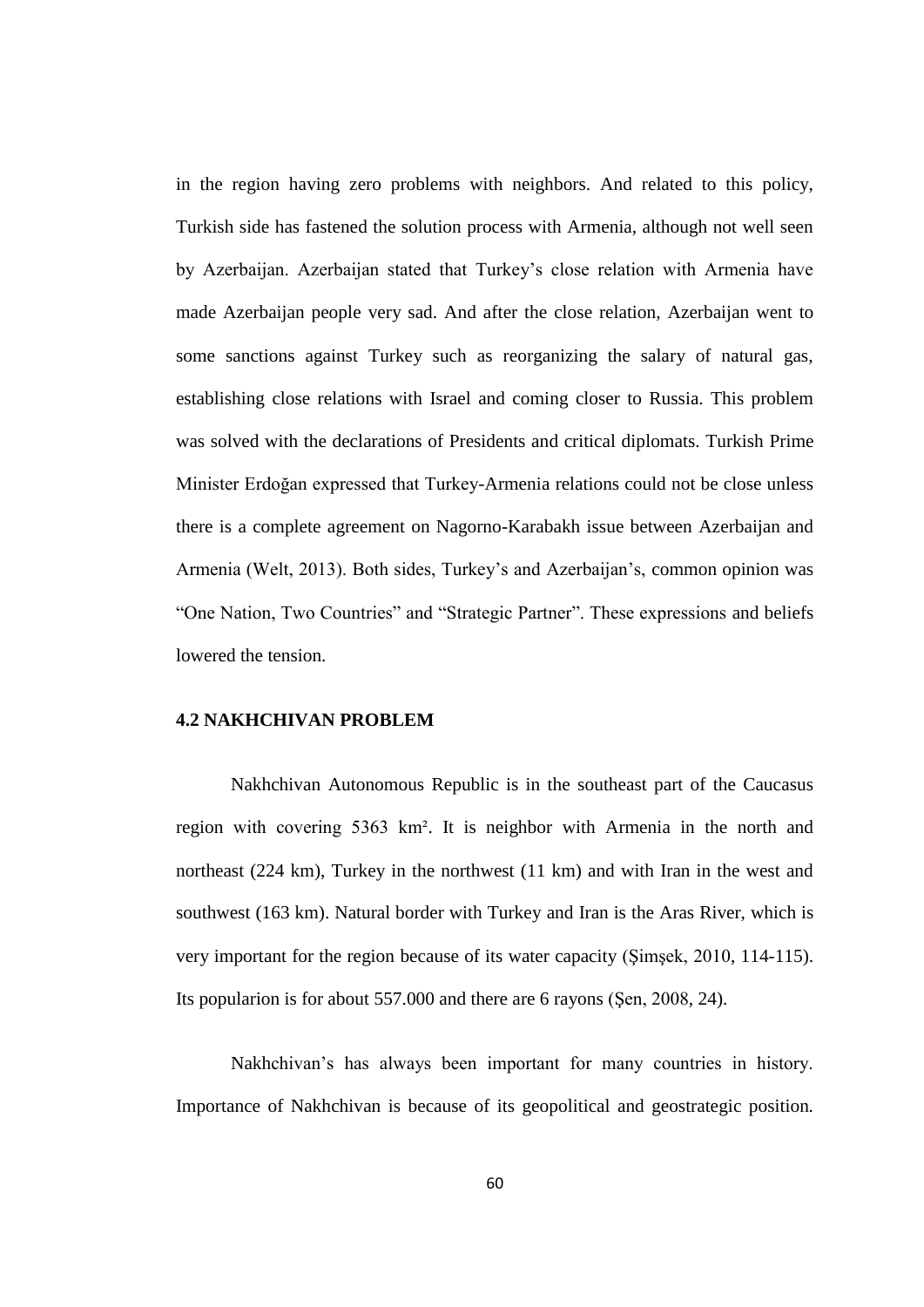Addition to being close to Middle East and Asia, it is very near to energy supplies which has always been the most important reason for wars and conflicts.

Nakhchivan territories had changed many owners in history. Until  $19<sup>th</sup>$ century there had been many struggles for capturing this area. After the war between Russia and Iran in 1826-1828, Russia had captured the Nakhchivan Khanate. Iran had signed Turkmenchay Treaty with Russia after this war. With this victory, Nakhchivan Khanate had collapsed and it became a state of Russia. In order to increase the population against Turks in the state, Russia had brought 70 thousand Armenian from Iran in those years (ġen, 2008, 25). In 1828-1829, Ottoman Empire was defeated against Russia and accepted the joinment of Nakhchivan Khanate to Russia with Edirne Treaty (Şimşek, 2010, 118).

After the capture of Nakhchivan and Erivan Khanates by Russia, with the opinion of Nicholas 1 of Russia, both of the states were connected for making an Armenian city. In 1886, the whole population of the Nakhchivan state was 7.433. 4.512 (%60.7) of this population was Muslim and 2376 (%31.9) of it was Armenian. Turk population has always been high in Nakhchivan (Şen, 2008, 26).

Nakhchivan became an autonomous republic in internal affairs but connected to Azerbaijan in foreign policy with the Russian Revolution in 1917. After this autonomous, the area which is connecting Nakhchivan and Azerbaijan, Zengezur, was given to Armenia (Şen, 2008, 26-27). Turkey and Russia signed "Moscow Agreement" in 16 March 1921. This agreement was the legal sign of new Nakhchivan Autonomous Republic. And after "Kars Agreement" on 13 October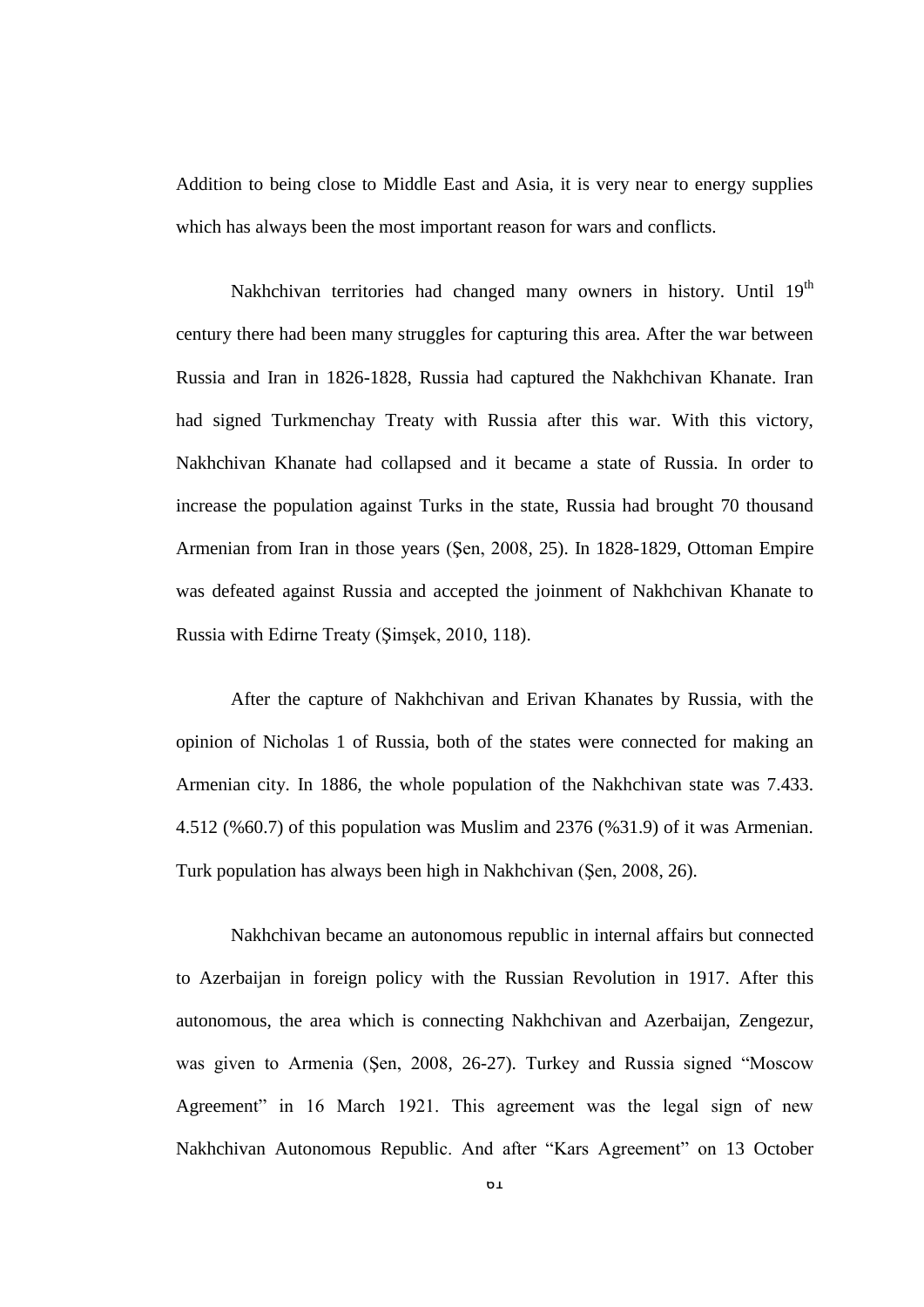1921, this statue was also accepted by Armenia, which connected Nakhchivan directly to Azerbaijan. A third country could never interfere in this statue and relations of the country (Arslan, 1998, 184). Another important topic was about the border with Turkey and Armenia. Also with this agreement the border has been identified (Mustafayev, 2012, 287). The position and statue of Nakhchivan is very important for Turkey. This geography is seen as the "connection door" for Turkish Nations especially, in Middle Asia and Caucasus.

After the independence of Azerbaijan, in 1995, state statue was given to Nakhchivan Autonomous Republic under hegemony o Azerbaijan. Nakhchivan also accepted Azerbaijan national flag as their national flag. Another important development that Azerbaijan provided for Nakhchivan, was recognizing the new organic law in 29 December 1998 (Şimşek, 2010, 113).

Nakhchivan and Azerbaijan have always been important for Turkey. Especially in 1990s, with the increasing attacks of Armenia, Turkish government has supported these countries very much. After the elections in Nakhchivan and selection of Haydar Aliyev as president, they tried to be in more cooperation with Turkey. In those years also "Hope Bridge" was constructed between Turkey and Nakhchivan. After this opening, Turkish diplomats and businessmen have increased the visits. Also a common protocol was signed between two countries. This protocol includes support in many areas such as economy, policy, energy and many others.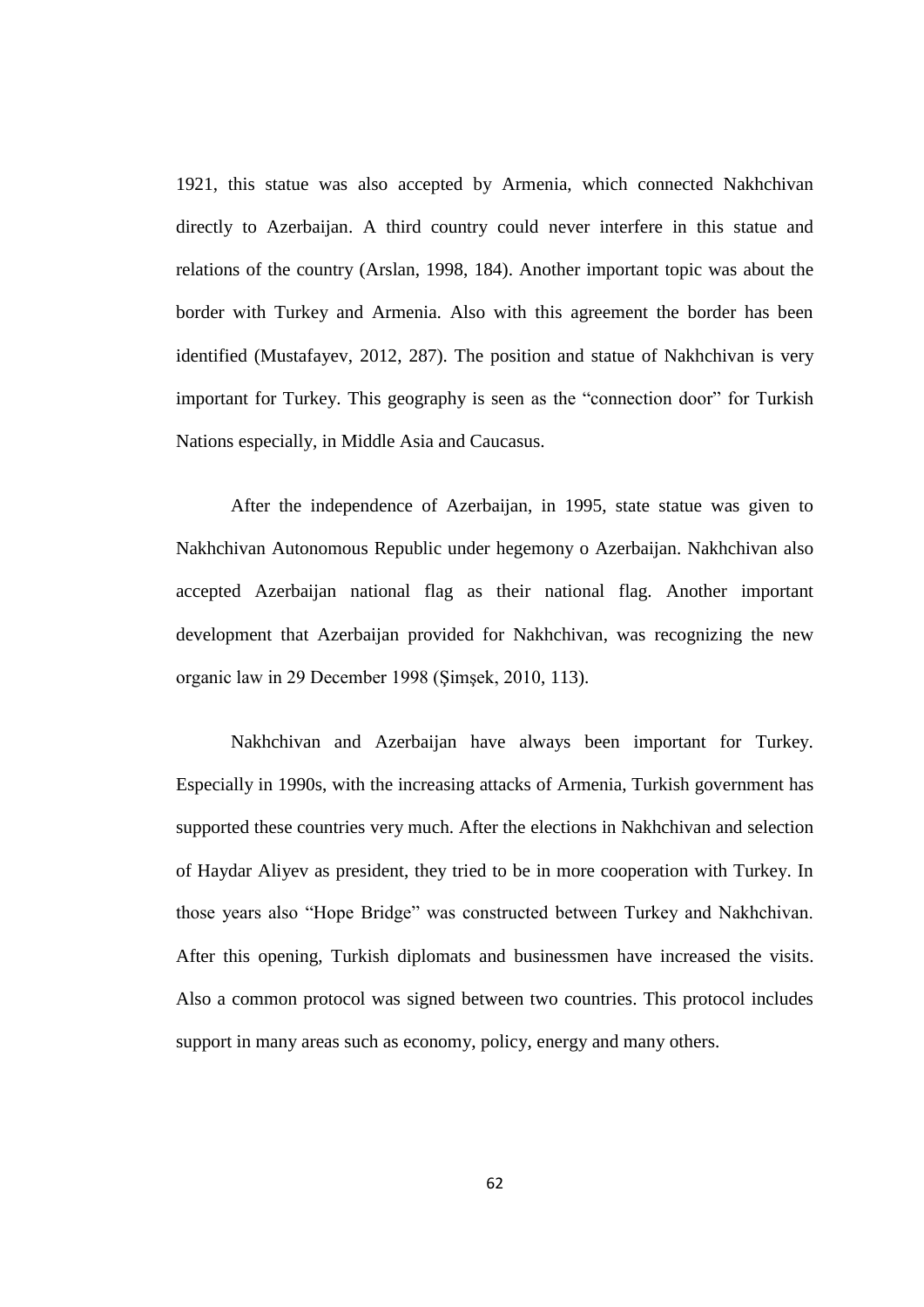# **4.3 ABKHAZIA PROBLEM**

Abkhazia is in the east shore of Black Sea having 240 km coast to sea. Its capital city is Sukhumi, which is also a harbor city. Abkhazia covers an area about 8600 km² at the northeast of Georgia, neighbor with Russia (Alsırt, 2009, 20). They are one of the oldest nations of Caucasus (Sen, 2008, 31). Their history goes back to  $14<sup>th</sup>$  century (Cutler, 2004, 114).

Majority of Abkhazia is Christian and remainings are Muslims. And the percentage of Christians is about %90. And their mother tongue is Abkhaz language (Sen, 2008, 32). They play an important role in the development of Caucasus region (Markedonov, 2013, 17-18).

The population of Abkhazia is for about 243.000 people according to 2011 census<sup>20</sup>. There are 91 different ethnic groups living in Abkhazia. Most populated are Abkhazians of whom are for about 122, 069 (%50.71), Russians; 22,077 (%9.71), and Georgians; 43,166 (%17.93) and Armenians are for about 41,864 (%17.39). According to statistics, leavings the republic between 1989 and 2011 has increased from 93,267 to 122,069 (Markedonov, 2013, 19). The main reason for this increase is the wars and conflicts in the region.

When we look at the old history of Abkhazia, we can see that the country was under hegemony of Ottoman Empire in  $16<sup>th</sup>$  century and many of the people became Muslim in those days (Alsırt, 2009, 21-22). With the regression period of Ottoman

 $\overline{a}$ 

 $^{20}$ [http://www.abhazyam.com/haber/1627/abhazya-nufusu-242826-kisi.html,](http://www.abhazyam.com/haber/1627/abhazya-nufusu-242826-kisi.html) [27.05.2011]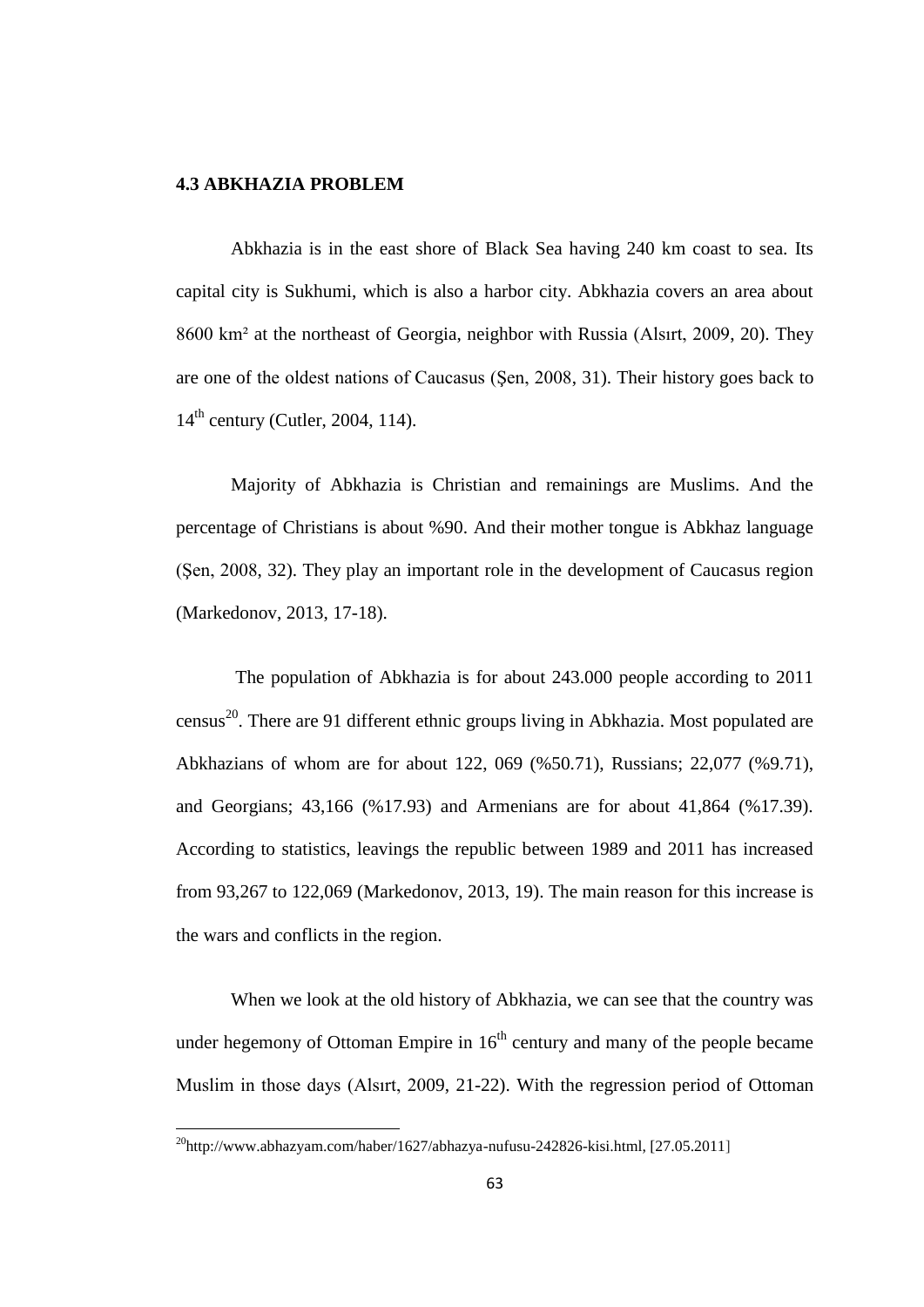Empire, Russia had increased the pressure on Abkhazia and occupied capital city Sukhumi in 1810 and declared that Abkhazia is under their control (Cutler, 2004, 115-116).

After 1866 Lykhny uprising and Russian-Ottoman War in 1877-1878, the structure of the population in the region clearly changed. Many Abkhaz were exiled from Caucasus through Ottoman Empire (Markedonov, 2013, 21-22). Georgians, which were brought from Georgia, settled down on these lands which were abandoned by Abkhaz people (Alsırt, 2009, 23).

Following the collapse of Russian Empire, Abkhazia had won its independence and tried to join with North Caucasus nations and succeeded on 11 May 1918. People's Council of Abkhazia accepted to join Mountainous Republic of North Caucasus. At that moment, Georgia used the advantage of disorder in Russia and occupied Abkhazia (Sen, 2008, 33-34). On March 1919, Council wanted to be an Autonomous Region connected to Georgia and their offer was accepted by Georgian Assembly. According to Constitution of Georgia in 1921, three parts of the lands, which are Abkhazia (Sukhumi), Muslim Georgia (Batumi) and Zagatala (Zakatalskaya area) were accepted as "inseparable parts of Georgian Republic" and granted as "autonomous governments in local affairs" (Markedonov, 2013, 21-22).

On 31 March 1921, Abkhazian Soviet Socialist Republic was founded with the agreement signed with Georgia. In 1922, Trans-Caucasus Soviet Socialist Federal Republic was founded and Abkhazia took "Union Republic" status. But with the administration of Stalin, in 1931 status of Abkhazia had changed and it became an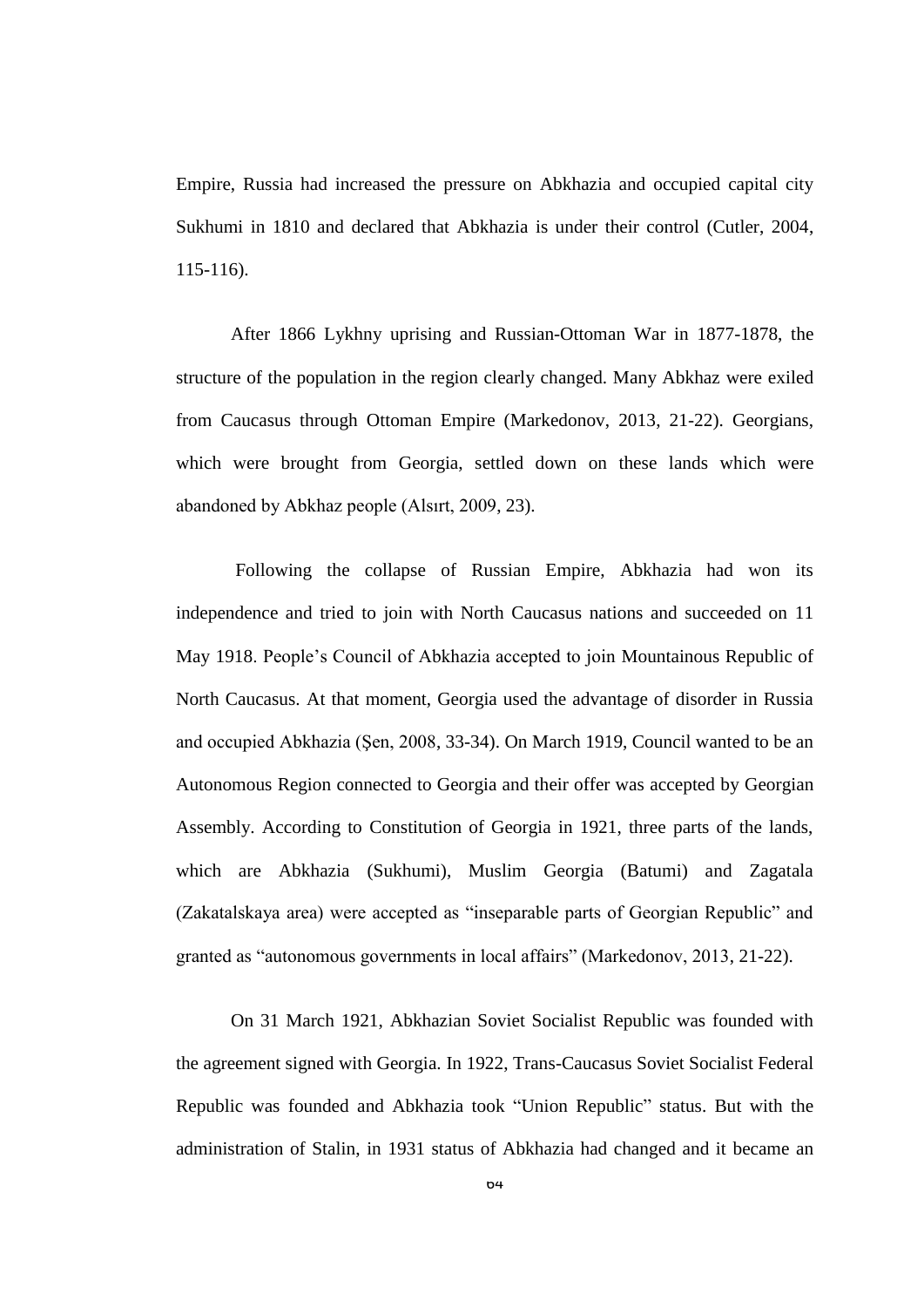"Autonomous Republic" connected to Georgia (Eissler, 2013, 130). On those days, especially with the strict policies of Stalin, Abkhaz people were under pressure and discrimination. For example, the change of Abkhaz alphabet with the one which is coherent to Georgian schedule in 1937-1938 and accepting Georgian as a school language in 1945-1946 are some of them (Markedonov, 2013, 23).

After these developments, Abkhazians had tried to quit of this Georgian hegemony and made some public demonstrations in 1957, 1964, 1967 and 1978. Although Russian and Georgian governments had given many rights to Abkhaz people such as broadcasting in Abkhazian, establishing Abkhaz television and university, economic support and trade area, Abkhazians had never renounced from their independence demands (Şen, 2008, 33).

The most important movement made by Abkhazians was the demand of quit from Georgian hegemony and becoming a republic which is a member of Union of the Soviet Socialist Republics (USSR) in 1978. This demand created a crisis between Georgia and Abkhazia. With the support of wrong policies of Soviets, it became an ethnic conflict and intestine war (Alsırt, 2009, 25).

On 25 August 1990, Abkhaz members of Supreme Council declared Abkhazia's independence and stated that Abkhazia is Community Republic like as in 1921. But this declaration was not recognized by Georgian government. Although Georgia's rejection, Abkhazia had chosen Vladislav Ardzinba as president and he had started working in administration. On 23 July 1992, Abkhaz Parliament stated that they abolished the 1978 Constitution which accepted the connection to Georgia.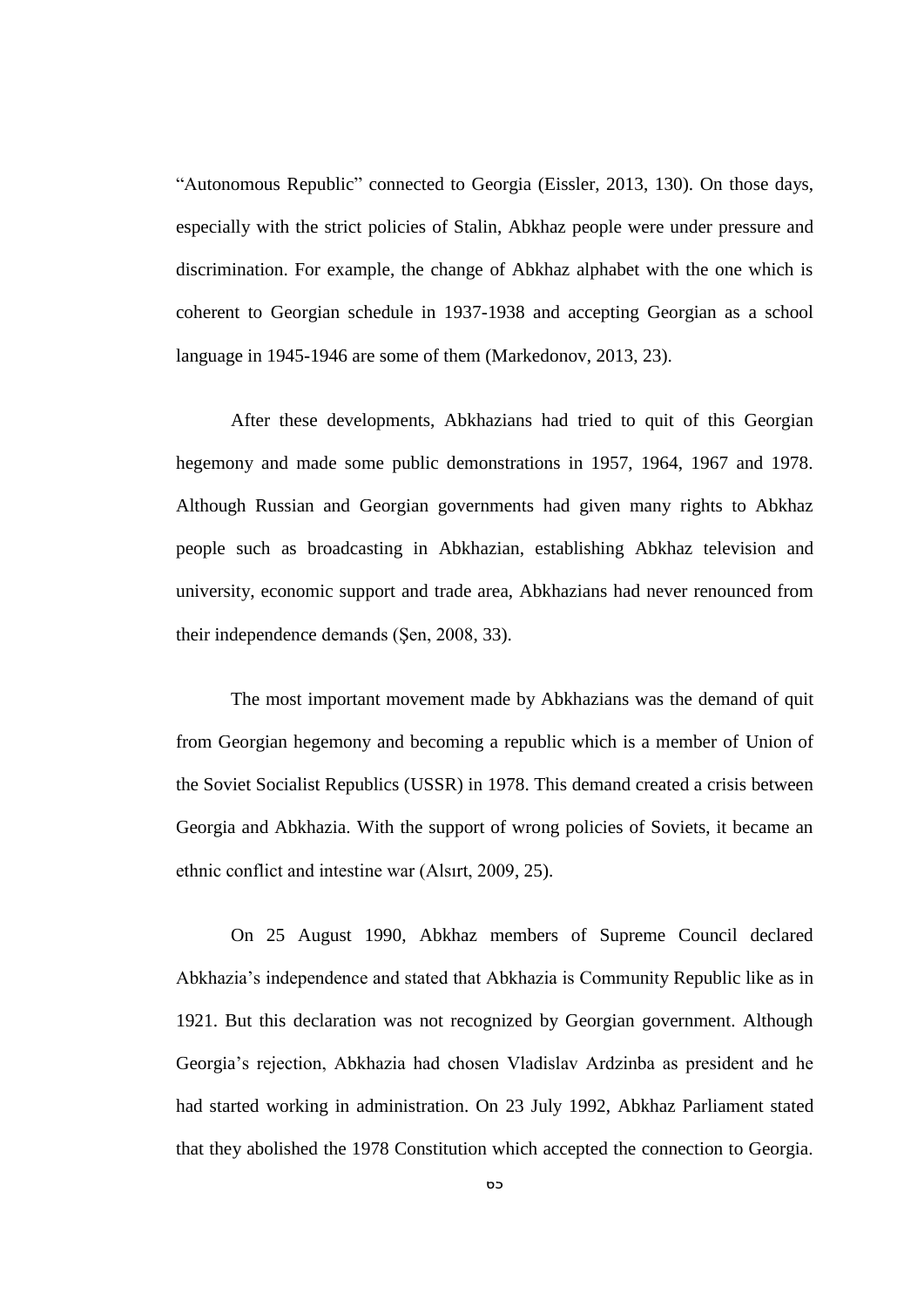And after a while, they declared that the new constitution was the one which was accepted in 1925, which stated that Abkhazia is independent in the borders of USSR (Sen, 2008, 34-35).

After these statements, Georgia sent forces to Abkhaz lands and tried to create pressure on humans on 14 August 1992. In those days, Russia had recognized that Crimea was not connected to Russia but Ukraine. And with this recognition, Russia had lost the advantage on creating military bases in Black Sea region. Because of this necessity, Russia supported Abkhazian army (Dervisoğlu, 2014, 17). And this ethnic conflict developed into an armed conflict between two sides (Markedonov, 2013, 25). With the support of many other ethnics from North Caucasus, Abkhazia had taken advantage against Georgia and had controlled especially the east part of Georgia. Especially the support of Chechens were very important for Abkhazia (Abushov, 2009, 6).With this occupation, Georgia had started talks with Russia in order to take support while giving permission to constructing military bases. After this development, Abkhazian forces abandoned Georgian territory (Sen, 2008, 35-36).

This armed conflict brought some advantages for Abkhazian side. One of these advantages is that, they had seen the allies both in the republic and outside. Especially, support of The Confederation of Mountain Peoples of the Caucasus was very important and effective. Another important advantage is that, this conflict could create a legal ground for Abkhaz secession (Markedonov, 2013, 26-27).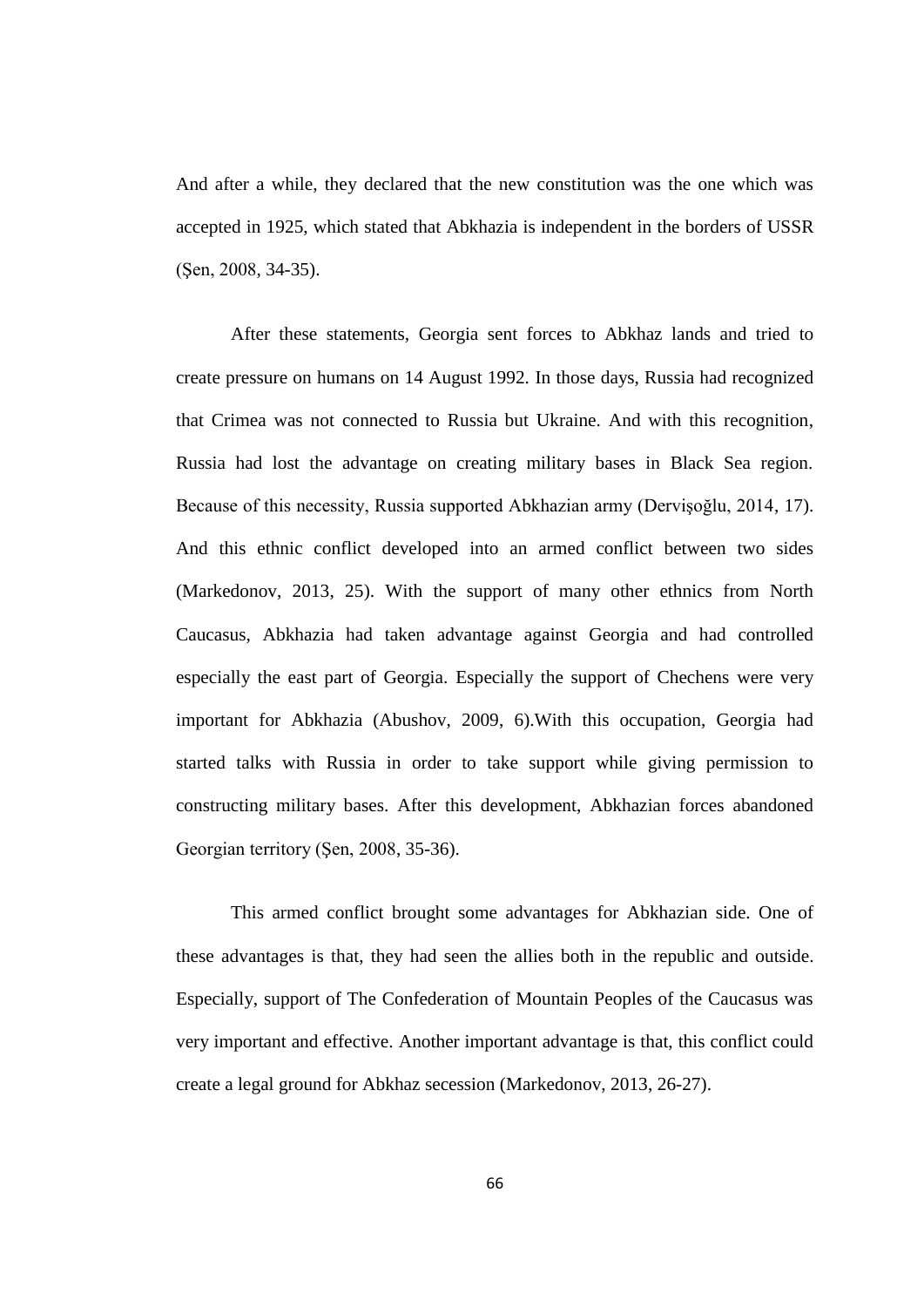After this conflict, with the support of Russia, both sides came together in Sochi on 27 July 1993 and signed ceasefire agreement. With this agreement, Georgian forces would abandon the Abkhaz territories and Abkhazia would be independent in local affairs. Also Russia would be the warranty country for this agreement (ġen, 2008, 37). After the agreement, Georgian military's attitude towards abandoning the territories slowly restarted the conflict.

United Nations had intervened to the problem and agreed about sending an observer committee in Abkhazia and warned both sides about obeying the 27 July agreement. But the conflict had continued and in 1994, with the new agreement, both sides accepted the Russian army which would be accommodated in the buffer zone. With this development, Georgia was obliged to join Commonwealth of Independent States (Dervişoğlu, 2014, 19-20).

The armed conflict had very heavy lost and consequences for both sides. 4,000 Georgians and 3,000 Abkhazians were killed. When we look at the economic losses of the conflict, we can say that it is about 10.7 billion dollars (Markedonov, 2013, 28).

With the attempts of Shevarnadze in Russia, president of Georgia, Russia closed Abkhazian border in 1994. And after this event, Abkhazian Parliament accepted the new constitution and declared that Abkhazia Republic is founded. But this declaration was not recognized by Georgia, Russia and United Nations (Alsırt, 2009, 26).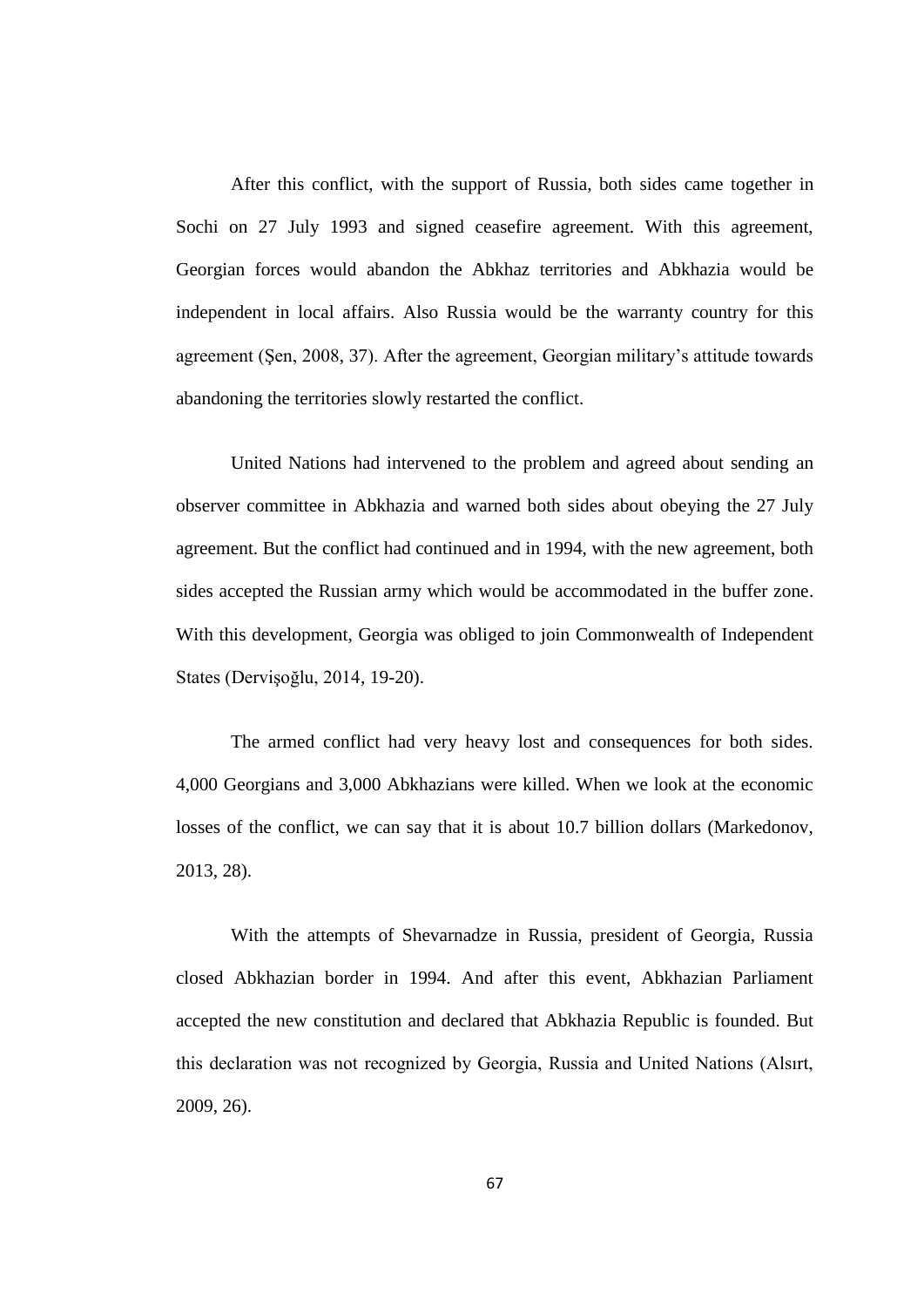On 14 August 1997, both sides declared that they won't use army in order to find solution and try to solve the problems by peaceful methods. Turkish governments have always been very constructive in this problem but always supported the territorial integrity of Georgia. Because there are many people from Georgia and Abkhazia in Turkey, Turkish government attitude towards this problem is very important (Alsırt, 2009, 26).

After the administration of Saakashvili, Georgia has turned its face to west and tried to take control of the autonomous regions and republics with the support of USA. For example, after a while taking the seat, Saakashvili ended the administration in Adjara which was supporting Russian government and made some expressions which would increase the tension in the region such as they would be ready to take Abkhazia again in 2-3 years (Alsırt, 2009, 26).

When looking at the period of war between Russia and Georgia, we can clearly say that Abkhazia had supported Russia. Before the war, Russian government declared that they will recognize the two autonomous republics, Abkhazia and South Ossetia, if Georgia continues close relations with NATO and use force against these two republics. After a while in April 2008, Russian President Vladimir Putin wanted supported from the parliament in order to make cooperation with Abkhazia and South Ossetia in the dimensions of economy and humanitarian issues. When the war started in 9 August 2008, Abkhazia army opened a second front and took the control of Kodori Gorge. And jest to this attitude, on 26 August 2008, Russia recognized the independence of Abkhazia and they were the first country which has recognized.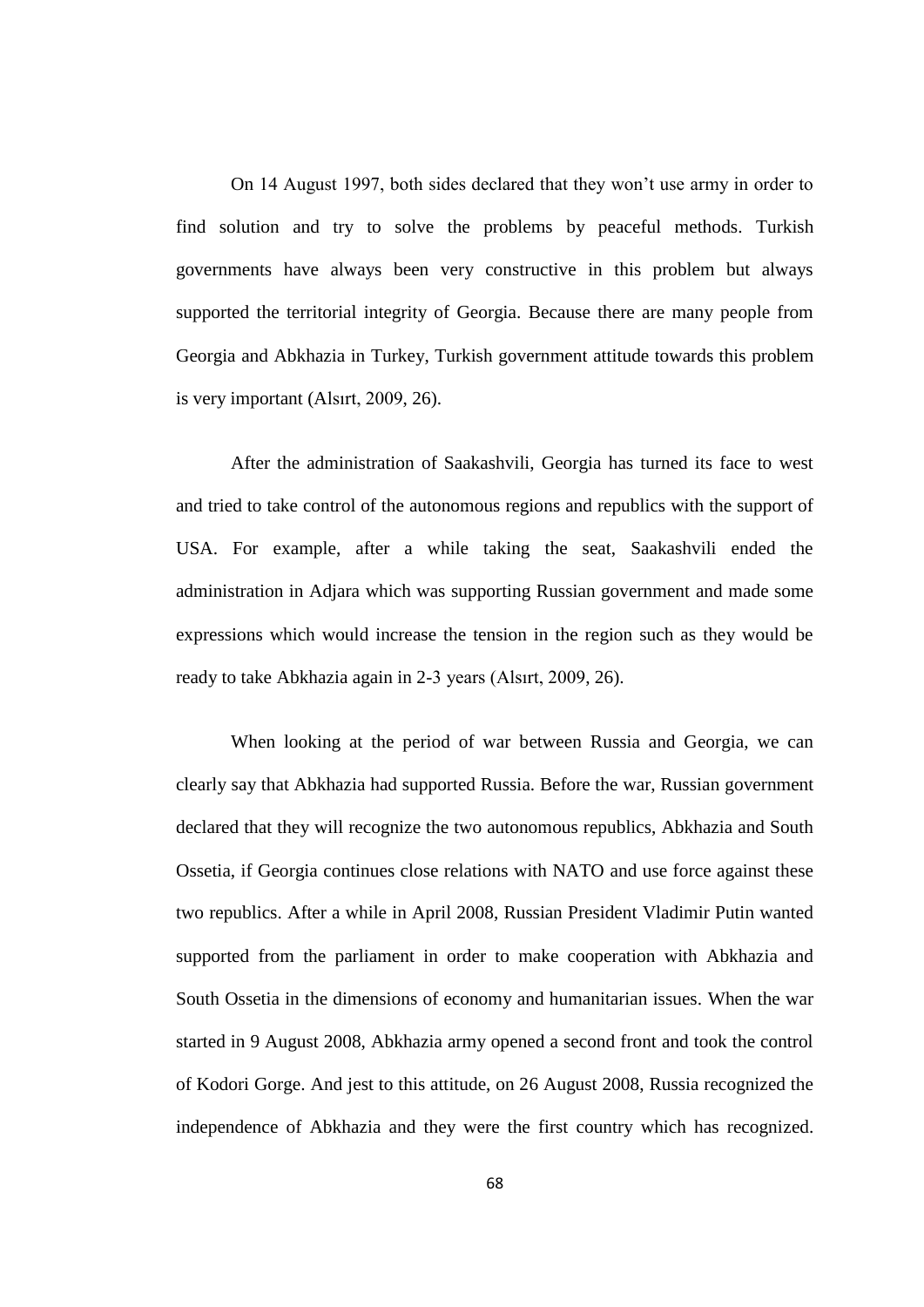After this event, Georgian administration withdrew from the 1994 Moscow Agreement (Markedonov, 2013, 29-31).

Turkish governments have always been in the side of supporting the territorial integrity of Georgia and their independence. Bilateral negotiation has always been the first and most important principle in this conflict. But because of the sympathy towards Abkhazian's by Turk's, Turkish governments always had problem with Georgia in secret. There is many Abkhazian's living in Turkey. And it is estimated as 500 thousand. And this number is higher than the ones living in Abkhazia. From this perspective, Turkey and its support is important for them. In 1992, Caucasus-Abkhaz Support Committee was founded and these kinds of foundations against Georgia have always been problem between Turkey and Georgia. Because their pressure and demand from Turkish governments are clear. They want Turkish government to recognize Abkhazia, make more trade and open the ferry between Trabzon and Sukhumi. Especially the legal trade and ferry between Turkey and Abkhazia has always been problem. Georgian costguards have catched many ships which carrying commercial materials between Turkey and Abkhazia.

Especially in the period of conflict between Georgia and Abkhazia, there was direct ship transportation from Turkey through Sukhumi, the capital of Abkhazia. And after the attempts of Georgian diplomats, this transportation was ended up by Turkish Government in 1996. And especially after the second period of 1990s, Turkey's support through Tblisi Government has increased. In the statements of Turkish diplomats, this can be clearly seen. For example; Turkey's Georgian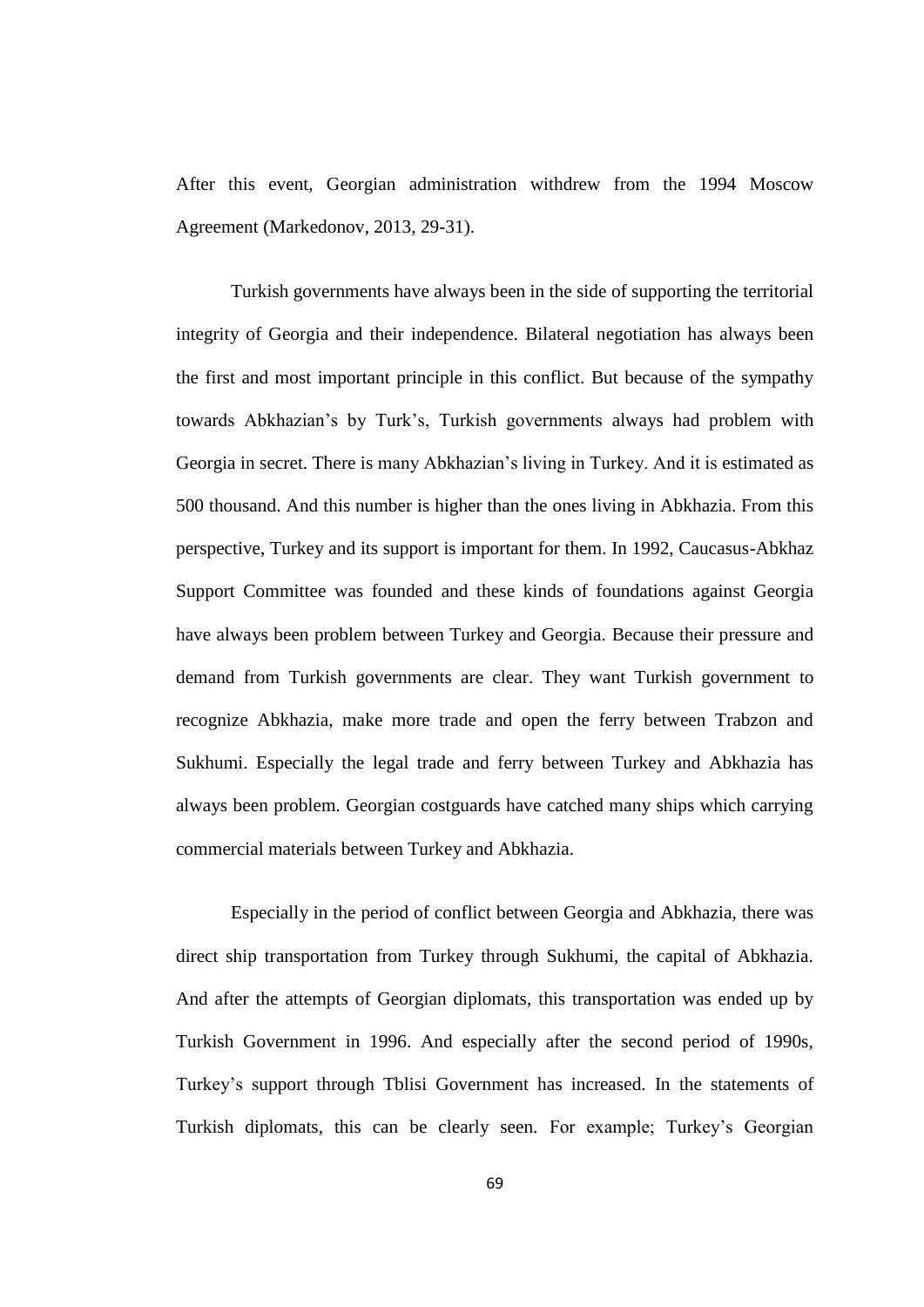Ambassador stated that territorial integrity of Georgia including Abkhazia is important for Turkey (Eissler, 2013, 133-134). Because, such a weak Abkhazia could be easily departed from Georgia. And after this seperation they could tie with Russia and this would not be a prefered condition for Turkey. According to Turkish administration, an autonomous region of Abkhazia connected to Georgia would be better than connected to Russia. Turkey's attitudes have always been paralel through this policy. In 1999, Turkish government aggregated both sides in the Istanbul meeting of OSCE. However this could be a benefitial attempt, a positive step couldn't be taken by sides (Çolakoğlu, 2005, 37).

Turkey's relations with Abkhazia have been closer after 2008, with the recognition of Abkhazia by Russia. This does not mean that Turkey would recognize Abkhazia, but with the permission of Georgian government, bilateral relations could increase. This effort of Turkish government was also well seen by Georgian government. President Saakashvili expressed that if an inspector of Georgia in Trabzon can work in controlling the ferries coming or departing, then the ferry transportation can start again. These are some important steps taken in the new administration of the new Turkish government. Although the trade has grown with Abkhazia, the number of vessels detained by Georgian costguard has decreased after the visit of Turkish Foreign Minister Davutoğlu in 2013. This means that Turkey still supports the territorial integrity and respects the opinions of its strategic partner Georgia (Eissler, 2013, 133-134). Turkey's NATO membership is also important in this issue.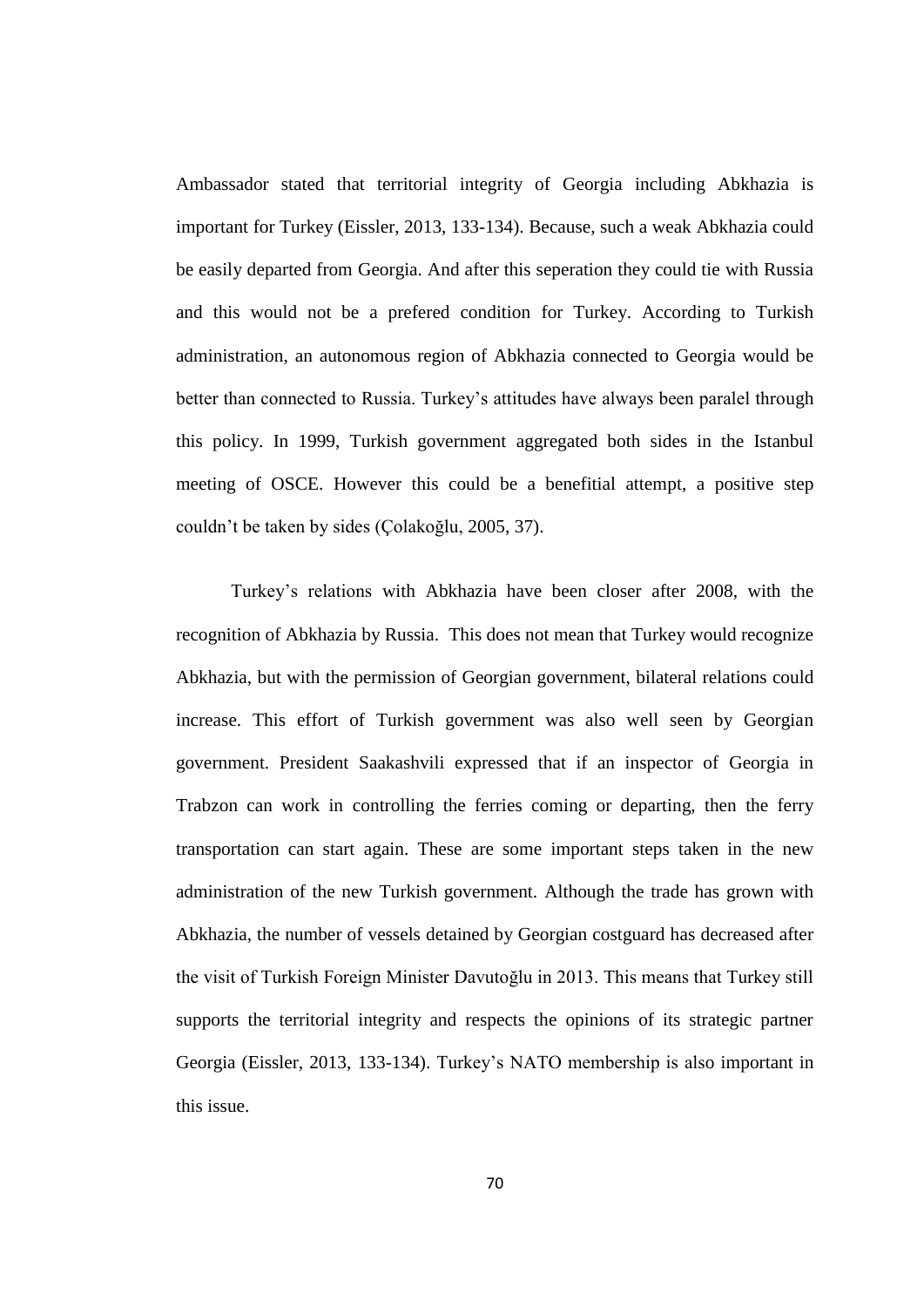### **4.4 SOUTH OSSETIA PROBLEM**

South Ossetia is an autonomous region in the borders of Georgia. It is located in the slopes of Greater Caucasus Mountains. South Ossetia covers an area of 3.900 km² and its capital city is Tskhinvali. Half and more of the population of the region is consisted from Ossetians, which are from India-Europe race and accepted as Iranian origin (Sen, 2008, 38).

 Ossetians are living both in the north and south slopes of Caucasus Mountains. The north of Ossetia is an autonomous republic connected to Russia. Soviet Union, which had divided Ossetia into two parts, connected south region to Georgia on 20 April 1922 and the north region to Russia on 7 July 1925 (Alsırt, 2009, 27).

South Ossetia was the first region which had wanted to get separated from Georgia. The most important aim from this separation opinion is based on collecting north and south together under a common roof (Yapıcı, 2007, 78). Many of the Ossetians are Orthodox Christian and some of them are Muslims. Some of these Muslims had migrated to Turkey after 1877-1878 Russia- Ottoman Empire War and some of them after Second World War (Şen, 2008, 29).

After the collapse of Tsarist Empire in 1918, which Georgia was under hegemony of this country, Georgia declared its independence and founded a democratic republic administrated by social-democrats so-called Mensheviks. Georgia's independence was also recognized by many other countries especially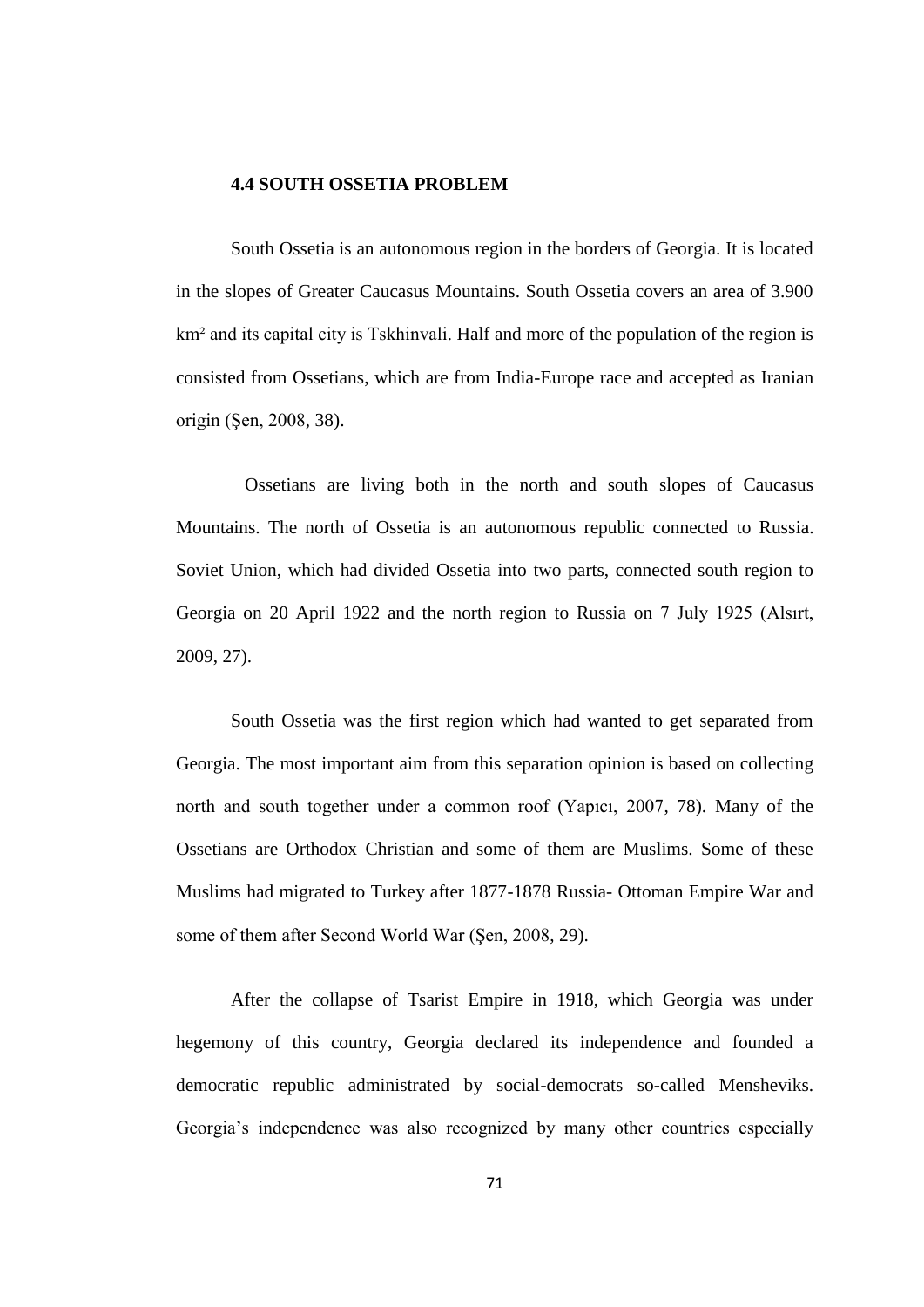from Western ones. On 7 May 1920, Russia and Georgia signed a friendship agreement and according to this agreement Russia recognized South Ossetia as a part of Georgia (Sammut and Cvetkovski, 1996, 12-13).

When we look at the historical records for the situation, we can see that the nearest records point 1936 Constitution. According to  $25<sup>th</sup>$  article of this constitution South Ossetia Autonomous Region is connected to Georgia Soviet Socialist Republic (Alsırt, 2009, 28).

After accepting the law about developing Georgian language in South Ossetia, the Georgian-Ossetian conflict has started in 1988. But on 26 September 1989, South Ossetia administration accepted the development program of Ossetian language and offered to be used as official language such as Georgian and Russian. But this offer was not well-accepted by Georgian administration and Georgian nationalists and nationalist movements against Ossets increased. Parallel to these nationalist movements increased in Georgia, south Ossets also founded some nationalist organizations such as South Ossetia Popular front in 1989, whose opinion was to connect North Ossetia with South Ossetia (Yapıcı, 2007, 78-79). Another important development in the relations was the open letter of The Popular Front group declaring their support for the Abkhazian campaign against opening a Georgian branch of Sukhumi University of Abkhazia. Also, a group from the Supreme Council of South Ossetia demanded that South Ossetia's status must be changed from autonomous blast to autonomous republic, but their demand was rejected by the Supreme Council of Georgia (Sammut and Cvetkovski, 1996, 13-14).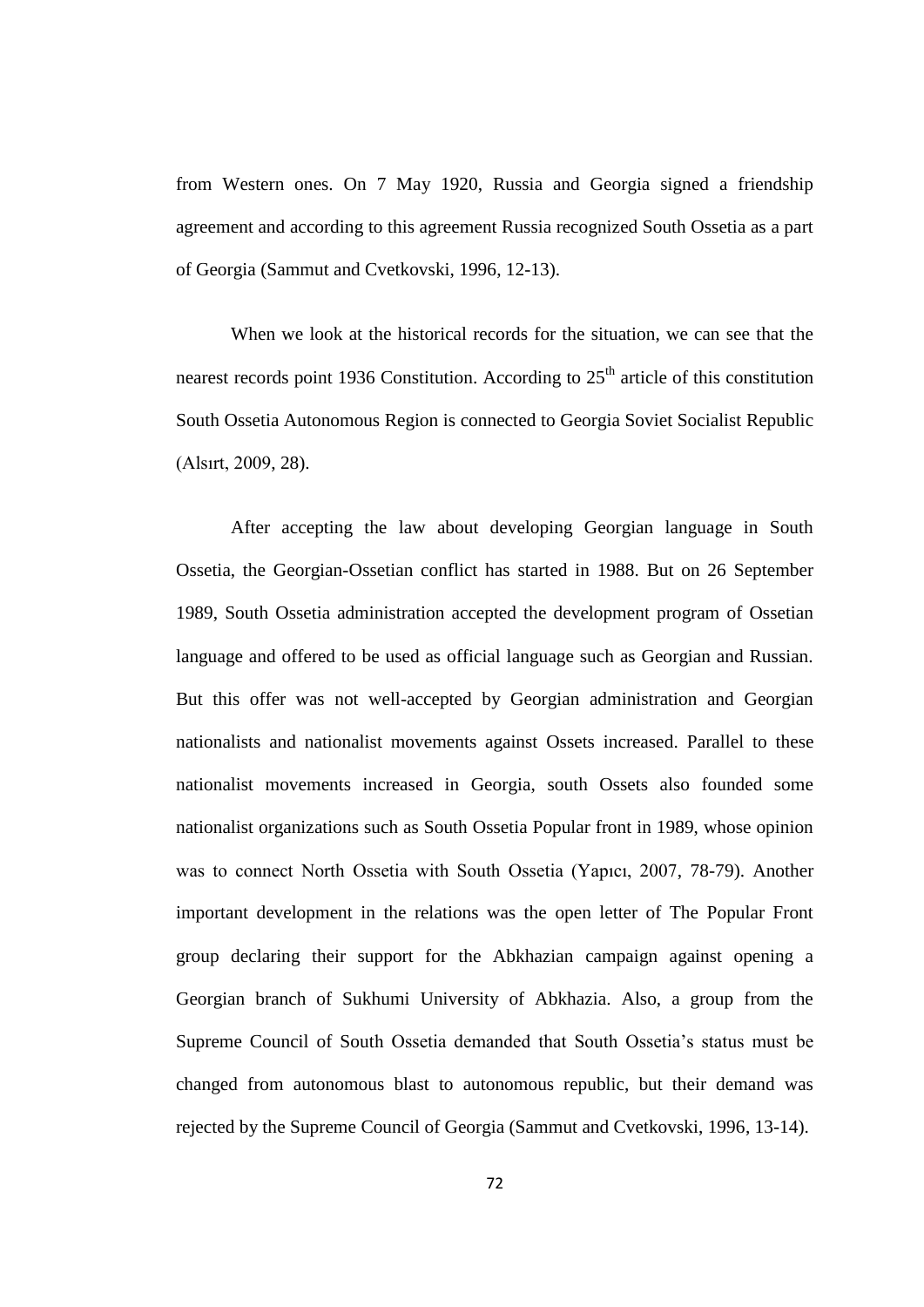With the rising tension according to these developments, on 23 November of 1989, 40.000 Georgian military units went into the capital city of South Ossetia and killed more than 10.000 people in 2 weeks (Yapıcı, 2007, 79).

In August 1990, related with the parliamentary election in Georgia, the Supreme Council of Georgia passed an election law which was banning the parties participating in the elections whose activities are confined to specific regions. The election resulted with the victory of "Round Table-Free Georgia" coalition headed by Zviad Gamsakhurdia. South Ossetia showed its reaction to this banning as declaring Democratic Soviet Republic of South Ossetia on 20 September 1990. Adding to these developments, they made their own elections on December 1990. But reaction from Georgia was very fast. Georgian administration declared that these elections are illegal and they don't recognize the new independence republic. Also the Georgian Supreme Council voted to abolish the South Ossetian Autonomous Oblast and as a separate administrative unit with Georgian Republic according to some important reasons such as the opinion that when South and North connects, this will give damage to Georgia's historical integration. But after the violent incidents and the deaths of three Georgian police around Tskhinvali, Georgian Parliament declared a state of emergency in the region on 12 December 1990 (Sen, 2008, 39-40).

On 19 January 1992, referendum was made in South Ossetia. According to the conclusions of this referendum, %97 of South Ossetians wanted to connect with North Ossetia and join to Russia Federation. But after a while of this referendum, the tension in the region increased again and Russian units entered into the region in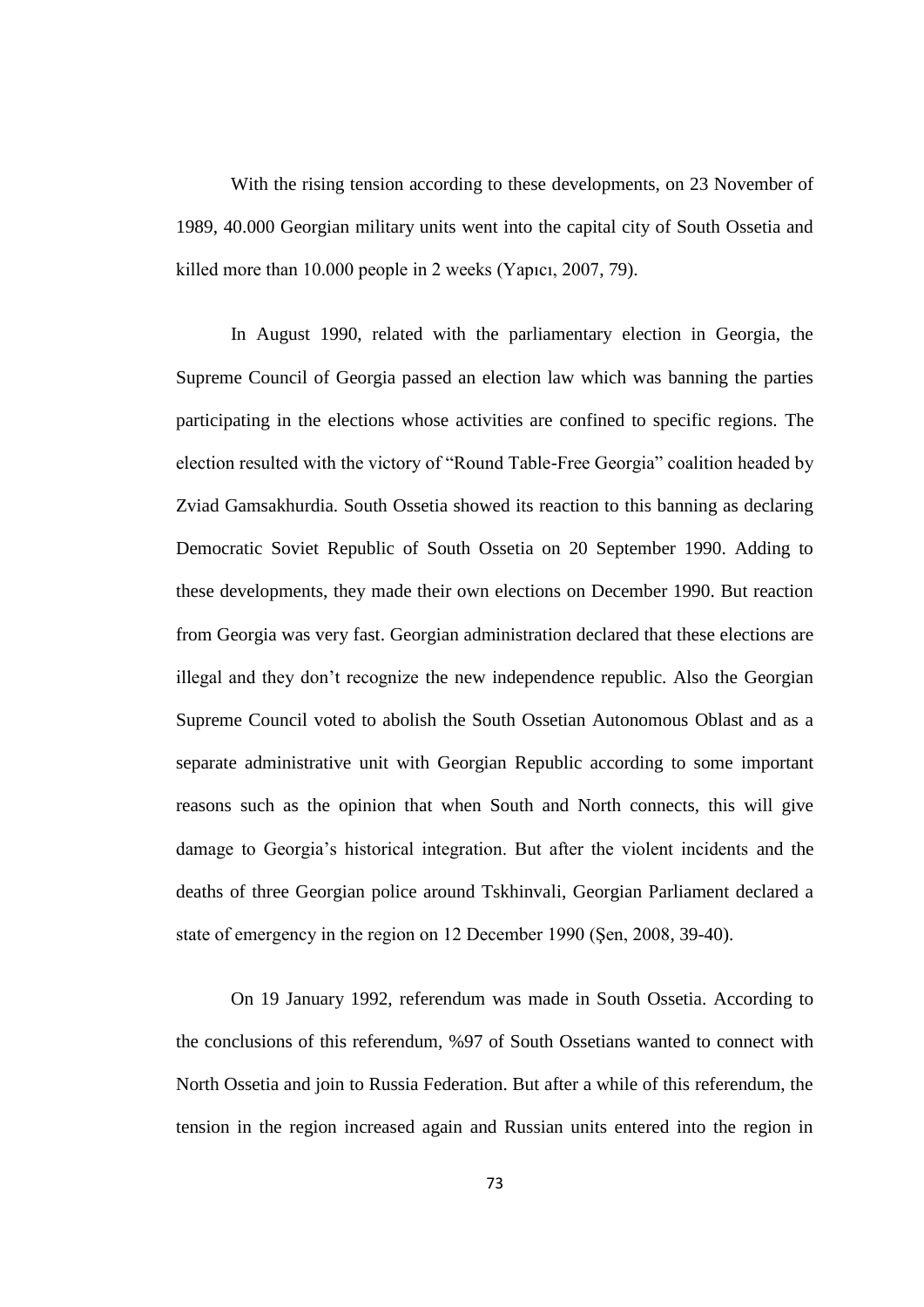establish agreement between two sides. And with the attempts of Russia, ceasefire agreement was signed between two sides (Sen, 2008, 40). This agreement was called as Dagomys Agreement was signed on 24 June 1992 between Yeltsin and Shevardnadze. With this agreement, establishing a peacekeeping force and a commission from Russians, Georgians and South Ossetians was accepted (Çelikpala, 2012, 9).

Shevardnazde always tried to take support from other organizations such as OSCE, NATO and UN in this conflict. He wanted them to support the territorial integrity of Georgia in this conflict and support Georgia against South Ossetia and in some cases against Russia. But these attempts couldn't find concrete support from these organizations. On December 1992, the OSCE mission, which was established in the capital city of Georgia, started its works in order to find friendly and peaceful solutions to this war (Yapıcı, 2007, 79-80). OSCE has always been a balance power for Georgia against Russia (Sammut and Cvetkovski, 1996, 14).

In 1995, Georgia changed the name of South Ossetia as "Tskhinvali Region" in its constitution. Also on July 1996, Georgia and Russia signed an agreement in order to make cooperation in economic relations and try to find peaceful ways to solve the conflict. After the elections in South Ossetia and victory of Ludvig Cibirov, relations between Georgia and South Ossetia increased. They have made several meetings in 1996, 1997 and 1998. But after the last meeting in 1998, both sides had never come together until 2004 (Yapıcı, 2007, 80).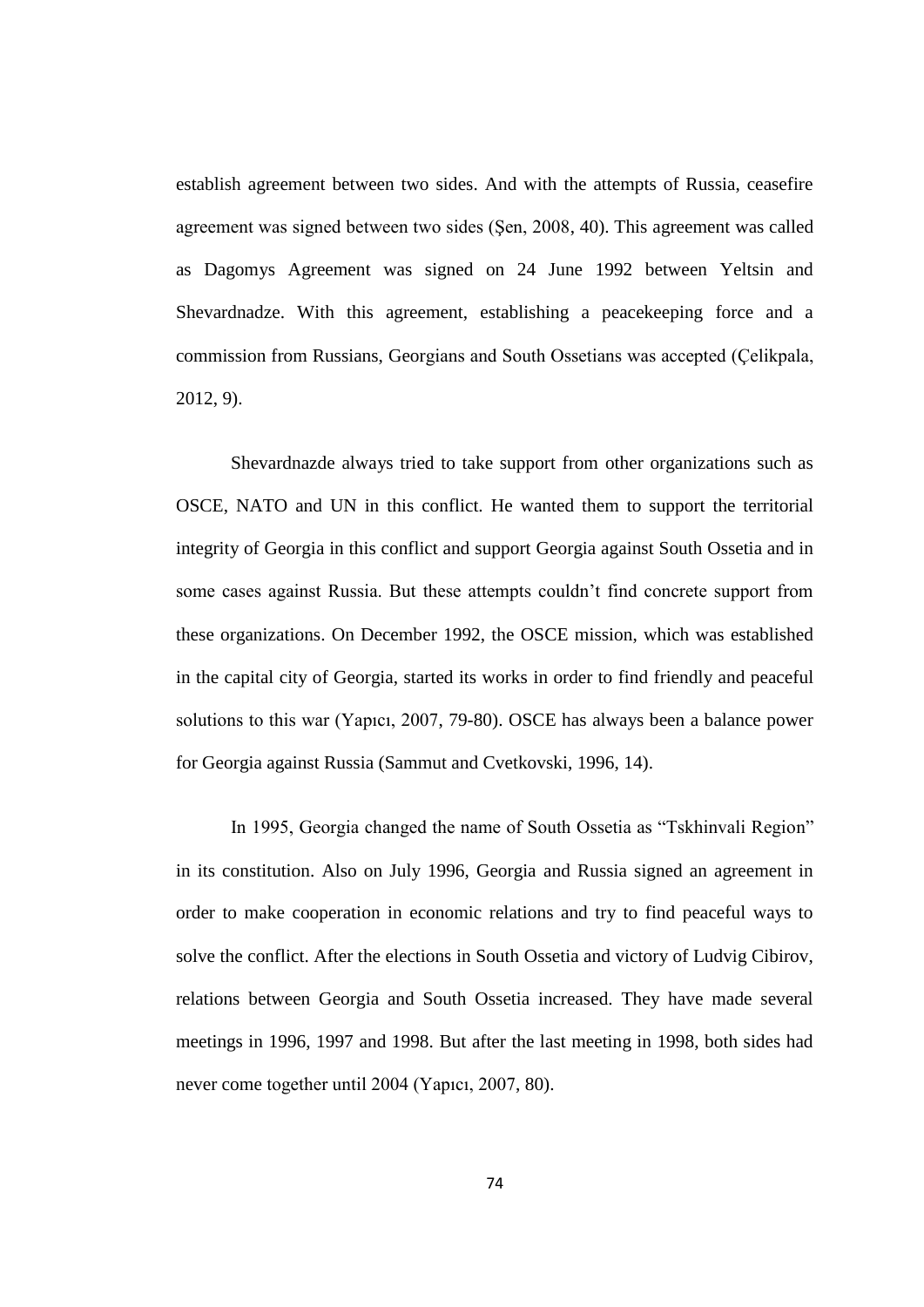After the "Rose Revolution" in Georgia and victory of Saakashvili, the policies have changed again with the opinion of re-thinking the territorial integrity and status of autonomous republics in Georgia. In order to solve the problems, the way of increasing economic relations and bilateral dialogs was chose. Although these friendly opinions of Georgian administration, the attempts made by the government in order to create cooperative relations with NATO, made Russia to change their policies towards the conflict. After 2004, the tension in the region increased again and Russia directly declared its side through South Ossetia. The main reason for the rising tension and start of the conflict again in the region can be shown as the Georgian administrations attitude against the smuggling operations especially in "Ergneti Market" (Veliev and Aslanlı, 2011, 239).

With the operations made against this market, Georgia increased its military units in the region and Russia sent some armament to the region with a convoy and this attempt was not well-seen by Georgian government. Georgia tried to solve the problem with the support of Western organizations and coutries on the other hand Russians and South Ossetians wanted to solve the problem under a common commission. The conflict started in 11-12 August and ended in 17 August with the attempts of both sides and agreement on ceasefire. Sides agreed on creating buffer zones and the control of Russian Units on these zones. But these zones will be also investigated by OSCE groups (Yapıcı, 2007, 80).

On 7 August 2008 night, Georgian military bombed South Ossetia capital city and the conflict started again not only with South Ossetia, but also with Russia. The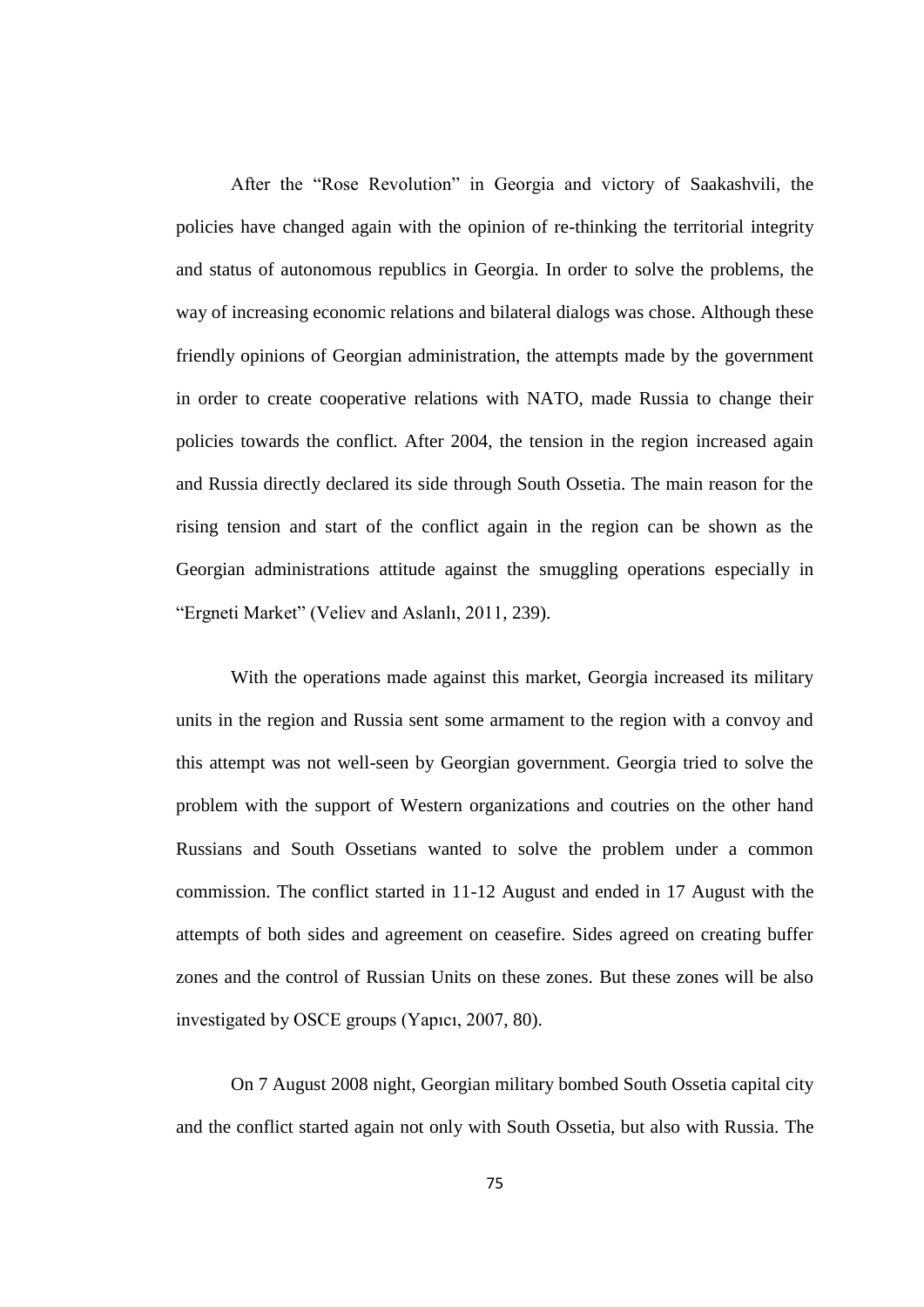reason for this bomb was shown as the attempts of Russia supporting South Ossetia and the attacks of South Ossetians to Georgian cities for a long time. Russia interfered in the region with the reasons for saving the Russian population and Russian military in the buffer zone. When the war started, Abkhaz military took the support of Russia and South Ossetia and in a short time Russia won the victory and Georgian military retreated. Although Georgian units retreated from the lands of South Ossetia, Russia continued occupation until the sign of Sarkozy Plan on 16 August. With this plan, on 26 August, Russia took back its military from Georgia territories but not from South Ossetia and Abkhazia (Öztürk, 2009, 9).

After this war between Russia and Georgia, South Ossetia and Abkhazia has declared their independence and these declarations were recognized by Russian government. Also another country which had recognized their independence was Nicaragua (Alsırt, 2009, 29-30).

A conflict in a country not only affects the sides but also the whole region. Because of this reason, Turkey gives importance to solve these kinds of conflicts by friendly ways such as agreements rather than wars. Because, any conflict directly affects the stability and peace in the region. Especially after 2000, with the change of Turkish policies towards neighbors, Turkey has given more importance to territorial integrity of the countries, independence and hegemony. Georgia is one of those countries.

In the first days of war, Turkish government and miltary was accused of giving support to Georgia against Russia. When the conflicts were going on, a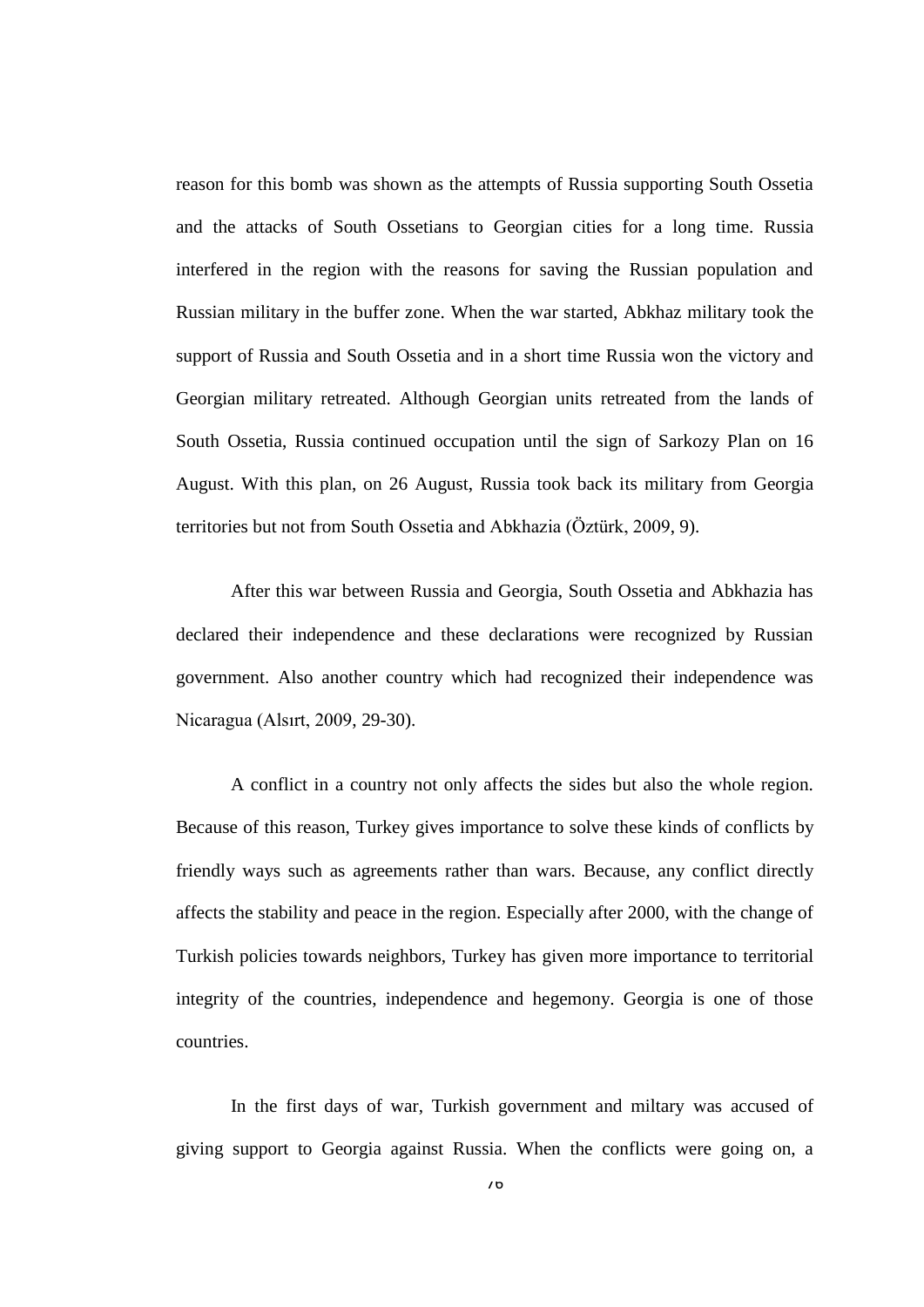newspaper of Russia stated that Turkish government is giving armament to Georgian Army. On 13 August, Turkish Prime Minister Erdoğan visited Russia and one day later Tblisi. The reasons of these visits were about ending this war and stating that Turkey doesn't want a conflict zone in the region. After visit to Tblisi, Prime Minister Erdoğan stated that Turkish administration is supporting Georgia's territorial integrity on the parallel with UN statements. Erdoğan also stated that presence and prosperity of Georgia is important and Turkish government is ready for any help and aid for Georgian people. Erdoğan also stated that Turkish government is supporting the memberships of region countries in the cooperation organizations. Russia also supported Erdogan's opinion. On 21 August 2008, Turkish parliamentary gave permission for 2 USA ships crossing the bosphorus and carrying aid to Georgian's. On 27 August Turkish Foriegn Affairs, made a statement that Turkish government is supporting Georgia's independence and territorial integrity. And they also added that probems must be solved with peaceful methods and agreements (Can, 2012, 26).

And also in this period Turkish Prime Minister Erdoğan stated that Caucasus Stability and Cooperation Platform must be established in order to prevent these kinds of conflicts and increase mutual cooperation and negotiation. Becaue conflicts and wars in the region have direct affect on Turkey (Kasım, 2009, 27).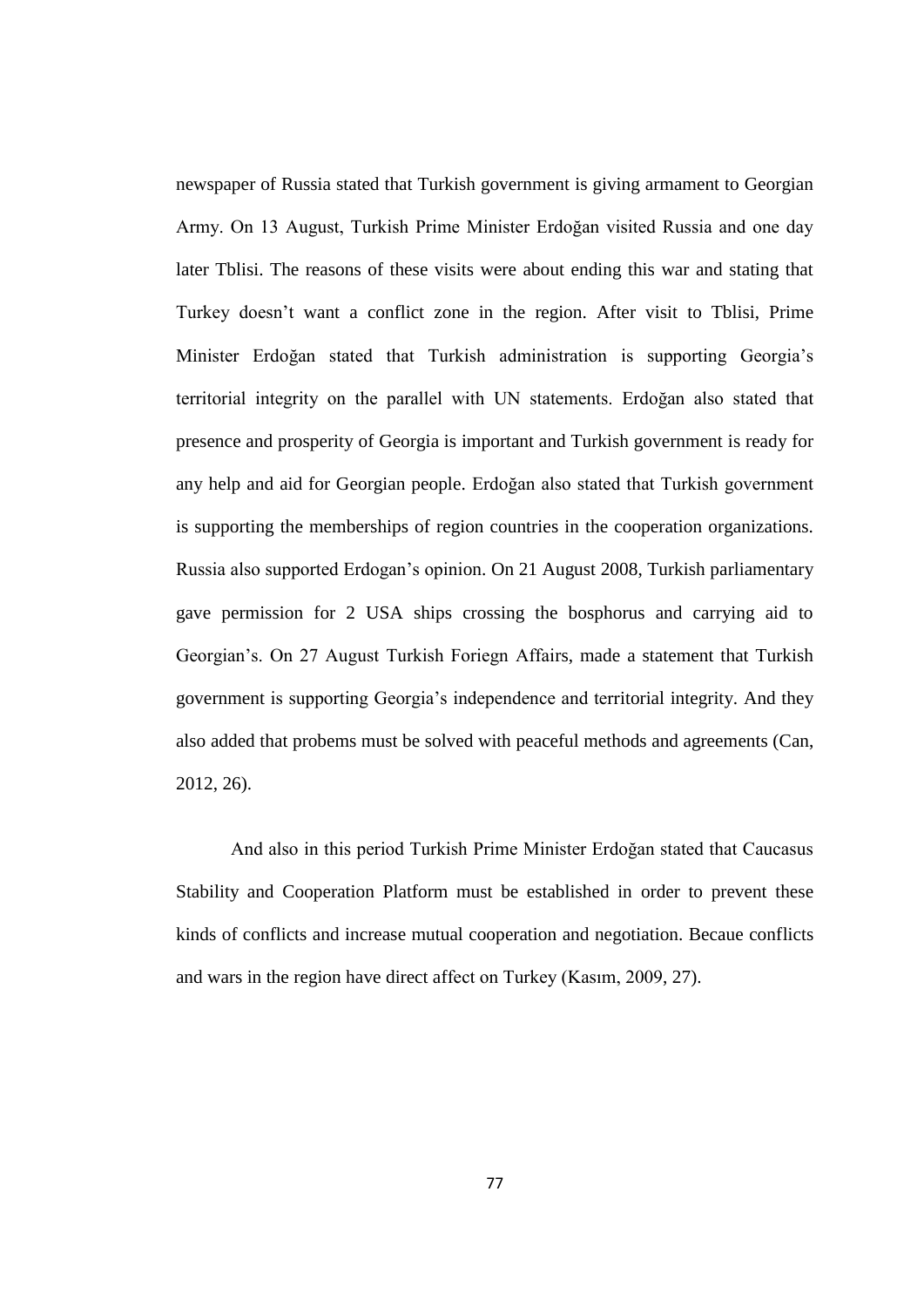# **CONCLUSION**

After the Cold War era, Turkey could not create effective policies in South Caucasus until 2000s due to several reasons. The most important reason for this failure was the policies established on the opinions of the "Western World". But potential power of Turkey solely on affecting Caucasus shouldn't be undervalued.

With EU membership process after 2000, Turkish administration has been closer with West. But also, while constructing close relations and building policies through this target, building close relations with Caucasus have also been in an important foreign policy. Especially after 2000, with the change in Turkish foreign policy, new Turkish government tried to be effective both in West and East. After 2000, it is obvious that the new government has created more realistic policies rather than emotional ones which can be clearly seen in the relations between Demirel and Elchibey. However, these pragmatic policies sometimes created crisis with regional countries such as with Azerbaijan in 2008. Because of the approachment in relations between Turkey and Armenia, Azerbaijan administration stated their sadness and tried to perform some sanctions to Turkey which were especially in energy relations. Sometimes such sanctions can be inevitable in relations between countries, but Turkish government is aware of the potential of the region and necessity of building up friendly relations due to its foreign policy. Therefore, foreign policy and relations have been more realistic rather than emotional ones.

After the collapse of Soviet Union and emerging a big space in the power balance in the region, Turkish administrations could not find how to react in foreign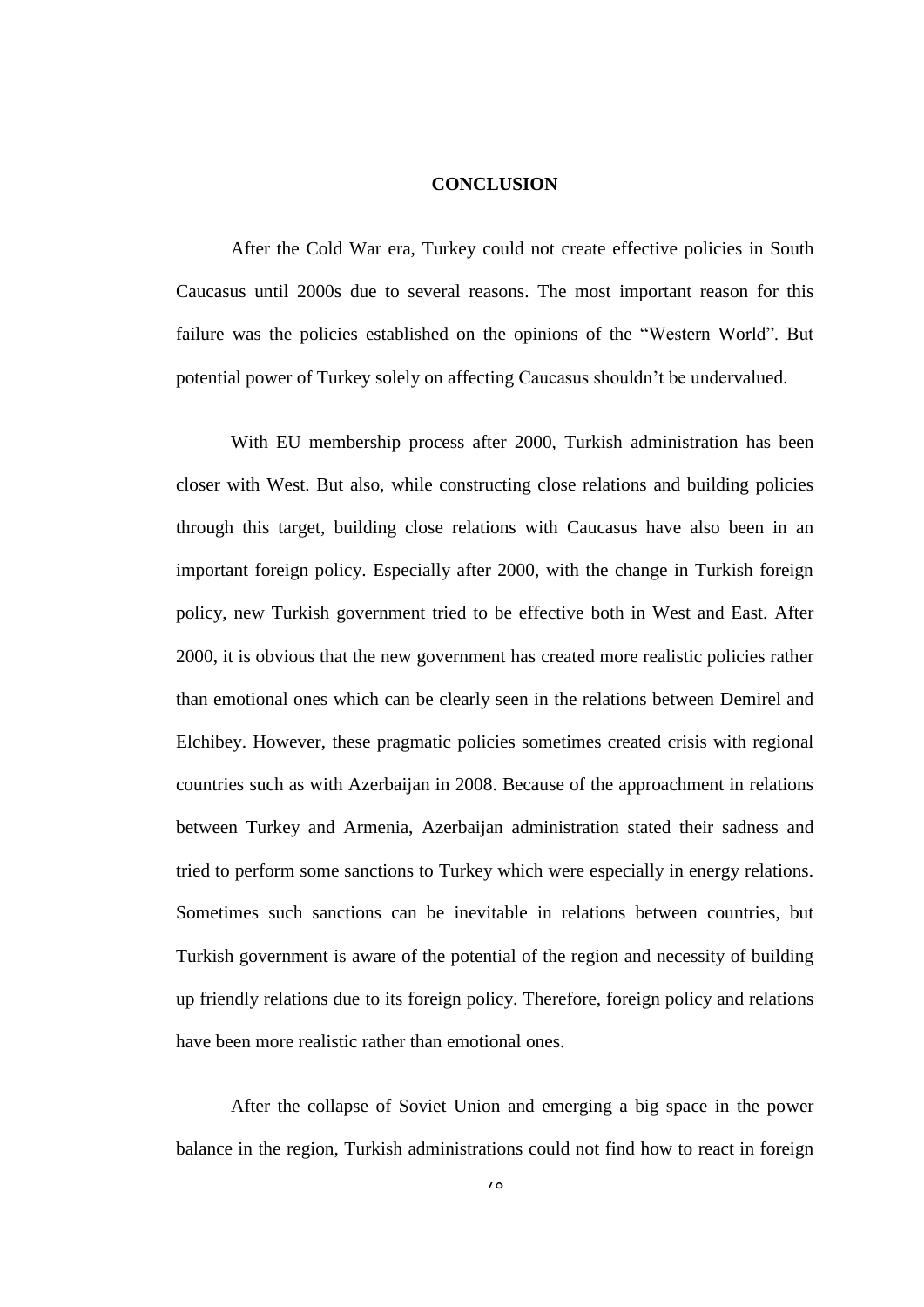policy and in the relations with these newly founded countries. But in a short time after the collapse, for about ten years, Turkish policies towards the region matured and began to give fruits. Establishing freindly relations and signing many important projects with Azerbaijan and Georgia can be good examples for these developments. For example, the projects started in the end of  $20<sup>th</sup>$  and continued in the beginning of  $21<sup>th</sup>$  century, which is called BTC pipeline and BTE natural gas projects are important not only for the region but also for Europe, too. These projects continue to make Turkish governments more effective in foreign policy.

Adding to close bilateral relations with regional countries, it is obvious that Turkish government AKP is more effective and more participating in regional issues in the first quarter of the new century than before. While being more effective and more participating in issues, AKP government has been paying attention in every statement about Turkey's view in regional issues due to their foreign policy principles. These are mostly about the issues which are related with the territorial integrity of countries, independence and common values. These kinds of attempts and statements can be easily seen in the relations with Azerbaijan and Georgia and about their territorial problems especially. Because of this bilateral respect and support, it is clear that relations with Azerbaijan and Georgia have really developed and this development will continue due to this respect. It is also clear that relations with Armenia have been in a positive progress due to the statements of Turkish government. But, there is a problem known as Nagorno-Karabakh which has been the most important obstacle in front of Turkish-Armenian relations. Azerbaijan government prevents Turkish government not to take any positive steps to Armenia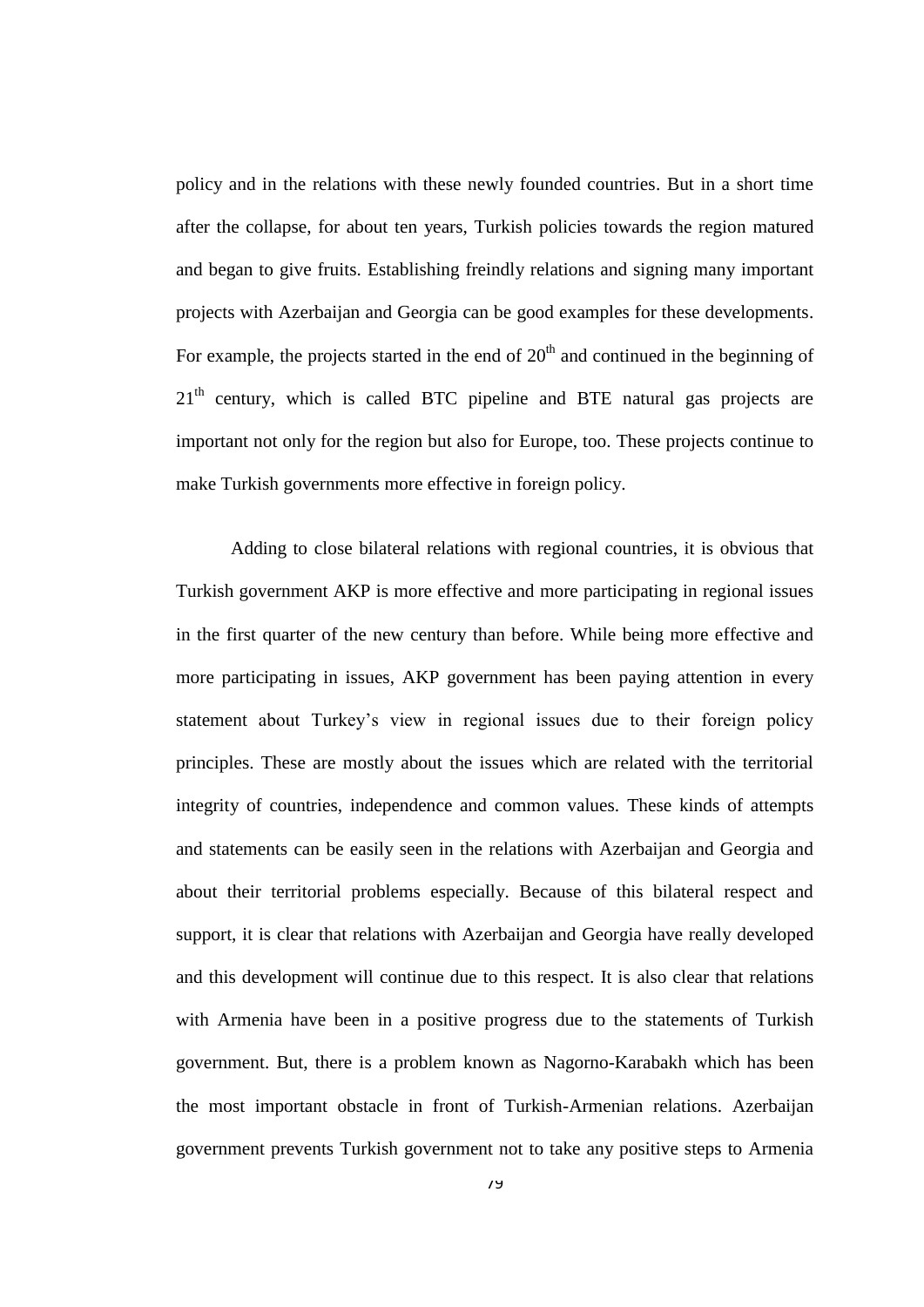until this issue is solved. And Turkish government has not taken any effective step about solving this issue since 2009. This problem prevents more cooperation and regional development exactly. But with bilateral endeavours of the sides, it can be seen that problems can be solved by negotiation.

It is also important for Armenia on building close relations with Turkey in order to make trade in the region and easily transport their goods to Europe. Otherwise, the only way to make trade with other countries can be through Georgia and Russia and this will decrease the profit.

Turkish government has been giving importance to relations on borders according to "zero problems with neighbors" policy after 2000. Region with zero problems will be more benefitial not only for Turkey but also for all the countries and bring more gainings than before and today. But according to the relations of Turkey and its neighbors, this policy can not be accepted as successful. Because Turkey have many problems on borders which have not been solved yet.

According to this principle, AKP executives have always been careful in their statements about the regional events. Respect and support on territorial integrity and safety of borders have always been in the first line of foreign policy because of some reasons. PKK is one of these reasons. Although, other countries have such inner problems, PKK is more harmful than others because of their terrorist acts. Turkish government's expressions about Abkhazia are good examples for this issue. Turkish executives have always stated that Georgia's borders safety, including Abkhazia, is important for Turkish government. Otherwise, such a movement of PKK in Turkey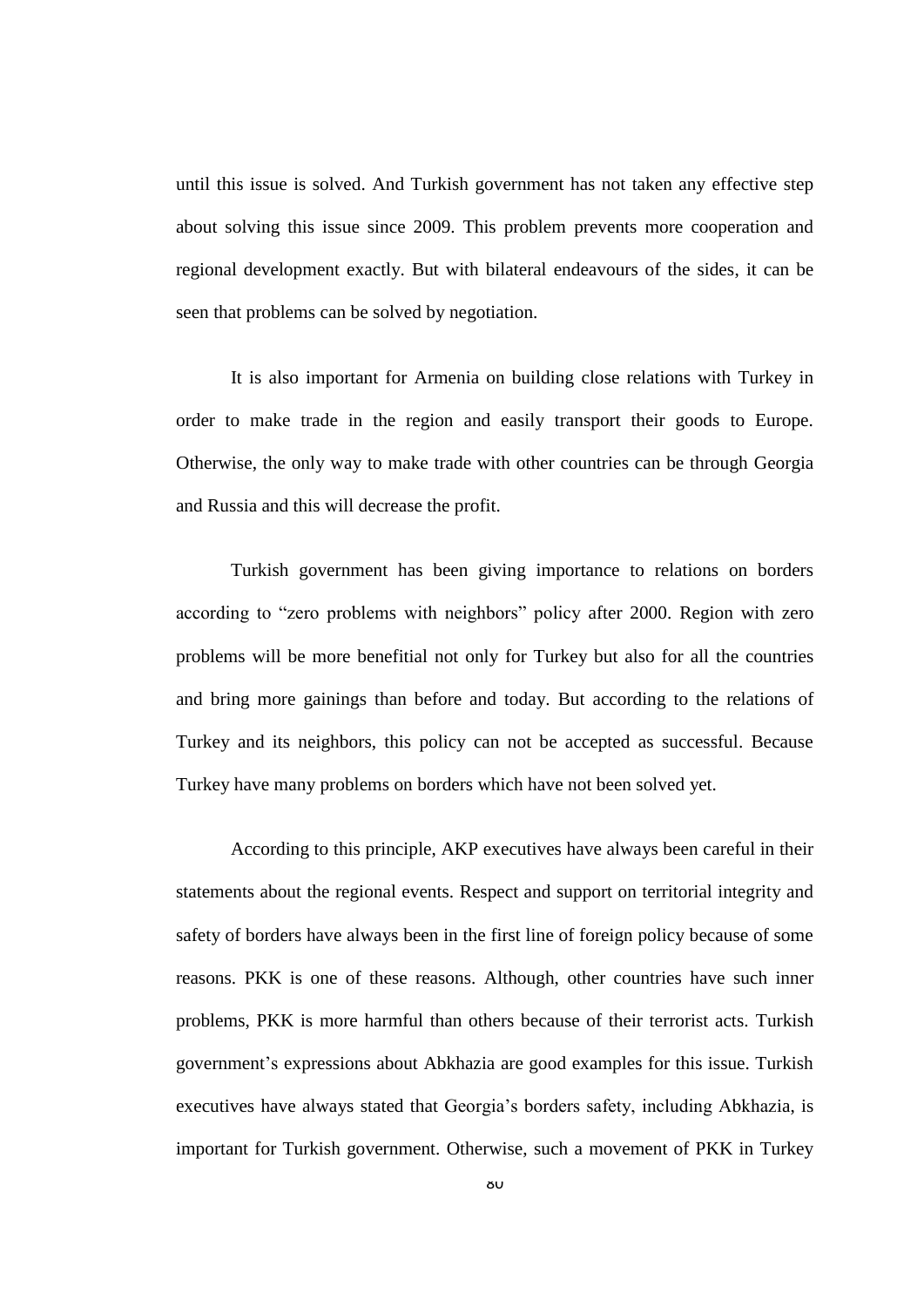can take support from the countries which Turkish administrations don't support their territorial integrity.

The potential of region is obvious. Turkish governments have to be very careful in creating policies towards this region. Not only the region, but also Turkey needs the region in order to develop. With long-term and rationalistic projects, Turkish administrations could be in the position trying to create stability in the region which will bring more benefitial results in long term.

There are very complicated ethnic problems and unsolved border issues in the region. Also slippery ground in the region is obvious. With a small spark, there can be very important loss for many countries. Sides must be very careful in their relations, statements and approachments in regional issues. The war between Russia and Georgia in 2008 can be an important example. These kinds of conflicts and problems can create important effects such as status change and losses for the whole region.

 After the foundation of new countries in the Soviet era, relations of them with Turkey have increased and especially after 2000s, it has reached the highest point with mutual efforts. With friendly policies and relations, many agreements have been signed bilaterally. In these relations, Azerbaijan has an important role between Turkey and "Turkish World". They have been a bridge between two sides. For many countries, which have been founded after the collapse of Soviet Union, Turkey's relations with regional countries have always been a model. Although these relations are in the highest point, it is not enough for regional integrity and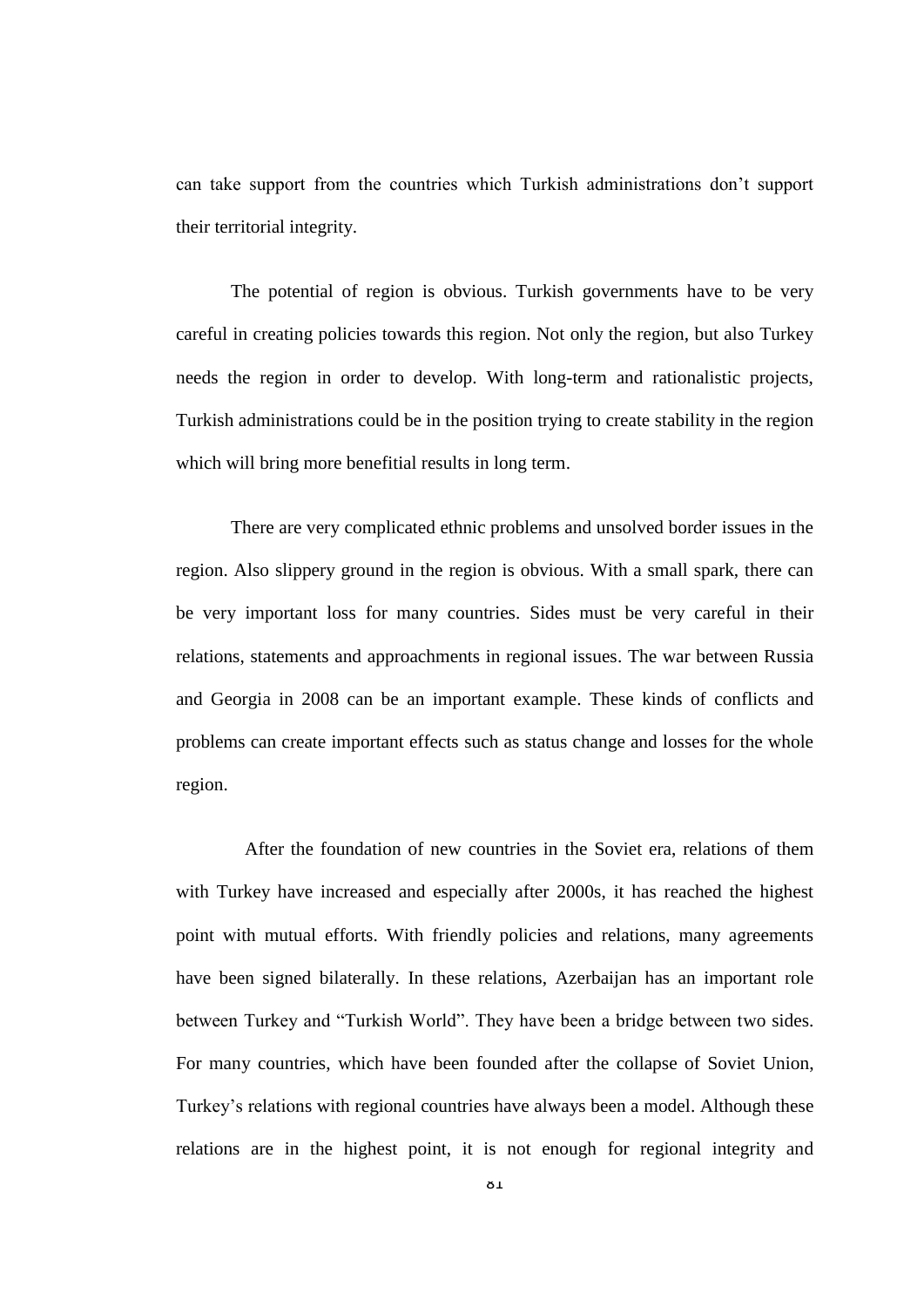development. Turkish government AKP is trying to be a center country for "Turkish World" due to its new foreign policy and their efforts can be accepted in searching success. And while being interested in these issues, AKP government has always given importance in not interfering countries local affairs in Caucasia.

Another important issue in building relations with regional countries is aware of Turkish administrations in the energy needs especially in the new century and the potential of the region about the issue. Also, these countries are in a very important jeopolitic position. Turkish government wants to use the advantage of being near to these three countries. This will not be very hard because of the sharing common historical, cultural and ethnical background. However some problems continue with Armenia because of the events in history. But these could be solved by bilateral dialogue, understanding and with the support of powerful countries. It is also important to solve this problem without damaging the relations with other regional countries. Azerbaijan and Armenia relations can be a good example for this issue. The close relation must not disturb other side especially who is accepted as "brother country".

Turkish government policies are based on geographical, geopolitical and geostrategical importance of the region. Historical, cultural, ethnical issues and energy needs are some of them. And these policies have been shaped with regional struggles and conflicts of global and regional countries. Stability in South Caucasus has always been important for Turkey's safety also. Although there aren't many conflicts as before with the obvious and important efforts of Turkish administrations,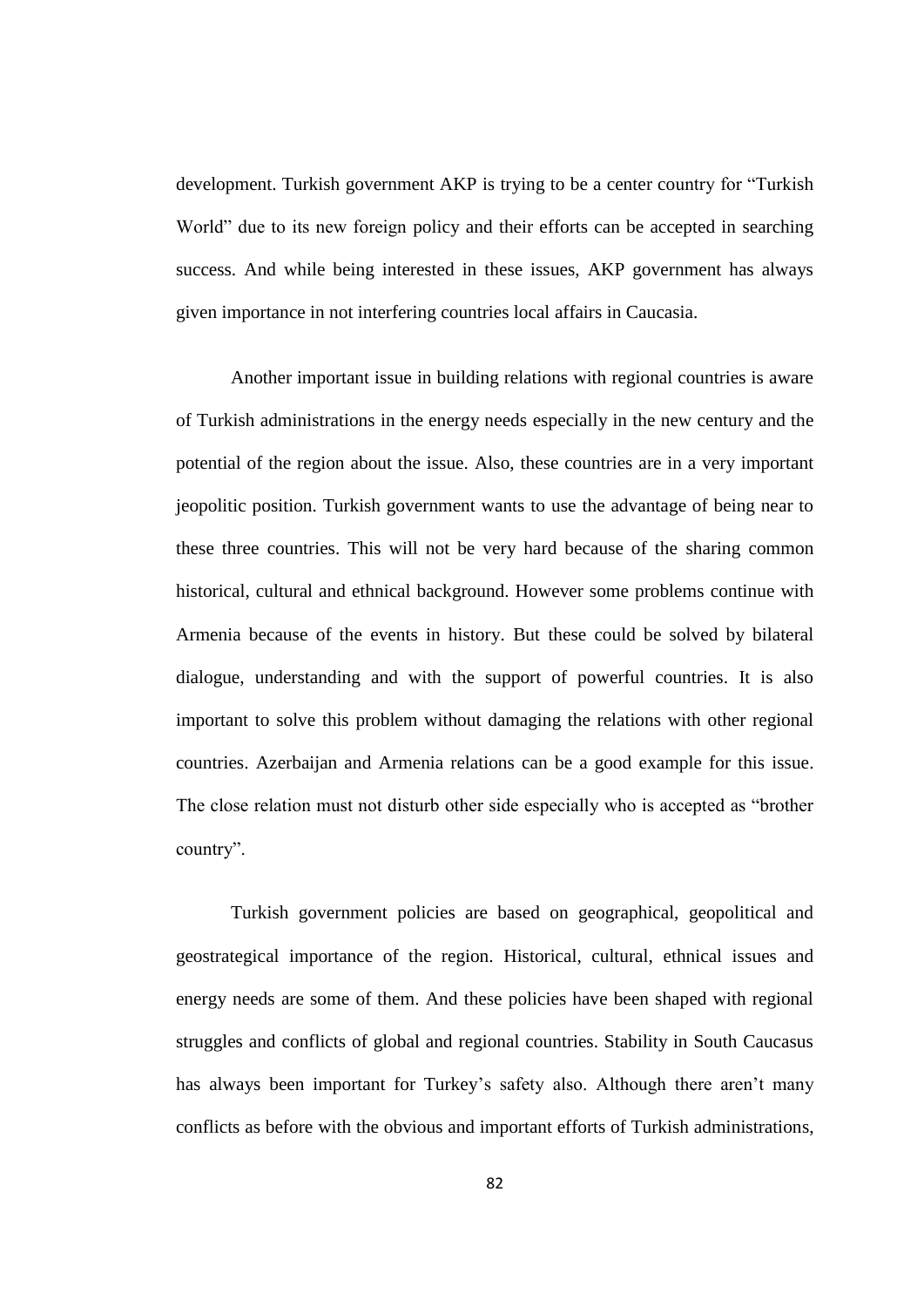there are still some issues which haven't been solved yet. Turkish government, with new policies, tries to solve these problems diplomatically and with negotiation. Organization of Black Sea Economic Cooperation is one of these projects of Turkey in the region for more cooperation and preventing conflicts.

South Caucasus has always been a struggle area for many countries who have been trying to take control over this region. Using pro-active policy in regional issues and relations has been very important in being more effective from others. With adding the common historical background, Turkey is one step ahead from other ones and this advantage can bring benefits to Turkey if used effective. We can also add the wish of the regional population. Except Armenia, Georgian and Azerbaijan people are supporting Turkey's population and government policies in the region.

Stability of the region is also an important issue for the region in order to develop close relations. Although the problems which effect whole of the region are supported by some countries such as Russia, USA and France, Turkish government has been trying to be far from these problems. If Turkish diplomats and executives do not be aware of this slippery ground, crises between countries or groups can occur easily. Turkish Prime Minister Erdoğan's statements about the 1915 events not only took respect from other countries but also have strengthened Turkish government on international stage about Armenian issue.

In the new century, it is obvious that Turkey's foreign policy has changed sharply. And in this change, failures in the past were very effective. The new policy producers of Turkey, with using their experiences, try to build more effective Turkey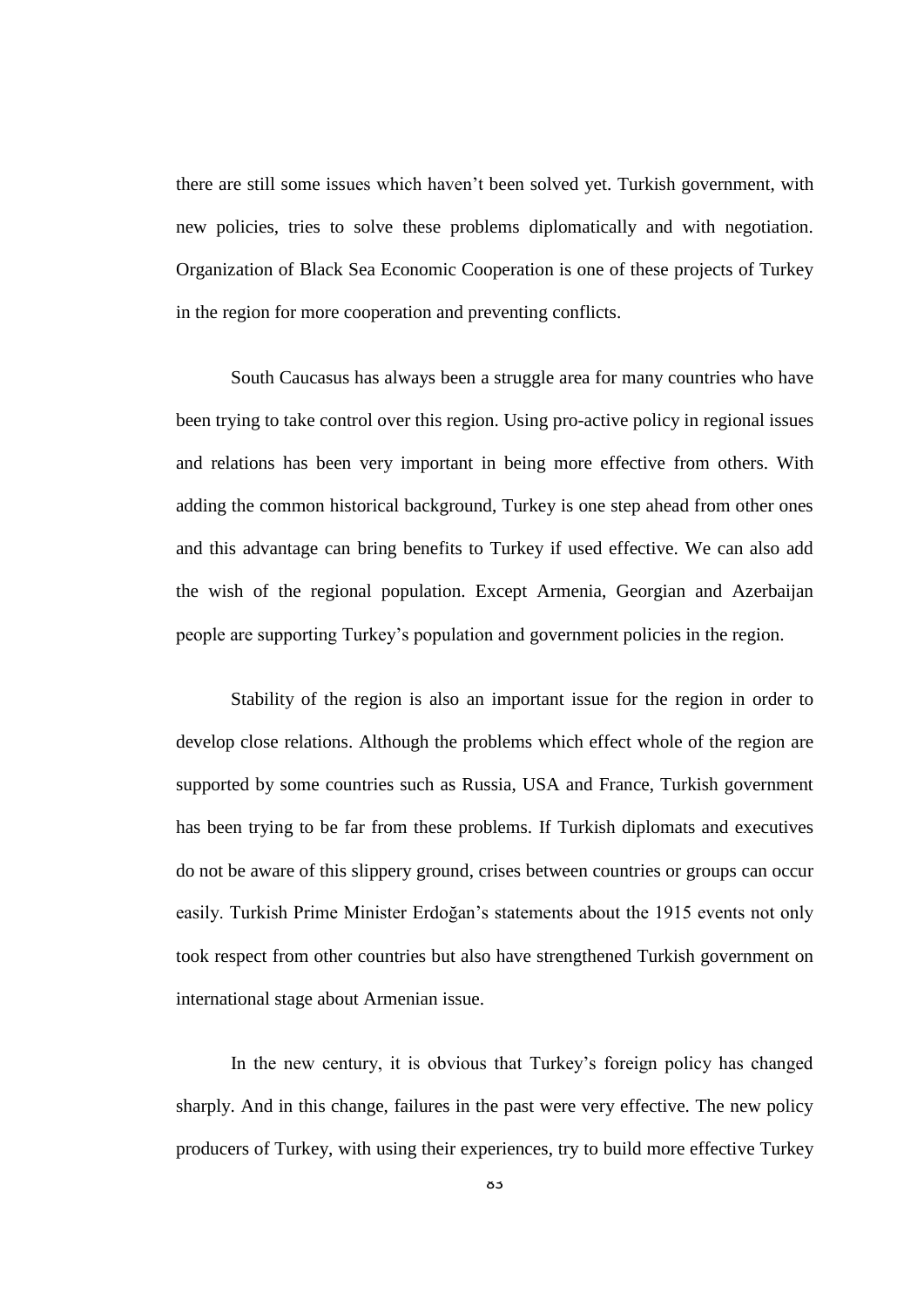not only in the region but also in the world. Constructed on strong basis, their efforts can be accepted as successful due to Turkey's position on the international stage and in the region in the first quarter of the century.

Although opposite opinions of western Turkish partners, Turkish government has applied it's Black Sea policy succesfuly parallel with Russian government. Because of this achievement, Russian government has not put strong obstacles in front of Turkish government in developing close relations with regional countries. And also, Turkish government has applied it's policy through the region without any sunni-centric approach. We cannot see this approach in the Middle East policies, such as in Syria and Iraq. For this Turkish government cannot be accepted as succesful in the Middle East.

Although achievements of Turkish government, we cannot talk about the same success in solving problems with Armenia. Because of taking steps without having any reconciliation with the regional countries and Russia, Turkish government couldn't solve this problem. This fault caused Turkey to lose it's initiative in solving Turkish-Armenian problems. Unsolved Nagorno-Karabakh problem between Azerbaijan and Armenia took place in the center of Turkish-Armenian relations. Therefore, the future of Turkish-Armenian relation depends on the solution of this conflict.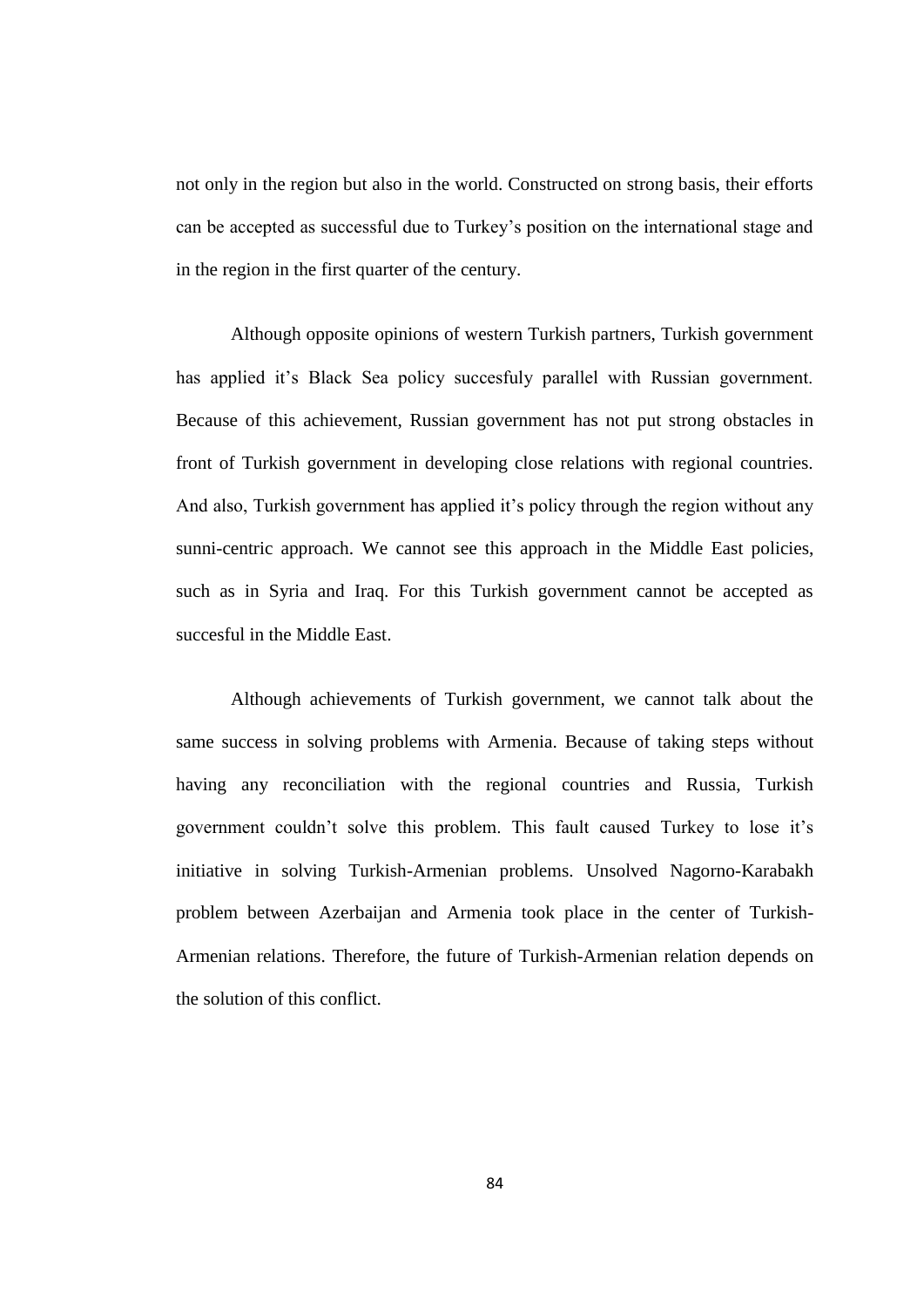### **REFERENCES**

Abasov, Haroution Khachatrian. 2006. **The Karabakh Conflict**.

- Ali, Murat YeĢiltaĢ. 2011. AK Parti Dönemi Türk DıĢ Politikası Sözlüğü: Kavramsal Bir Harita. **Bilgi Dergisi**. c.13.s.2.
- Abushov, Kavus. 2009. Policing The Near Abroad: Russian Foreign Policy In The South Caucasus. **Australian Journal Of International Affairs**. Vol.63 No:2:187-212.
- Aktan, Gündüz. 2003. Yarı Hukuki. **Radikal Gazetesi**.
- Akış, Rehman Seferov. 2009. A General look into the geographical areas where Ahiska Turks have been living since the Soviet period together with the Emigrations. **Türkiyat Araştırma Dergisi**. s.24:393-411
- Araz, Cavid Veliev. 2011. **Güney Kafkasya Toprak Bütünlüğü, Jeopolitik Mücadeleler ve Enerji**. Ankara: Berikan Yayınevi.
- Arslan, Ali. 1998. 1. Dünya SavaĢı Nahçivan'da Yapılan Milli Mücadele ve Bugünkü Nahçivan'ın Statüsünün OluĢumu. **Atatürk Araştırma Merkezi Dergisi.** c.14 s.41:521-546.
- Askerzade, Aygün. 2009. NATO Çerçevesinde Azerbaycan-Türkiye Askeri Siyasi ĠĢbirliği ve Bölgesel Güvenlik Sorunları. **Karadeniz Araştırmaları**. s.20:1-17.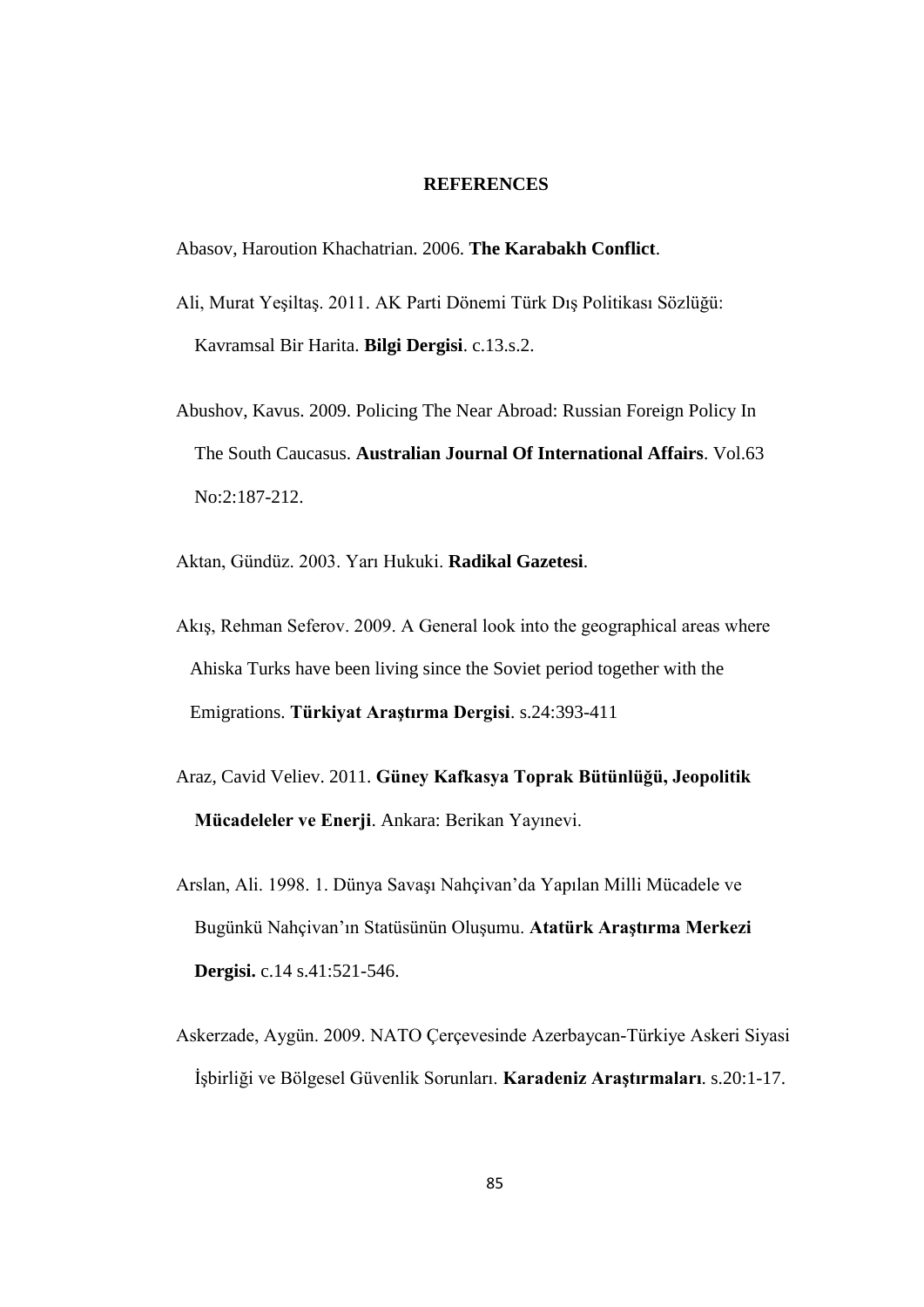- Aslanlı, Araz. 2012. Karabağ Sorunu ve Azerbaycan- Türkiye- Ermenistan İlişkileri. **Çankırı Karatekin Üniversitesi Uluslararası Avrupa Strateji Dergisi**. c.1 s.1:175-196.
- Aslı, Necati İyikan. 2011**. Orta Asya Güney Kafkasya Siyasi Gelismeler** 1991-2010. İstanbul: Hiperlink Yayınevi.
- Asker, Ali. 2010. "Ermeni Açılımı" Sonrası Türkiye-Azerbaycan İlişkileri. 21.  **Yüzyıl Türkiye Enstitüsü**.
- Ayan, Ergin. 2010. Caucasia: An Ethno-Cultural History Analysis. **ODÜ Sosyal Bilimler Enstitüsü Sosyal Bilimler Araştırmaları Dergisi.** c.1 s.2.

Aydın, Mustafa. 2013. Türk Dış Politikası. İstanbul: İletişim Yayıncılık.

Babajew, Aser. 2008. Kafkasya Bölgesinde Türk DıĢ Politikasının Çıkar Alanları ve Hareket Alanları, Azerbaycan Örneğinde. **Kafkasya'da Beklentiler ve Olanaklar Toplantısı.**

Can, Mehmet. 2012. **Türk Dış Politikasının Rusya-Gürcistan Savaşı ile Sınavı.** 

http://www.ius.edu.ba/mcan/CPAPERS/CPDF/T%C3%BCrtiye%20Politikasi.pdf.

Coene, Frederik. 2010. **The Caucasus- An Introduction**. NewYork: Routledge Publish.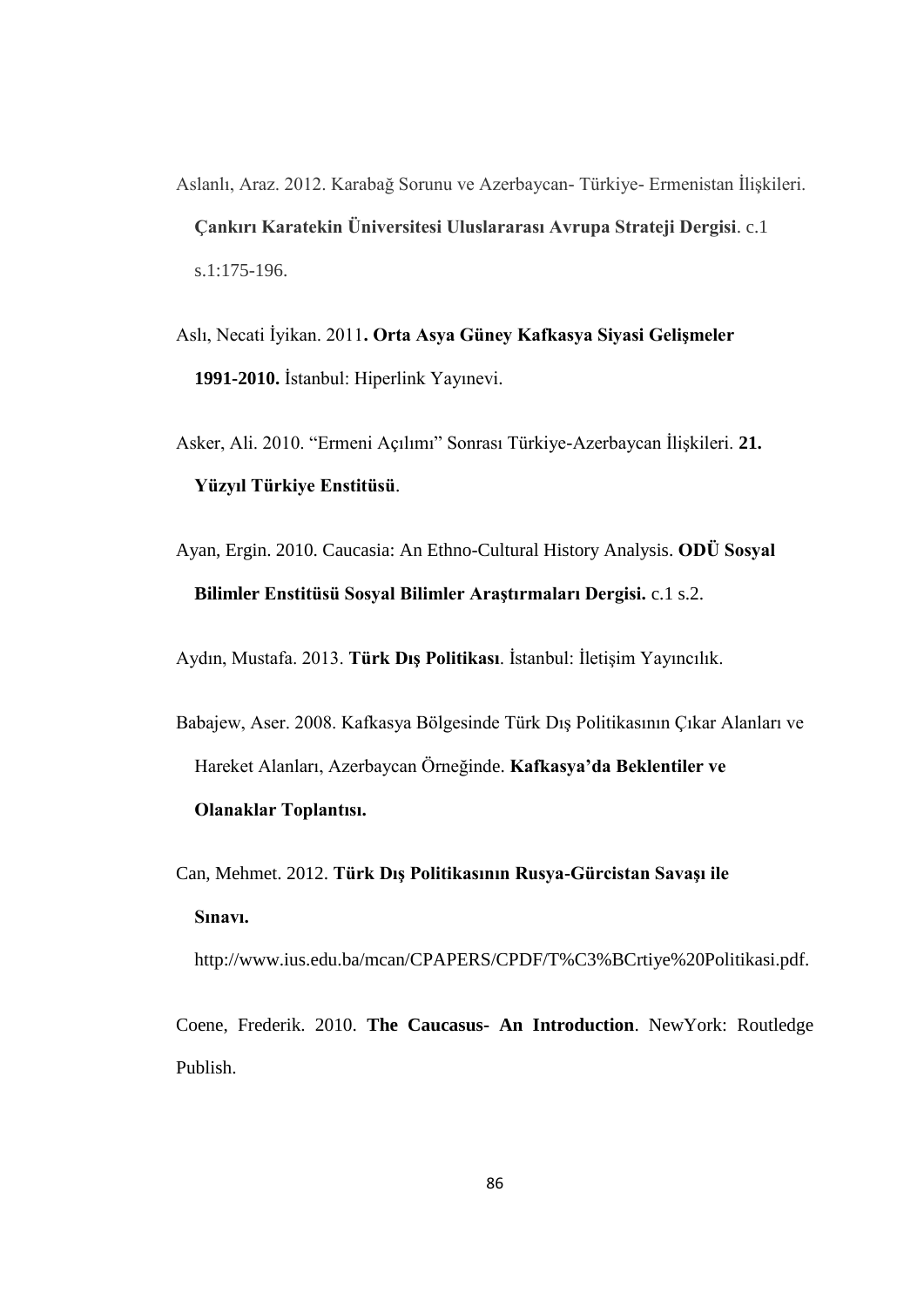- Çelik, M.Furkan. 2012. Türkiye'de Kafkasya İle İlgili Yapılan Dil ve Kültür Konulu ÇalıĢmalar Üzerine Bir Değerlendirme. **Uluslarası Kafkasya Kongresi.**
- Çelikpala, Mitat. 2012. BaĢarısız Devlet-Demokratik Model Ülke Sarmalında Gürcistan'ın 20 Yılı. **Orta Asya ve Kafkasya Araştırmaları Dergisi**. c.7 s.14:1-35.
- Çolakoğlu, Selçuk. 2005. **Türkiye-Gürcistan Ġlişkileri**. Stratejik Öngörü. s.6:29-39.
- Cutler, Robert. 2004. **The Sources and Regions of Crisis in the Caucasus**. ed. N.ReĢun Ödün. Ankara: Turkish General Straff Printing House: 105-126.
- Davutoğlu, Ahmet. 2011. KonuĢma metni.**Büyük Türkiye'ye Doğru Sempozyumu**. http.//www.eko-politik.org./public/news.aspx?id=11.
- Demirağ, Yelda. 2005. Bağımsızlıktan Kadife Devrime Türkiye- Gürcistan İlişkileri. **Uluslararası İlişkiler Dergisi**. c.2 s.7. : 125-155.
- Demirtepe, M.Turgut. 2011. Dağlık Karabağ Sorunu; Dar Alanda Büyük Oyun **USAK Rapor No: 11-07**.
- DerviĢoğlu, Salim. 2014. Kafkasya'daki GeliĢmeler ve Türkiye**. Bilge Adamlar Kurulu Raporu**. No: 60.
- Efe, Haydar. 2011. Turkish Policy towards South Caucasian Region and Stability in the South Caucasus. **International Journal of Academic Research**. Vol.3 No: 4.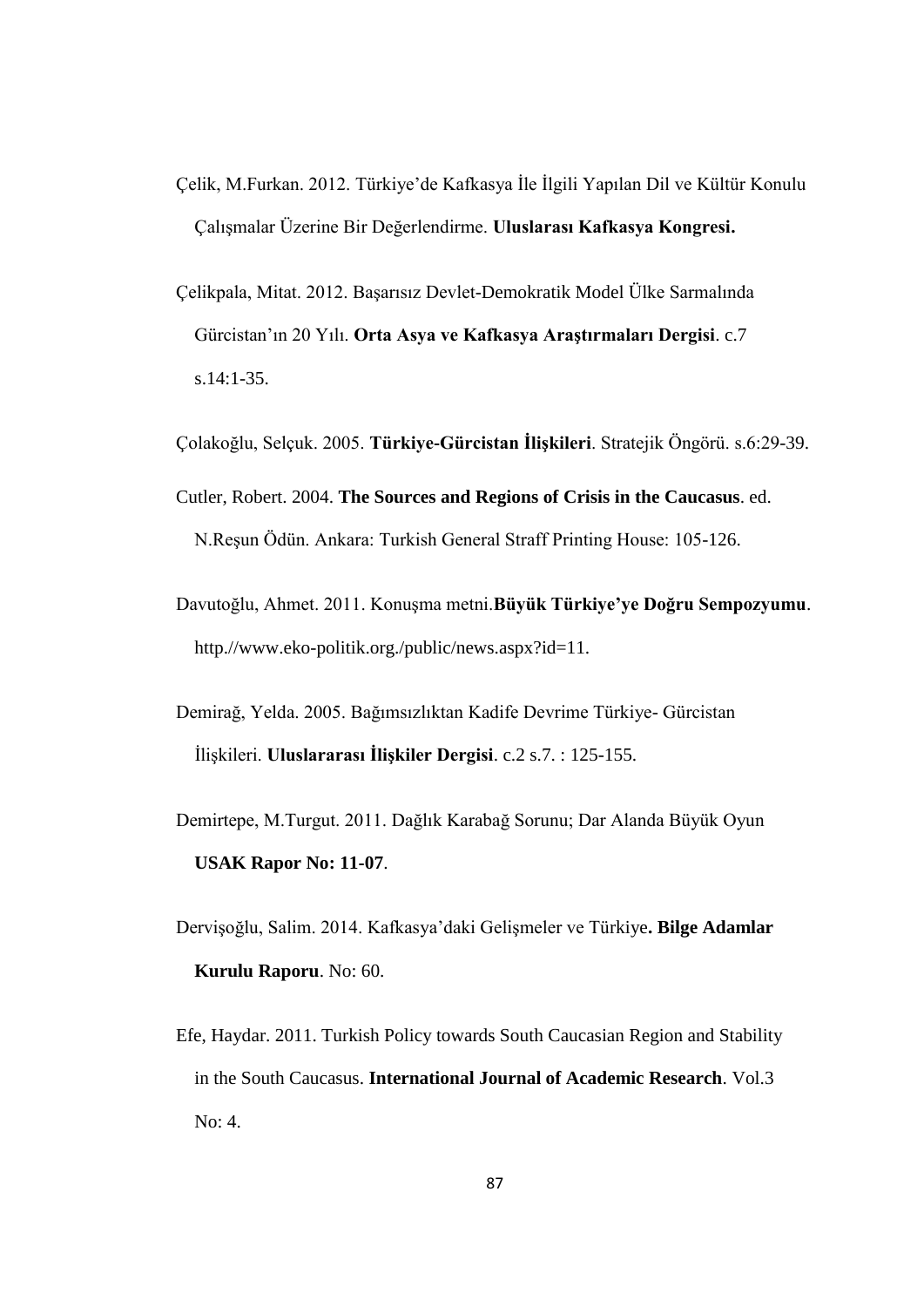Esen, Ahmet Turan. 2013. Ġkinci Ermeni Açılımı. **21.Yüzyıl Türkiye Enstitüsü**.

- Fuller, Elizabeth. 2013. Azerbaijan's Foreign Policy and the Nagorno-Karabakh Conflict. **Istituto Affari Internazionali Working Papers**.
- Giragosian, Richard. 2009. **Changing Armenia-Turkish Relations**. Friedrich Ebert Stiftung.
- Gökçe, Mustafa. 2011. Yukarı Karabağ Sorunu ve Türkiye-Ermenistan İlişkileri Üzerine Bir Değerlendirme. **Turkish Studies**. Volume 6/1. pp: 1139-1154.
- Göksel, D. Nigar. 2010. Turkey and Armenia Post-Protocols: Back to Square One? **TESEV Foreign Policy Programme**.
- Güzin, Selçuk Ural. 2011. Robert Koçaryan Dönemi Ermenistan DıĢ Politikası. **Sosyal Bilimler Enstitüsü Dergisi**. s.8:107-136
- İşcan, İsmail Hakkı. 2004. Uluslarası İlişkilerde Klasik Jeopolitik Teoriler ve ÇağdaĢ Yansımaları. **Uluslarası Ġlişkiler Dergisi**. c.1 s.2:47-79.
- ĠĢyar, Ömer Göksel. 2012. **Orta Asya ve Kafkaslarda Siyaset**. AÜ Açıköğretim Fakültesi Yayın No:1664.
- Kantarcı, Şenol. 2008. Kafkasyada Tarih Boyunca Çatışmalar Yaşandı, Gözyaşları Hiç Dinmedi. Uluslararası İlişkiler ve Stratejik Araştırmalar  **Merkezi.**

<http://www.turksam.org/tr/makale-detay/753-ca-dr-senol-kantarci-kafkasya-da->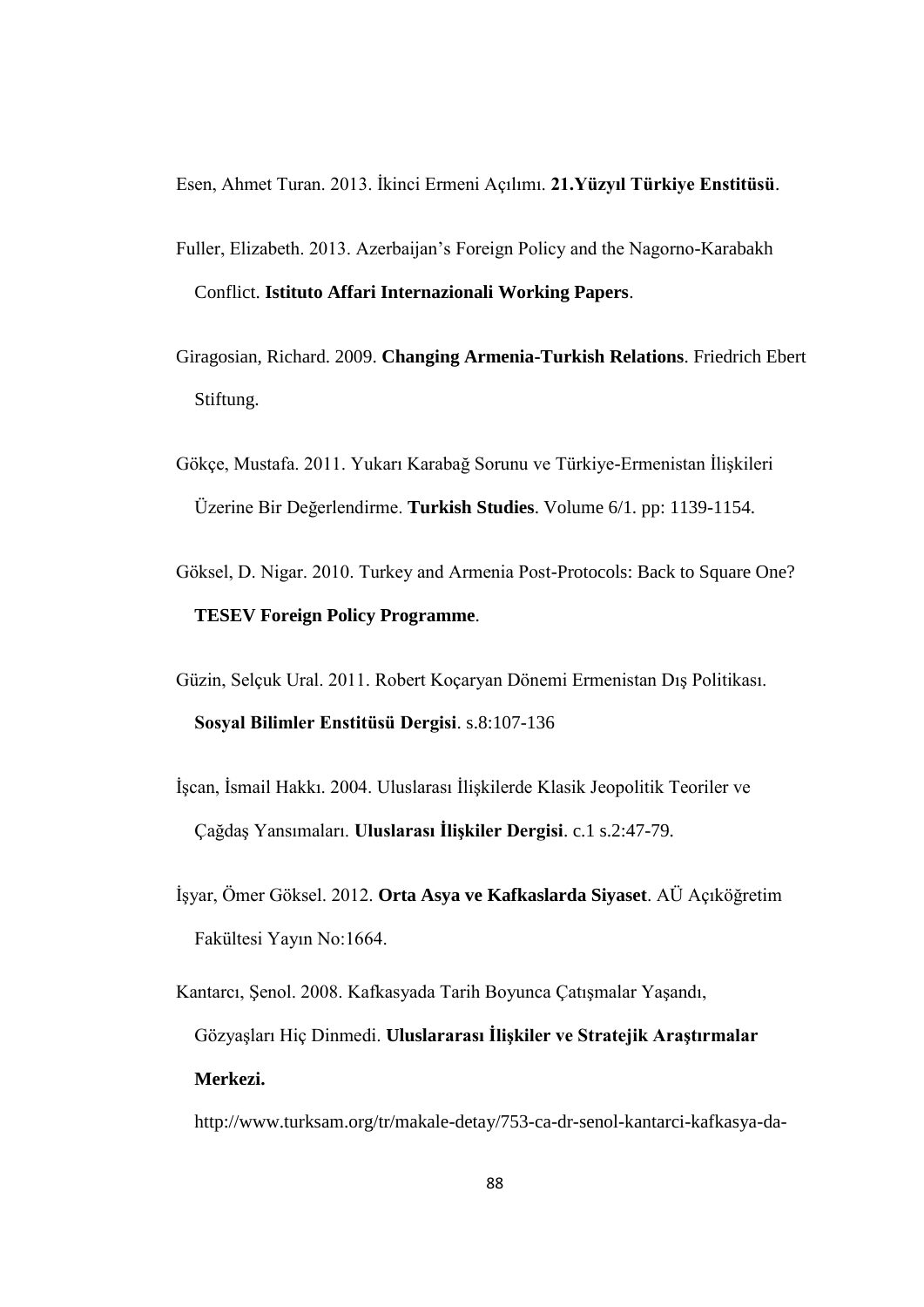tarihi-boyunca-catismalar-yasandi-goz-yaslari-hic-dinmedi

Karagiannis, Emmanuel. 2004. The Turkish-Georgian Partnership and the Pipeline Factor. **Journal of Southern Europe and the Balkans**. Volume 6, Number 1.

Kasım, Kamer. 2009. **Soğuk Savaş Sonrası Kafkasya**. Ankara: Usak Yayınları.

Kodaman, Timuçin. 2013. Ermeni Açılımı ve Türk Dünyası. **SDU Faculty of Arts and Sciences Journal of Social Sciences**. No: 30 pp: 111-122.

Mackinder, H.John. 1904. **The Geographical Pivot of History**. pp:89-91.

- Markedonov, Sergey. 2013. **Abkhazia: Between the Past and the Future**. Prague: Medium-Orient.
- Memmedov, Asım. 2009. **Gürcistan ve Kırgızistan'da Yönetim Değişikiğinin Nedenleri ve Yeni Yönetimlerin Dış Politikaları**. Doktora Tezi. Ankara Üniversitesi Sosyal Bilimler Enstitüsü.
- Mkrtchyan, Tigran. 2007. Democratization and Conflict of Nagorno-Karabakh**. Turkish Political Quarterly.** c.6 s.3
- Mustafayev, BeĢir. 2012. Nahçivan Olayları ve General Andranik Ozanyan'ın Nahçivan'daki Katliamı. **AÜ Türkiye Araştırmaları Enstitüsü Dergisi**. s.47.:277-302.
- M.Hüseyin, Süleyman Güder. 2012. Türk DıĢ Politikasının Temel Parametreleri ve Orta Doğu Politikası. **Ġnsan ve Toplum Dergisi.** c.2 s.3:57-92.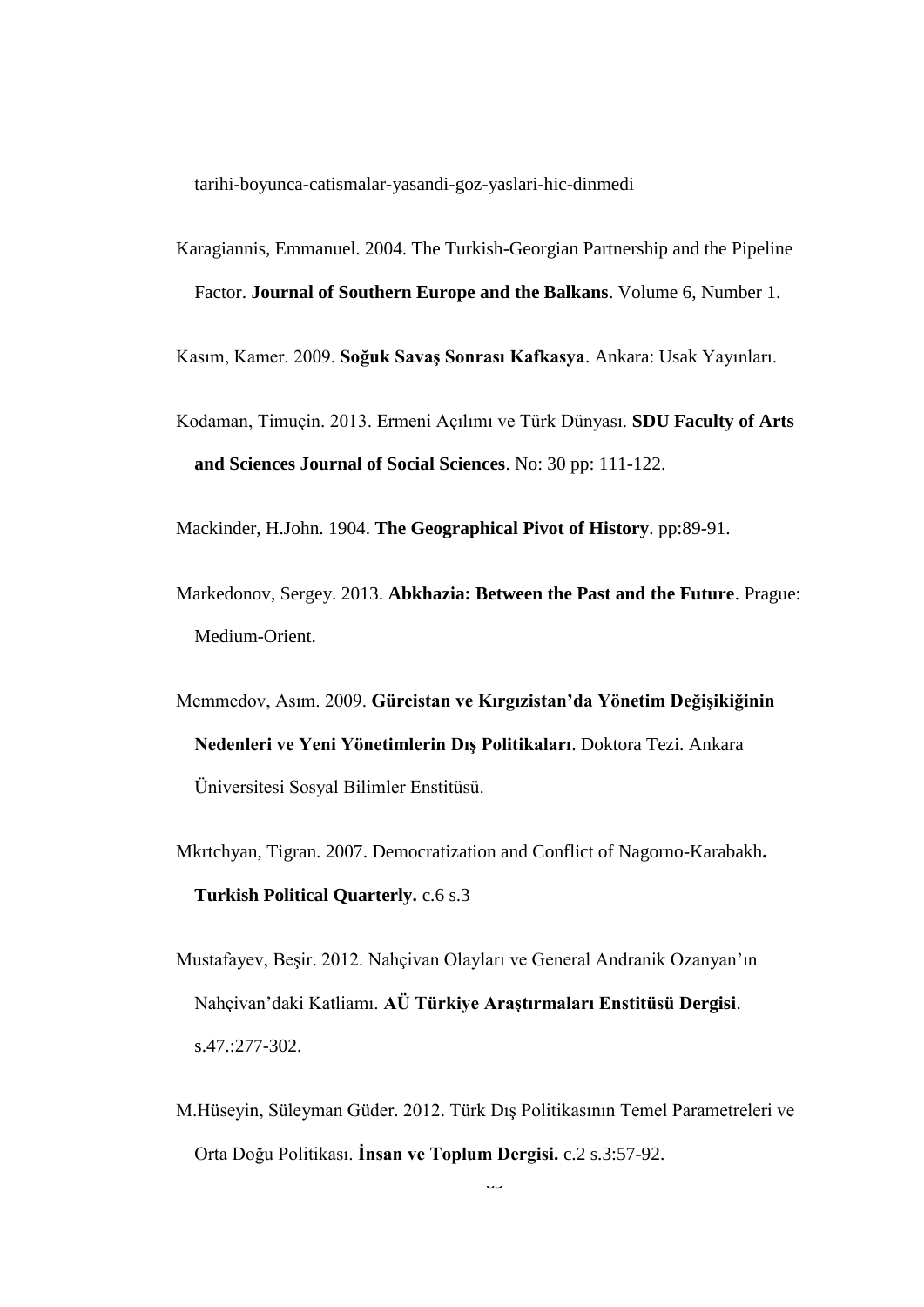- Nichol, Jim. 2014. Armenia, Azerbaijan and Georgia: Political Developments and Implications for U.S. Interests. **Congressional Research Service Report**. April 2.
- Nikola, Dennis Sammut. 1996. **The Georgia-South Ossetia Conflict**. Confidence Building Matters.
- Nye, Joseph S. 2004. **Soft Power: the means to success in world politics**. Public Affairs.
- Oğan, Sinan. 2008. Rusya-NATO Diyaloğu Yeniden BaĢlarken, Gürcistan ve Ukrayna "Şimdilik" Beklemede. **Uluslarası İlişkiler ve Stratejik Analizler Merkezi**.
- Oğuz, Emre İşeri. 2011. The Limitations of Turkey's New Foreign Policy Activism in the Caucasian Regional Seccurity Complexity. **Turkish Studies**. Vol.12 No.1:41-54.
- Osman Bahadır, Habibe, Hacali Necefoğlu.2010. **Yeni Dönemde Türk Dış Politikası**.Ankara: Usak Yayınları.
- Öztürk, Ahmet. 2009. The Russian-Georgian Crisis: A Local Conflict and Its Global Repercussions. **Orta Asya ve Kafkasya Araştırmaları Dergisi**. c.4
- Pashayeva, Gulshan. 2009. The Nagorno Karabakh Conflict in the Aftermath of The Russia-Georgia War. **Nagorno-Karabakh Conflict Symposium**. Tufts Uni.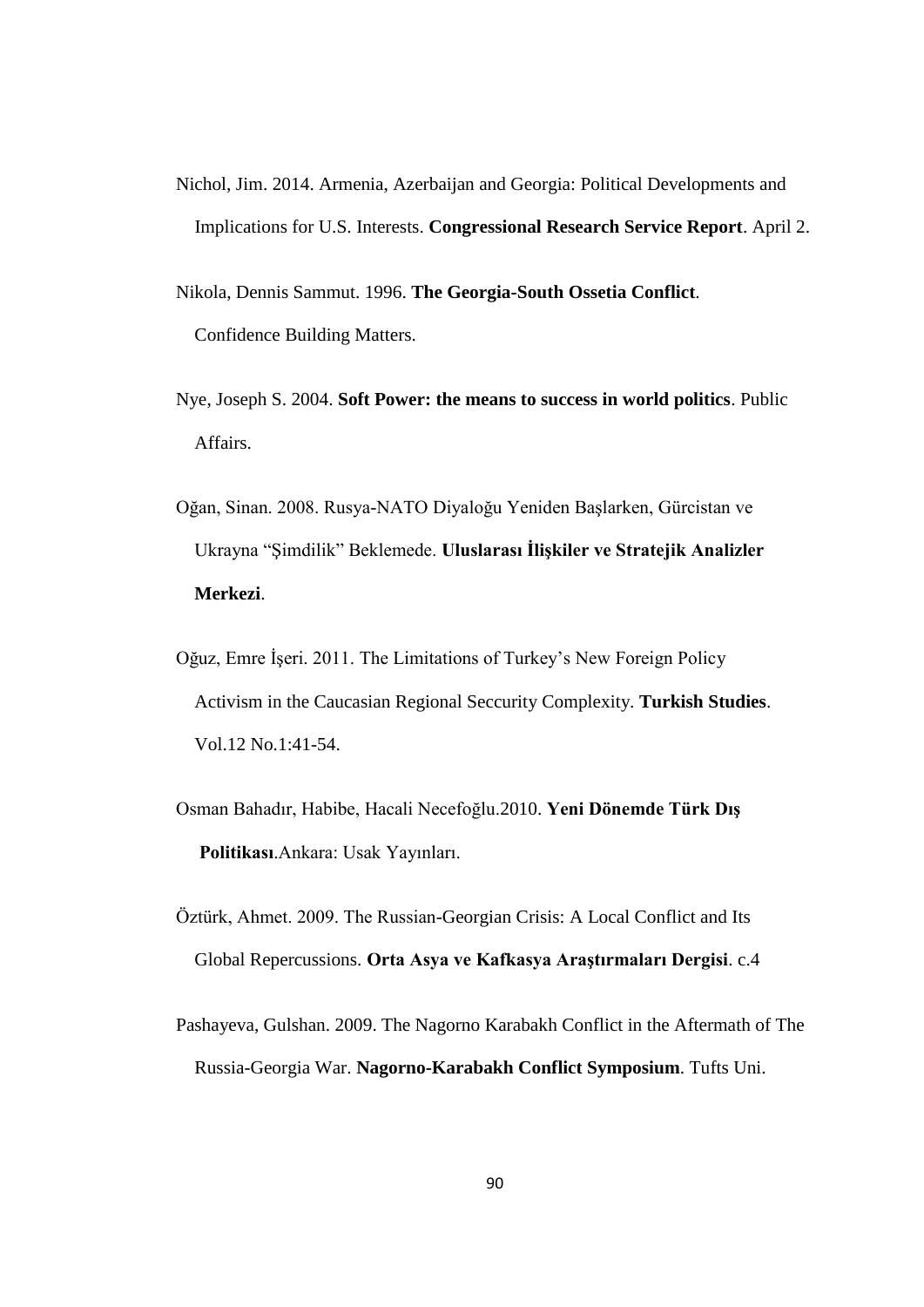- Pınar, Bülent Aras. 2011. The Relations Between Turkey and The Caucasus in the 2000s. **Perceptions, Journal of International Affairs**. Vol. 16 No:3.
- Phillips, David L. 2012. **Diplomatic History: the 2009 Protocol on the Establishment of Diplomatic Relations between the Republic of Armenia and the Republic of Turkey**. New York: Institute for the Study of Human Rights.
- Scott, Westenley Alcenat, 2008. **Revisiting the Pivot: The Influence of Heartland Theory in Great Power Politics**.
- Sempa, Francis P. 2013. **Spykman's World**.

[http://www.unc.edu/depts/diplomat/item/2006/0406/semp/sempa\\_spykman.html](http://www.unc.edu/depts/diplomat/item/2006/0406/semp/sempa_spykman.html)

- Sevgi, Cezmi. 1988. Jeopolitik ve Jeostratejinin Tarihsel Gelişimi Açısından Türkiye'nin Stratejik Konumu. **Ege Coğrafya Dergisi**. s.4.
- ġen, Levent. 2008. **Soğuk Savaş Sonrası Türkiye'nin Güney Kafkasya Politikası**. Yüsek Lisans Tezi. Atılım Üniversitesi Sosyal Bilimler Enstitüsü.
- ġimĢek, Oğuz. 2010. Nahçivan'ın Jeopolitik ve Jeostratejik Önemi. **Journal of the Institue of Social Sciences**. Number 6.:111-132.
- Şiriyev, Zaur. 2011. Azerbaijan's Policy on Karabakh and Its Strategic Vision. **Orta Asya ve Kafkasya Araştırmaları Dergisi**. c.6 s.12:88-117.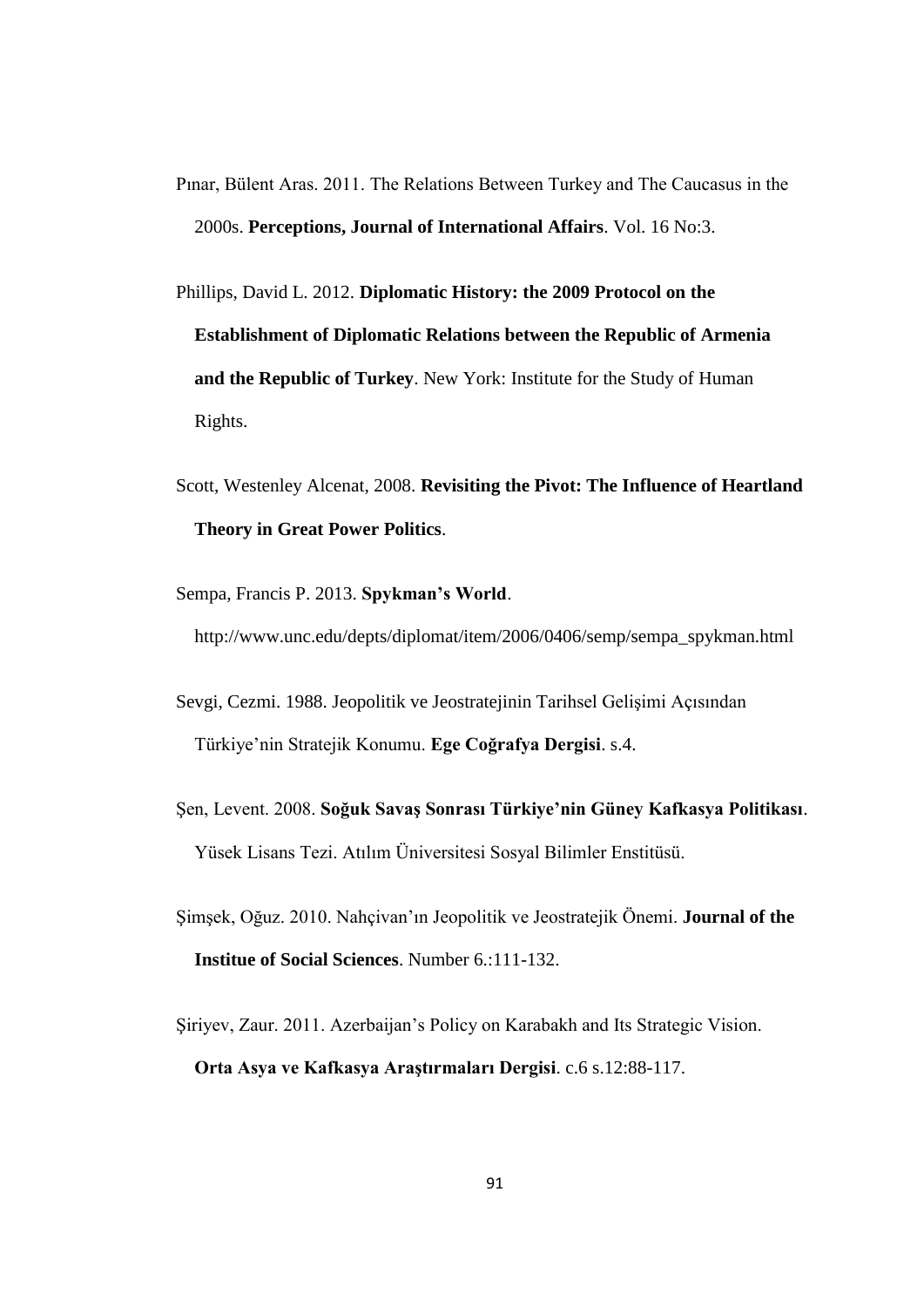- Svensson, Isak. 2009. **The Nagorno Karabakh Conflict**. Brussels: IFP Mediation Cluster.
- Tanrısever, Oktay. 2011. 11 Eylül Sonrası Dönemde Bölgede Güvenlik: Eski ÇatıĢmalar ve Yeni Açılımlar. **Orta Asya ve Kafkasya Araştırmaları Dergisi**. c.6 s.11:1-17.
- Tavil Alsırt, Figen. 2009. **Bağımsızlık Sonrası Gürcistan'ın Yeniden Yapılanması**  ve Bu Süreçte Türkiye İle İlişkileri. Yüsksek Lisans Tezi. Atılım Üniversitesi Sosyal Bilimler Enstitüsü.
- Tisdall, Simon. 2010. Turkey's "zero problems" policy is a flop. **The Guardian**. 21 June.
- Turhan, Turgut. 2009. The TRNC-Azerbaijan Relations. **7. Uluslararası Kıbrıs Kongresi Tebliği**.
- Vidlickova, Alica. 2012. Turkish-Armenian Relations and the Issue of the Recognition of the Claims of the Armenian Genocide. **Alternatives Turkish Journal of International Relations**.
- Welt, Cory. 2013. **Turkish-Armenian Normalisation and the Karabakh Conflict**. Perception Journal. Volume: 18 Number: 1 pp.207-221.
- Yapıcı, M.İrem. 2007. Kafkasya'nın Sorunlu Bölgesi: Güney Osetya. Orta Asya ve  **Kafkasya Araştırmaları Dergisi**. c.2 s.3:71-104.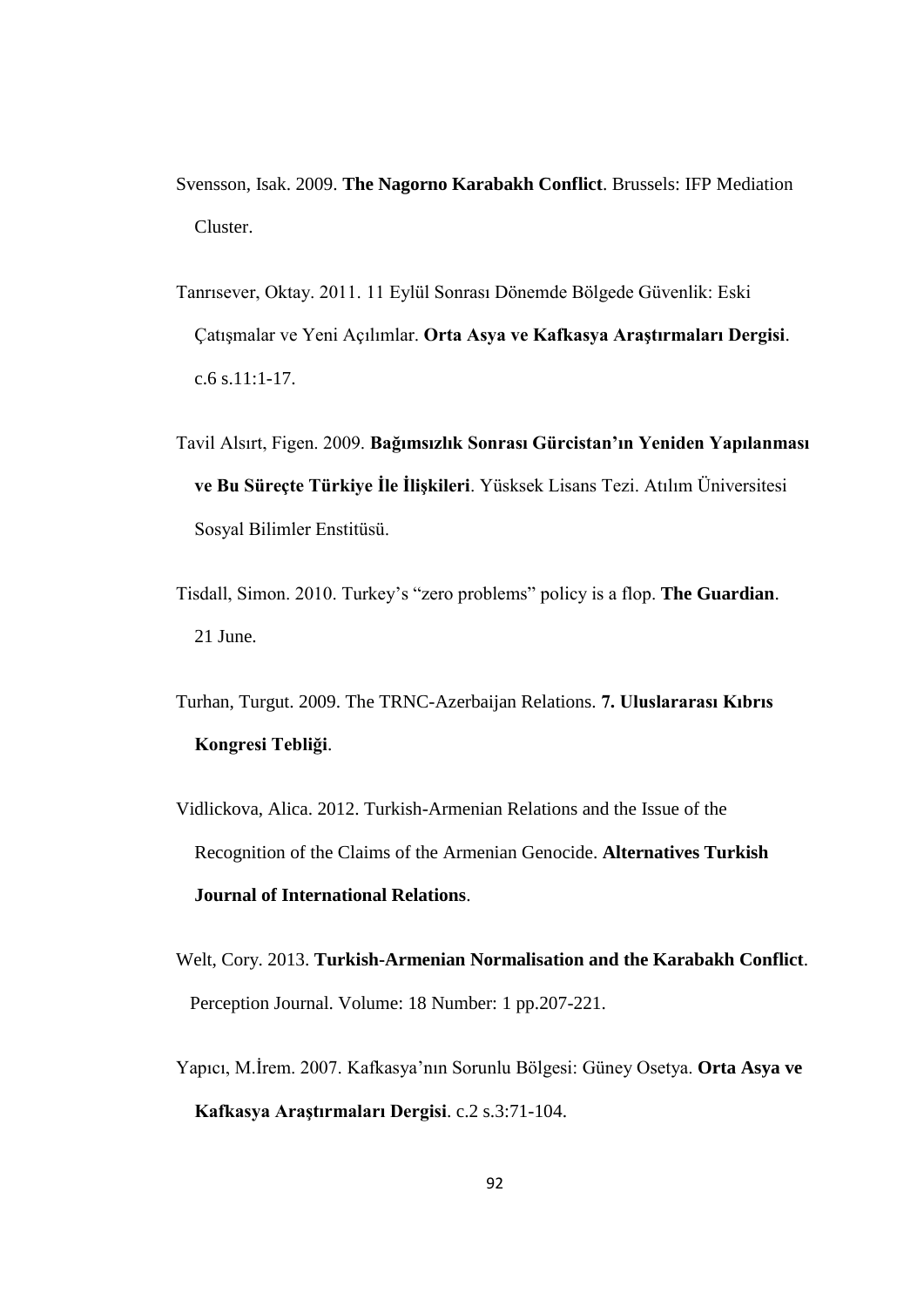- Yılmaz, Naci. 2010. The Effects Of The 2008 Gloabal Crisis To The Southern Caucasian Countries. **ĠÜ Coğrafya Dergisi**.
- Yılmaz, Reha. 2010. Azerbaycan DıĢ Siyasetinde Bağımsızlık Sonrası Yıllar ve Karabağ Problemi**. Sosyal Bilimler Araştırmaları Dergisi**. s.2:69-93.
- Yılmaz, Reha. 2013. Kafkasya'da Çözülemeyen Kördüğüm: Dağlık Karabağ Sorunu. **Avrasya Strateji Dergisi**. c.2 s.2:71-90.
- Yılmaz, Sait. 2009. Jeopolitik ve Strateji. **Jeopolitik Aylık Strateji Dergisi**. Yıl:8 s.61.

Zentürk, Ardan. Demokrasinin DıĢ Politika Boyutu. **Star Gazetesi**. 1 Kasım 2010.

### **Internet Sources**

[http://www.mfa.gov.tr/turkiye\\_nin-enerji-stratejisi.tr.mfa,](http://www.mfa.gov.tr/turkiye_nin-enerji-stratejisi.tr.mfa) [2011]

[http://www.tcdd.gov.tr/home/detail/?id=1660,](http://www.tcdd.gov.tr/home/detail/?id=1660) [09.04.2012]

[http://www.baku.emb.mfa.gov.tr/ShowInfoNotes.aspx?ID=170179,](http://www.baku.emb.mfa.gov.tr/ShowInfoNotes.aspx?ID=170179) [19.12.2012]

[http://www.haber7.com/dunya/haber/69056-gurcistanda-ilk-askeri-havaalani,](http://www.haber7.com/dunya/haber/69056-gurcistanda-ilk-askeri-havaalani) [25.12.2004]

http://www.dzkk.tsk.tr/denizweb/blackseafor/english/agreement/agreement.php, [16.04.2014]

[http://www.tccb.gov.tr/haberler/170/88304/gurcistan-turkiyenin-doguya-acilan](http://www.tccb.gov.tr/haberler/170/88304/gurcistan-turkiyenin-doguya-acilan-kapisi-turkiye-de-gurcistani-batiya-baglayan-ulkedir.html)[kapisi-turkiye-de-gurcistani-batiya-baglayan-ulkedir.html,](http://www.tccb.gov.tr/haberler/170/88304/gurcistan-turkiyenin-doguya-acilan-kapisi-turkiye-de-gurcistani-batiya-baglayan-ulkedir.html) [20.01.2014]

[http://www.mfa.gov.tr/turkiye-gurcistan-siyasi-iliskileri.tr.mfa,](http://www.mfa.gov.tr/turkiye-gurcistan-siyasi-iliskileri.tr.mfa) [2011]

[http://www.tuik.gov.tr/PreTablo.do?alt\\_id=1046,](http://www.tuik.gov.tr/PreTablo.do?alt_id=1046)